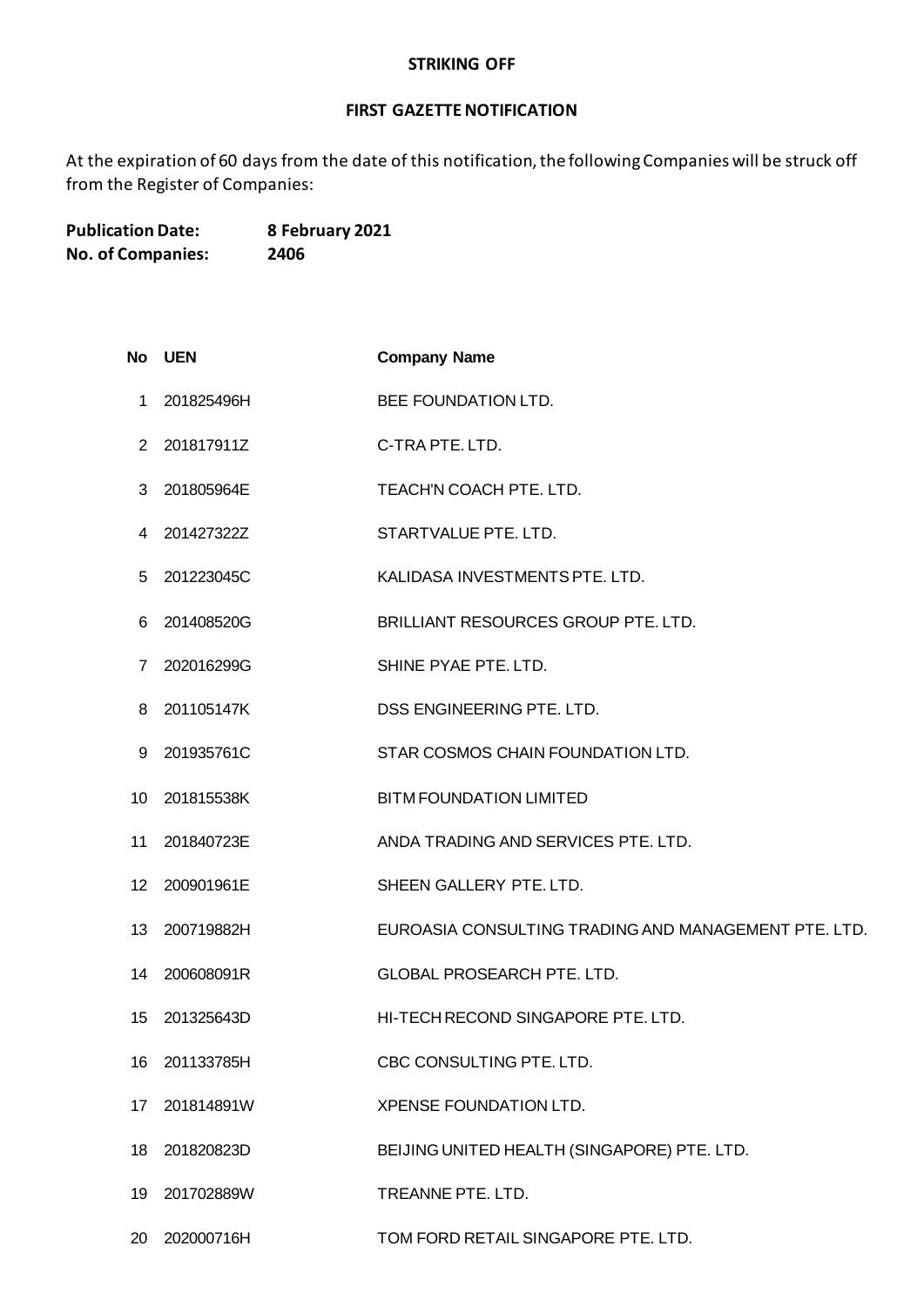| 21 | 201736068E    | SPY ASSOCIATES PTE. LTD.                      |
|----|---------------|-----------------------------------------------|
| 22 | 201524599H    | MANDARIN ADVISORY SINGAPORE PTE, LTD.         |
| 23 | 201736887R    | NORTHSTAR ASSET MANAGEMENT PTE, LTD.          |
| 24 | 200814513H    | H.K. LOH PTE. LTD.                            |
| 25 | 201926732M    | ARNI METAL INDUSTRY PTE. LTD.                 |
| 26 | 202014356E    | BEMI TECHNOLOGY PTE. LTD.                     |
| 27 | 198601894K    | <b>GENSURI (S) PTE LTD</b>                    |
| 28 | 201839043W    | PARAJOY HOLDINGS PTE. LTD.                    |
| 29 | 201940792G    | SERENDOWN GLOBAL PTE. LTD.                    |
| 30 | 202002686R    | ONENESS LIFESTYLE PTE. LTD.                   |
| 31 | 201919064C    | SUPERSELECTED ECOLOGY PTE. LTD.               |
| 32 | 201735995E    | ASIA PACIFIC INDUSTRIAL DEVELOPMENT PTE. LTD. |
| 33 | 201920647G    | UDENIQUE TECHNOLOGY PTE. LTD.                 |
|    | 34 201131887M | OXLEY FORT PTE. LTD.                          |
| 35 | 201936851Z    | Z-ONE FOUNDATION LTD.                         |
| 36 | 200303543N    | KRONO (S) PTE. LTD.                           |
| 37 | 200802463G    | QUATRRO LPO SOLUTIONS PRIVATE LIMITED         |
| 38 | 200105210E    | UNIQUEST TECHNOLOGY PTE LTD                   |
| 39 | 201022112C    | HELIOS EDUCARE PTE. LTD.                      |
| 40 | 201306195R    | INGLANI HOLDINGS PTE. LTD.                    |
| 41 | 201934639Z    | ADVANCE ALPHA PTE. LTD.                       |
| 42 | 201416032N    | MULTI LOGISTICS PTE. LTD.                     |
| 43 | 201827953K    | ZHENG CAI PTE. LTD.                           |
|    | 44 201312528K | MNADIR HOLDING PTE. LTD.                      |
| 45 | 202014050R    | UMIEX PTE. LTD.                               |
| 46 | 198301345N    | PERFECT MANAGEMENT CONSULTANTS (PTE.) LTD     |
| 47 | 199800271C    | STF CONSULTANTS PTE LTD                       |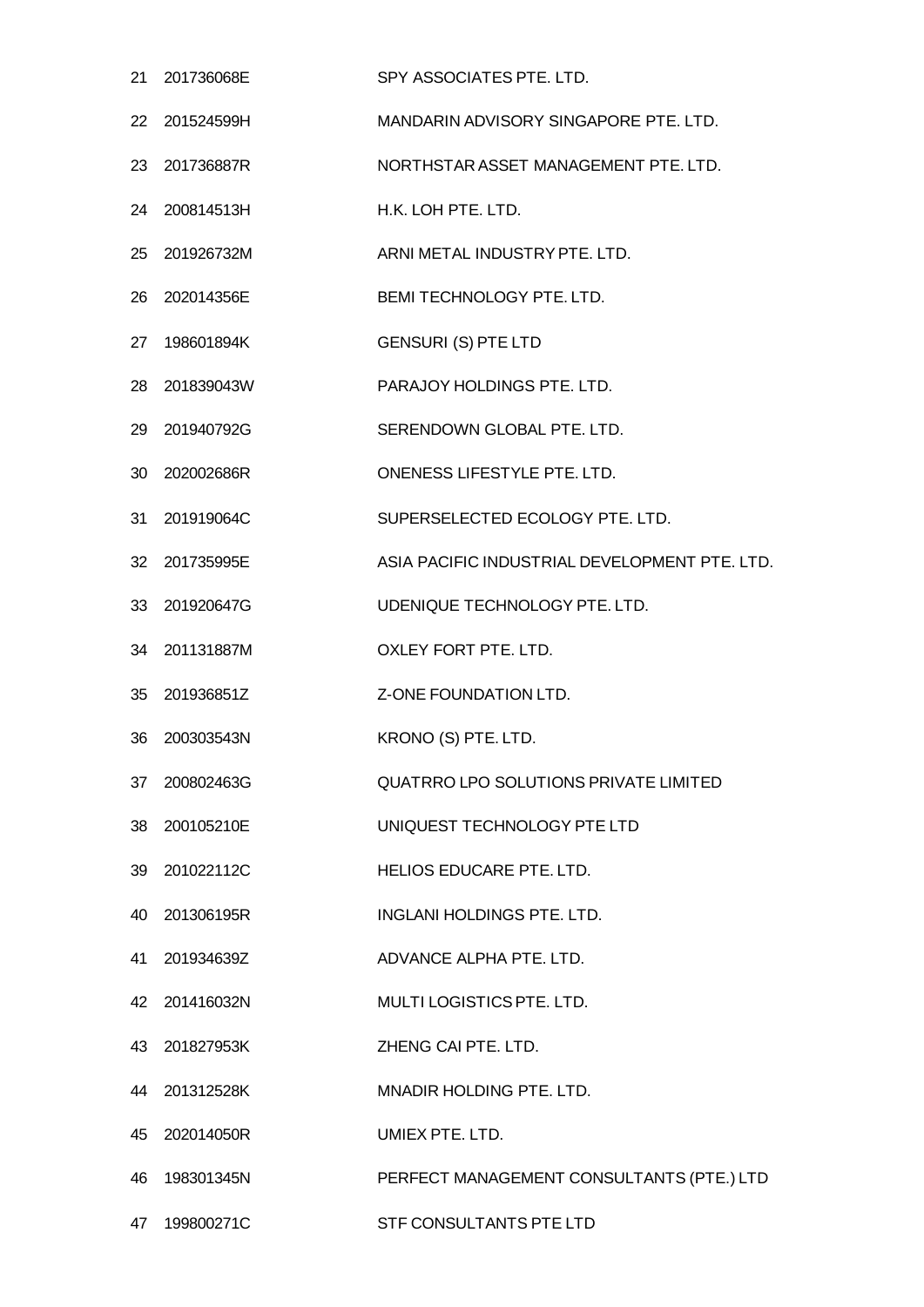| 48  | 201815227D    | DUXTON 41 (PTE. LTD.)                     |
|-----|---------------|-------------------------------------------|
| 49  | 198101914E    | TRI-LITA MARINE (S) PTE LTD               |
| 50  | 201701396H    | BROADSHORE PTE. LTD.                      |
| 51  | 201938736G    | WANGSHING INTERNATIONAL TRADING PTE. LTD. |
| 52  | 201913868D    | PRIME RUBBER PTE. LTD.                    |
| 53  | 201928890N    | TEP-TEP PTE. LTD.                         |
| 54  | 201835053E    | AYO! EARLY STAGE PARTNERS PTE. LTD.       |
| 55  | 201827898C    | <b>GREEN ELEMENT PTE. LTD.</b>            |
| 56  | 202001147G    | MY JUICY TRIP PTE. LTD.                   |
| 57  | 201303695Z    | CHINA YUNNAN CULTURE & TRADING PTE. LTD.  |
| 58  | 201311631E    | WSL CONSULTANCY PTE. LTD.                 |
| 59  | 201604512W    | FEEL 18 COSMETICS PTE. LTD.               |
| 60  | 201922924E    | SCENTS MOVEMENT PTE. LTD.                 |
| 61  | 201903139R    | ALPHA MIRACLE PTE. LTD.                   |
| 62  | 201412174R    | PANGEA OFFSHORE PTE. LTD.                 |
| 63  | 200822034W    | BLUE OCEAN UNIVERSE PTE. LTD.             |
|     | 64 201543237G | PURA CINDO GROUP PTE, LTD.                |
| 65  | 201819241H    | SINGAPORE UNITBON TRADING PTE. LTD.       |
| 66. | 201907926M    | STEABIT PTE. LTD.                         |
| 67  | 199500992H    | ASIAPAC RECYCLING PTE. LTD.               |
| 68  | 201923046W    | PRINCE INTERNATIONAL ACADEMY PTE, LTD.    |
| 69  | 201720869R    | OLYMPIA PARTNERS PTE, LTD.                |
| 70  | 201500312Z    | DG COMMUNICATIONS ASIA PTE. LTD.          |
| 71  | 201626009W    | ROYALE ASIA RESOURCES PTE. LTD.           |
| 72  | 201808331R    | NCSOLUTIONS PTE. LTD.                     |
| 73  | 199700256G    | BROADWAY 848 FOOD CENTRE PTE LTD          |
|     |               |                                           |

201825298C YAP CHAIN LIMITED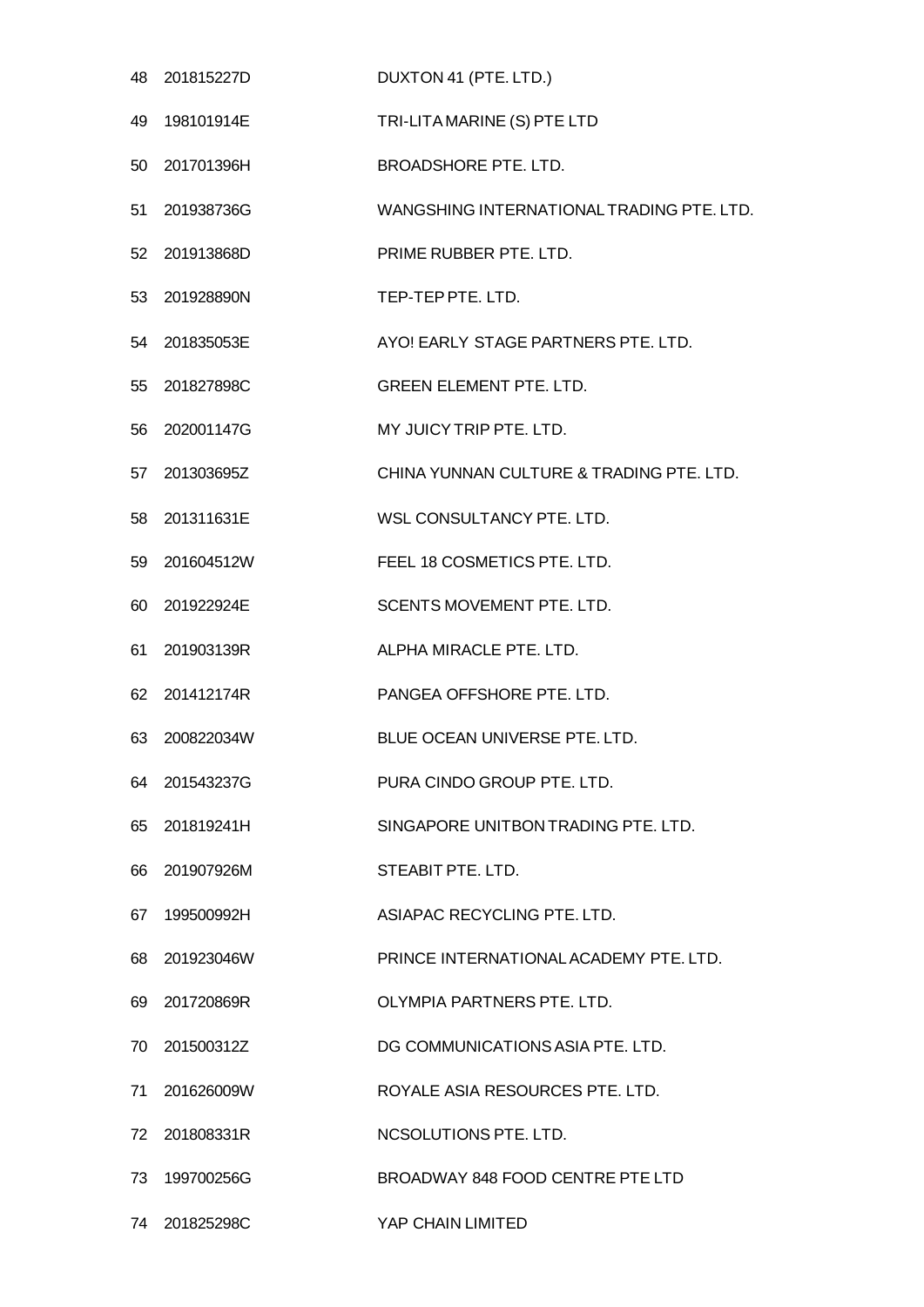| 75  | 201806776G    | W.S.I FIX PTE. LTD.                                |
|-----|---------------|----------------------------------------------------|
| 76  | 201544125N    | UDG HOLDINGS PTE, LTD.                             |
| 77  | 201807244K    | JBC RESOURCES PTE. LTD.                            |
| 78  | 201833133C    | BELT AND ROAD INTERNATIONAL EDU ALLIANCE PTE. LTD. |
| 79  | 201733569Z    | VIEVEWOOD PTE. LTD.                                |
|     | 80 201104697K | SUNNY PLUM PTE. LTD.                               |
| 81  | 201425938M    | ADVOTURE ASIA PTE. LTD.                            |
| 82  | 199001321Z    | ACTIONE MARKETING SERVICES PTE LTD                 |
|     | 83 201840057E | PINNACLE TRADING (SG) PTE. LTD.                    |
| 84  | 201935275E    | <b>VOLUNCHAIN FOUNDATON LTD.</b>                   |
|     | 85 201937432D | COIN-U FOUNDATION LTD.                             |
| 86  | 201401788E    | JT HOUSE CLEANING PTE. LTD.                        |
| 87  | 201107500N    | EMK PTE. LTD.                                      |
|     | 88 201841514K | GS IMPEX PTE. LTD.                                 |
| 89  | 202010498G    | ARIE LIVING PTE. LTD.                              |
| 90  | 201812723D    | HUBBLELAND PTE, LTD.                               |
| 91. | 201941357H    | DAXING TRADE PTE. LTD.                             |
|     | 92 201941008M | <b>GUSGU PTE. LTD.</b>                             |
| 93  | 201922912K    | R S INFOSIS PTE. LTD.                              |
|     | 94 201900828E | SMART DINING PTE. LTD.                             |
|     | 95 201938011E | EMG FOUNDATION PTE. LTD.                           |
| 96  | 201328372R    | HUAXIA MUSEUM PTE. LTD.                            |
| 97  | 201223168N    | HYHH PTE. LTD.                                     |
| 98  | 199103681R    | PRECISION AUDIO PTE LTD                            |
| 99  | 201928763N    | PHOENIX CAPITAL ADVISORY PTE, LTD.                 |
| 100 | 201711166Z    | WINNER 88 PTE. LTD.                                |
| 101 | 201626697W    | KINGFISHER INVESTMENTS PTE. LTD.                   |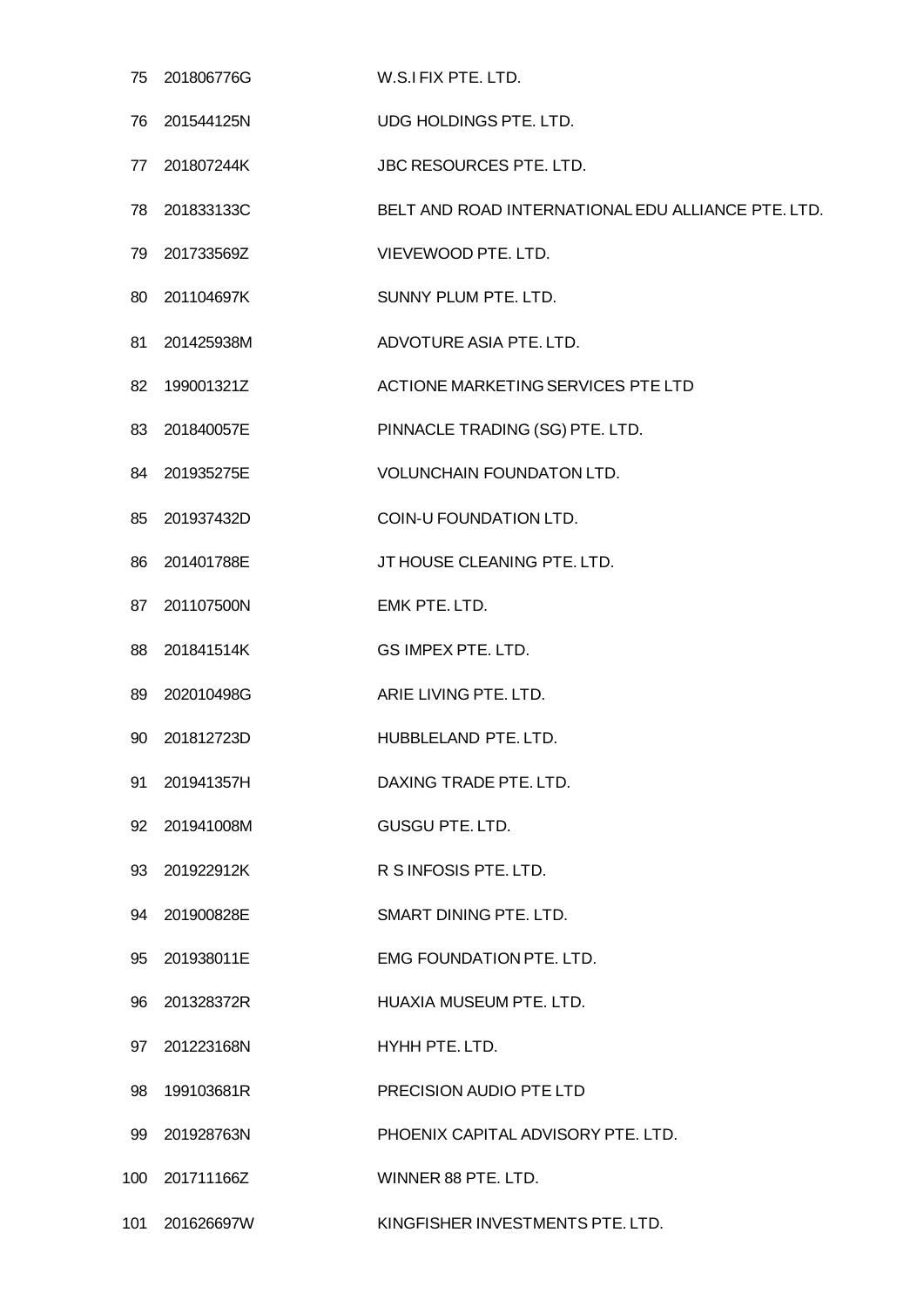|     | 102 201002660Z | RELIASOURCE PTE, LTD.                      |
|-----|----------------|--------------------------------------------|
|     | 103 201304160K | <b>BUGABOO VENTURES PTE, LTD.</b>          |
|     | 104 202041099K | KAERU FABRIC ARTISANS PTE. LTD.            |
|     | 105 199702428M | PA SAT (KOPITIAM) PTE LTD                  |
|     | 106 202002632H | <b>MYBUDDY PRIVATE LIMITED</b>             |
|     | 107 201828930H | ATOM8 PRIVATE LIMITED                      |
|     | 108 201418992N | <b>INNOEYE PTE. LTD.</b>                   |
|     | 109 199307743N | MULTI-AIR FREIGHT FORWARDERS PTE LTD       |
|     | 110 201231248H | <b>I-TAX PACIFIC PTE. LTD.</b>             |
| 111 | 201838817D     | AIA GROUP CAPITAL PRIVATE LIMITED          |
|     | 112 201229873M | J WEST FOODZ PTE. LTD.                     |
|     | 113 198401123C | SING MU TRADING PTE LTD                    |
|     | 114 201714524N | <b>188 DURIAN PASTRIES PRIVATE LIMITED</b> |
|     | 115 201736818W | ENGGSOL CORPORATE SERVICES PTE. LTD.       |
|     | 116 201627427R | THE CONE PTE. LTD.                         |
|     | 117 201901270K | <b>GLOSS TEAM PTE, LTD.</b>                |
|     | 118 200913562H | OI SHIPPING (S) PTE. LTD.                  |
|     | 119 200205684Z | SURAJ PTE. LTD.                            |
|     | 120 201841611M | VERDURE4HEALTH PTE. LTD.                   |
|     | 121 199507336D | RISO SEIKI (S) PTE LTD                     |
|     | 122 201818723C | DICA ENTERPRISES PTE. LTD.                 |
|     | 123 201630321Z | KINGFISHER HOLDINGS PTE. LTD.              |
|     | 124 202006348H | WEI HUI PTE. LTD.                          |
|     | 125 202012023W | JIASHANG TRADING PTE. LTD.                 |
|     | 126 201512902E | RCUBE ENERGY STORAGE SYSTEMS PTE. LTD.     |
|     | 127 201017173M | HYOUN ENTERPRISE PTE. LTD.                 |
|     | 128 201908001W | TIMWORLD PTE. LTD.                         |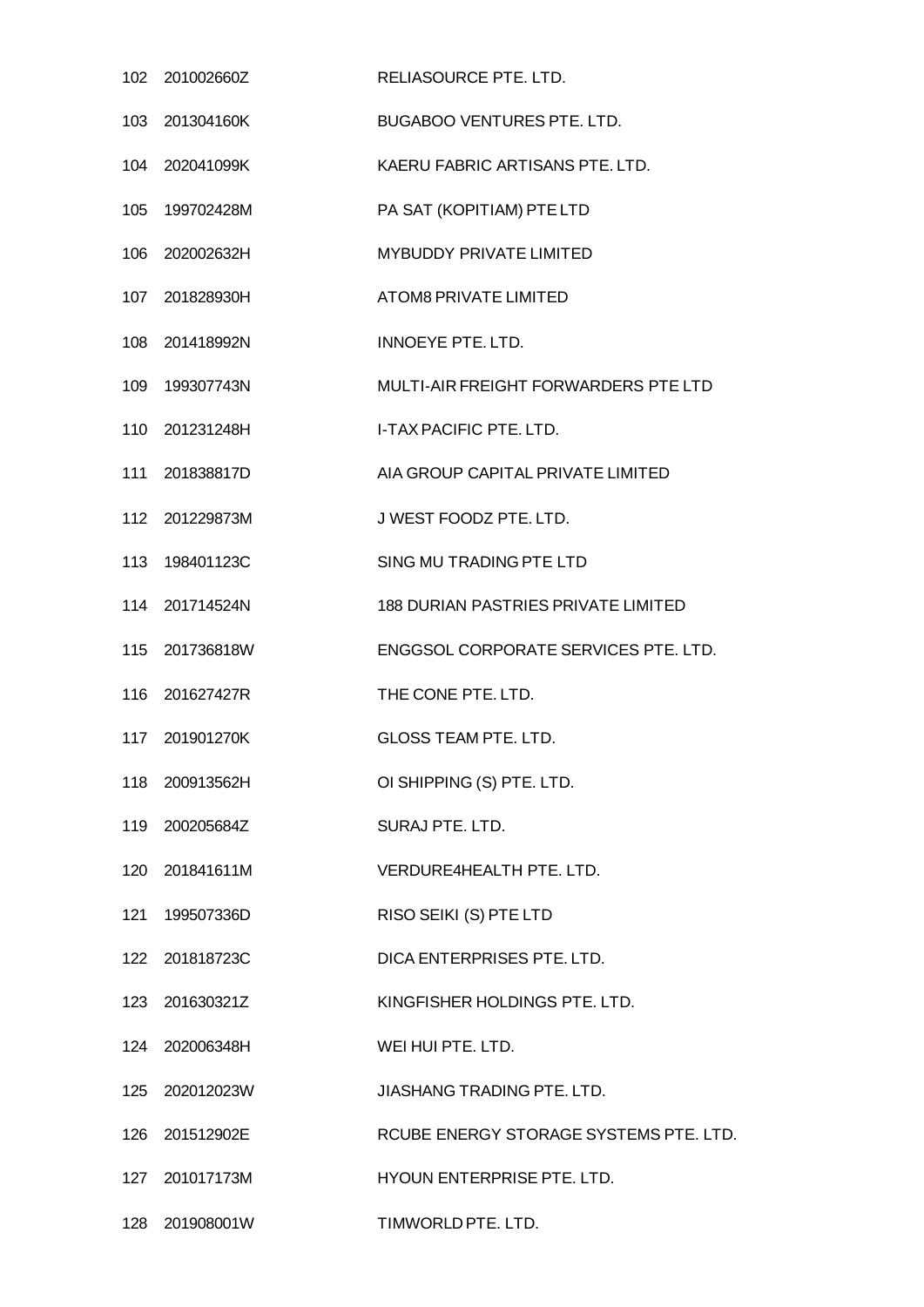|     | 129 201808773G | TOWER MANAGEMENT WORKSHOP PTE. LTD.          |
|-----|----------------|----------------------------------------------|
| 130 | 201802670C     | DRONE FORMULA PTE, LTD.                      |
| 131 | 201616622R     | KHOZEK HOLDINGS PTE. LTD.                    |
|     | 132 201900650G | VOROLY INTERNATIONAL SG PTE. LTD.            |
| 133 | 200802023W     | GL LIM HOLDINGS PTE, LTD.                    |
|     | 134 201834563N | CHEMATX TECHNOLOGY PTE. LTD.                 |
| 135 | 202000300M     | GIFEL ASIA PACIFIC PTE. LTD.                 |
| 136 | 201512466M     | MONGOOSE HOLDINGS PTE. LTD.                  |
|     | 137 201814369N | GLOBAL OCULAR INFLAMMATION WORKSHOPS LTD.    |
| 138 | 201614981M     | RAFFLES STRATA ACADEMY (SINGAPORE) PTE. LTD. |
| 139 | 201328318E     | SMK CONTRACTORS PTE. LTD.                    |
|     | 140 198403878N | HONG HUAT HUNG INDUSTRIAL PTE LTD            |
| 141 | 201421092G     | GIDGE PTE. LTD.                              |
|     | 142 201827049M | URBAN DESIGN & CONSULTING PTE. LTD.          |
| 143 | 200410801W     | WILDSINGAPORE PTE, LTD.                      |
| 144 | 201821658D     | OILINKS COMPANY PTE. LTD.                    |
|     | 145 201837375H | SPACE STYLIN PTE. LTD.                       |
|     | 146 201938584Z | DIB FOUNDATION LTD.                          |
|     | 147 201505828M | MM APPAREL GROUP PTE. LTD.                   |
| 148 | 200906427H     | QUANTUM GEOSERVICES (ASIA PACIFIC) PTE. LTD. |
|     | 149 201328414R | REAMNA PRIVATE LIMITED                       |
|     | 150 201907400H | THE CAREER CONVERSATION PTE. LTD.            |
| 151 | 201920518E     | OSHAN IMPORT EXPORT PTE. LTD.                |
|     | 152 200506508N | NOVELTY SINGAPORE PTE. LTD.                  |
| 153 | 201416663K     | ASPIRE QUEST PTE. LTD.                       |
| 154 | 199801591G     | LTH DISTRIPARK PTE LTD                       |
|     | 155 201841942E | KERIBIT PTE. LTD.                            |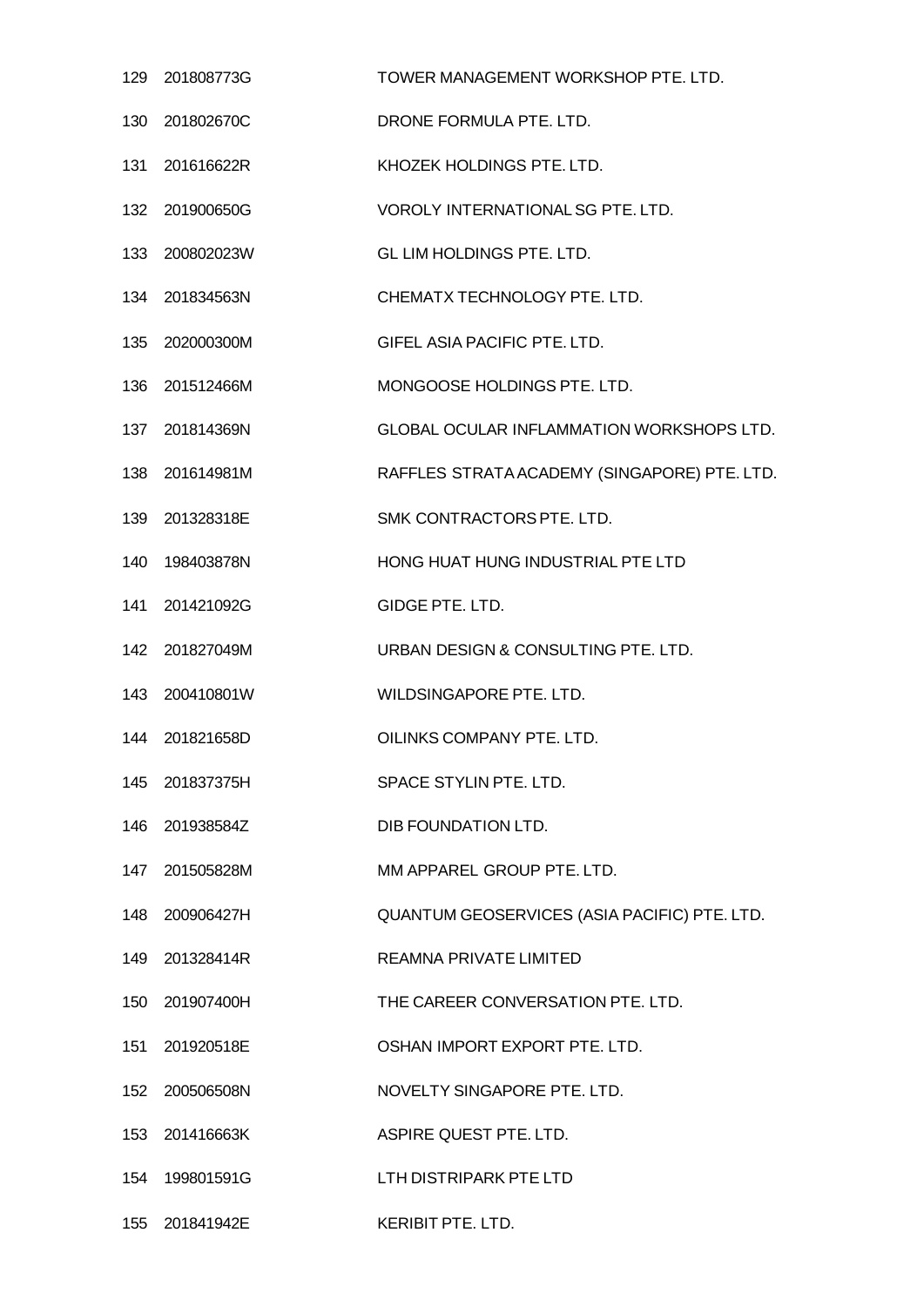| 156 | 201526839H     | WISDOM ANALYTICS PTE. LTD.              |
|-----|----------------|-----------------------------------------|
|     | 157 201223081H | LATITUDE LEADERSHIP PTE. LTD.           |
|     | 158 201732005K | NHF NATURAL HEALTH FARM PTE. LTD.       |
|     | 159 201311873G | JLC EVENT HUB PTE. LTD.                 |
| 160 | 201001167G     | ARBITE PTE. LTD.                        |
|     | 161 201533687K | GK EMPLOYMENT SERVICES PTE. LTD.        |
| 162 | 199901716M     | DIAMOND CAR RENTAL PTE, LTD.            |
| 163 | 201937548R     | RAINBOW LEAD PTE. LTD.                  |
|     | 164 201923207G | A&C KYOTO PTE. LTD.                     |
| 165 | 201933719M     | KIAP EMPIRE PTE, LTD.                   |
|     | 166 201842615M | ALBE'S PTE. LTD.                        |
| 167 | 200501290R     | <b>TRANSACCEL PRIVATE LIMITED</b>       |
| 168 | 201136409R     | RAFFLES RESOURCES CAPITAL 1 PTE. LTD.   |
|     | 169 201812312C | GULF BROKERS SINGAPORE PTE. LTD.        |
| 170 | 201609188R     | HENG MH TRADING PTE. LTD.               |
| 171 | 201841351Z     | NAMYANG INTERNATIONAL TRADING PTE, LTD. |
| 172 | 200708577M     | YL CAPITAL PTE, LTD.                    |
|     | 173 201435463C | MASUDA PTE. LTD.                        |
|     | 174 201211735Z | <b>MAYA CAPITAL PTE, LIMITED</b>        |
| 175 | 201630456G     | AIMAAI INVESTMENT PTE, LTD.             |
|     | 176 201404924D | <b>SG ASSOCIATES PAC</b>                |
| 177 | 201538467W     | TETRALOGIQ PTE. LTD.                    |
| 178 | 201425487M     | PLATINUM PREMIERE PTE. LTD.             |
|     | 179 201726689K | JIALUX INTERIOR DESIGN PTE. LTD.        |
| 180 | 201801907R     | SOUTH STAR CONSULTING PTE. LTD.         |
|     | 181 201938754K | CATTI ASIA-PACIFIC CENTER PTE. LTD.     |
|     | 182 201919337Z | <b>QUANYU FOUNDATION LTD.</b>           |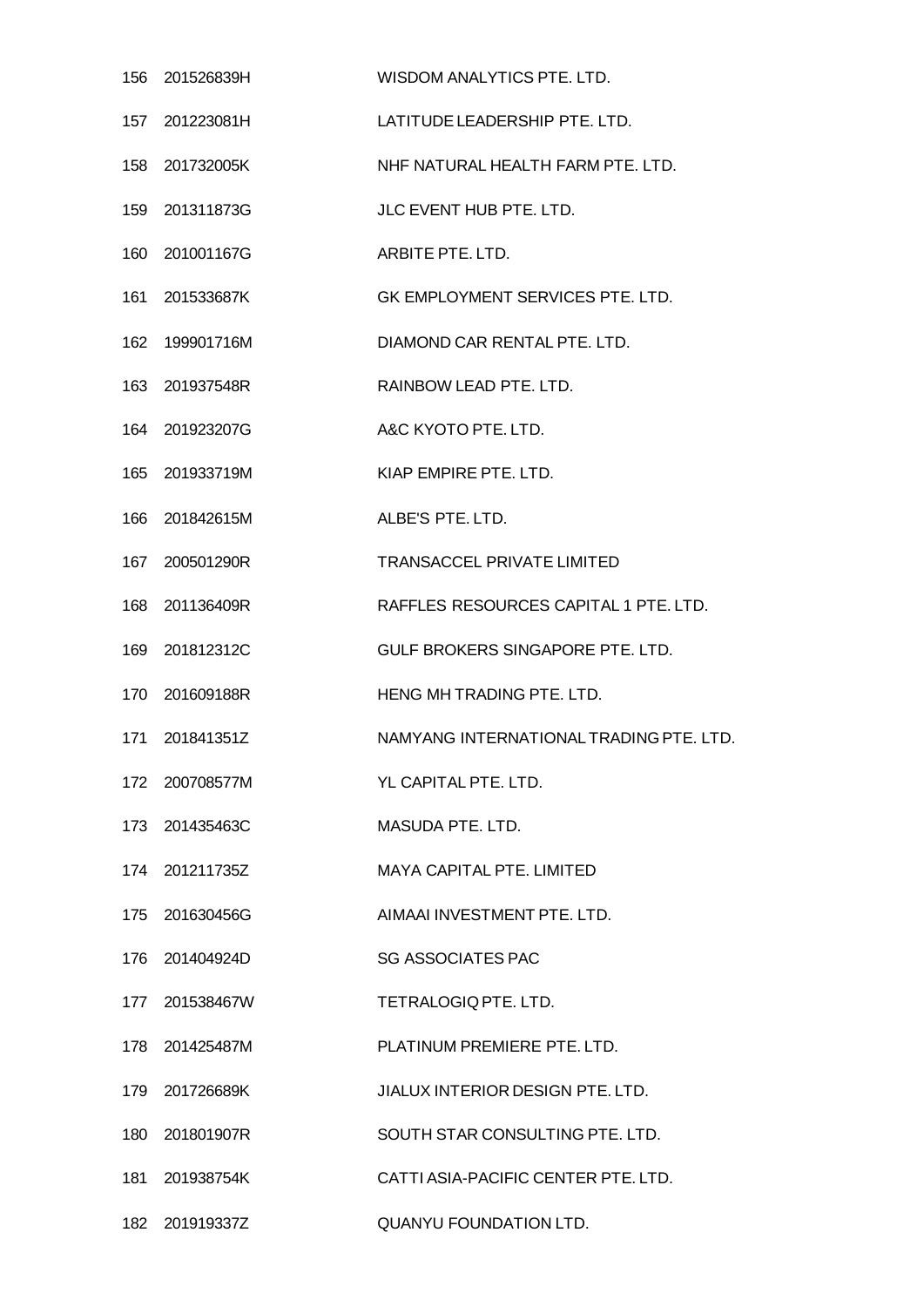| 183 | 201808815G     | GOLDEN CROSS PTE. LTD.                 |
|-----|----------------|----------------------------------------|
| 184 | 201814955E     | ARTWORKZ DESIGN PTE. LTD.              |
|     | 185 201012765G | WIZINFRA SINGAPORE PTE, LTD.           |
| 186 | 201830538E     | EASTWEST UNITED CONSULTING PTE. LTD.   |
| 187 | 201940986G     | CONTACT ENVIRO PTE. LTD.               |
| 188 | 199704417C     | LPS KOPITIAM (FIVES) PTE LTD           |
| 189 | 201606272D     | LINGJACK VALVES & CONTROLS PTE. LTD.   |
| 190 | 200010582M     | <b>RENN THAI PTE LTD</b>               |
| 191 | 201715409E     | CC COMMERCIAL 7 PTE. LTD.              |
| 192 | 201211044Z     | VITAL MARITIME PTE, LTD.               |
|     | 193 201008316R | TAIPING AVENUE PTE. LTD.               |
| 194 | 201433648G     | QC OFFSHORE LOGISTIC PTE. LTD.         |
| 195 | 201511308G     | POH WAH EVENT SCAFFOLDING PTE. LTD.    |
| 196 | 201921361Z     | VOXON PTE. LTD.                        |
| 197 | 201423523N     | SERVEPRO SOLUTION PTE. LTD.            |
| 198 | 201916028E     | EPICENTER TECHNOLOGIES PTE. LTD.       |
| 199 | 201511312N     | BRANDED REAL ESTATE PTE. LTD.          |
| 200 | 201938424H     | <b>BSP FOUNDATION LTD.</b>             |
| 201 | 201938578K     | ELAINA FOUNDATION LTD.                 |
| 202 | 201731494R     | FLC VENTURES PTE. LTD.                 |
|     | 203 201732831C | WAHANA INTERNATIONAL TRADING PTE, LTD. |
| 204 | 202022363K     | CETALYST INTERNATIONAL PTE, LTD.       |
| 205 | 201203465H     | <b>VERELENA PTE, LIMITED</b>           |
| 206 | 201809048W     | UPSAL PTE, LTD.                        |
| 207 | 201213246D     | JPB OVERSEAS RECRUITMENT PTE. LTD.     |
| 208 | 201312468G     | VITAL MARINE MANAGER PTE, LTD.         |
| 209 | 201833817C     | VOXYBER TECHNOLOGY PTE. LTD.           |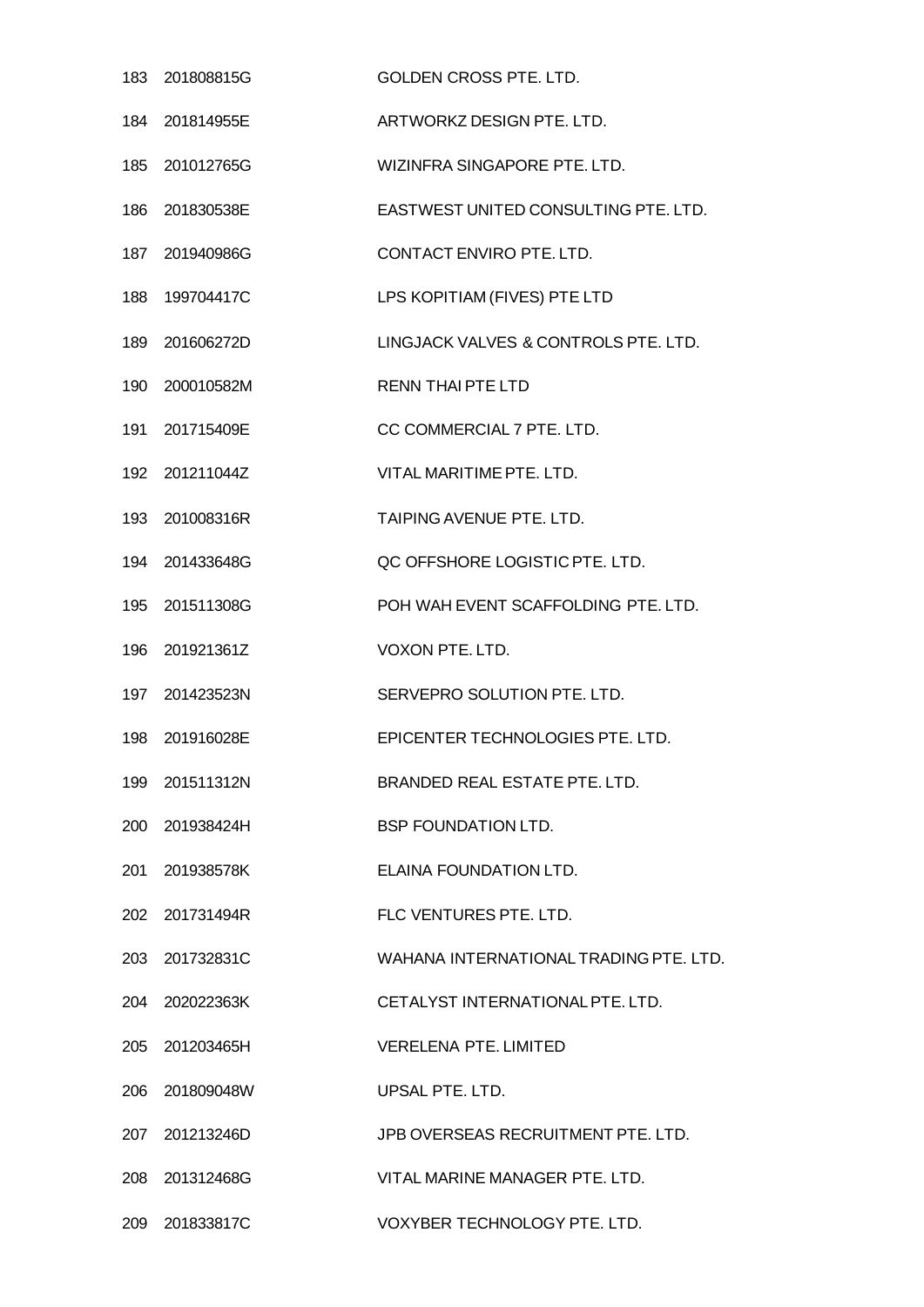|     | 210 200415535W | L-PAD VENTURES PTE. LTD.                 |
|-----|----------------|------------------------------------------|
|     | 211 201728618D | TT GLASS 1 PTE, LTD.                     |
|     | 212 201931108H | W.L.HO CONSULTING (SINGAPORE) PTE. LTD.  |
|     | 213 201130023Z | ACTA ASIA PTE. LTD.                      |
|     | 214 201805966G | <b>VIVITRYS PTE. LTD.</b>                |
|     | 215 202007860R | MAGNESIUM VENTURES PTE. LTD.             |
|     | 216 201915067H | <b>GSB EDU FOUNDATION LTD.</b>           |
|     | 217 201119841K | SAPIENCE PLUS PTE. LTD.                  |
|     | 218 201012732R | THREE CROWNS PTE. LTD.                   |
|     | 219 201702968R | CAPITAROOT PTE. LTD.                     |
|     | 220 202035255M | SILVERSKY CAPITAL PTE. LTD.              |
|     | 221 201625041E | AMPLE ASIA PACIFIC PTE. LTD.             |
|     | 222 201621471R | HAINEI ASIA PTE. LTD.                    |
|     | 223 201829673E | AMADOR CAPITAL ASIA PTE. LTD.            |
|     | 224 201536078K | <b>BIOTERIC PTE, LTD.</b>                |
|     | 225 202017285G | DAIZONG LEE JIN PTE, LTD.                |
|     | 226 201418137R | DIGITAL ARENA PTE. LTD.                  |
|     | 227 201025227M | QUAN FENG AQUATICS (SINGAPORE) PTE. LTD. |
|     | 228 201800930C | HERITAGE AUTO LEASING PTE. LTD.          |
|     | 229 201942533E | NEW ZEALAND ENERGY CHAIN FOUNDATION LTD. |
|     | 230 201734282C | GET GO GLOBAL PTE. LTD.                  |
|     | 231 202019708D | MICROGEN (SINGAPORE) PTE. LTD.           |
|     | 232 201011946E | LIFESTYLE LA BEAUTE PTE. LTD.            |
|     | 233 201915198M | XINGHAI HOLDING PTE. LTD.                |
| 234 | 200306669H     | <b>TUBO PTE. LIMITED</b>                 |
|     | 235 201330873G | SHENG YANG PTE. LTD.                     |
|     | 236 201617568N | THE AUGAR PTE. LTD.                      |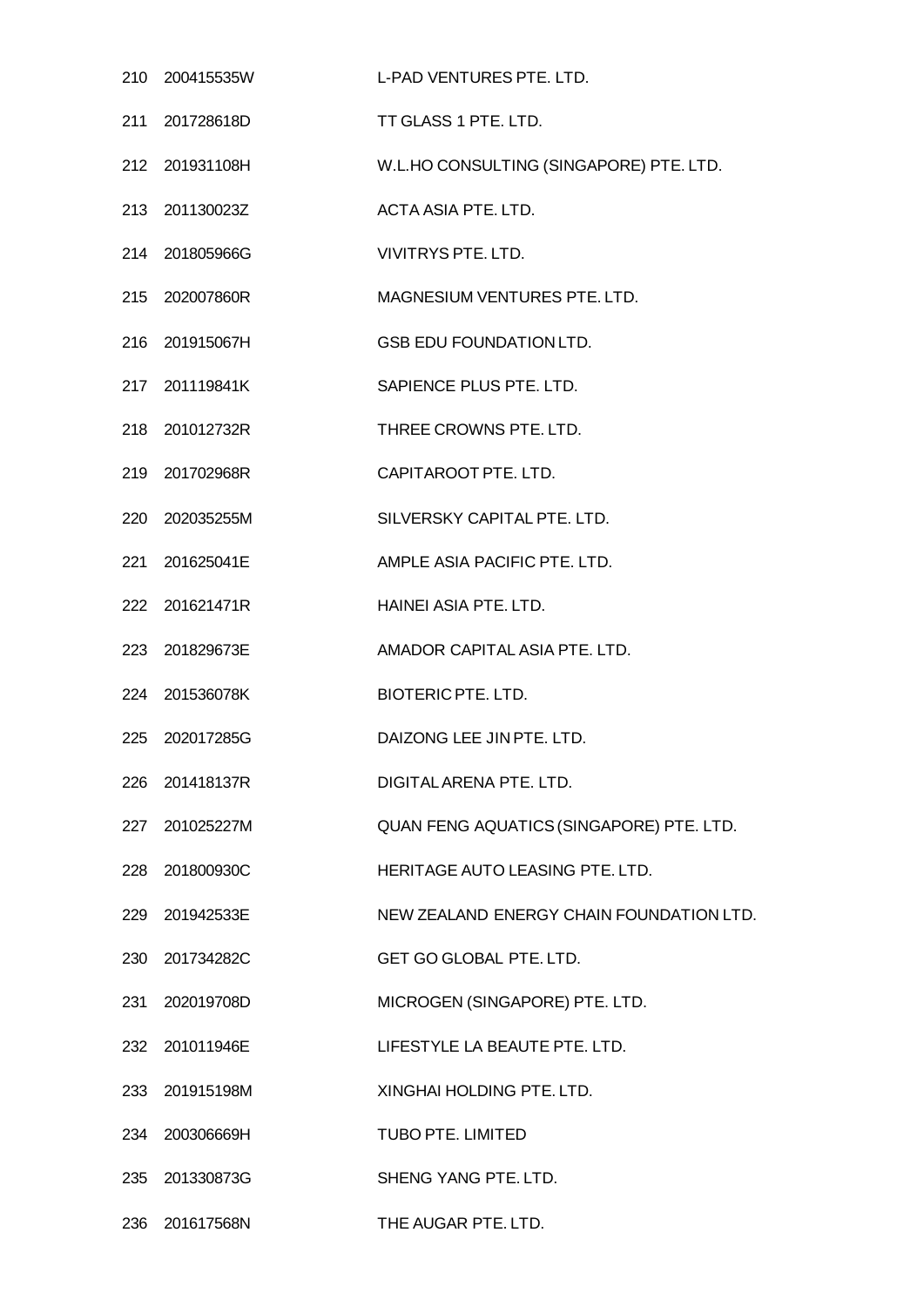|     | 237 201918327K | SINGAPORING PTE. LTD.                |
|-----|----------------|--------------------------------------|
|     | 238 201825404M | SM LOGISTICS AND MOVERS PTE. LTD.    |
|     | 239 202006459G | HUBBLE FOUNDATION LIMITED            |
|     | 240 201019250C | HUP ANN ENGINEERING PTE. LTD.        |
| 241 | 200618196D     | <b>CENTEGY PTE, LTD.</b>             |
|     | 242 200915896G | KTM MANAGEMENT CONSULTANT PTE. LTD.  |
|     | 243 200920603G | JIT SOLUTIONZ PTE. LTD.              |
|     | 244 201206868H | J & J MOTORWORKS PTE. LTD.           |
|     | 245 201211126K | DAILY NETWORKS PTE, LTD.             |
|     | 246 201211142M | <b>GSTC PTE. LTD.</b>                |
|     | 247 201211662K | DAPPER PRIVATE LIMITED               |
|     | 248 201214848H | ULTRANOVA PTE. LTD.                  |
| 249 | 200617359W     | INFO HOUSE (PTE. LTD.)               |
|     | 250 200701007R | AGNI CAPITAL PTE. LTD.               |
| 251 | 201201739E     | BO YUAN INTERNATIONAL PTE, LTD.      |
|     | 252 201206403Z | <b>INTERNET 4 BUSINESS PTE, LTD.</b> |
|     | 253 201006591Z | CAMBRIDGE ENGLISH CENTRE PTE. LTD.   |
| 254 | 198800073H     | ANTHOLA INTERNATIONAL PTE, LTD.      |
| 255 | 199004618R     | SIAMESE FINS RESTAURANT PTE LTD      |
| 256 | 199200303G     | ATI (SIMEX TRADER) PTE LTD           |
|     | 257 199302062E | SUPER RIFLE (S) PTE LTD              |
|     | 258 201022349E | DF SERVICES PTE. LTD.                |
|     | 259 201226704K | REIMAGINE SOFTWARE PTE. LTD.         |
|     | 260 200900442C | NGK CONTRACT SERVICES PTE. LTD.      |
| 261 | 202000215E     | EAST PAKSON PTE. LTD.                |
|     | 262 201941998W | LED ESPORTS PTE. LTD.                |
|     | 263 201431484M | <b>GRADUATE PROJECTS PTE. LTD.</b>   |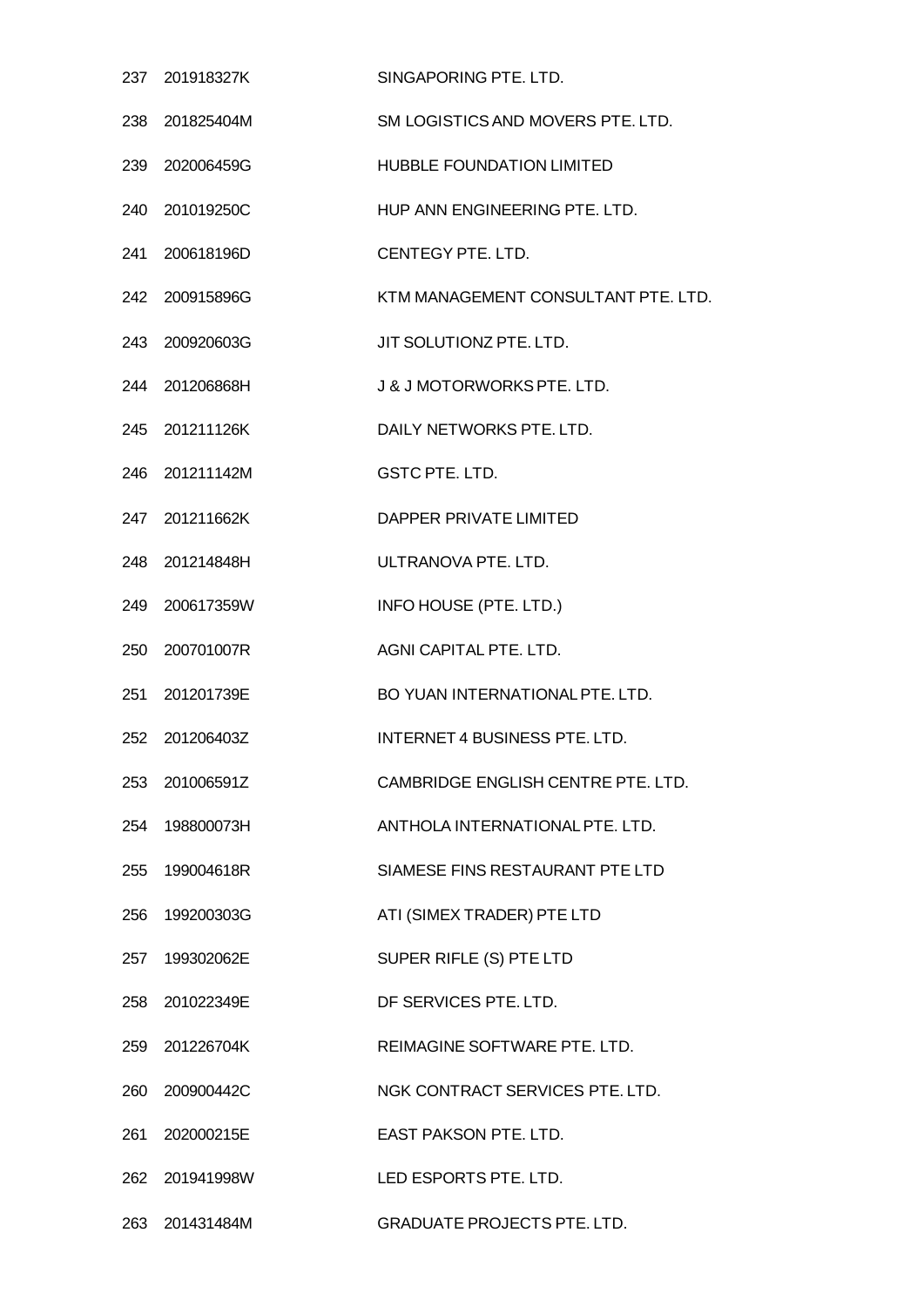|     | 264 201825768R | <b>GREENWILL PTE. LTD.</b>                          |
|-----|----------------|-----------------------------------------------------|
| 265 | 202001348G     | KYLIN INTERNATIONAL PTE. LTD.                       |
| 266 | 201920783H     | DIGITAL GOLD PTE. LTD.                              |
| 267 | 200607661H     | FAITHFUL FAMILY SERVICES PTE. LTD.                  |
| 268 | 201218534N     | EYELOOK OPTICAL PTE. LTD.                           |
| 269 | 200713736R     | WINSIGHT INVESTMENT PTE. LTD.                       |
| 270 | 199304352H     | XINTECH ALUMINIUM CONSTRUCTION PTE. LTD.            |
| 271 | 200709352Z     | SIRIUS-A TRADING PRIVATE LIMITED                    |
|     | 272 200713319E | RADIANCE MARINE PTE. LTD.                           |
| 273 | 200721187H     | SERANGOON AIR CARGO PTE. LTD.                       |
|     | 274 200721667R | NOVA INVESTMENTS AND TRADING PTE. LTD.              |
| 275 | 201007849D     | INTERNATIONAL SHIPPING BUREAU (SINGAPORE) PTE. LTD. |
| 276 | 201007915R     | AWESOME ENGINEERING PTE. LTD.                       |
|     | 277 201008160E | RAFFLES TECHNO PTE. LTD.                            |
| 278 | 201008681N     | AT2 BUILDER PTE. LTD.                               |
| 279 | 201014406K     | <b>TIOSS PRIVATE LIMITED</b>                        |
| 280 | 201021790M     | HONG SHENG GLOBAL PTE. LTD.                         |
| 281 | 201100671N     | JINHO GLOBAL (S) PTE. LTD.                          |
| 282 | 201219401E     | CLICK4QUOTE PTE. LTD.                               |
| 283 | 201300426D     | PREMIUM HYDRAULIC & ENGINEERING PTE. LTD.           |
| 284 | 200308017H     | KBE CONSULTING PTE. LTD.                            |
| 285 | 201218393K     | C & A MARKETING AND INVESTMENT (PTE.) LTD.          |
| 286 | 201013319E     | APTITUDE REAL ESTATE ADVISORY PTE. LTD.             |
| 287 | 201115603G     | ZENUS AUTOGLOSS PTE. LTD.                           |
| 288 | 202023481E     | JAYKOV GLOBAL TRADING PTE. LTD.                     |
| 289 | 199903133K     | BOSWELL PROPERTY CONSULTANT PTE LTD                 |
| 290 | 200816985K     | RAK AVIATION SERVICES SINGAPORE PTE. LTD.           |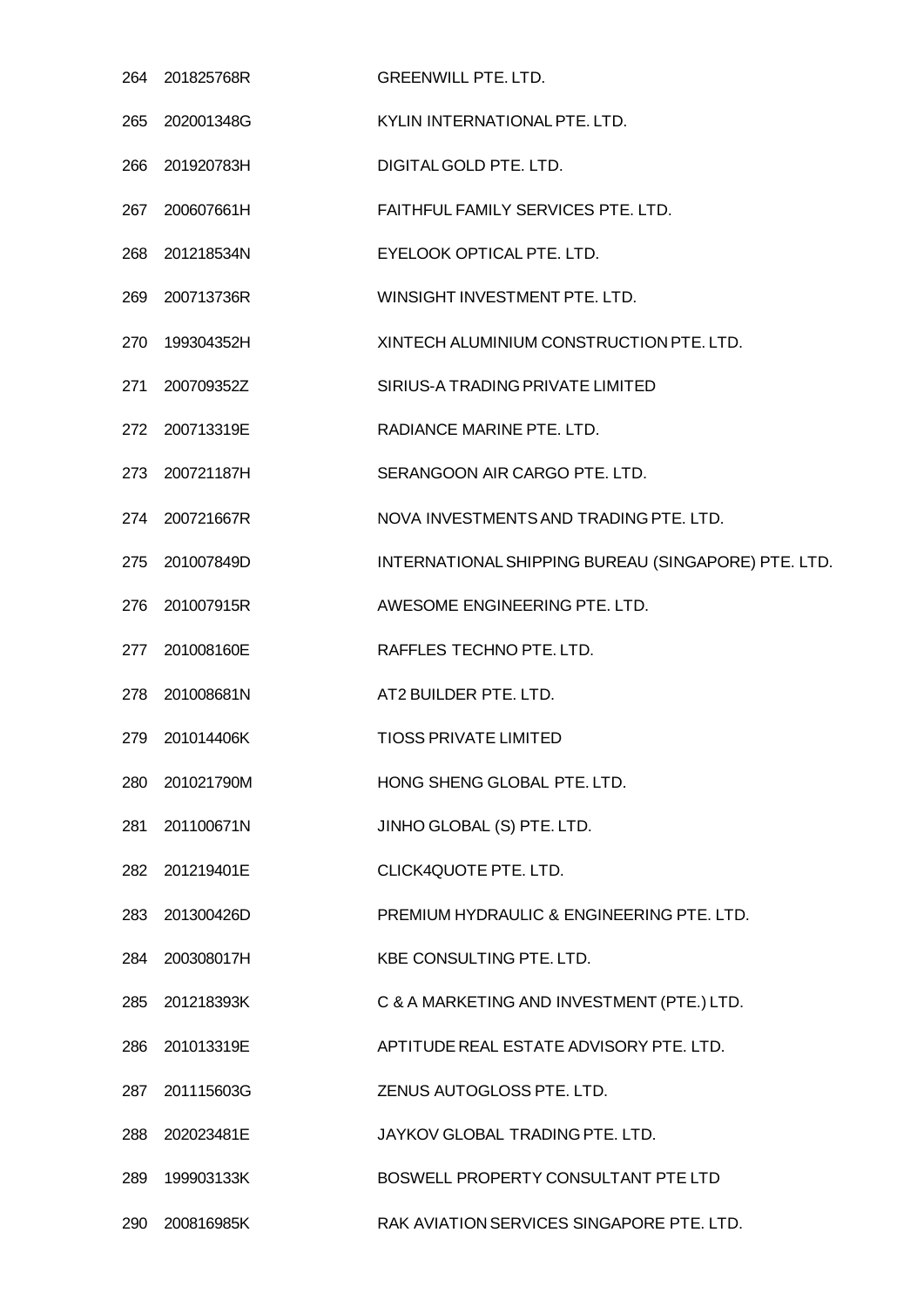| 291 | 200817674Z     | UNIVERSAL GREEN ENERGY PTE. LTD.           |
|-----|----------------|--------------------------------------------|
| 292 | 200901764H     | HYDRO CLEANING SYSTEM SINGAPORE PTE. LTD.  |
|     | 293 200902228E | CONCEPT PRINT INTERNATIONAL PTE. LTD.      |
|     | 294 200904606H | VISTA ENGINEERING PTE, LTD.                |
| 295 | 201103927H     | BUSINESS FINANCIAL SOLUTIONS PTE. LTD.     |
|     | 296 201109954M | JNP CAPITAL PTE, LTD.                      |
|     | 297 201115827E | SAMSARA RESORTS & SPA PTE. LTD.            |
|     | 298 201302116Z | AUNTIE NENA'S@CHONG PANG PTE. LTD.         |
|     | 299 201302945D | SEAFOOD ELITE ENTERPRISE PTE. LTD.         |
| 300 | 201305121G     | ARTIST DE EXCHANGE GROUP PTE. LTD.         |
|     | 301 201120588E | LOTTE SINGAPORE PTE. LTD.                  |
|     | 302 200311718E | THE IT 3 CONCEPTS PTE. LTD.                |
| 303 | 200413478N     | <b>GENIUSBRAIN INTERNATIONAL PTE, LTD.</b> |
|     | 304 200502359N | TCM ACADEMY PTE, LTD.                      |
| 305 | 200502910M     | PHOENIX INNOVATION PTE, LTD.               |
| 306 | 200008267K     | ABIKKA CONSULTING PRIVATE LIMITED          |
|     | 307 201533402E | D TRENCHLESS ENGINEERING COMPANY PTE. LTD. |
|     | 308 201900876G | BYTE INFINITE PTE. LTD.                    |
|     | 309 201920209Z | <b>GREENLIGHT FILMS CO PTE. LTD.</b>       |
|     | 310 201842939E | KNIGHTSBRIDGE AUTO PTE. LTD.               |
|     | 311 201613628M | <b>QIANDAO PTE. LTD.</b>                   |
|     | 312 199602924W | RAM I PTE. LTD.                            |
|     | 313 200502889E | ACM SHIPPING ASIA PTE, LTD.                |
|     | 314 201800683N | DRNCY PTE. LTD.                            |
|     | 315 201932423Z | ELEPHANT ACTIVATION PTE, LTD.              |
|     | 316 201733778K | STARTUP2LIFE PTE. LTD.                     |
|     | 317 201437021D | AZ SHIPPING PTE. LTD.                      |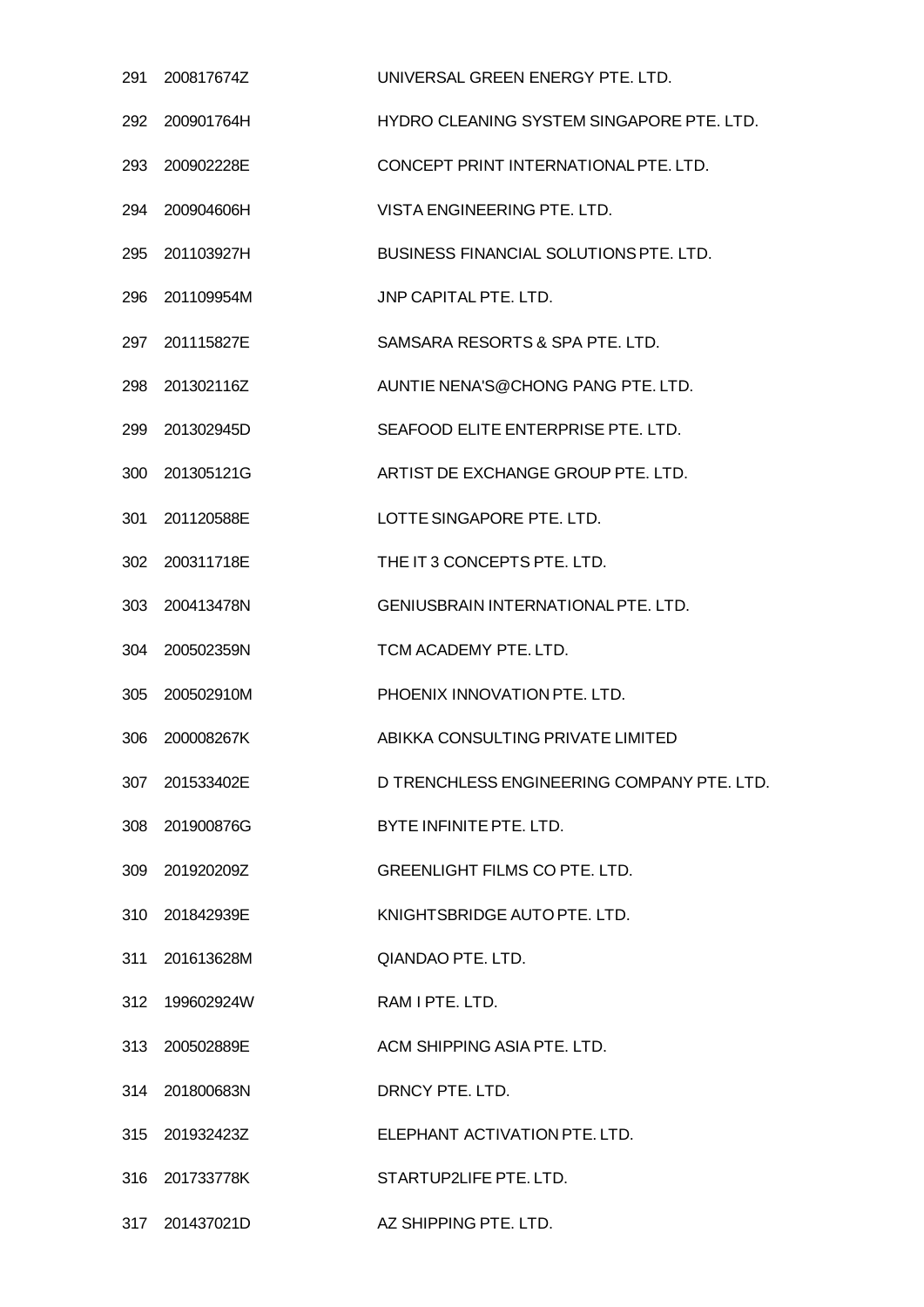|     | 318 201909433M | ALPADIS INC CORPORATE SERVICES PTE. LTD. |
|-----|----------------|------------------------------------------|
|     | 319 201818103H | HAN WEI PTE. LTD.                        |
|     | 320 201325629D | FINDERS SOURCING PTE, LTD.               |
|     | 321 202014690N | WSCF FOUNDATION LTD.                     |
| 322 | 202005421E     | SUNSHINE FOUNDATION PTE. LTD.            |
|     | 323 201436074D | ENC GLOBAL PTE. LTD.                     |
|     | 324 201934795G | <b>GST FOUNDATION LTD.</b>               |
|     | 325 201903042W | ANALYTIQ PTE. LTD.                       |
|     | 326 201013565N | ALTAIR TANKERS PTE, LTD.                 |
|     | 327 201403844W | VAULTSTORM PTE. LTD.                     |
|     | 328 201911614N | MONTECH PTE. LTD.                        |
|     | 329 201427487E | ASIATECK MEDICARE PTE. LTD.              |
| 330 | 201911626H     | MAGELLAN HEALTHCARE PTE. LTD.            |
|     | 331 201838609D | BINHONG CHEMICAL PTE. LTD.               |
|     | 332 201615152E | AT-ROLE CONSULTING PTE. LTD.             |
| 333 | 201005979D     | BSP 77 PTE, LTD.                         |
| 334 | 201405552W     | <b>VERITAS ADVISORY PTE, LTD.</b>        |
| 335 | 201943697R     | MAX MOUNT INTERNATIONAL PTE. LIMITED     |
|     | 336 201834575H | RESOURCECO MANAGEMENT PTE. LTD.          |
| 337 | 202022447D     | PUMPKIIN PTE, LTD.                       |
|     | 338 201932747M | METAFLOW FOUNDATION LTD.                 |
|     | 339 202005695G | JJ NOUVEAU LABS PTE. LTD.                |
| 340 | 201722351R     | ONE LIFE & BEYOND PTE, LTD.              |
|     | 341 202004477W | CHEESY WINE PTE. LTD.                    |
| 342 | 201918804E     | MOON TRADE PTE, LTD.                     |
|     | 343 201704425M | NANAUMI ENGINEERING PTE. LTD.            |
|     | 344 201729413R | 91 TECHNOLOGIES PTE. LTD.                |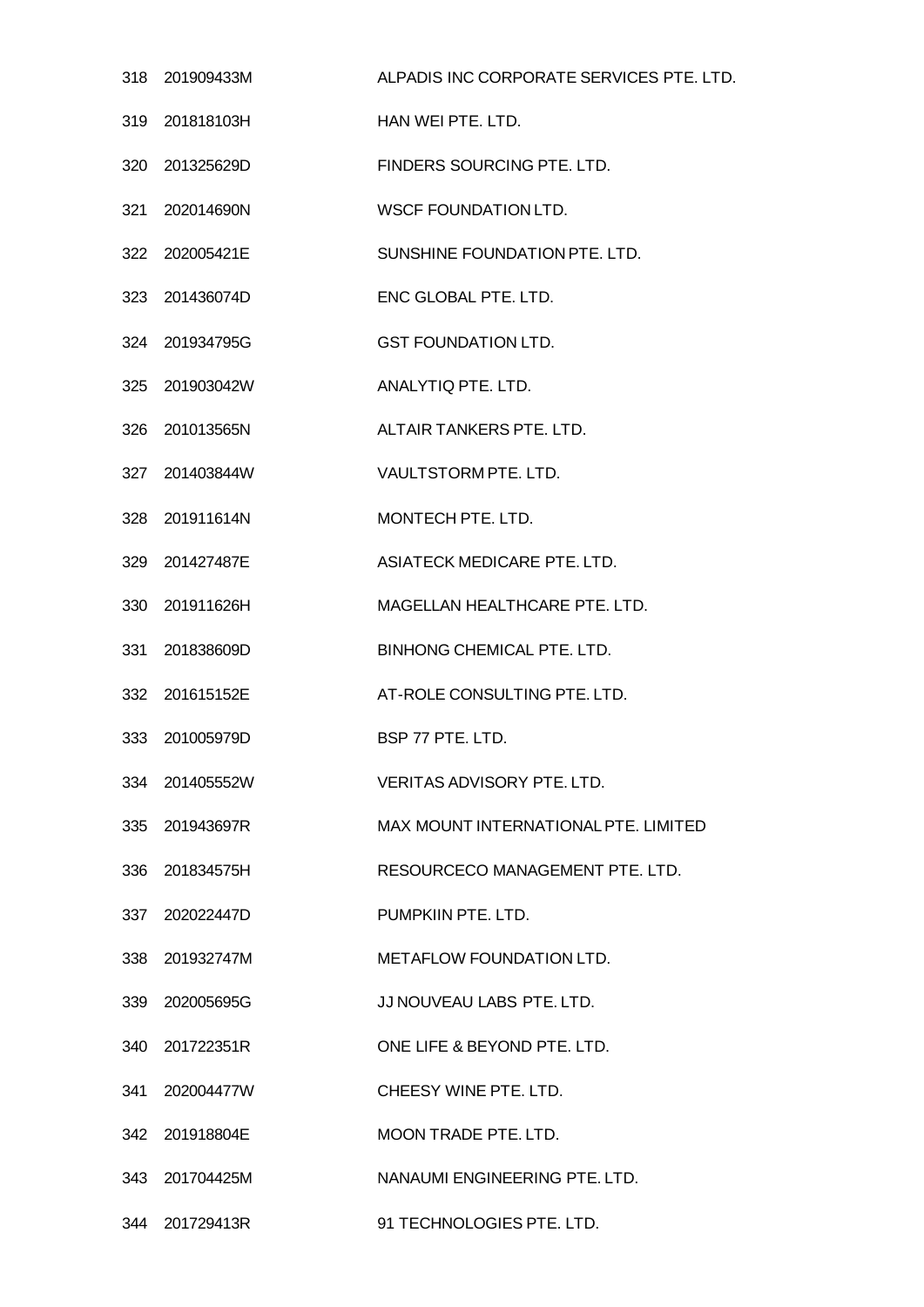|     | 345 201401538M | SHANYUAN PTE, LTD.                                          |
|-----|----------------|-------------------------------------------------------------|
|     | 346 201734134E | R7 RIGEL.3 PTE. LTD.                                        |
|     | 347 201432950Z | MELODY CITY PTE. LTD.                                       |
|     | 348 201525906R | SANRITSU PTE. LTD.                                          |
| 349 | 201801832E     | FOOD INGREDIENTS TECHNOLOGY PTE. LTD.                       |
|     | 350 201824374K | BULK INTERNATIONAL PTE. LTD.                                |
|     | 351 202014375Z | QIAN KUN BAS (SINGAPORE) PTE. LTD.                          |
|     | 352 201015999G | NICHOLAS TAN TRADING ACADEMY PTE, LTD.                      |
|     | 353 201807845H | WAN LI MAXX PTE. LTD.                                       |
|     | 354 201833653Z | PRIMUS MOVERS AND SERVICES PTE. LTD.                        |
| 355 | 201839979M     | BASE16 PTE. LTD.                                            |
|     | 356 201333559M | GLOBAL ASSETS CAPITAL PTE. LTD.                             |
| 357 | 201715525C     | SINGAPORE WEISS MUSCLE INTERNATIONAL COSMETICS PTE.<br>LTD. |
|     | 358 201812225M | A-STAR CASH & CARRY 3 PTE. LTD.                             |
|     | 359 201412750N | BMZ DEVELOPMENT HOLDINGS PTE, LTD.                          |
| 360 | 201627489N     | PRIMEFORTH INVESTMENTS PRIVATE LIMITED                      |
| 361 | 201437511D     | PRASAN GLOBAL VENTURES SINGAPORE PTE. LTD.                  |
| 362 | 201917417R     | XIN DE FU PTE. LTD.                                         |
|     | 363 201110039C | VALETHUB PRIVATE LIMITED                                    |
|     | 364 201731011D | MARINEZ STUDIOS PTE. LTD.                                   |
|     | 365 200903060R | KEYSER ENERGY PTE. LTD.                                     |
| 366 | 201933981D     | DSHC FOUNDATION LTD.                                        |
| 367 | 201803405N     | OLE TRADING PTE. LTD.                                       |
|     | 368 201926023H | APAC SERVICES PTE. LTD.                                     |
| 369 | 200614385D     | U-G TRADING PTE. LTD.                                       |
| 370 | 201920545K     | SINGAPORE PCC FOUNDATION LTD.                               |
| 371 | 201734139Z     | R7 RIGEL.6 PTE. LTD.                                        |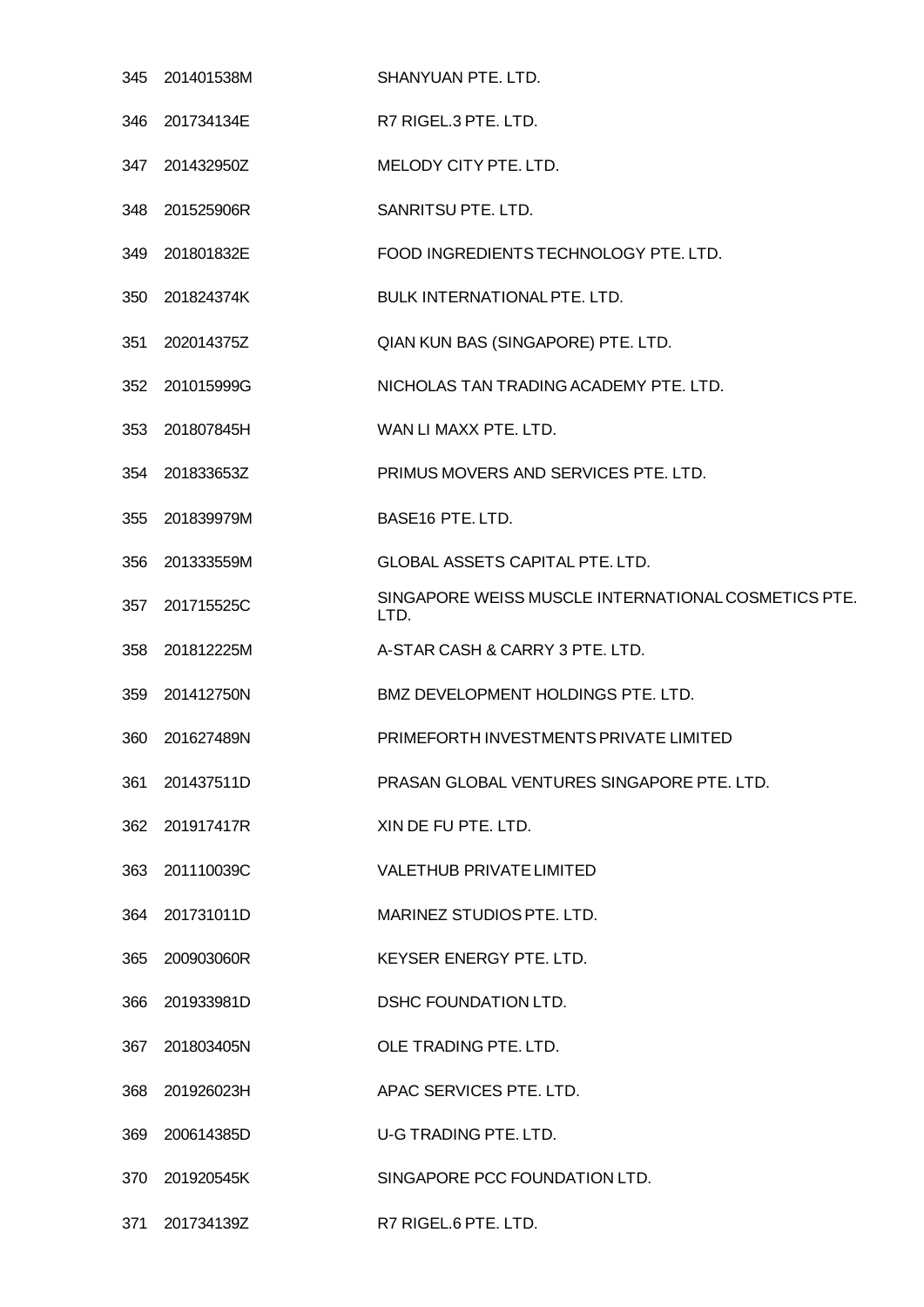|     | 372 202015755H | CONNECTING HEARTS PTE. LTD.                         |
|-----|----------------|-----------------------------------------------------|
|     | 373 201618427N | BRILLIANT FORTUNE INVESTMENT PTE, LIMITED           |
|     | 374 201827344C | WDMR PTE, LTD.                                      |
| 375 | 201817862Z     | HENG KWANG HAN TRANSPORT & TRADING PTE. LTD.        |
| 376 | 201828463G     | BRONK VENTURES PTE. LTD.                            |
|     | 377 201202014Z | CORDON SINGAPORE PTE. LTD.                          |
|     | 378 201722965Z | TRICHORIZ PRIVATE LIMITED                           |
|     | 379 202023911H | <b>IIOT GLOBAL SYSTEM PTE. LTD.</b>                 |
|     | 380 201718538R | OASIS NEXUS PTE, LTD.                               |
| 381 | 201810983R     | TOP PLUS F&B MANAGEMENT PTE. LTD.                   |
|     | 382 201934833D | POPMART PTE, LTD.                                   |
|     | 383 201830181N | HAMARA LAB PRIVATE LIMITED                          |
| 384 | 202014678R     | YANGO LOFTY PTE. LTD.                               |
|     | 385 201819718Z | BYTREE FOUNDATION LTD.                              |
| 386 | 201214854W     | DIAMOND ROPE ACCESS INTERNATIONAL PTE. LTD.         |
| 387 | 200803873N     | INFINITY DESIGN ASSOCIATES PTE, LTD.                |
| 388 | 201906017D     | STYLEGRAB TECHNOLOGY PTE. LTD.                      |
|     | 389 200705062D | ENG LEE RESOURCES PTE. LTD.                         |
| 390 | 202034697G     | <b>IARA TRADING &amp; SOLUTIONS PRIVATE LIMITED</b> |
| 391 | 200922078R     | ONPRESS PRINTED CIRCUITS (ASIA) PTE. LTD.           |
|     | 392 201535640R | DART ADVISORY PTE. LTD.                             |
| 393 | 202004947M     | KNOVIQ PTE. LTD.                                    |
|     | 394 201502954M | TRI-7 HOLDINGS PTE. LIMITED                         |
|     | 395 201334502H | RESOURCE MANAGEMENT SYSTEMS PTE. LTD.               |
| 396 | 201132470C     | <b>GLOBAL NATURAL PTE, LTD.</b>                     |
|     | 397 201818014W | HUSDAC INTERNATIONAL PTE. LTD.                      |
|     | 398 201941976K | SEASHELL TECHNOLOGIES PTE. LTD.                     |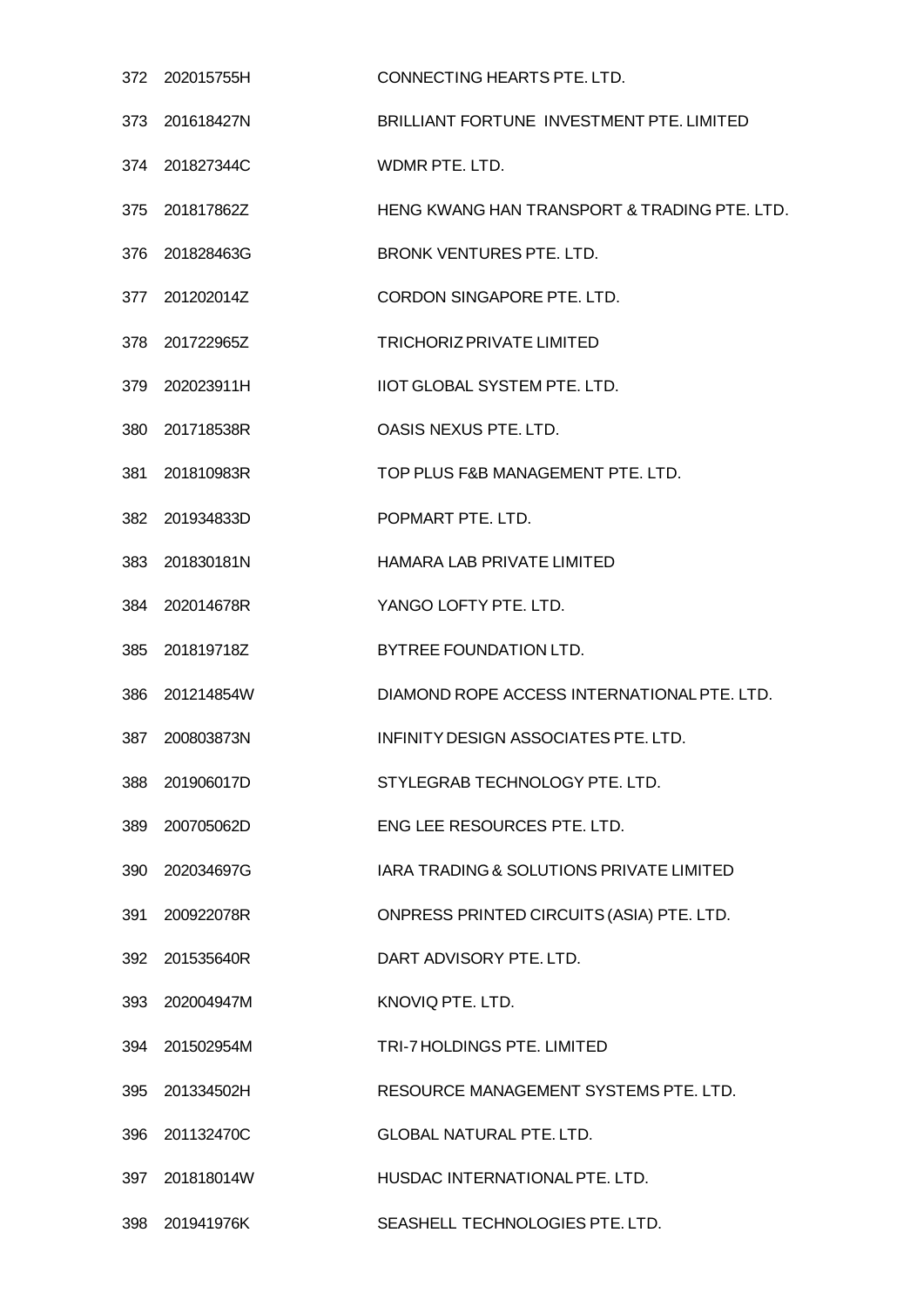| 399 | 201940715W     | SINGAPORE LEADER TOPPER TRADING PTE. LTD.                     |
|-----|----------------|---------------------------------------------------------------|
| 400 | 201720070N     | ZHONGJIN HUADING TOURISM DEVELOPMENT (SINGAPORE) PTE.<br>LTD. |
| 401 | 201533746D     | ASTREEM TECHNOLOGIES PTE. LTD.                                |
| 402 | 201020591W     | PRIMEFOOD RESOURCES PTE. LTD.                                 |
| 403 | 200009160R     | BRAND MANAGEMENT PTE. LTD.                                    |
| 404 | 201133811K     | <b>BATIK VILLA PTE. LTD.</b>                                  |
| 405 | 202012064Z     | AYANNAH GLOBAL HOLDINGS PTE. LTD.                             |
| 406 | 201922345N     | HIDDENVPN PTE. LTD.                                           |
| 407 | 201732876G     | SAMARA RESOURCES PTE, LTD.                                    |
| 408 | 200705324W     | <b>KERITH PTE, LTD.</b>                                       |
| 409 | 201506686N     | DREAMTIME PICTURES PTE. LTD.                                  |
| 410 | 201924265W     | CPEX PTE. LTD.                                                |
| 411 | 201023446D     | ENG YAO ENGINEERING PTE. LTD.                                 |
| 412 | 201615909N     | VROC SINGAPORE PTE. LTD.                                      |
| 413 | 201805005H     | VISLA PTE, LTD.                                               |
|     | 414 201938908Z | DIVERSITY ENTERTAINMENT PTE, LTD.                             |
|     | 415 201809802W | CHARACTER HOLIDAYS PTE. LTD.                                  |
| 416 | 201709669W     | XIONGAN INVESTMENTS PTE. LTD.                                 |
|     | 417 201901954K | EMPOWER UTILITIES PTE. LTD.                                   |
|     | 418 201916157G | SINO SPRING RESOURCES PTE. LTD.                               |
|     | 419 201226216M | ADEPT WELLNESS PRACTICE PTE. LTD.                             |
|     | 420 201824236G | TAIKOO PTE. LTD.                                              |
| 421 | 201807889D     | SHARPCHAIN FOUNDATION LTD.                                    |
|     | 422 201718133D | KAWAL EXPORTS PTE. LTD.                                       |
|     | 423 201231194N | FANCHISE CENTRAL PTE. LTD.                                    |
|     | 424 201833271E | DOUBLE LOOP SOLUTIONS PTE. LTD.                               |
|     | 425 201427569R | M4M PTE. LTD.                                                 |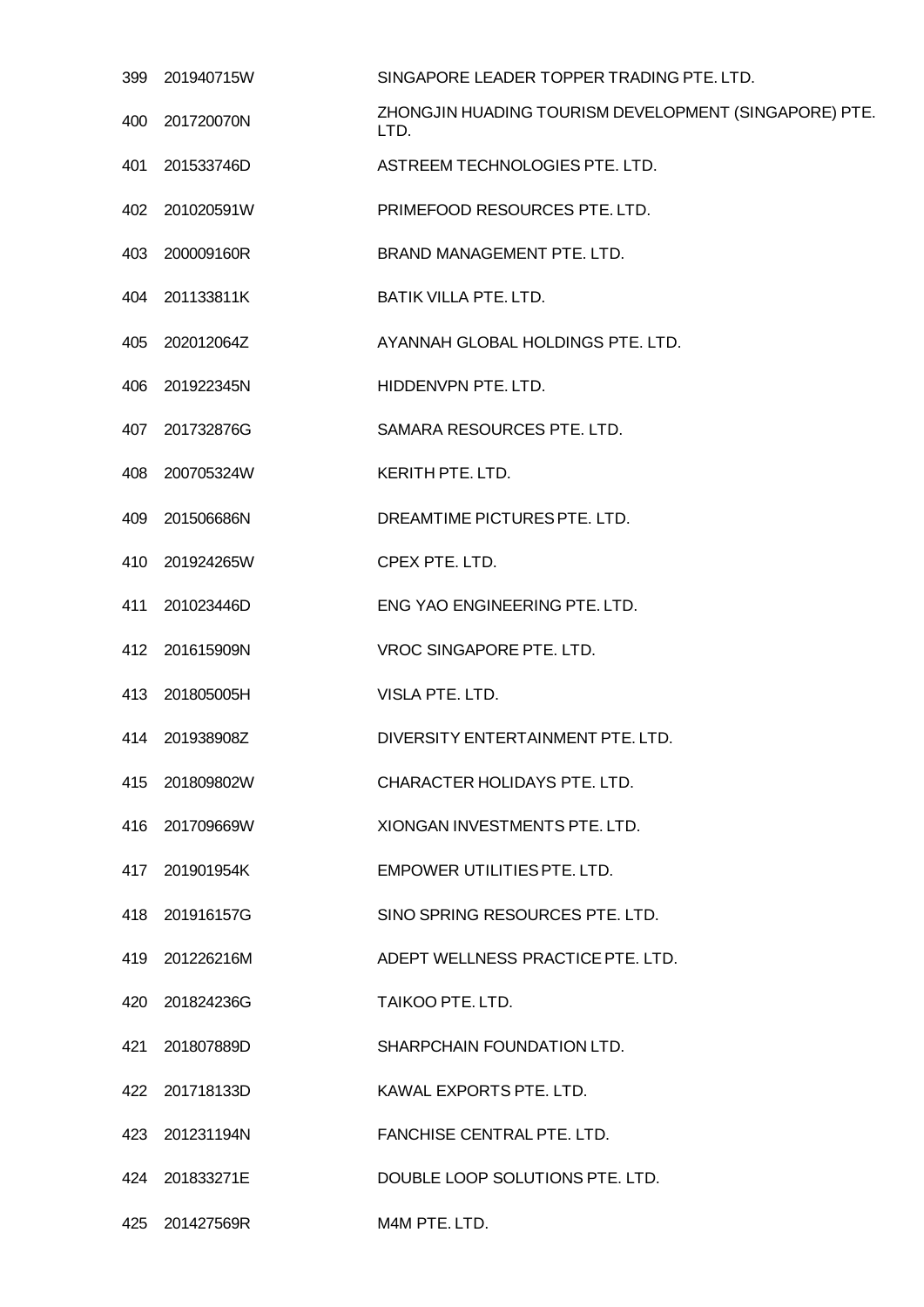|     | 426 201832304G | XYZ SOLUTIONS PTE. LTD.                           |
|-----|----------------|---------------------------------------------------|
|     | 427 201900320E | ONE GLOBAL PEOPLE PTE. LTD.                       |
|     | 428 201900853H | PLANTFACE PTE. LTD.                               |
| 429 | 201920022Z     | ROYAL TRADERS PTE. LTD.                           |
| 430 | 200404666G     | BEAUJOLAIS PTE. LTD.                              |
|     | 431 201803610C | SIC FOUNDATION LTD.                               |
|     | 432 202025898E | OUJI SEIYAKU (ASIA PACIFIC) PTE. LIMITED          |
|     | 433 201508046H | WISH DENTAL PTE. LTD.                             |
|     | 434 201512300R | <b>GLASSES BRILLE PTE. LTD.</b>                   |
|     | 435 201428601D | ABRAKADOODLE ART STUDIO FOR KIDS (WEST) PTE. LTD. |
|     | 436 202017404D | SUNTON TECHNOLOGY PTE. LTD.                       |
|     | 437 201936097Z | ASCENT BRIGHT PTE. LTD.                           |
| 438 | 201415737N     | ENTREPRISE VENTURES (S) PTE. LTD.                 |
|     | 439 201620033M | NICOLE AND ASHLEY PTE. LTD.                       |
| 440 | 200501028E     | HALCYON STRATEGIC PTE. LTD.                       |
| 441 | 200603830D     | NOVAGA PTE. LTD.                                  |
|     | 442 201718080Z | SNAPBACKSOL PTE. LTD.                             |
|     | 443 201509315Z | S Y CHENG MARINE CONSTRUCTION PTE. LTD.           |
|     | 444 201814695M | LONG TERM LEASING PTE. LTD.                       |
|     | 445 201826402G | TRYSTINE PTE, LTD.                                |
|     | 446 201805410E | ARSEA CAPITAL (1) PTE. LTD.                       |
| 447 | 201915338E     | DIA FOURTUNE PTE. LTD.                            |
|     | 448 201838287E | <b>VBAY FOUNDATION LTD.</b>                       |
|     | 449 201938583H | GENESIS ECOLOGY FOUNDATION LTD.                   |
| 450 | 201716899N     | CM IMPROVEMENT PTE. LTD.                          |
|     | 451 201842412K | ANGIE BEAUTY CARE PTE. LTD.                       |
|     | 452 201731966M | JSUT INTERNATIONAL (SINGAPORE) PTE. LTD.          |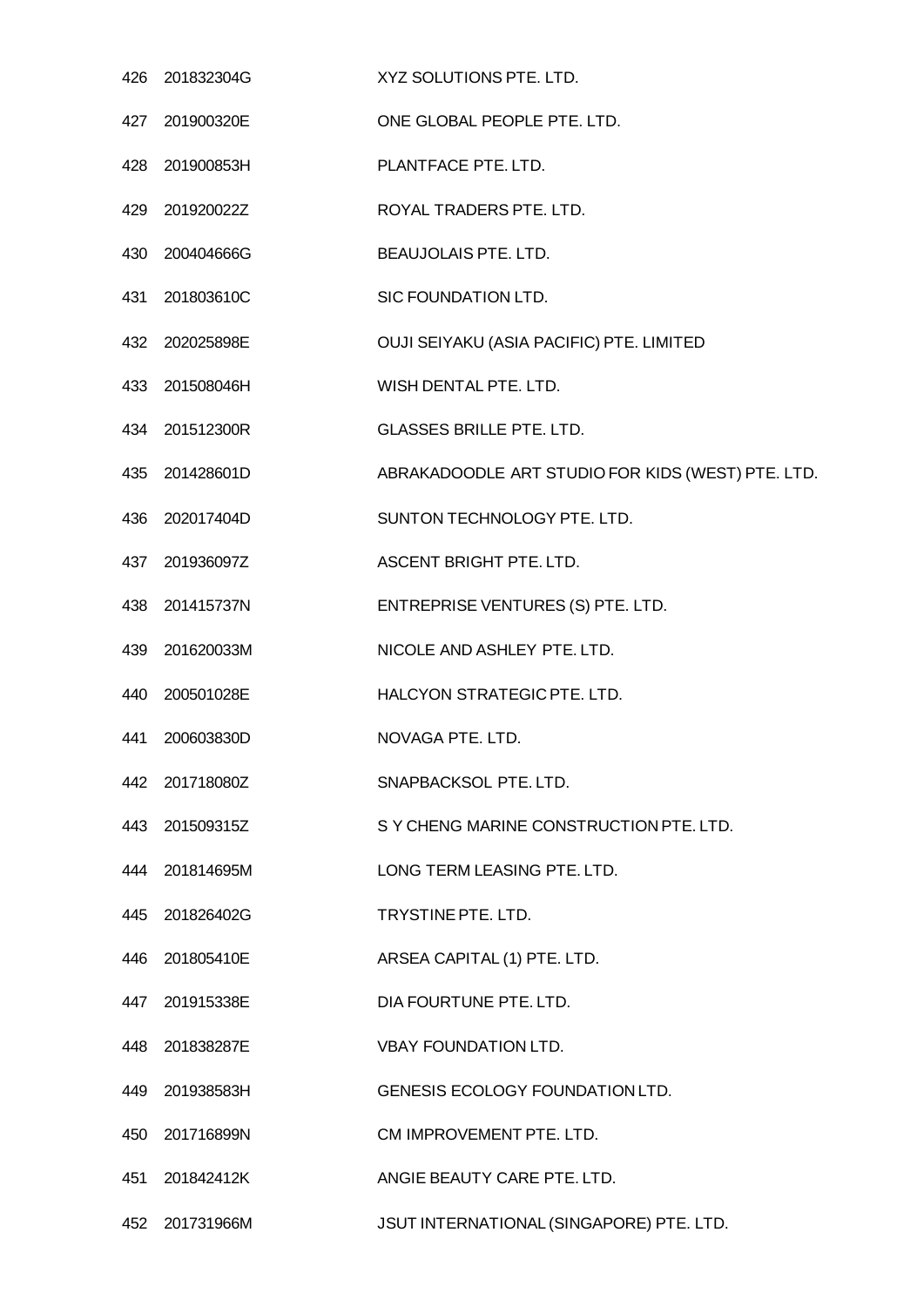|     | 453 201937926G | VR GAMER PTE. LTD.                        |
|-----|----------------|-------------------------------------------|
| 454 | 198101912D     | PAN SOUTH PACIFIC ENTERPRISE PTE LTD      |
|     | 455 201615385E | SGCYBERSECURITY PTE. LTD.                 |
|     | 456 200808080Z | AMICO TM PTE. LTD.                        |
|     | 457 201222362C | WIN CORPORATE SERVICES PTE, LTD.          |
|     | 458 201904090R | EAT RESTAURANT PTE. LTD.                  |
|     | 459 201503646N | AJAX CAPITAL PTE. LTD.                    |
| 460 | 201939922R     | A REAL LEAF PTE, LTD.                     |
|     | 461 200617482N | SINGDIAM TRADING PTE. LTD.                |
|     | 462 201606782H | FOOTZ SENSE PTE. LTD.                     |
|     | 463 201524294K | ARRAX PTE. LTD.                           |
|     | 464 201616713H | K-SKIN PTE. LTD.                          |
| 465 | 200303855M     | DISCOVERY KIDZ CENTRE PTE. LTD.           |
|     | 466 201002963R | RS SYNERGY PTE. LTD.                      |
|     | 467 201924691K | AH LOCK & CO CHINATOWN PTE. LTD.          |
|     | 468 201719896K | DI VENTURES PTE. LTD.                     |
| 469 | 199308688C     | <b>CREATIVE BRASS PTE LTD</b>             |
| 470 | 201928265D     | JDC CHAIN TECHNOLOGY FOUNDATION LTD.      |
|     | 471 202037958Z | <b>VARIANCE LIMITED</b>                   |
| 472 | 201932660G     | <b>IMPERIUM MARKETS ASIA PTE. LIMITED</b> |
|     | 473 201802593E | RED OAK ADVISORS PTE. LTD.                |
|     | 474 201128720C | G TRAVEL SINGAPORE PTE. LTD.              |
|     | 475 201941011H | SUPER GAME UNION FOUNDATION LTD.          |
|     | 476 201824506M | ILLUSTRIS HEALTH PTE. LTD.                |
| 477 | 202006371K     | ALLCLEAN SG PTE. LTD.                     |
|     | 478 201621769N | EMPIRE GOLDEN WING PRIVATE LIMITED        |
|     | 479 201632649H | POWER COGNITIVE ANALYTICS (PCA) PTE. LTD. |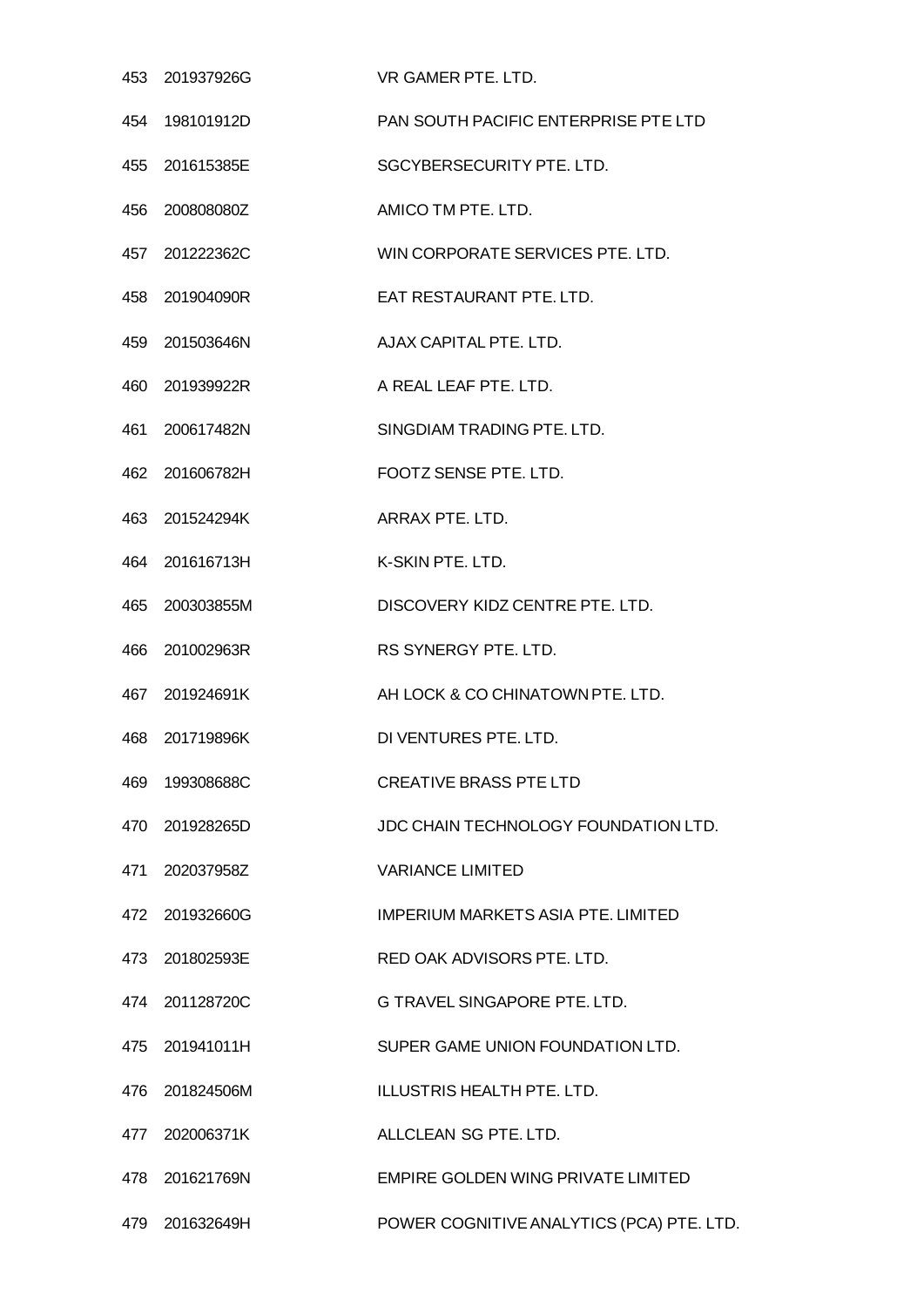| 480   | 201905957H     | TOTO DESIGN PTE. LTD.                    |
|-------|----------------|------------------------------------------|
| 481   | 201927838H     | MANAZIL GLOBAL TRADING PTE. LTD.         |
|       | 482 201831190M | <b>BAKEHOUSE ENTERTAINMENT PTE, LTD.</b> |
| 483   | 202015081C     | TRUALT INVESTMENTS PTE. LTD.             |
| 484   | 201940422N     | XIN WAN SHENG ENTERPRISE PTE. LTD.       |
|       | 485 200700251G | ACETEC PTE. LTD.                         |
| 486   | 201413168D     | PS PIPING SOLUTIONS PRIVATE LIMITED      |
|       | 487 202020962N | THE SAKE GUYS PTE. LTD.                  |
|       | 488 201716716E | ENCHARTERED PRIVATE LIMITED              |
| 489   | 201724521Z     | DIGENOMIX, PTE. LTD.                     |
|       | 490 201715162C | LINKTIVITY PTE, LTD.                     |
| 491   | 201817209M     | YOUAPPI PTE, LTD.                        |
| 492   | 201509668Z     | CASTLETON HOTELS AND RESORTS PTE. LTD.   |
|       | 493 201902240H | QUANTUM HRM INTERNATIONAL PTE. LTD.      |
| 494   | 200702430M     | <b>IDEALOGIC PTE. LTD.</b>               |
| 495   | 201811250Z     | SH WELLNESS PTE. LTD.                    |
| 496.  | 201438138D     | TERRASIA BKK CENTRAL PTE, LTD.           |
|       | 497 201817253K | W&G BUILDER PRIVATE LIMITED              |
| 498   | 201933360Z     | R9 INTERNATIONAL WALLET EXCHANGE LTD.    |
| 499   | 201709554R     | <b>MERCURIUS TRADING PTE, LTD.</b>       |
|       | 500 202036531D | TST HR SERVICES PTE. LTD.                |
| 501 - | 201101126H     | 3FP LANDSCAPE ATELIER PTE. LTD.          |
|       | 502 201413804E | SINGAPORE PNG RESOURCES PTE. LTD.        |
|       | 503 201309829C | AUDIO LOGIC ASIA PTE. LTD.               |
| 504   | 201910409K     | ELYSSIAN PTE, LTD.                       |
|       | 505 202003468Z | SELEX PTE. LTD.                          |
|       | 506 201110840M | <b>BLACKGOLD LUBRICANTS PTE. LTD.</b>    |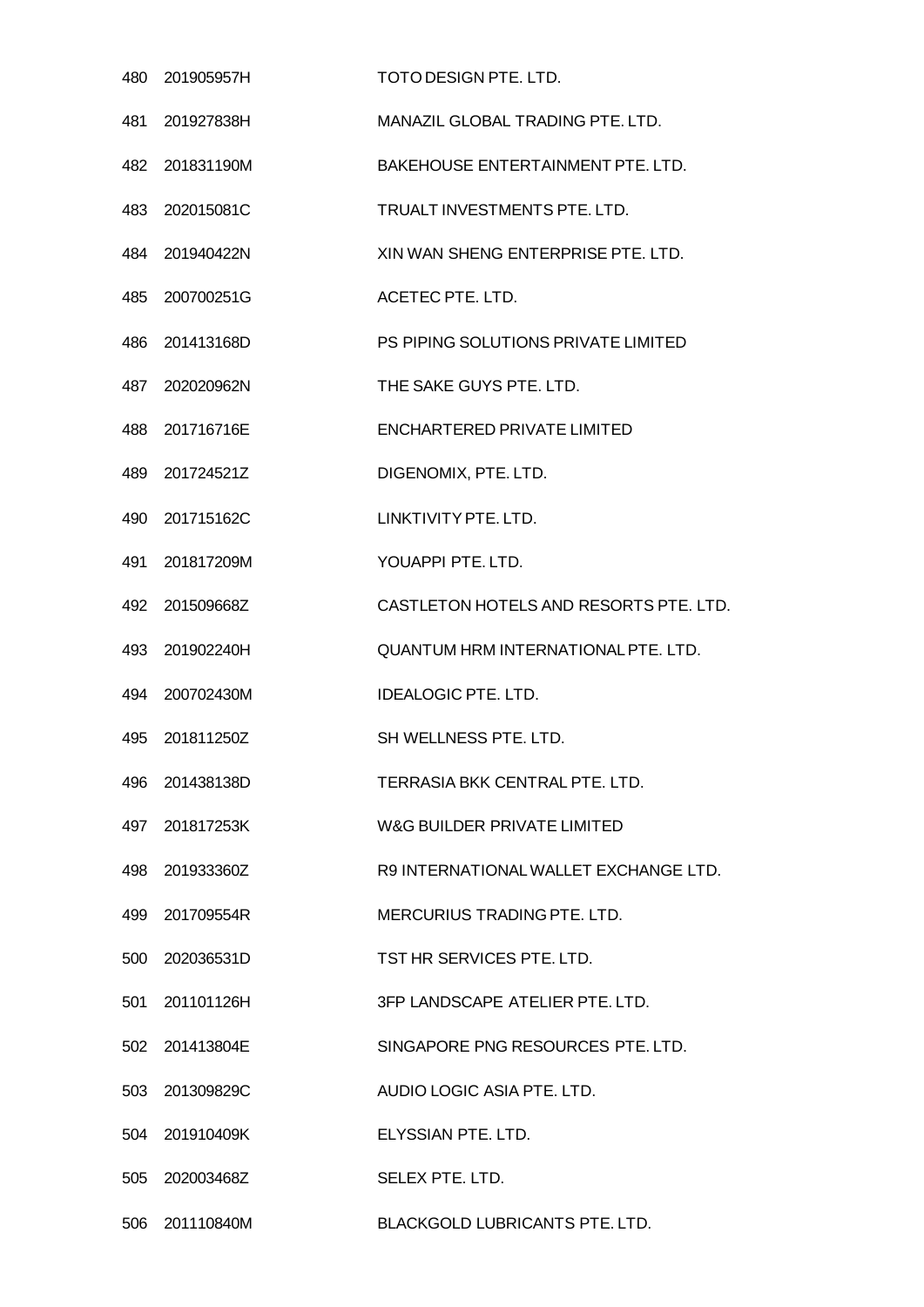| 507 | 201830134D     | R'N CREATIVE STUDIO PTE. LTD.                                 |
|-----|----------------|---------------------------------------------------------------|
| 508 | 200000468Z     | BAYANG AT THE QUAY PTE. LTD.                                  |
| 509 | 202006676H     | NATNERGY PTE. LTD.                                            |
|     | 510 201942539K | SUAYEA INTERNATIONAL INVESTMENT TECHNOLOGY<br>FOUNDATION LTD. |
| 511 | 201418041H     | SKY FIRE ENGINEERING PTE. LTD.                                |
|     | 512 201836092C | JING DAJING INTERNATIONAL PTE. LTD.                           |
|     | 513 202009097G | FOURTH INNOVATION PTE, LTD.                                   |
|     | 514 201229876E | T HUB FOODZ PTE. LTD.                                         |
|     | 515 201943477C | MOHEKE INTERNATIONAL PTE. LTD.                                |
| 516 | 199803470H     | LEAP PERFORMANCE PTE LTD                                      |
|     | 517 200411712D | <b>GLOW INTERNATIONAL PTE. LTD.</b>                           |
|     | 518 201922902W | R K AGRO PRODUCTS PTE. LTD.                                   |
| 519 | 201629022R     | AIM SG PTE, LTD.                                              |
| 520 | 201903460Z     | ARCHAIC VENTURES PTE. LIMITED                                 |
| 521 | 201218500M     | MATH THINKER EDUCATION HUB PTE, LTD.                          |
| 522 | 201024404G     | DART GROUND SERVICES PTE. LTD.                                |
|     | 523 201836711K | WYX HOLDINGS PTE. LTD.                                        |
|     | 524 201114126R | BEACH CITY INTERNATIONAL PTE. LTD.                            |
|     | 525 202030650N | SCU GREEN AQUA FARM PTE. LTD.                                 |
| 526 | 201208627K     | GOLDEN SCISSOR DRESSMAKING PTE. LTD.                          |
|     | 527 201901266D | <b>GLAZE GLOBAL PTE. LTD.</b>                                 |
|     | 528 201421630R | SKY WIND AIRCONDITIONING SERVICES PTE. LTD.                   |
|     | 529 201212281D | OXLEY BRIGHT PTE. LTD.                                        |
|     | 530 201132488C | ACG LAND PTE. LTD.                                            |
| 531 | 201600068H     | <b>CREATIVEMASS PTE. LTD.</b>                                 |
|     | 532 201632330N | <b>IMPETUOUS CONTRACTOR PTE. LTD.</b>                         |
|     | 533 201601384K | NOKOMAI STUDIOS PTE. LTD.                                     |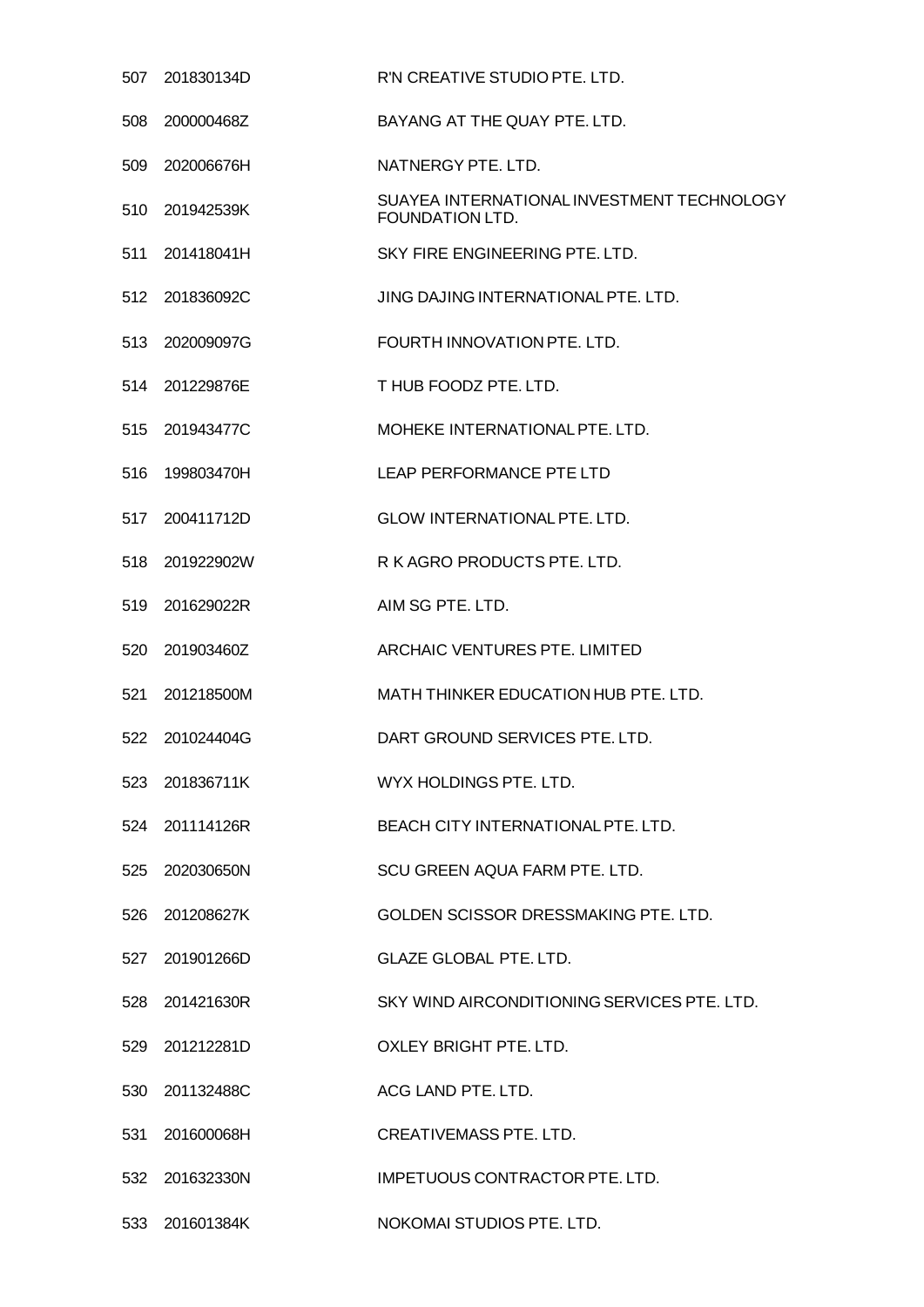|     | 534 201203888E | CLICK DEVELOPMENT PTE. LTD.                                              |
|-----|----------------|--------------------------------------------------------------------------|
| 535 | 200611607W     | <b>ENSO CONSTRUCTION &amp; ENGINEERING PTE, LTD.</b>                     |
|     | 536 201920950G | KANDE TECHNOLOGY PTE. LTD.                                               |
| 537 | 200603264W     | <b>MADHUCON NATURAL RESOURCES LIMITED</b>                                |
| 538 | 201111783W     | SBS PACIFIC ASIA PTE. LTD.                                               |
|     | 539 201604583W | <b>EASY IMMIGRATIONS PRIVATE LIMITED</b>                                 |
| 540 | 201620041D     | TXN METAL ENGINEERING PTE. LTD.                                          |
|     | 541 201315425M | CREST SHIPYARD PTE. LTD.                                                 |
|     | 542 201701582C | SAMMI CHUA DESIGN PTE. LTD.                                              |
|     | 543 201427466H | TERRASIA LIBRARY TOWN PTE. LTD.                                          |
|     | 544 200615379K | VISION PROPERTIES PTE. LTD.                                              |
|     | 545 201421948Z | SOLUM CONSULTANCY PTE. LTD.                                              |
| 546 | 201014708R     | ACCESS & MOBILITY SOLUTIONS PTE. LTD.                                    |
|     | 547 201838242Z | A8 CAR LEASING PTE. LTD.                                                 |
| 548 | 201811101M     | <b>REDCLICK PTE, LTD.</b>                                                |
|     | 549 201020669C | PRINJOO PTE. LTD.                                                        |
|     | 550 201938581G | GBEC SINGAPORE WORLD CULTURAL TOURISM FOUNDATION<br>LTD.                 |
|     | 551 201810826W | FIRST RESOURCE SG PTE. LTD.                                              |
|     | 552 201818091G | NAF SOLUTIONS PTE. LTD.                                                  |
| 553 | 201932469R     | <b>BAMBOO FINTECH VENTURES PTE. LTD.</b>                                 |
|     | 554 201134690H | ANNOTATE CONSULTING PTE, LTD.                                            |
| 555 | 201927886K     | HONGGO VENDING PRIVATE LIMITED                                           |
| 556 | 201808797R     | <b>GREAT VICTORY PTE. LTD.</b>                                           |
| 557 | 200920052M     | NEVILLE-CLARKE INTERNATIONAL PTE. LTD.                                   |
| 558 | 200406252E     | STACCATO FASHION PTE. LTD.                                               |
| 559 | 201929056H     | SINGAPORE INTELLIGENCE CHAIN INTERNATIONAL INVESTMENT<br>FOUNDATION LTD. |
| 560 | 201831224C     | BONWAY HOLDINGS PTE. LTD.                                                |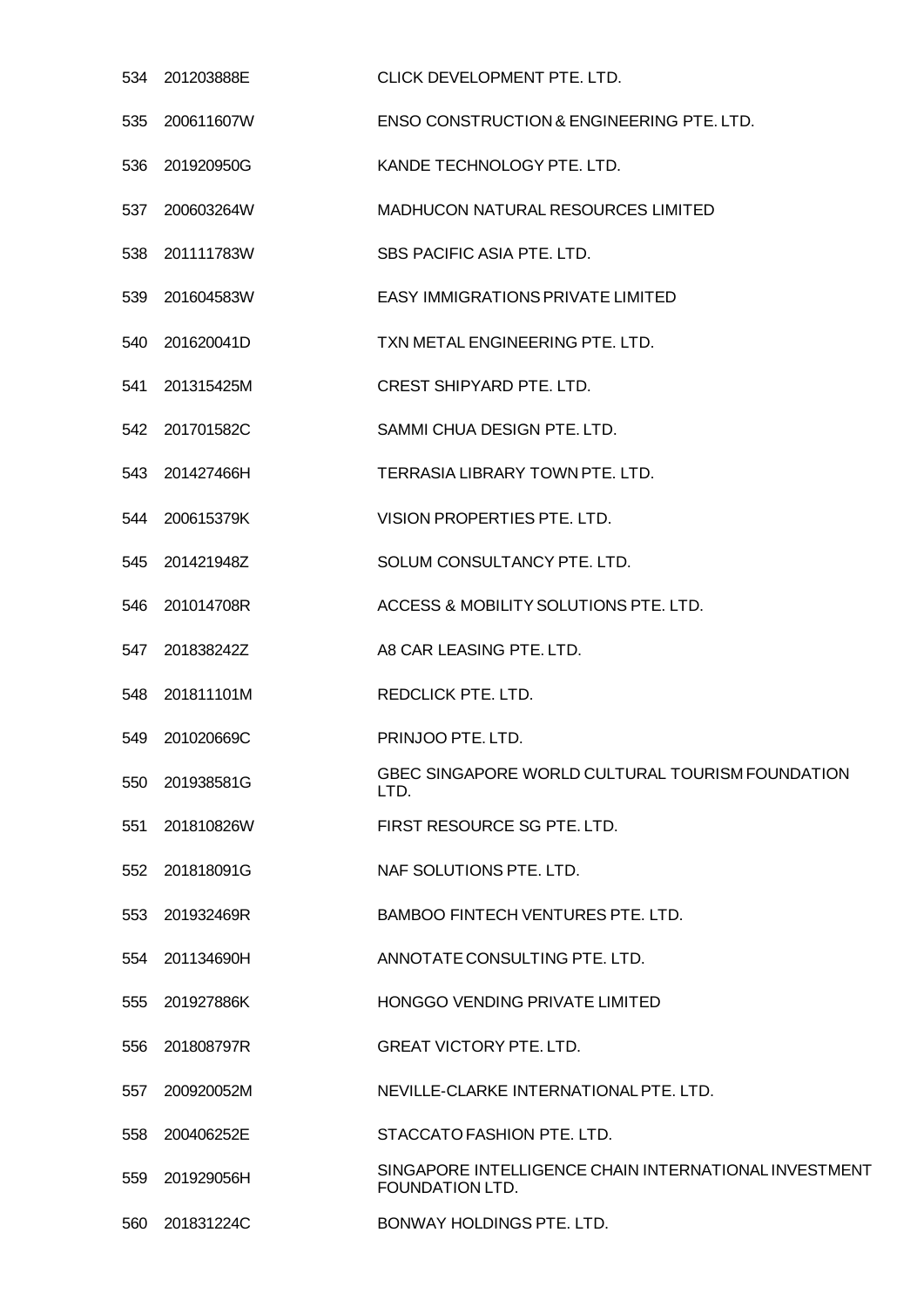|      | 561 200616155H | NAUTILUS PACIFIC FOUR PTE. LTD.                     |
|------|----------------|-----------------------------------------------------|
| 562  | 201614401W     | THE LITE MANAGEMENT (SG) PTE. LTD.                  |
|      | 563 201311098K | T&J BUILDING TECHNOLOGY PTE. LTD.                   |
|      | 564 202000458W | CENTRAL SEMICONDUCTOR PTE. LTD.                     |
| 565  | 201316170N     | BLACKGOLD MEGATRADE PTE. LTD.                       |
|      | 566 202022682H | THEBOTANICACO PRIVATE LIMITED                       |
| 567  | 201630783R     | YUAN CHOON ENTERPRISE PTE. LTD.                     |
| 568  | 200611951Z     | HERN HWEE CONSTRUCTION PTE. LTD.                    |
| 569  | 200614701R     | <b>G R LAW CORPORATION</b>                          |
| 570  | 200700253H     | WMS HOLDING PTE. LTD.                               |
|      | 571 200913193Z | DIGIZONE SINGAPORE PTE. LTD.                        |
| 572  | 200915510R     | PRATHIKSHA INTERNATIONAL PTE. LTD.                  |
| 573  | 200922784G     | WA GROUP HOLDINGS PTE. LTD.                         |
|      | 574 201200847N | LUSTRE LOUNGE PTE. LTD.                             |
| 575  | 201213628W     | FRANKBEL ENTERPRISE PTE. LTD.                       |
|      | 576 200714825D | COVEYFIELD SERVICES PTE. LTD.                       |
| 577  | 200604276H     | MIDDLE EARTH MEDIA PRIVATE LIMITED                  |
| 578  | 200614528H     | DOO MARKETING PTE. LTD.                             |
| 579. | 200922800R     | MASTER KARYA NUSA PTE. LTD.                         |
| 580  | 201003127H     | SAFFRON PROPERTY INT PTE. LTD.                      |
| 581  | 201210525C     | HYSON ENGINEERING PTE. LTD.                         |
| 582  | 200702136N     | EUROFIN SERVICES PTE. LTD.                          |
| 583  | 199305977M     | REGENT INTERNATIONAL MANAGEMENT CONSULTANTS PTE LTD |
|      | 584 200713585Z | ECOSCIENCE INVESTMENTS PTE. LTD.                    |
| 585  | 200720242C     | KELYN ENGINEERING PTE. LTD.                         |
| 586  | 201102909H     | SONANGOL REFINING AND PETROCHEMICALS ASIA PTE. LTD. |
|      |                |                                                     |

201221965E OH WHAT JOY PRIVATE LIMITED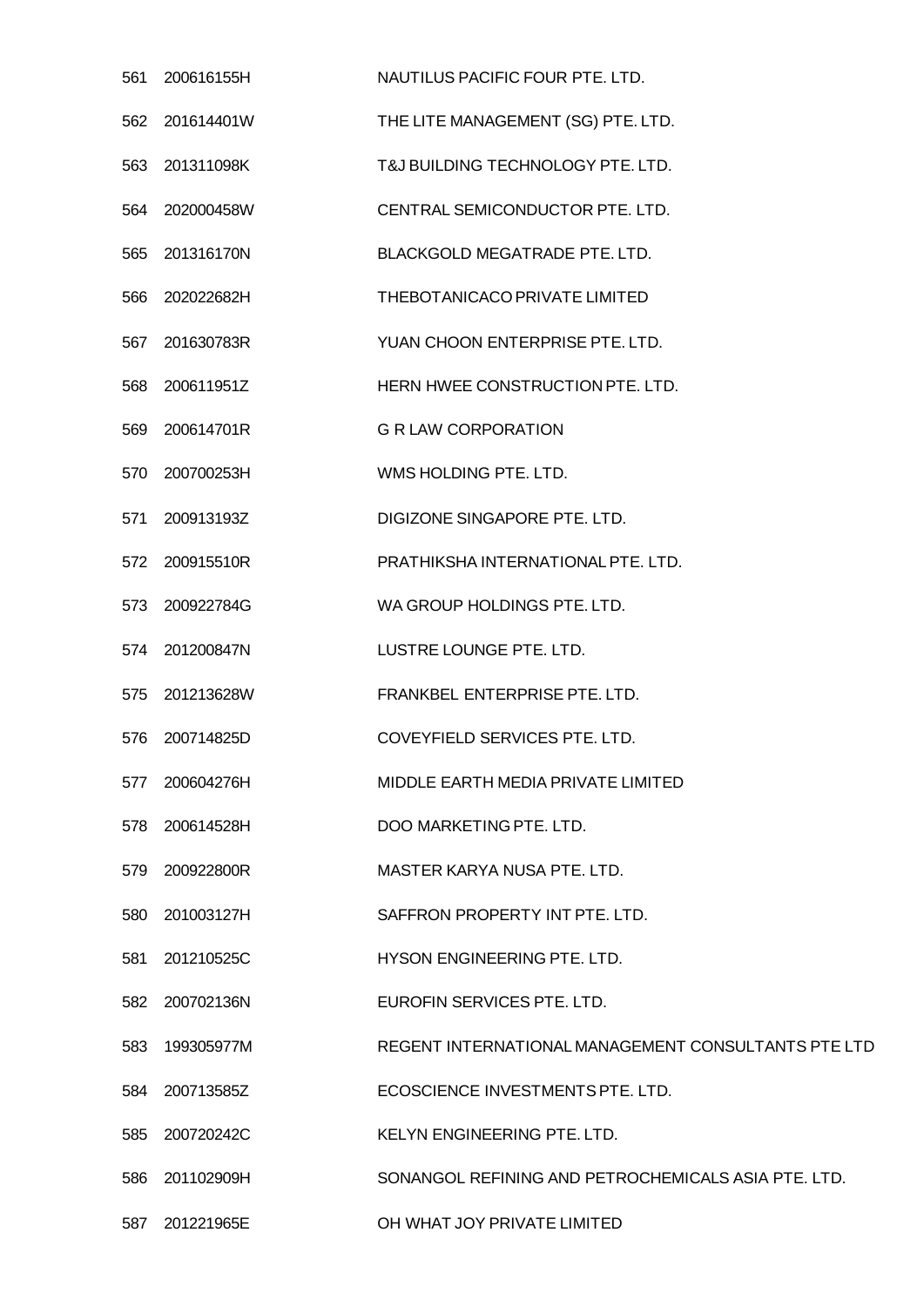| 588 | 201230671M     | ZHYM SERVICES PTE. LTD.                        |
|-----|----------------|------------------------------------------------|
| 589 | 201300253Z     | HAZTIE PTE. LTD.                               |
| 590 | 199903595G     | BH TECHNOLOGIES (S) PTE LTD                    |
| 591 | 200003466G     | <b>AGIS PTE LTD</b>                            |
| 592 | 200816673M     | HAMBURG PTE. LTD.                              |
|     | 593 200821426H | MELIORA PTE. LTD.                              |
|     | 594 201940055G | XINJIAYI ESSENTIAL PTE. LTD.                   |
| 595 | 201913848W     | BREW-IN TEA PTE. LTD.                          |
| 596 | 200902193E     | <b>IMAGELINK DESIGN PTE, LTD.</b>              |
| 597 | 200903721W     | PRESTIGE ELECTRONICS PTE. LTD.                 |
| 598 | 201113684G     | IT LINK DISTRIBUTION PTE. LTD.                 |
|     | 599 201117966M | GOLDMAN HOLDINGS INTERNATIONAL PTE. LTD.       |
| 600 | 201119997N     | PM GROUP INVESTMENTS PTE. LTD.                 |
| 601 | 201131122Z     | ETON CONSTRUCTION MATERIALS PTE. LTD.          |
| 602 | 200407112R     | SOUTHTEC PRECISION ENGINEERING PTE. LTD.       |
| 603 | 200409061G     | RAKO PTE. LTD.                                 |
|     | 604 201930474C | TRITON RESOURCES INTERNATIONAL PRIVATE LIMITED |
| 605 | 201905577R     | SO PAMILI ENTERPRISE PRIVATE LIMITED           |
|     | 606 201231178M | SERAPH CONSULTING PTE. LTD.                    |
| 607 | 202009221C     | <b>GLOBIZ MARINE PTE, LTD.</b>                 |
|     | 608 201207919G | ROYAL MOUNTAIN PTE. LTD.                       |
| 609 | 200300824N     | SJ SEYMOUR HOLDING PTE. LTD.                   |
| 610 | 201103883G     | JIT HENG (S) PTE. LTD.                         |
| 611 | 200901726Z     | RHEMA ENERGY & LOGISTICS PTE. LTD.             |
| 612 | 201018238G     | ASIAN TUNNELLINGS & CONSTRUCTION PTE. LTD.     |
| 613 | 199800738Z     | EGGSYSTEM (SINGAPORE) PTE. LTD.                |
|     | 614 198402365Z | CODI PROJECTS PTE LTD                          |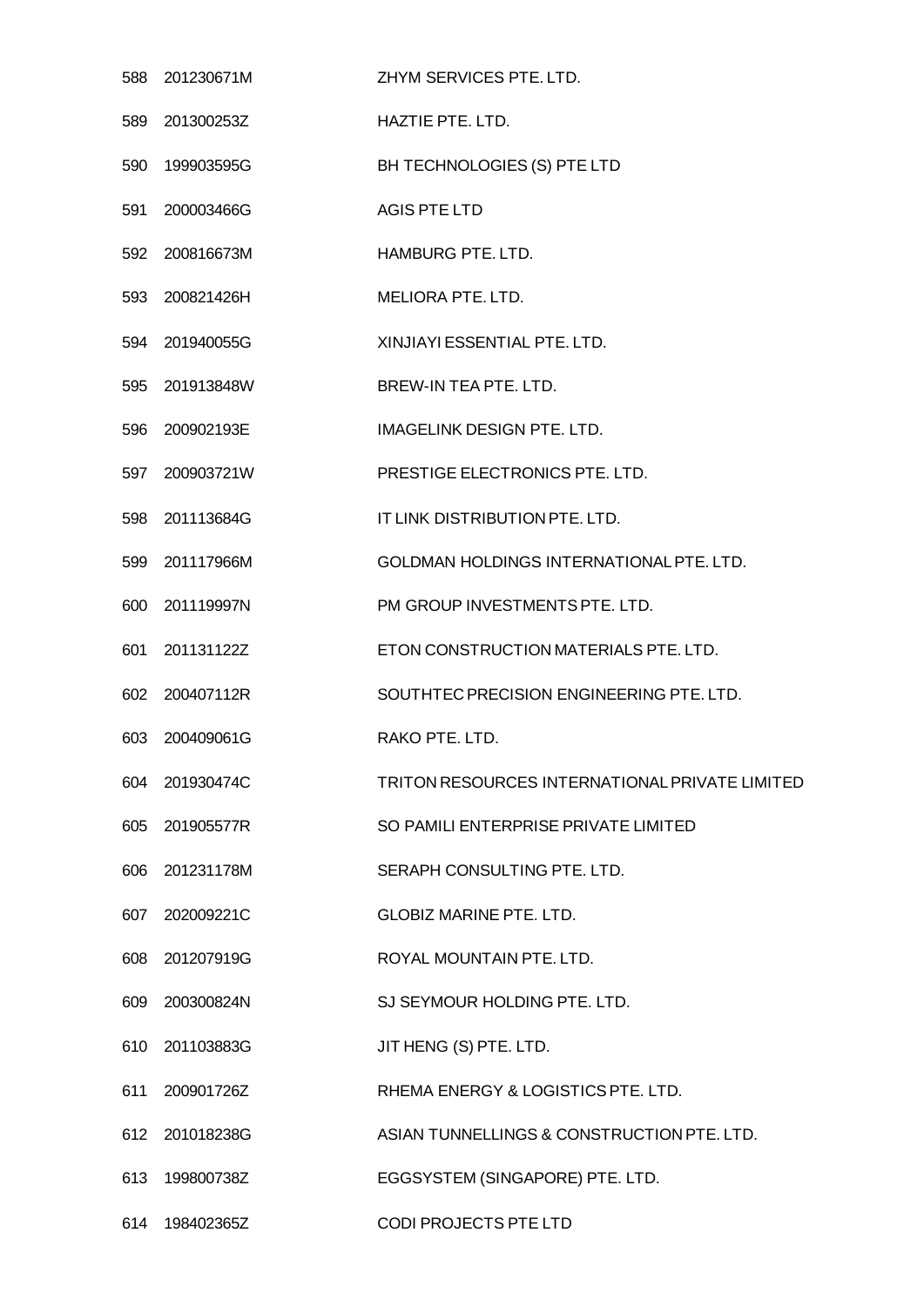| 615 | 198500349H     | BANYO CONSTRUCTION PTE. LTD.                                 |
|-----|----------------|--------------------------------------------------------------|
| 616 | 199201648M     | CHP PROPERTY MANAGEMENT PTE LTD                              |
| 617 | 200708056D     | VAN DER NATHAN GROUP PTE. LTD.                               |
| 618 | 200716393K     | TACH INTERNATIONAL PTE. LTD.                                 |
| 619 | 200803329D     | 2902 GALLERY PTE. LTD.                                       |
| 620 | 201006932M     | SOFA + OTHERS PTE. LTD.                                      |
| 621 | 201025642C     | <b>GREENWICH TRADING PTE. LTD.</b>                           |
|     | 622 201218759D | HOLICARE PTE. LTD.                                           |
| 623 | 201222739W     | CLEARPATH ORTHODONTIC ASIA PACIFIC (S) PTE. LTD.             |
|     | 624 201227912G | SL AUTO PTE. LTD.                                            |
| 625 | 201230298R     | BOBO 1 PTE. LTD.                                             |
| 626 | 201300314N     | HELIOS LIFE PTE. LTD.                                        |
| 627 | 200918198R     | SINGAPORE INTERNATIONAL YIJING FENGSHUI ACADEMY PTE.<br>LTD. |
| 628 | 201202404E     | SOMMELIER PTE. LTD.                                          |
| 629 | 200000989H     | XSENSE CORPORATION (SINGAPORE) PTE LTD                       |
| 630 | 200107613H     | HUA BIN INTERNATIONAL PTE LTD                                |
| 631 | 200817190H     | CENTRALAND COMPLEX DEVELOPMENT PTE. LTD.                     |
| 632 | 200819561M     | THINKING TUB MEDIA PTE, LTD.                                 |
|     | 633 200902652R | LYN CONSULTING (PTE.) LTD.                                   |
| 634 | 201118246C     | 02 HEAVEN PTE. LTD.                                          |
| 635 | 201118401E     | ATM TRADING BERSAMA PTE. LTD.                                |
| 636 | 201303300G     | ANYA AND ANGEL PTE. LTD.                                     |
| 637 | 200405788E     | SINGAPORE HOUTEN MARKETING PTE. LTD.                         |
| 638 | 200407285M     | CITY ACADEMIC CENTRE PTE. LTD.                               |
| 639 | 200415513K     | CAPE CELLARS PTE. LTD.                                       |
| 640 | 201933742N     | AYONIX SINGAPORE PTE. LTD.                                   |
| 641 | 201925478H     | HABITATPLUS PTE. LTD.                                        |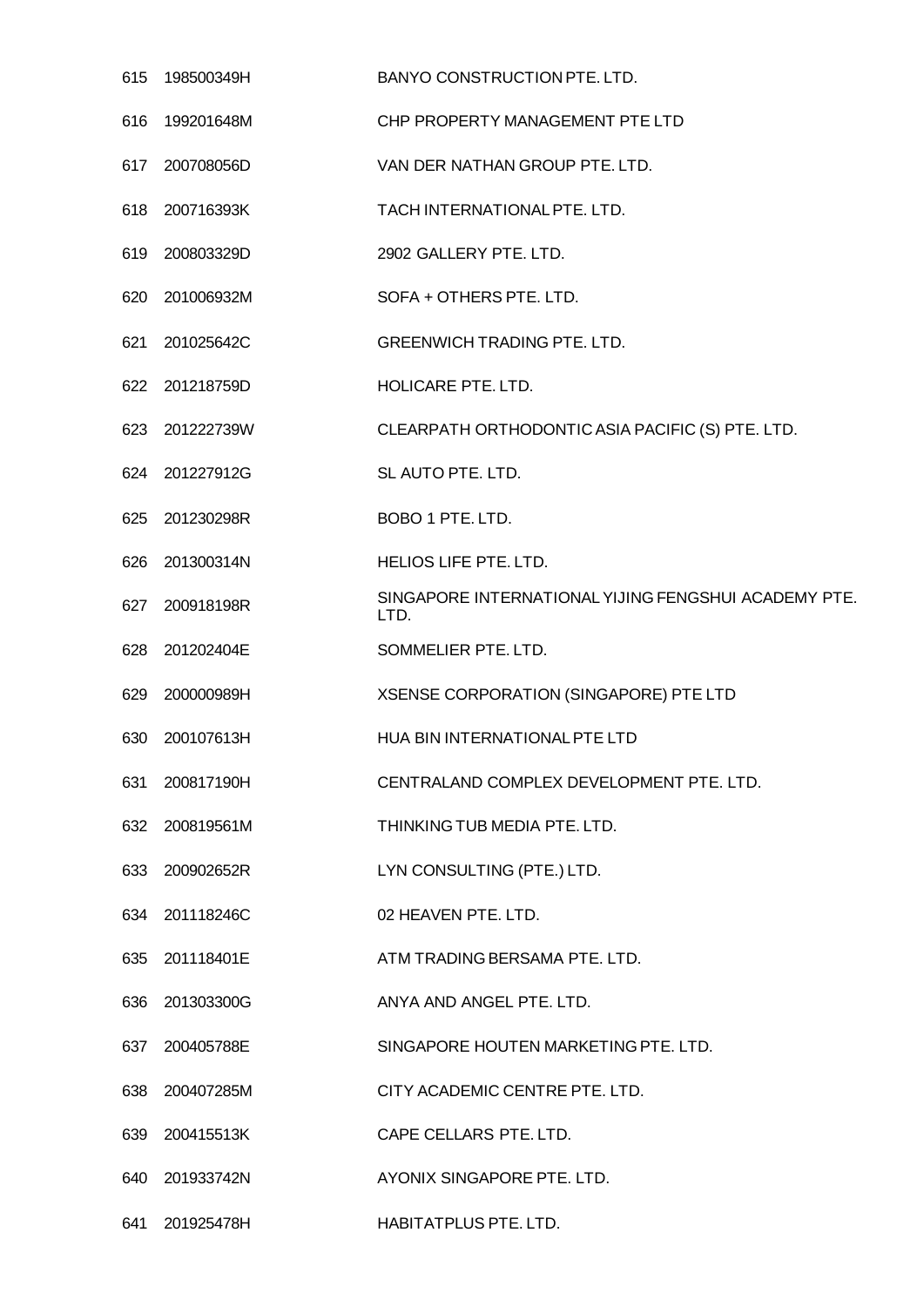|     | 642 201215792H | LLUVIA CAFE PTE. LTD.                                 |
|-----|----------------|-------------------------------------------------------|
|     | 643 201930905R | ICMG TALENT DEVELOPMENT PTE. LTD.                     |
|     | 644 201627406Z | ENNOVIGA SOLAR SINGAPORE PTE. LTD.                    |
|     | 645 201906433D | BEFRIENDER CARE NETWORKS LTD.                         |
| 646 | 201318913Z     | <b>UPSY PTE. LIMITED</b>                              |
|     | 647 202011333W | DEFCO WHOLESALE TRADING PTE. LTD.                     |
| 648 | 201826625N     | SWIFT MARINE SOLUTIONS PTE. LTD.                      |
| 649 | 199500134W     | DEMPSEY SINGAPORE PTE LTD                             |
|     | 650 201506983E | PEUGEOT CITROEN AUTOMOBILES SINGAPORE PRIVATE LIMITED |
| 651 | 201926059M     | ARCUS PTE. LTD.                                       |
| 652 | 201812342Z     | CSQUARE INTERACTIVE PTE. LTD.                         |
| 653 | 200515485K     | JAT STREAM PTE. LTD.                                  |
| 654 | 201919349N     | LIBERTY SOLUTIONS ASIA PTE. LTD.                      |
| 655 | 201118573K     | SINGAPORE JINYAO INVESTMENT PTE. LTD.                 |
| 656 | 201429912G     | COSMO SEMICONDUCTOR PTE. LTD.                         |
|     | 657 201929388M | CAILU PTE, LTD.                                       |
|     | 658 201917744E | <b>GOLD FOUNDATION LTD.</b>                           |
| 659 | 199200001C     | ABB BAILEY PTE. LTD.                                  |
| 660 | 201830747R     | GEWINNER TECHNOLOGY PTE. LTD.                         |
| 661 | 202034334N     | LOTUS WELLNESS HALL PTE. LTD.                         |
| 662 | 201836827D     | SHENG LIAN TECHNOLOGY PTE. LTD.                       |
| 663 | 201437552E     | <b>GLOBAL STEEL HOLDINGS ASIA PTE. LTD.</b>           |
| 664 | 202002394D     | LITTLE FEATHER PTE. LTD.                              |
| 665 | 199003857H     | TEBAN AUTO SPARES PTE LTD                             |
| 666 | 202038278Z     | SIASCO SIGNAGE PTE. LTD.                              |
| 667 | 201923462W     | GOBI INFRASTRUCTURE PTE. LTD.                         |
| 668 | 201526767K     | AS' MERGER LIBERTY PTE. LTD.                          |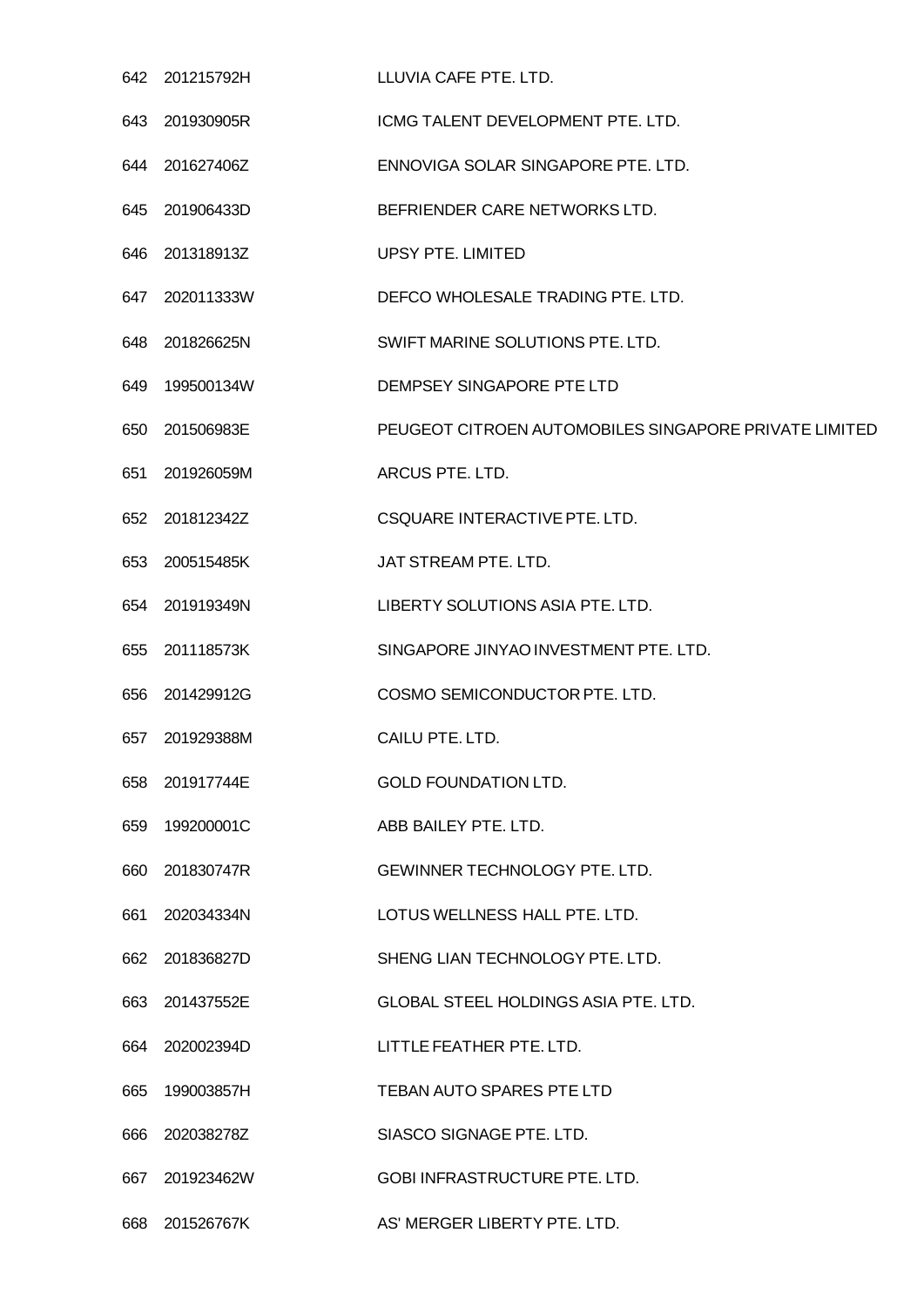| 669 | 201842563Z     | SAFESIDE REALTY PTE. LTD.                             |
|-----|----------------|-------------------------------------------------------|
| 670 | 201920537Z     | HW GLOBAL PTE. LTD.                                   |
| 671 | 201903279C     | OHMYSTAGE PTE. LTD.                                   |
|     | 672 201508447W | XINRUI GLOBAL PTE. LTD.                               |
| 673 | 201720833M     | SION RESOURCES GROUP PTE. LTD.                        |
|     | 674 201720797W | LOKYANG EATING HOUSE PTE. LTD.                        |
|     | 675 201313115D | MICRODYN INVESTMENT PTE. LTD.                         |
| 676 | 202035068H     | CLASSSHARE PTE. LTD.                                  |
|     | 677 201920547M | UNIONDAO FOUNDATION LIMITED                           |
|     | 678 201025346C | DM1 INVESTMENT HOLDINGS PTE. LTD.                     |
| 679 | 201703916G     | YUNG LEE CAPITAL PTE. LTD.                            |
|     | 680 201806997M | AUTOCHAIN FOUNDATION LTD.                             |
| 681 | 201633419W     | <b>BUZZYPORT PTE. LTD.</b>                            |
|     | 682 201814120R | OCTAVA BIOTECH PTE. LTD.                              |
| 683 | 201934248D     | AGT FOUNDATION LTD.                                   |
|     | 684 201607587K | W BUSINESS CONSULTANCY PTE, LTD.                      |
| 685 | 201834668D     | NADI LINK PTE. LTD.                                   |
| 686 | 201818870G     | VAULTPAC PLATFORM FOUNDATION LTD.                     |
| 687 | 200914633M     | SHINYBRIGHT INTERNATIONAL TRADING PTE. LTD.           |
| 688 | 201127862M     | I-PULSE SERVICES (PTE.) LIMITED                       |
| 689 | 201632159H     | JINLONG MACHINERY & ELECTRONICS (SINGAPORE) PTE. LTD. |
| 690 | 201726458M     | SR CONSULTING & ENGINEERING PTE. LTD.                 |
| 691 | 201621076M     | ABUNDANCE PTE. LTD.                                   |
| 692 | 202028824C     | THAI LANGUAGE HOME TUTION (PTE. LTD.)                 |
| 693 | 201902805Z     | PHAO PTE. LTD.                                        |
| 694 | 202024071K     | YOUKEY PTE. LTD.                                      |
| 695 | 197000316N     | MOH SIONG HUAT (PTE) LIMITED                          |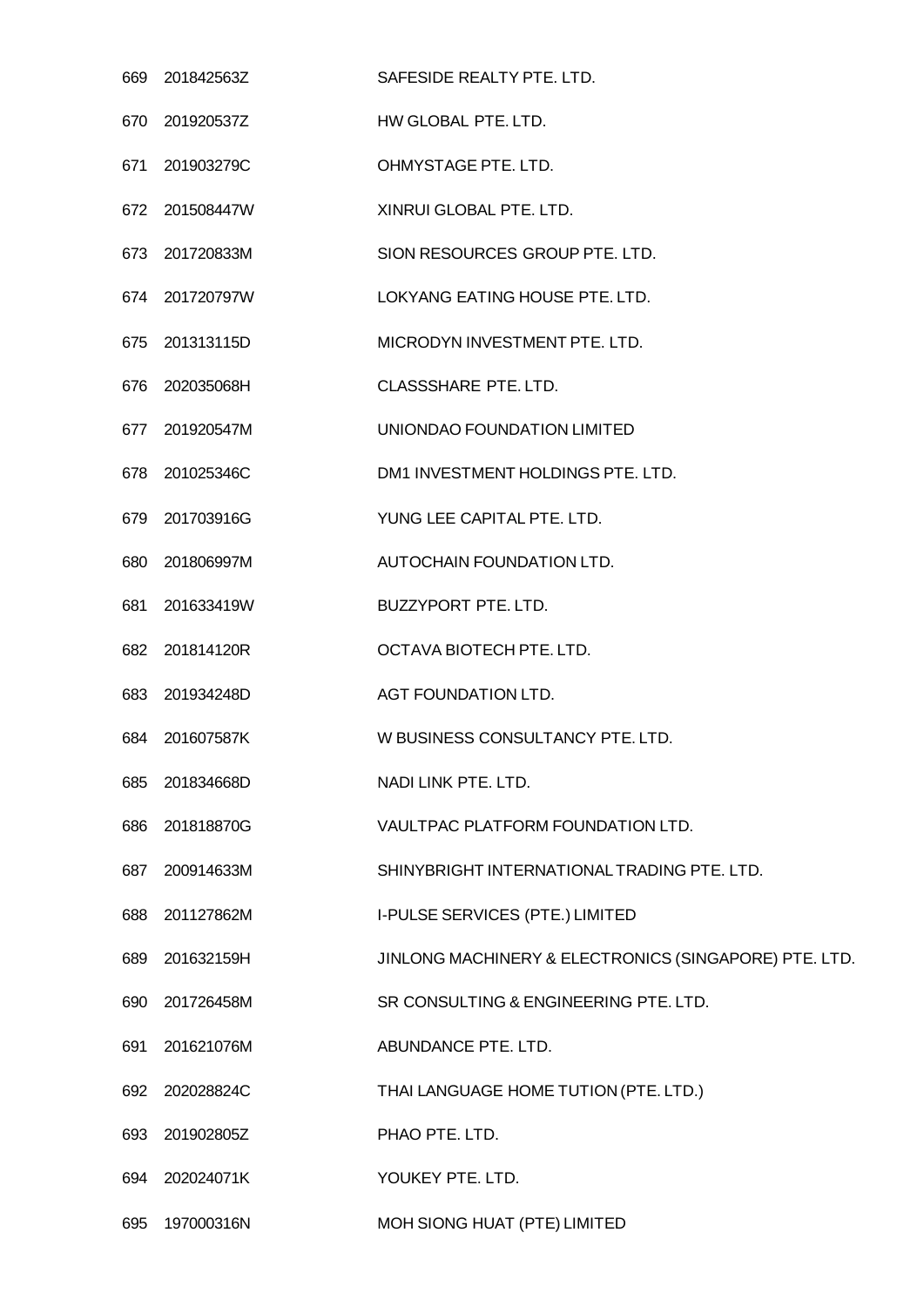| 696 | 201902685M     | METRIC DESK PTE, LTD.                        |
|-----|----------------|----------------------------------------------|
|     | 697 201311462E | <b>BLACK BEETLE PTE. LTD.</b>                |
|     | 698 200915308C | CL ENERGY PTE, LTD.                          |
|     | 699 201715049W | HAREBITAT PTE, LTD.                          |
| 700 | 202018529N     | PIGEON POST GLOBAL PTE. LTD.                 |
|     | 701 201127840E | KENG HUAT ENTERPRISE PTE. LTD.               |
|     | 702 201622254K | NEWSTAR PRIVATE LIMITED                      |
|     | 703 201405109M | CALLME TECHNOLOGIES PTE. LTD.                |
|     | 704 201324798Z | FUMAO INTERNATIONAL ENTERPRISE PTE. LTD.     |
| 705 | 200509478W     | LILY LEO PTE. LTD.                           |
|     | 706 199403600N | RUNYU CORPORATE SERVICES PTE LTD             |
|     | 707 201435006Z | WINKONTENT SINGAPORE PTE. LTD.               |
| 708 | 201725882G     | ADVISIBLE PTE, LTD.                          |
|     | 709 201717921H | DA LAT FARM SUPPLIES PTE. LTD.               |
|     | 710 201813958C | SOUTH ASIA FINTECH INVEST PTE. LTD.          |
|     | 711 202023150M | HEI PROFITS PTE. LTD.                        |
|     | 712 201314947R | MEGADROLIK OFFSHORE MARINE PTE. LTD.         |
|     | 713 201934247M | SINGAPORE LOCTITE ASSETS FOUNDATION LTD.     |
|     | 714 198802746W | ANETRADE & RESOURCES PTE LTD                 |
|     | 715 201119606E | CWT COMMODITIES LOGISTICS (CHINA) PTE. LTD.  |
|     | 716 201939203Z | SULOVE PTE. LTD.                             |
|     | 717 201940481Z | SINGAPORE FOREVER SOURCING TRADING PTE. LTD. |
|     | 718 201703238M | ALL THINGS TRADITION PRIVATE LIMITED         |
|     | 719 202033915K | SAGA VENTURES PTE. LTD.                      |
| 720 | 202002079H     | BLACKGREEN CO. PTE. LTD.                     |
|     | 721 201619512W | WILD BAR PTE, LTD.                           |
|     | 722 201922784M | RMVT PTE. LTD.                               |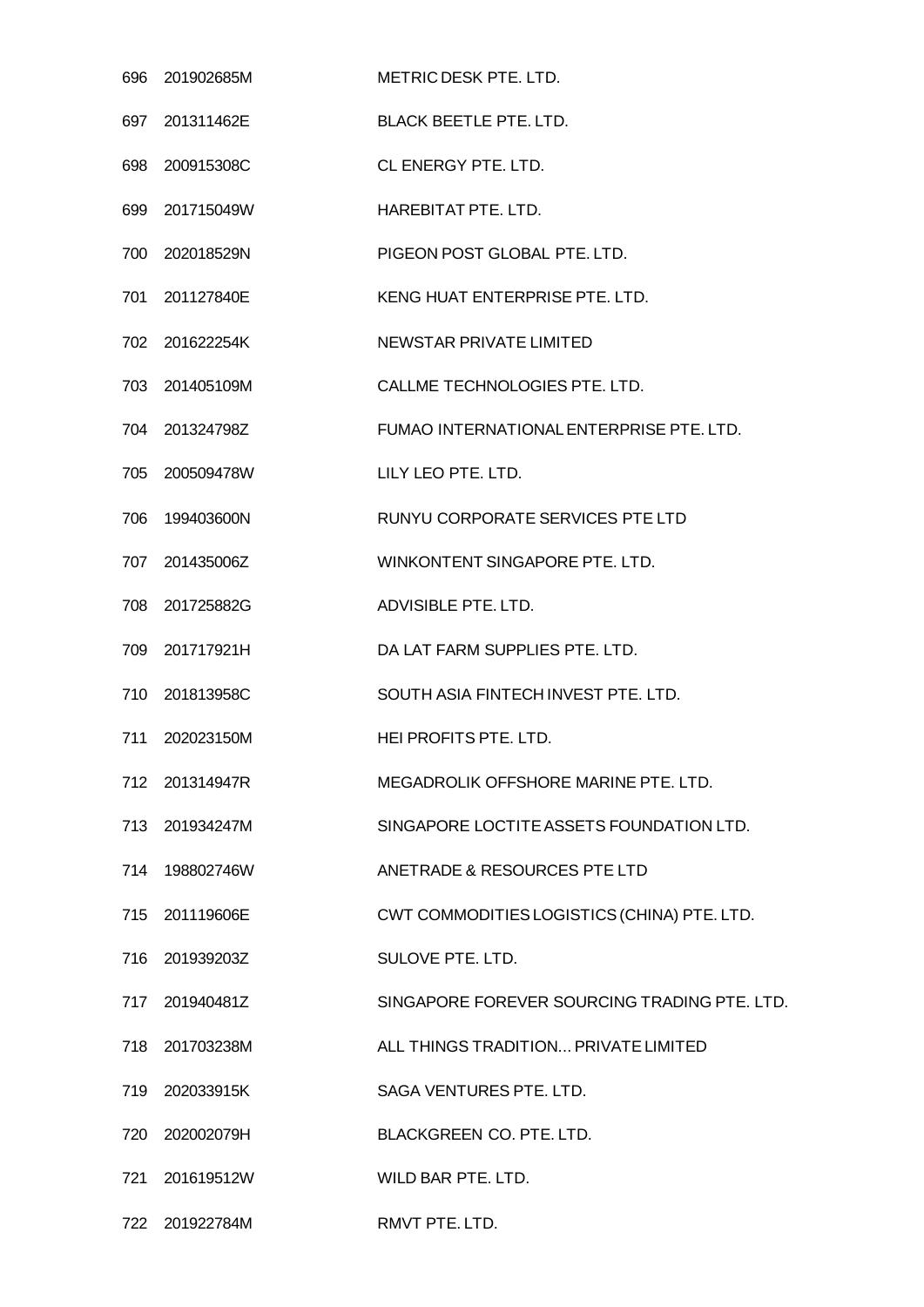|     | 723 202018200G | ROYAL TECH PTE, LTD.                          |
|-----|----------------|-----------------------------------------------|
|     | 724 201728950K | OCEANIC ORIENT LINES PTE. LTD.                |
|     | 725 201543230K | HANSHANG ENTERPRISE PTE. LTD.                 |
|     | 726 201920859K | <b>AECOR PRIVATE LIMITED</b>                  |
|     | 727 201631930E | 30MHZ ASIA PTE, LTD.                          |
|     | 728 200909796Z | CALEYDANIEL PTE. LTD.                         |
| 729 | 202000169W     | JC ADVENTURE PTE. LTD.                        |
| 730 | 201523738N     | SIMHA ENGINEERING PTE. LTD.                   |
|     | 731 200712201N | ACQUAL SOLUTIONS PTE. LTD.                    |
| 732 | 201314215N     | SINDO JJ RESOURCES PTE. LTD.                  |
|     | 733 201927469Z | ROEON PTE. LTD.                               |
|     | 734 201833172C | CAMPFIRE SINGAPORE COMPANY PRIVATE LIMITED    |
| 735 | 201321989W     | SIANG SENG LANDSCAPE & CONSTRUCTION PTE. LTD. |
|     | 736 201325389R | AVANTAGE360 CONSULTANTS PTE. LTD.             |
| 737 | 200922629K     | TIANPU INDUSTRIAL PTE, LTD.                   |
| 738 | 201606715M     | SWIFT LIGHT DEVELOPMENT PRIVATE LIMITED       |
| 739 | 201329568N     | <b>BRIGHTLITE ENERGY PTE, LTD.</b>            |
|     | 740 201933417G | K&Z INTEGRATED PTE, LTD.                      |
| 741 | 198803410G     | HIN LUNG SHIPPING PTE LTD                     |
|     | 742 200005536R | DRS KOO, TEY & ASSOCIATES PTE LTD             |
|     | 743 201709024E | AMERICAN LION TECHNOLOGY PTE. LTD.            |
|     | 744 201717496Z | LION GIFT PTE. LTD.                           |
|     | 745 201202708M | AMBERBROOK LTD.                               |
|     | 746 201709747E | ALBATROSS CRUISES PTE. LTD.                   |
| 747 | 201623557D     | LUMINOSITY TECHNOLOGIES PTE. LTD.             |
|     | 748 201613000M | THC HOLDING PTE. LTD.                         |
|     | 749 202003542D | SPORTS INSIDER PTE. LTD.                      |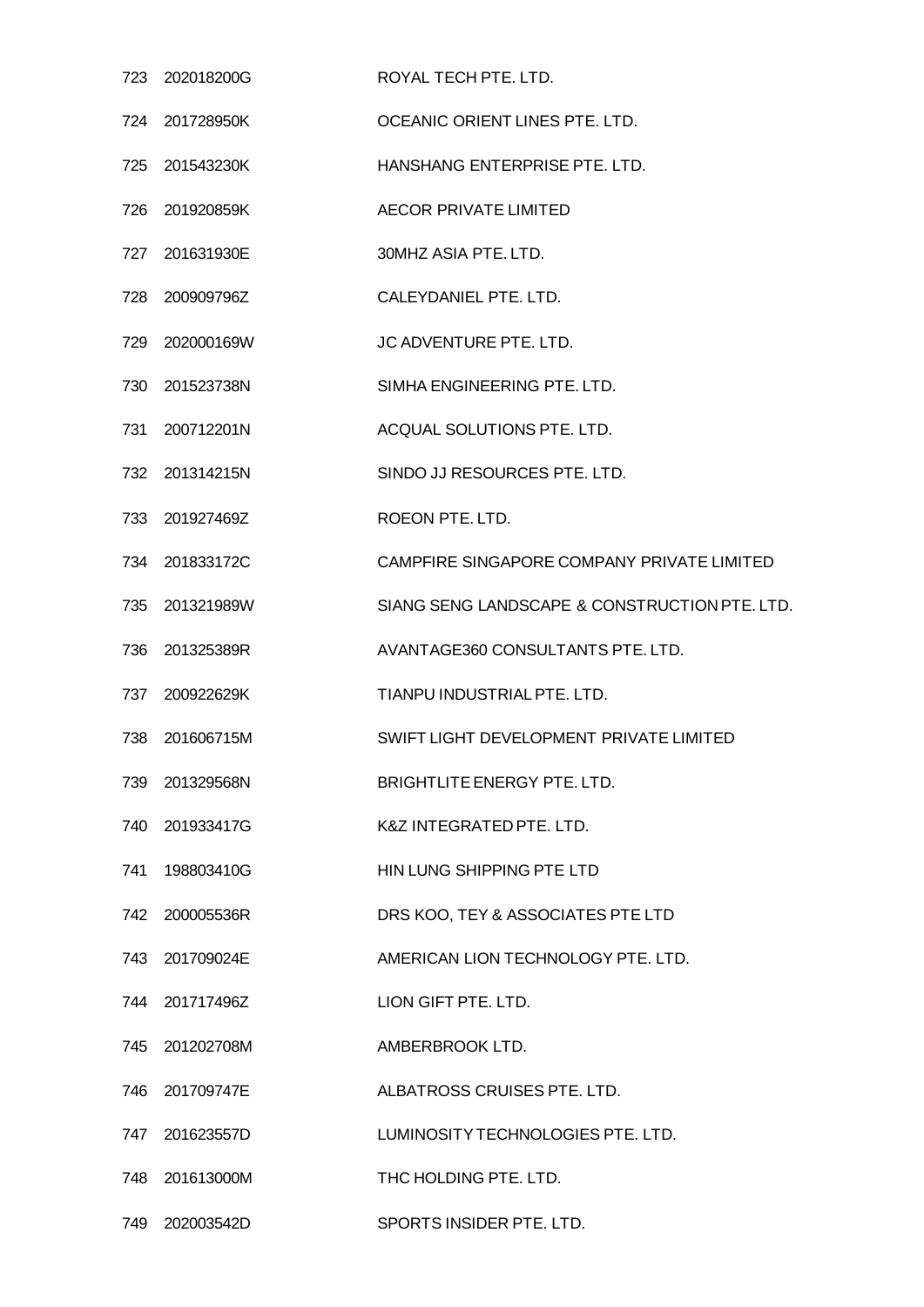| 750 | 201824891R     | FEBRMAGGIO INC PRIVATE LIMITED                      |
|-----|----------------|-----------------------------------------------------|
| 751 | 201832030W     | HOTGROUP FOUNDATION LTD.                            |
| 752 | 201933708H     | CAMBIAR PTE. LTD.                                   |
|     | 753 201914794Z | YANS ALUMINIUM PTE. LTD.                            |
| 754 | 200709888R     | EES WATER PTE. LTD.                                 |
| 755 | 201500768G     | FOCUS F&B PTE. LTD.                                 |
| 756 | 201716037Z     | CN CRUISES PTE. LTD.                                |
| 757 | 202004601M     | PLUSAREA SERVICES PTE, LTD.                         |
| 758 | 201617730W     | OPA INTERNATIONAL PTE. LTD.                         |
| 759 | 201323535E     | ACENTECH ACOUSTIC CONSULTANT PTE, LTD.              |
| 760 | 202024463W     | EARNEST EXPRESS PTE. LTD.                           |
| 761 | 201523474W     | AN KANG NAILS PTE. LTD.                             |
| 762 | 201902565M     | ALTIMO SOLUTIONS PTE. LTD.                          |
| 763 | 201318038H     | URBAN SOUL CONSULTANCY PTE. LTD.                    |
|     | 764 201908649D | CS PRINTING SERVICES PTE. LTD.                      |
| 765 | 202001045K     | JJC TRADING PTE. LTD.                               |
| 766 | 201325149R     | <b>ITRADE HEALTHCARE PTE. LTD.</b>                  |
| 767 | 201734550E     | ICE GLOBAL ASSET MANAGEMENT CO. PTE. LTD.           |
|     | 768 201919415G | FINCEPT CORPORATION PTE. LTD.                       |
| 769 | 201901789N     | <b>GUTEN PTE. LTD.</b>                              |
| 770 | 201837181H     | SOFTNET PTE. LTD.                                   |
| 771 | 201136340N     | TRENDS INTERNATIONAL MEDIA ALLIANCE PRIVATE LIMITED |
|     | 772 201901040D | SINGEM ELECTRONICS (SINGAPORE) PTE. LIMITED         |
|     | 773 201411262Z | RUBEE PTE. LTD.                                     |
| 774 | 201704345D     | OMJEE VINAYAKA CAPITAL SERVICES PTE. LTD.           |
| 775 | 201933313H     | COCO TECHNOLOGY HOLDING CORP PTE. LTD.              |
| 776 | 201221270C     | FORTIA VENTURE (PTE. LTD.)                          |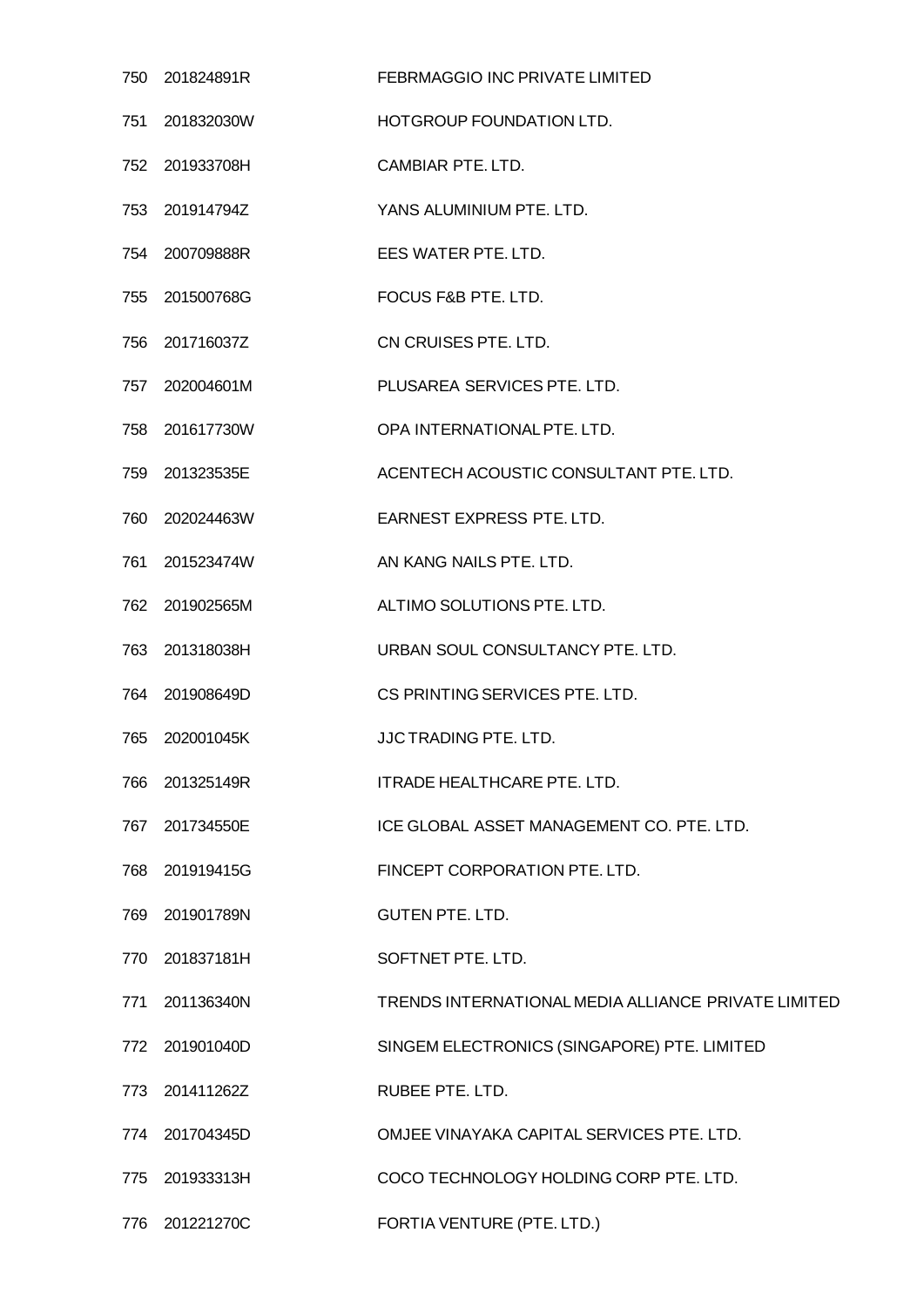|     | 777 201509963H | SENSES FOOD AND BEVERAGE PTE. LTD.            |
|-----|----------------|-----------------------------------------------|
|     | 778 201317777N | HOUSE OF FINE JADES PTE. LTD.                 |
|     | 779 201811259W | ARROW GLOBAL VENTURES PRIVATE LIMITED         |
| 780 | 201730904W     | PUEDO PRESCHOOL @ JG PTE. LTD.                |
| 781 | 202001722N     | C&Y PTE. LTD.                                 |
|     | 782 201511097G | MCG MEDIA PTE. LTD.                           |
| 783 | 201813123M     | <b>GLOBAL FREIGHT EXCHANGE PTE. LTD.</b>      |
|     | 784 201938387D | R&Y FIRST PTE. LTD.                           |
| 785 | 201825322C     | <b>BCAC FOUNDATION LIMITED</b>                |
| 786 | 200718994C     | CHANG RONG LOGISTIC PTE. LTD.                 |
|     | 787 201625091H | GOLDEN WING ENTERTAINMENT PTE. LTD.           |
| 788 | 200409088H     | JANTZEN SALON (CITY) PTE. LTD.                |
| 789 | 200611732R     | WILBERT SHUM & ASSOCIATES PTE. LTD.           |
|     | 790 201024695C | PACIFIC STUDIO PTE. LTD.                      |
| 791 | 201938447G     | HARREE INVESTMENT & TRADING PTE. LTD.         |
|     | 792 201707744Z | G.CHOP PTE. LTD.                              |
| 793 | 200807572E     | STICKY SPIDER WEB PTE. LTD.                   |
|     | 794 201714128Z | PREMIUM MOTORING TRADING PTE. LTD.            |
|     | 795 200801057D | GENTING STRATEGIC (SINGAPORE) PTE. LTD.       |
| 796 | 201322946K     | GEMINI GLOBAL INVESTMENTS PTE. LTD.           |
|     | 797 201228044M | <b>KROPOLIS PTE. LTD.</b>                     |
| 798 | 201502929H     | MS MICRO PTE. LTD.                            |
|     | 799 201916278W | AFA INVESTMENT HOLDINGS PTE. LTD.             |
|     | 800 201810465Z | GLOBAL CAMBRIDGE HOLDINGS PTE. LTD.           |
| 801 | 201814644W     | NEW WAVE INNOVATIONS & TECHNOLOGIES PTE. LTD. |
|     | 802 201601278G | QUE CONSULTANCY PTE. LTD.                     |
|     | 803 201544256W | SWIFTMOVE PRIVATE LTD.                        |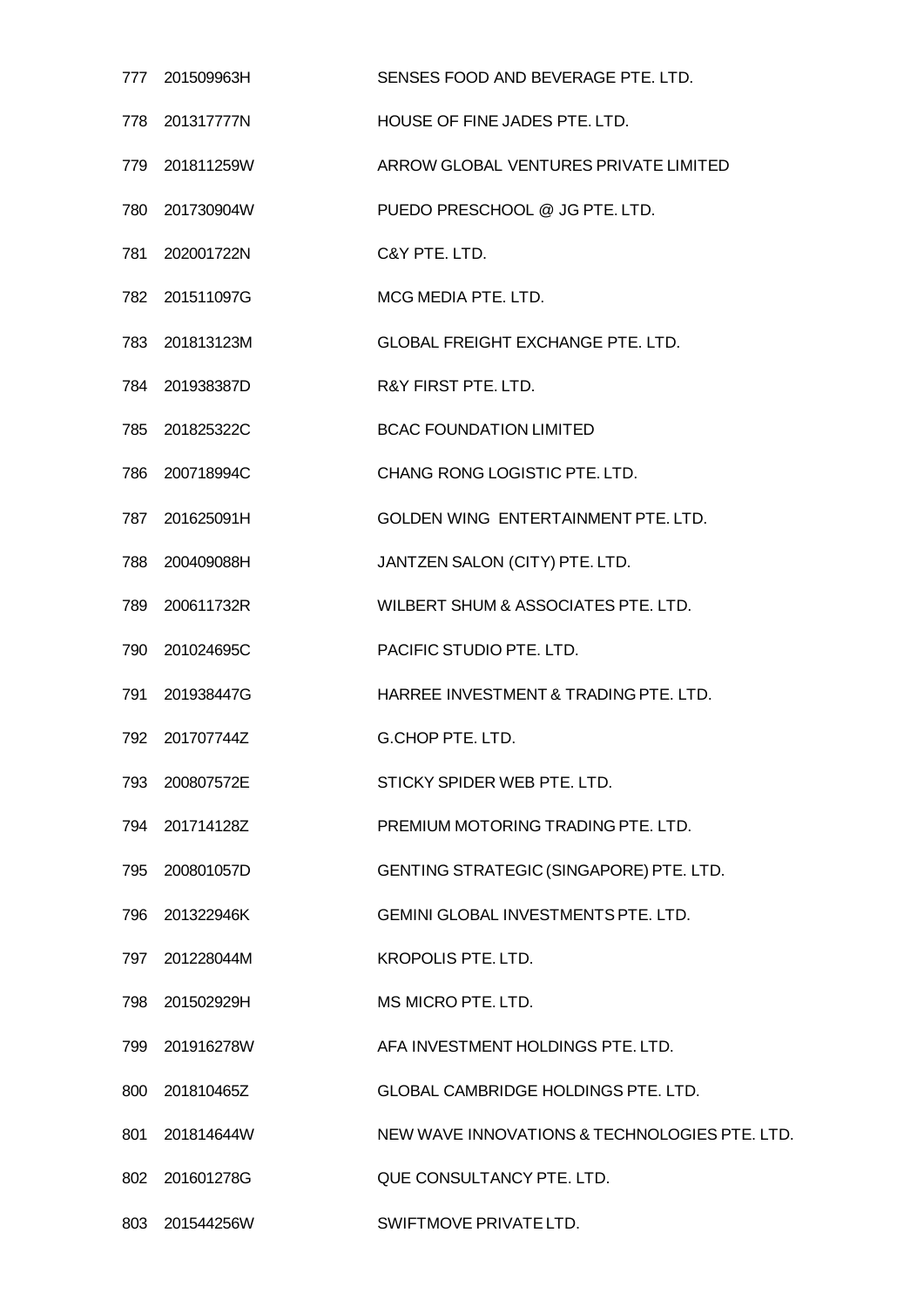|     | 804 201921327N | AI EXPERTS PTE. LTD.                                         |
|-----|----------------|--------------------------------------------------------------|
| 805 | 201930593K     | SINGAPORE'S FUTURE LNVESTMENT FOUNDATION LTD.                |
| 806 | 200905278W     | PBI2 PTE. LTD.                                               |
|     | 807 201922889C | CHANCED FOUNDERS PTE. LTD.                                   |
| 808 | 202031288W     | CREDENCE AUTO PTE. LTD.                                      |
| 809 | 201904382H     | RAINBOW KIDDY FASHION PTE. LTD.                              |
| 810 | 201732836R     | PANTRY AUNTY PTE. LTD.                                       |
| 811 | 201930920G     | <b>INSTEA SINGAPORE PTE, LTD.</b>                            |
|     | 812 200608306Z | SRIJAY ENGINEERING SERVICES PTE. LTD.                        |
| 813 | 201938758N     | ETA FOUNDATION LTD.                                          |
|     | 814 201602263R | AUSTRALASIAN LANKA PTE. LTD.                                 |
|     | 815 201936539W | HENGXIN TECH PTE. LTD.                                       |
| 816 | 201901018M     | R3S PTE. LTD.                                                |
|     | 817 201719871K | NEW MARA CORPORATION PTE. LTD.                               |
| 818 | 201023307H     | BASE CAMP VENTURE PTE. LTD.                                  |
| 819 | 201724720W     | AI SINGAPORE INNOVATION PTE. LTD.                            |
| 820 | 200514985G     | MILITEC SINGAPORE PTE. LTD.                                  |
| 821 | 199706014D     | FAM MATERIALS-HANDLING-SYSTEMS (S) PTE LTD                   |
| 822 | 199609200C     | DE CLASSICO CONFECTIONERY PTE LTD                            |
| 823 | 201829016N     | WONDROUS JOURNEY PTE. LTD.                                   |
|     | 824 201712059C | CC DRAGON 2 PTE. LTD.                                        |
| 825 | 201828578H     | ROCKFORD MOBI PTE. LTD.                                      |
| 826 | 201936462E     | EB NETWORK FOUNDATION LTD.                                   |
|     | 827 200517194C | HENG & TAN PTE. LTD.                                         |
| 828 | 202000402H     | GL SPV PTE. LTD.                                             |
| 829 | 201921855D     | SINGAPORE - CHINA (NORTHEAST) BUSINESS ALLIANCE PTE.<br>LTD. |
|     | 830 201419823W | COGNOSONIC PTE. LTD.                                         |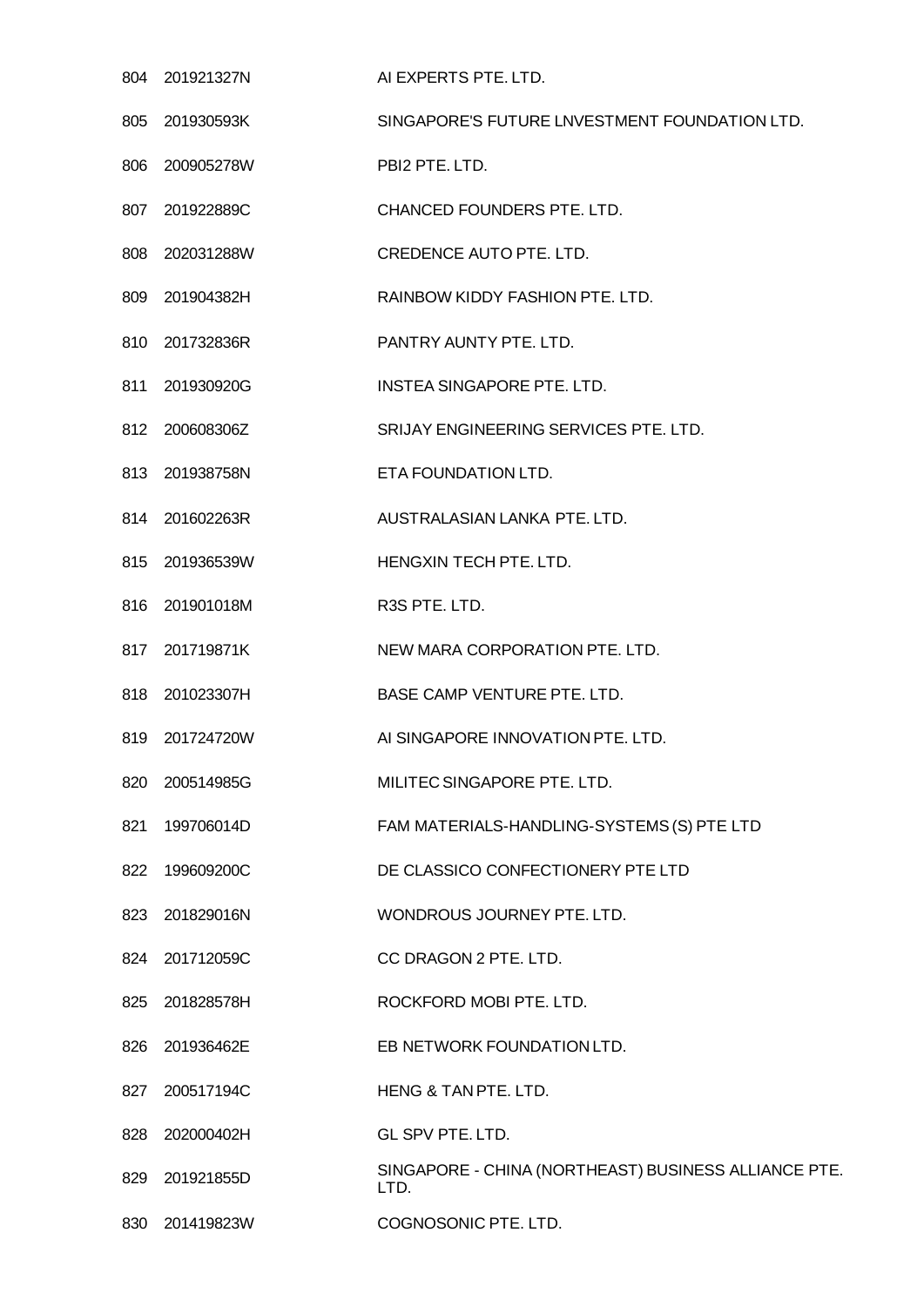|     | 831 201213037M | AERO SAYAP TEKNOLOGI PTE. LTD.              |
|-----|----------------|---------------------------------------------|
|     | 832 201418186H | SUPERDRIVE PTE, LTD.                        |
|     | 833 201420819C | CHUAN HIAP HIN TYRES SERVICES PTE. LTD.     |
|     | 834 200703162E | <b>IDEALL TECHNOLOGIES PTE. LTD.</b>        |
| 835 | 200601661K     | ONE TWO F&B MANAGEMENT PTE. LTD.            |
|     | 836 201919343H | ALMYRA SINGAPORE PTE. LTD.                  |
|     | 837 200300479N | DECOR INNOVATIONS PTE. LTD.                 |
| 838 | 201432169N     | VSC COMPLIANCE ANALYTICS PTE. LTD.          |
|     | 839 201824189H | SYJ PTE. LTD.                               |
|     | 840 201212162N | ASIA GAMES CENTRAL PTE, LTD.                |
|     | 841 201427878C | XMBH PTE. LTD.                              |
|     | 842 199200998D | H.K. CONTRACTS PTE. LTD.                    |
|     | 843 201607205D | APARAJITA'S CORPORATION PTE. LTD.           |
|     | 844 201611125N | FOODA INTERNATIONAL PTE. LTD.               |
|     | 845 201018387N | <b>J&amp;B LOGISTICS PRIVATE LIMITED</b>    |
|     | 846 201805972R | COMMON VISUAL ENTERTAINMENT PRIVATE LIMITED |
|     | 847 201132659D | RED PALMS CAFE @ VALLEY POINT PTE. LTD.     |
| 848 | 201303360D     | HOUSE OF FINE GEMS PTE. LTD.                |
|     | 849 201908101M | SWS CONSULTANCY SERVICES PTE. LTD.          |
| 850 | 201903143D     | CSG (ASIA) PTE. LTD.                        |
|     | 851 201623764M | YELLOW AND GRAY STUDIO PTE. LTD.            |
|     | 852 200004350K | CATHAY PRINSEP HOLDINGS PTE. LTD.           |
|     | 853 202002348D | TPSG PTE. LTD.                              |
|     | 854 201815999R | PLAY MEI PTE. LTD.                          |
|     | 855 201723895Z | EMILO PTE. LTD.                             |
|     | 856 201601366G | NEURO-MONITORING SERVICES ASIA PTE. LTD.    |
| 857 | 201826406K     | GRANI CAPITAL MANAGEMENT PTE. LTD.          |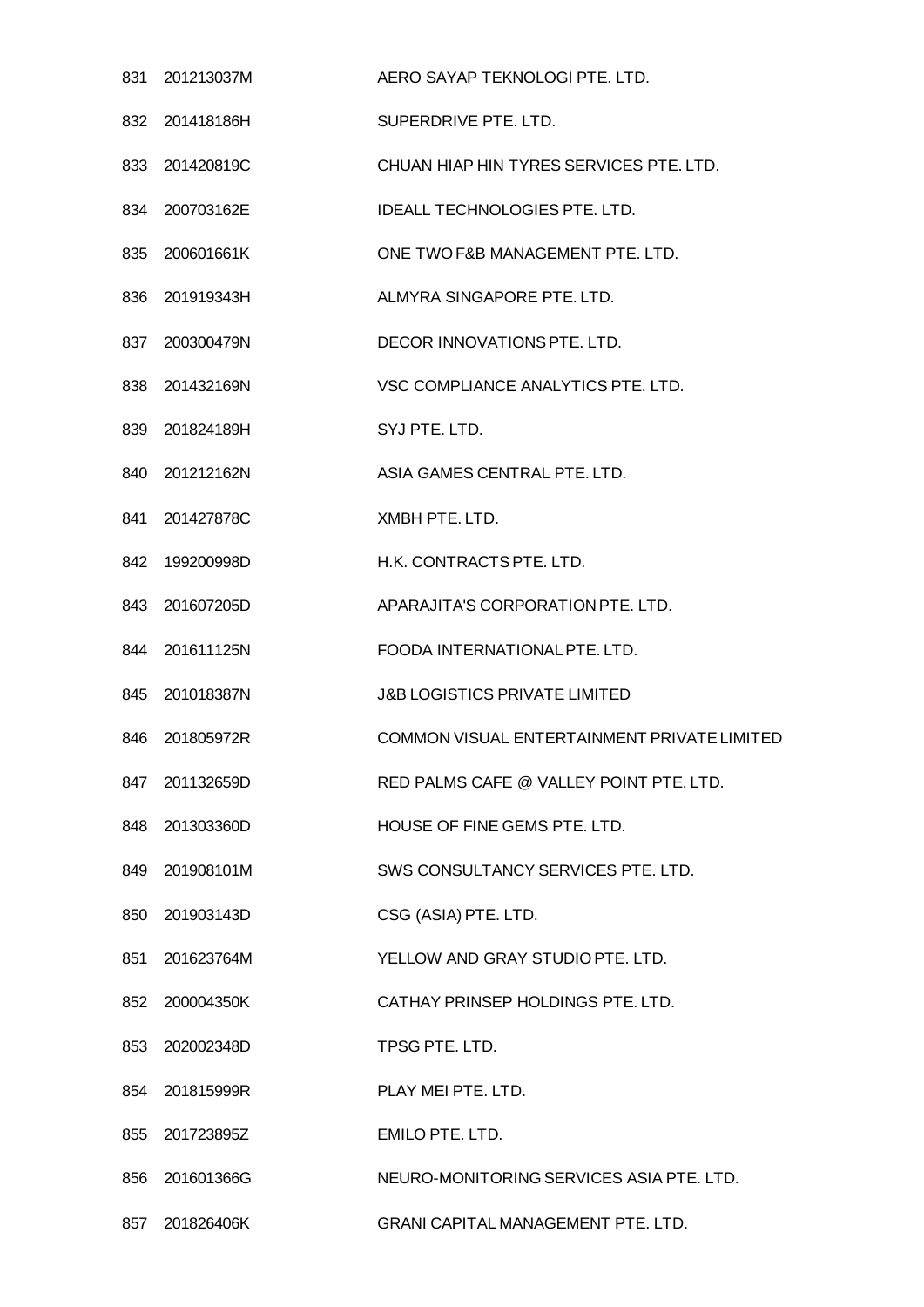| 858 | 202005475M     | DGTEC ASIA PTE. LTD.                                 |
|-----|----------------|------------------------------------------------------|
| 859 | 201526757W     | HIT HOLDINGS PTE. LTD.                               |
| 860 | 201715860C     | 1904 CAPITAL PTE. LTD.                               |
| 861 | 201731561Z     | LASH AND BROW BOUTIQUE PTE. LTD.                     |
|     | 862 202003241H | <b>MEJERO PRIVATE LIMITED</b>                        |
| 863 | 201604508K     | MEDHUNTER PTE. LTD.                                  |
|     | 864 201921926K | SCENTUARY ZI XUAN SPA PTE. LTD.                      |
| 865 | 201734039E     | TANOSHII PRINTOUT PTE. LTD.                          |
| 866 | 202017718D     | SKY GLOBAL EXIM TRADING & HOLDING VENTURES PTE. LTD. |
| 867 | 201814928Z     | HELLOWORLD TRAVEL SINGAPORE PTE. LTD.                |
| 868 | 200512538E     | SPINMAX PTE. LTD.                                    |
| 869 | 200603396M     | TNS GROUP HOLDINGS PTE. LTD.                         |
| 870 | 200615050D     | FOREVER SANITARY PLUMBING PTE. LTD.                  |
| 871 | 200905189G     | SQELECTRIC PTE. LTD.                                 |
| 872 | 200908627K     | BENG CHEONG CONSTRUCTION & ENGINEERING PTE. LTD.     |
| 873 | 200919811R     | 6NERGY PTE. LTD.                                     |
|     | 874 201002883G | AML MANAGED SERVICES PTE. LTD.                       |
| 875 | 201003337K     | MPI GENWERKZ PTE, LTD.                               |
|     | 876 201133894E | SRI SURIYA'S CONTRACTS SERVICES PTE. LTD.            |
|     | 877 201135224C | BUKIT ENERGY RESOURCES PALMERAH DEEP PTE. LTD.       |
| 878 | 201200602Z     | HONG HAO INTERNATIONAL PTE. LTD.                     |
| 879 | 201209892K     | MAXTECH SOLUTION SERVICE (SINGAPORE) PTE. LTD.       |
| 880 | 201211224D     | DMS SINDO PTE. LTD.                                  |
|     | 881 201926504G | CENTRA DUO PTE. LTD.                                 |
| 882 | 200606594H     | <b>ILIOS SYSTEMS PRIVATE LIMITED</b>                 |
|     | 883 201211630K | ASOKAA PTE. LTD.                                     |
|     | 884 201222786H | SMJ E & E PTE. LTD.                                  |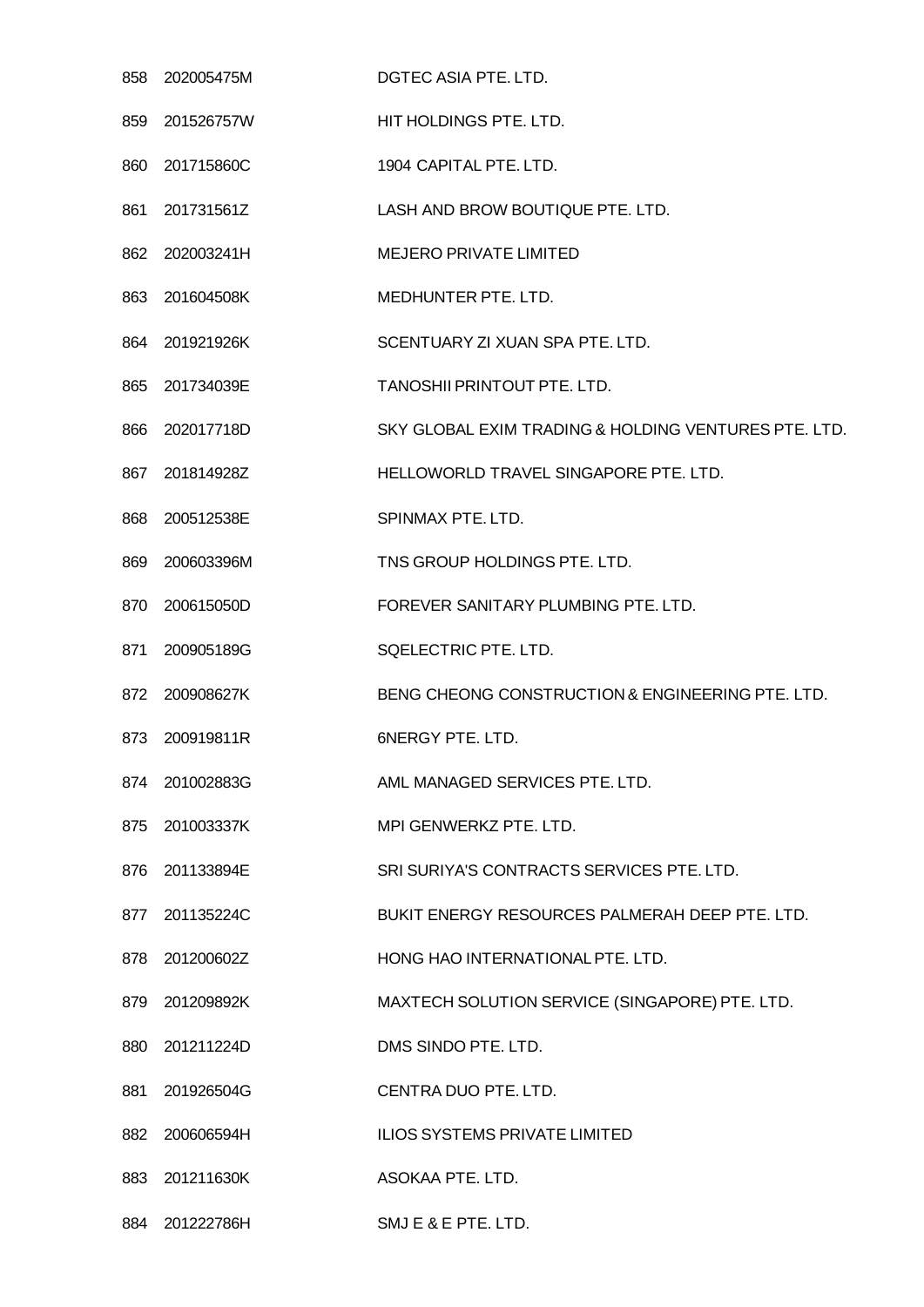|     | 885 201300451G | TARA BUSINESS PTE. LTD.                    |
|-----|----------------|--------------------------------------------|
| 886 | 200202790N     | TROPTIMUM PTE, LTD.                        |
|     | 887 200203892G | YULIANTIC DESIGN PTE, LTD.                 |
|     | 888 200818564H | INTER ISLAND BUILDING SERVICES PTE. LTD.   |
| 889 | 201733288K     | ARGENTUM SOLUTIONS PTE. LTD.               |
|     | 890 200901346G | RONDU ENTERPRISES PTE. LTD.                |
| 891 | 200902822G     | BANA GLOBAL ASIA PTE. LTD.                 |
|     | 892 201109558W | DIACOLOR PTE, LTD.                         |
|     | 893 200408123R | DGILS PTE. LTD.                            |
| 894 | 200501220G     | TRIS-A-VIS ASIA PTE, LTD.                  |
|     | 895 201709407K | RIFU PTE. LTD.                             |
|     | 896 201840596W | UNICORN SUPPLY CHAIN MANAGEMENT PTE. LTD.  |
| 897 | 201732884W     | ATARAH PTE, LTD.                           |
|     | 898 201214687Z | VELA INVESTORS PTE. LTD.                   |
| 899 | 201929704E     | AI GAIN PTE. LTD.                          |
| 900 | 201919783W     | ROYAL ESTATE PTE, LTD.                     |
| 901 | 201718044M     | SV3 HOLDINGS PTE. LTD.                     |
|     | 902 201117800R | HAPPY TABLE INTERNATIONAL PTE. LTD.        |
|     | 903 201003250E | TARO TECHNOLOGY PTE. LTD.                  |
| 904 | 199302016E     | FRITZ BRUGGEMEIER & ASSOCIATES (S) PTE LTD |
|     | 905 201205813N | THEE PTE. LTD.                             |
|     | 906 200407646K | SRISUN FOOD HOLDINGS (S) PTE. LTD.         |
| 907 | 200920697E     | HONG YUN SHENG PTE. LTD.                   |
|     | 908 199708425W | ROTOSWIFT PTE LTD                          |
| 909 | 198701794Z     | LIGHTNING EXPRESS SERVICES (S) PTE LTD     |
|     | 910 200707105G | FU LONG HOLDING PTE. LTD.                  |
|     |                |                                            |

200802458H OMEIO INTERNATIONAL PTE. LTD.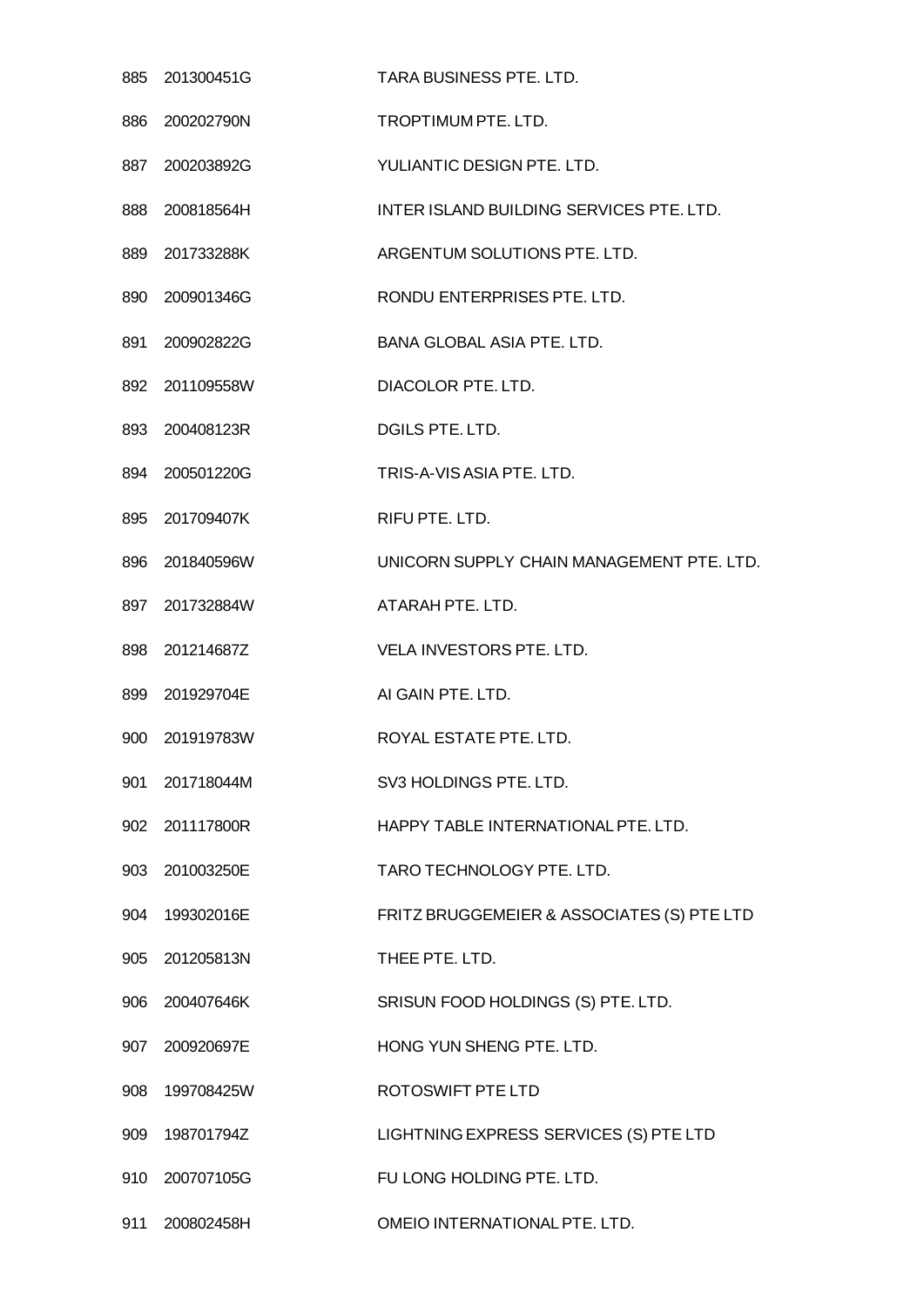|     | 912 201006921H | ASIA ESTETHMAR PTE. LTD.                               |
|-----|----------------|--------------------------------------------------------|
| 913 | 201010025C     | NANYANG INVESTMENT TRUST PTE. LTD.                     |
|     | 914 201011342N | LITTLERWOODS PRODUCTION PTE. LTD.                      |
|     | 915 201025107M | HT CARBON ENERGY HOLDINGS PTE. LTD.                    |
| 916 | 201100321G     | EWERKS SERVICES PTE. LTD.                              |
|     | 917 201101918N | <b>GOLDEN PROMISE PTE. LTD.</b>                        |
| 918 | 201103257E     | EAMRZ HOLDINGS PTE. LTD.                               |
| 919 | 201219537D     | YUZ INVESTMENT (PTE. LTD.)                             |
|     | 920 201219947N | 20KEN PTE. LTD.                                        |
| 921 | 201220297G     | SHAYONARA INTERNATIONAL PTE, LTD.                      |
| 922 | 201223846H     | FY ENGINES PTE. LTD.                                   |
|     | 923 201230088N | PRESTIGE HOME SERVICES PTE. LTD.                       |
| 924 | 200712036W     | QIU INC HOLDINGS PTE. LTD.                             |
| 925 | 200805858R     | SOS MARVELLOUS PTE. LTD.                               |
| 926 | 199409420H     | INTERNATIONAL MARINE & INDUSTRIAL SUPPORT PTE. LTD.    |
| 927 | 199805080R     | GTS BENJAMIN INDUSTRIES (S) PTE LTD                    |
| 928 | 200002396N     | KANIKA INFOTECH (SINGAPORE) PTE LTD.                   |
| 929 | 200201682M     | MK8 CAPITAL TREASURY PTE. LTD.                         |
| 930 | 200903070H     | MB CAPITAL PTE. LTD.                                   |
| 931 | 201104130E     | PERFECT CHAMP CAPITAL PTE. LTD.                        |
|     | 932 201108057W | ONE STOP MANAGEMENT CONSULTANCY & SERVICES (PTE.) LTD. |
| 933 | 201111894R     | DEFINE BUILDERS PTE. LTD.                              |
| 934 | 201118858D     | BISCUIT INVESTMENT HOLDING PTE. LTD.                   |
| 935 | 201130685E     | GLOBAL TOURS & TRAVELS PTE. LTD.                       |
| 936 | 201301990R     | RUIDE BOX PTE. LTD.                                    |
| 937 | 201306013W     | PEP COCKTAIL HOUSE PTE. LTD.                           |
| 938 | 201306017C     | M D S SCAFFOLDING PTE. LTD.                            |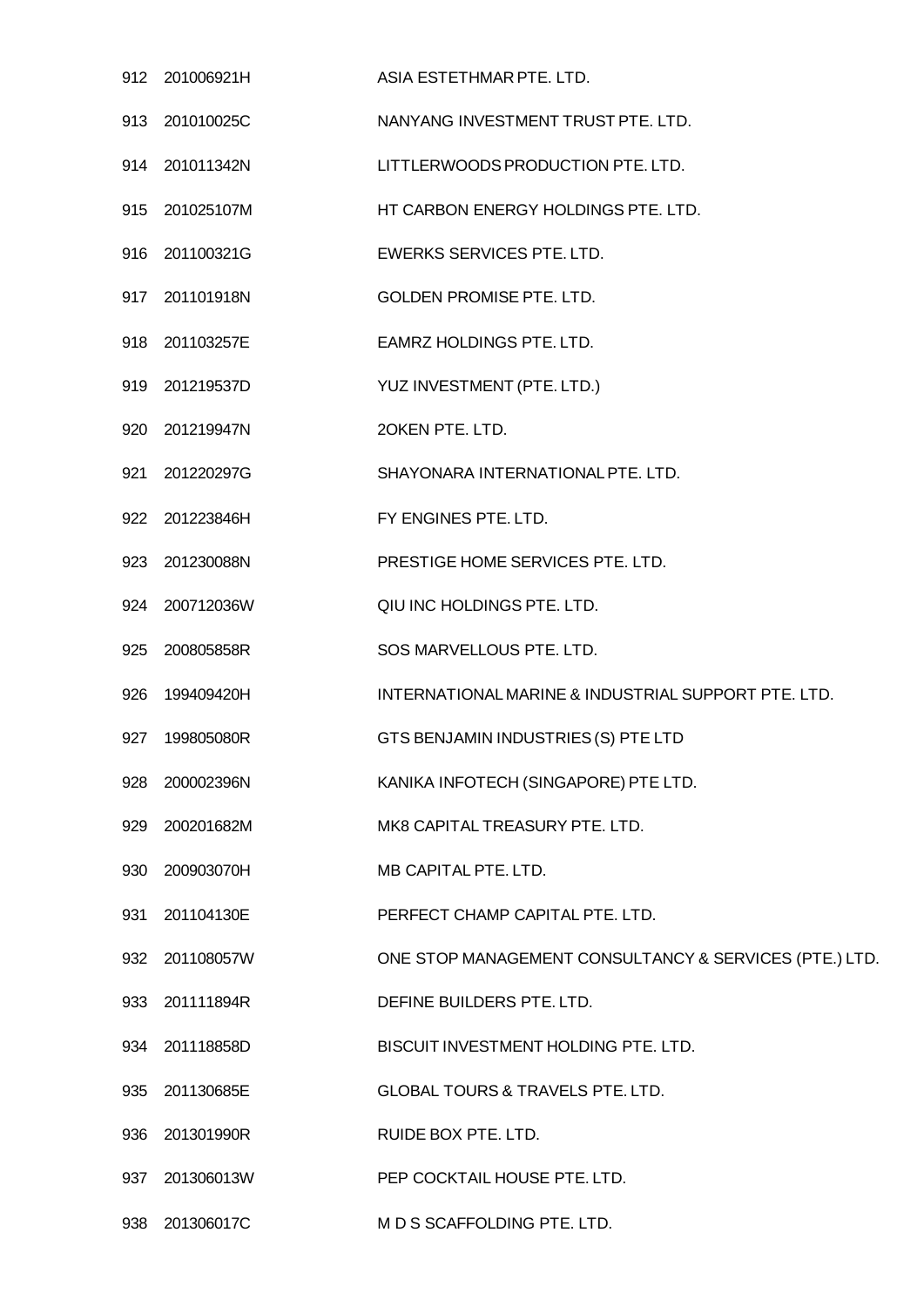| 939 | 200311987M     | PREMIER FINANCE PTE. LTD.                                |
|-----|----------------|----------------------------------------------------------|
| 940 | 200313202G     | BEYOND2MORROW PTE. LTD.                                  |
| 941 | 200404184W     | SUN-MAX ENGINEERING PTE. LTD.                            |
|     | 942 200405192E | <b>GNL PRIVATE LIMITED</b>                               |
| 943 | 201539285H     | NATUREX HOLDINGS SINGAPORE PRIVATE LIMITED               |
|     | 944 201927327M | DONGYUN CONSTRUCTION ENGINEERING CONSULTING PTE.<br>LTD. |
|     | 945 201903394G | THE WE COMPANY PRIVATE LIMITED                           |
| 946 | 200919221C     | SAPEREART PTE. LTD.                                      |
|     | 947 202010664N | XHB FOUNDATION LTD.                                      |
| 948 | 201918734H     | TRUST RUN INTERNATIONAL PTE. LTD.                        |
| 949 | 200517986G     | MODZ PTE. LTD.                                           |
| 950 | 201842761G     | JHBS GLOBAL PTE. LTD.                                    |
| 951 | 201935013W     | EM TECHCOM PTE. LTD.                                     |
| 952 | 200207410K     | <b>SG COMMUNICATIONS PRIVATE LIMITED</b>                 |
|     | 953 201937437W | ECF FOUNDATION LTD.                                      |
| 954 | 201437164C     | <b>JSV HOLDINGS PTE, LTD.</b>                            |
| 955 | 201220129E     | LOCOWISE PTE. LTD.                                       |
| 956 | 201822830R     | VPOS PTE. LTD.                                           |
|     | 957 201717355D | GOLDEN MILE INTERNATIONAL TRADING PTE. LTD.              |
| 958 | 201905671E     | ANDRAC (S) PTE. LTD.                                     |
| 959 | 201816339H     | SE7EN QUICKCUT PTE. LTD.                                 |
|     | 960 201837228D | FOL CHARITY FOUNDATION LTD.                              |
| 961 | 201831368K     | PATHHIVE PTE. LTD.                                       |
|     | 962 201810237N | RECORD FOUNDATION PTE. LTD.                              |
| 963 | 200106993W     | AVENUE EMPLOYMENT SERVICES PTE LTD                       |
| 964 | 200904042H     | EVERGREEN FOREST PTE. LTD.                               |
| 965 | 201801602W     | EDELSTEEN PTE. LTD.                                      |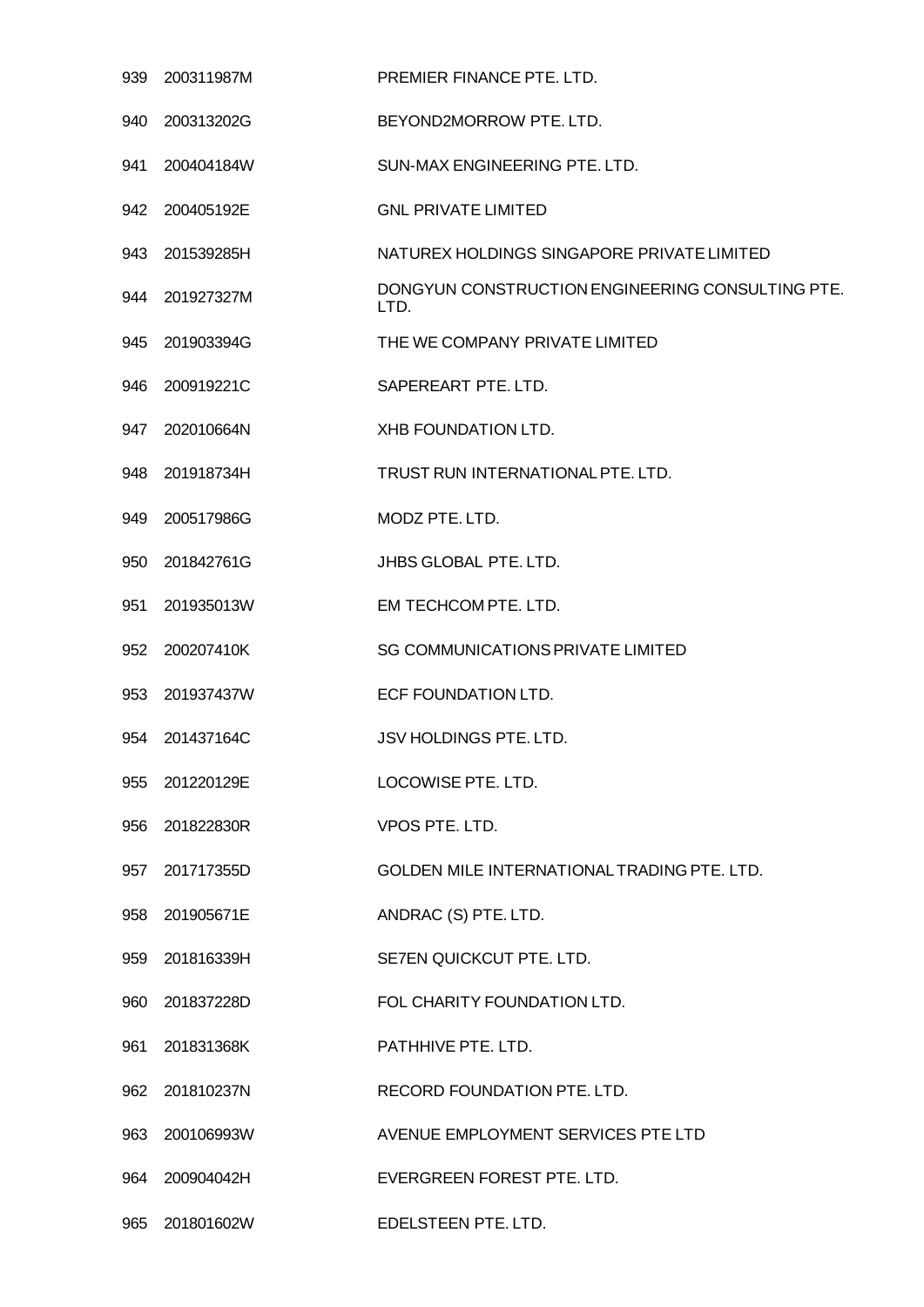| 966 | 201820442Z     | CELLMOTIONS SINGAPORE PTE. LTD.                        |
|-----|----------------|--------------------------------------------------------|
| 967 | 199503804K     | A Q MANAGEMENT PTE. LTD.                               |
| 968 | 201935759R     | JDF FOUNDATION LTD.                                    |
| 969 | 201623644M     | <b>BUCATANI PTE. LTD.</b>                              |
| 970 | 201919104Z     | A&T SCAN PTE. LTD.                                     |
| 971 | 201433522C     | TOMOE PROJECT 99 MANAGEMENT PTE. LTD.                  |
|     | 972 201416414H | GLOBAL FINANCIAL MARKETS CAPITAL PTE. LTD.             |
| 973 | 202012807M     | ORTA MINE FOUNDATION LTD.                              |
|     | 974 201544356M | JUBILANCE ENGINEERING PTE. LTD.                        |
| 975 | 201229304C     | SOUTH EAST PROPERTY PTE. LTD.                          |
| 976 | 201735178R     | EJZ DRIVE PTE. LTD.                                    |
|     | 977 202033633K | <b>BRAUHAUS PTE. LTD.</b>                              |
| 978 | 198105413G     | LOKE LUM EXECUTIVE SEARCH PTE. LTD.                    |
| 979 | 201806548C     | D & G OLYMPUS COMMODITIES PTE. LTD.                    |
| 980 | 201229338D     | CHENG JIA HOSPITAL INVESTMENT MANAGEMENT (S) PTE. LTD. |
| 981 | 201704631K     | KIS (SG) PRIVATE LIMITED                               |
|     | 982 201923689H | <b>B.S. ENTERPRISE PTE. LTD.</b>                       |
| 983 | 201619252E     | BHADRA INC. PTE. LTD.                                  |
|     | 984 200800016E | WECARE EDUARK PTE. LTD.                                |
| 985 | 201931616M     | KMCCSINGAPURA PTE. LTD.                                |
|     | 986 201731858G | CROSS CONTINENTAL COMMODITY PTE. LTD.                  |
| 987 | 200913805H     | DEC INVESTMENTS PTE. LTD.                              |
| 988 | 201333830M     | 2JK ENGINEERING PTE. LTD.                              |
|     | 989 201424993W | SANLI FORMWORK SYSTEM PTE. LTD.                        |
| 990 | 201722162K     | GOLDEN DRACO PTE. LTD.                                 |
| 991 | 201217882D     | SRE F&B MARKETING PTE. LTD.                            |
|     | 992 201822290E | YA XIN HEALTH INDUSTRY FOUNDATION LTD.                 |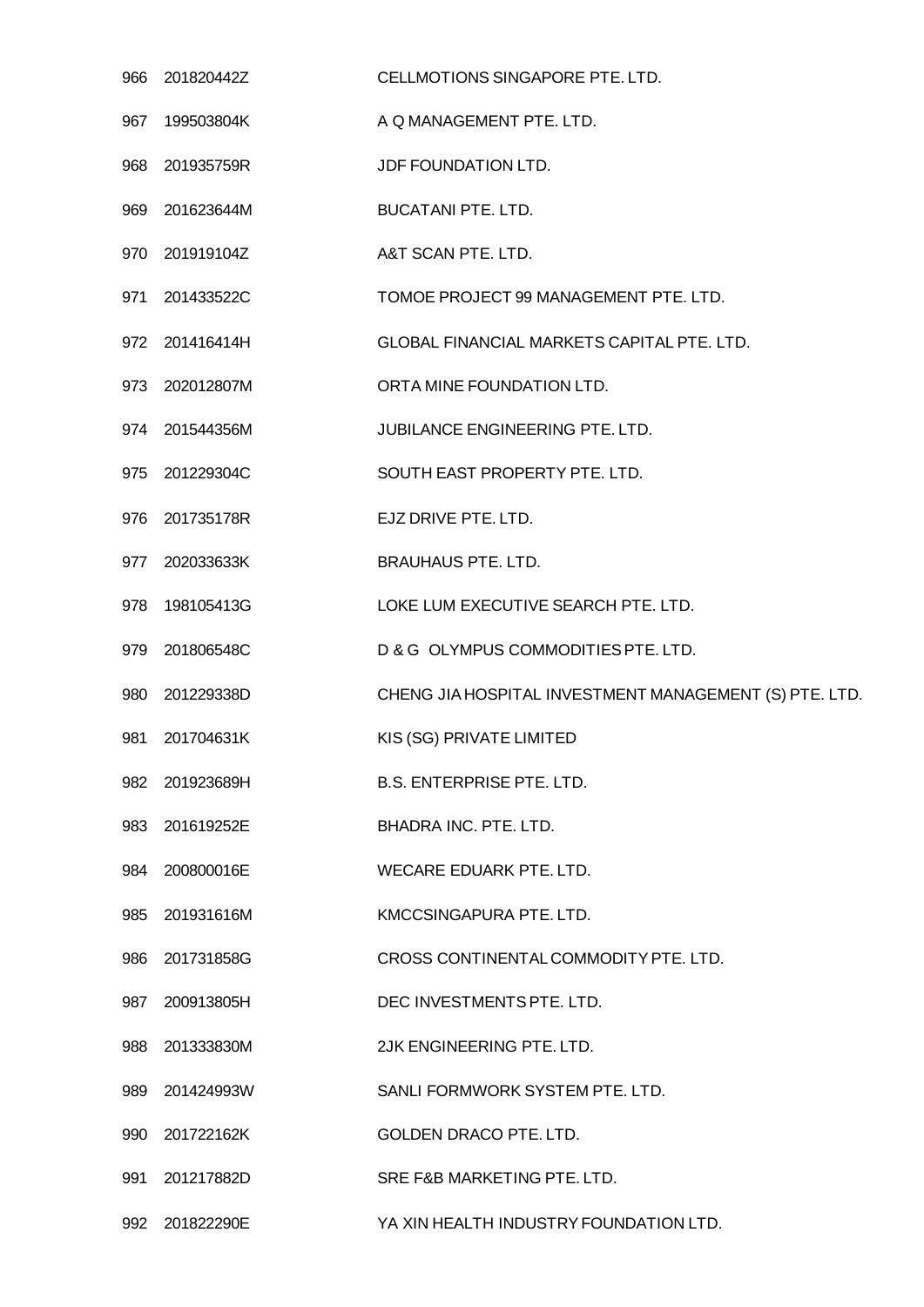|      | 993 201411527G  | <b>EXPRESSTUITION PTE. LTD.</b>                  |
|------|-----------------|--------------------------------------------------|
|      | 994 201821434E  | OTTOMAN CAPITAL PTE. LTD.                        |
|      | 995 201533298R  | PAPILLON VARIOPINTO PTE. LTD.                    |
|      | 996 201715005D  | MAE LIFESTYLE PTE. LTD.                          |
| 997  | 199005375M      | <b>IGEL FAR EAST PTE LTD</b>                     |
|      | 998 201835292N  | POT LUCK 1 PTE. LTD.                             |
|      | 999 201526768C  | A LIBERTY CAPITAL PTE. LTD.                      |
| 1000 | 201839381K      | LUCIDUS FOUNDATION LTD.                          |
|      | 1001 201917690K | UNITED LOGISTICS HOLDINGS PTE, LTD.              |
|      | 1002 201206858R | ADVENT CONSULTANCY PRIVATE LIMITED               |
|      | 1003 201213636H | BEACON MARITIME PRIVATE LTD.                     |
|      | 1004 202016302K | ROYAL RICE PTE. LTD.                             |
| 1005 | 200508179H      | MAKAN @ RIVERBAY PTE. LTD.                       |
|      | 1006 201437324Z | DON ASH PTE. LTD.                                |
|      | 1007 201624734K | LION CITY HOLDINGS PTE. LTD.                     |
| 1008 | 201809144H      | <b>JRA CAPITAL PTE, LTD.</b>                     |
|      | 1009 200203176D | DEDOT PTE. LTD.                                  |
| 1010 | 201842234H      | ZEUS DIGITAL LOCK PTE, LTD.                      |
|      | 1011 200308278E | E-LEE PTE. LTD.                                  |
|      | 1012 201806996C | <b>BGA FOUNDATION LTD.</b>                       |
|      | 1013 201420101Z | ZI YI PTE. LTD.                                  |
|      | 1014 201816128R | SHARK WORLD ENGINEERING & CONSTRUCTION PTE. LTD. |
|      | 1015 201817272E | <b>STREAM FOUNDATION LIMITED</b>                 |
|      | 1016 201334370G | CRAWL-WALK-RUN INVESTMENTS PTE. LTD.             |
| 1017 | 201919966N      | HUAKUN TECHNOLOGY PTE. LTD.                      |
|      | 1018 201934647K | CHASE NEW WORLD INVESTMENT GROUP FOUNDATION LTD. |
|      | 1019 200814481C | SIONPHOTO PTE. LTD.                              |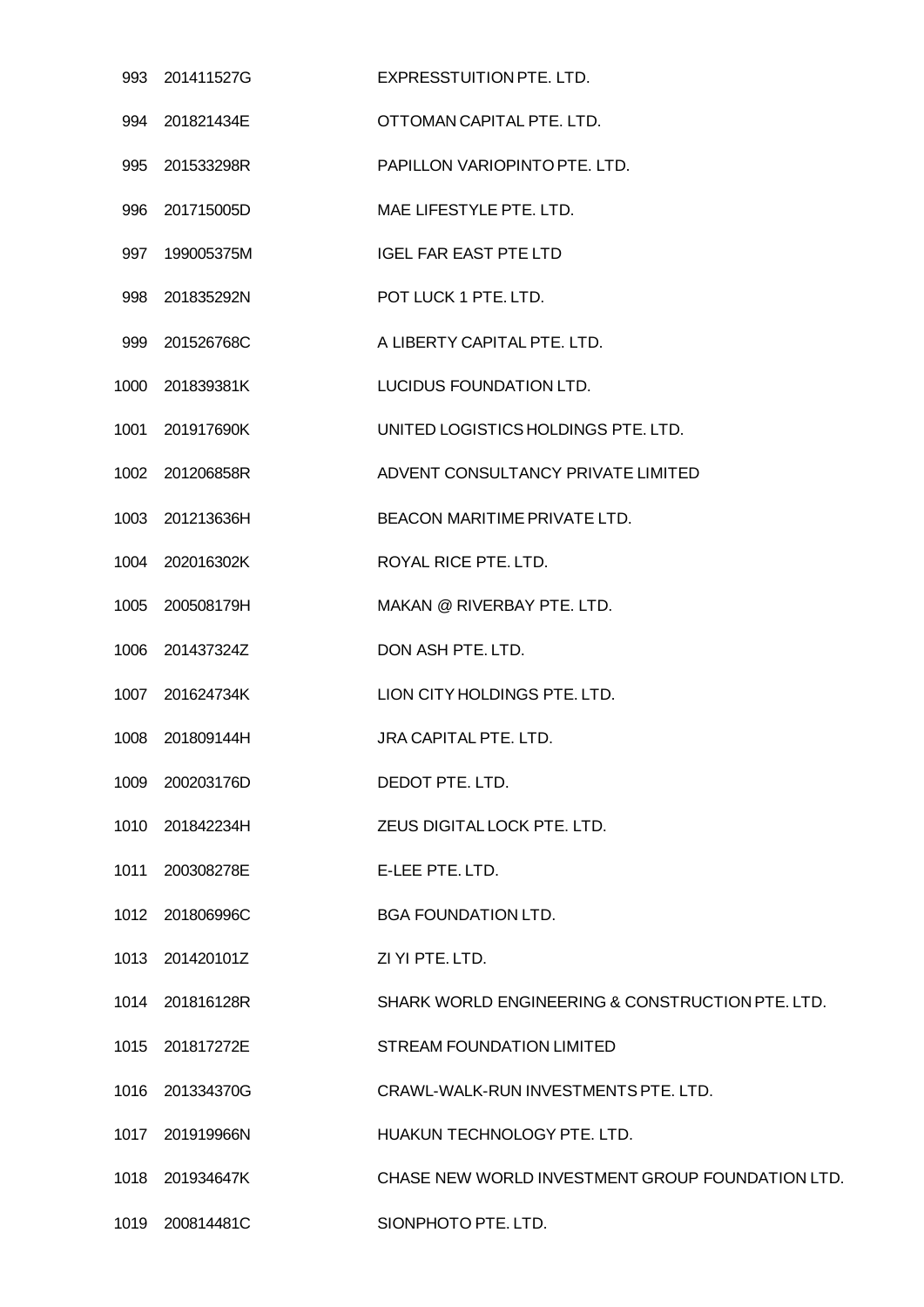|      | 1020 201805576C | C+ PTE. LTD.                                 |
|------|-----------------|----------------------------------------------|
|      | 1021 201811802E | CAS ONE PTE. LTD.                            |
|      | 1022 201426789N | ALTITUDE ALLIANCE ONE PTE. LTD.              |
|      | 1023 201821852G | <b>MAJOR FOUNDATION LTD.</b>                 |
|      | 1024 201937046C | LEDIAN FOUNDATION LTD.                       |
|      | 1025 201942364E | SINGAPORE CULTURAL PROMOTION FOUNDATION LTD. |
|      | 1026 202034564C | <b>GRANDPA'S PTE. LTD.</b>                   |
|      | 1027 201706104E | NATURAL POLYMERS APAC PTE. LTD.              |
|      | 1028 201728395H | UNITY FOOTBALL LEAGUE PTE. LTD.              |
|      | 1029 201619644M | RM EDUCATION VENTURE PTE. LTD.               |
|      | 1030 202003985E | POROS MEDIA TECHNOLOGY PTE. LTD.             |
|      | 1031 201941152E | HOLARA PTE. LTD.                             |
|      | 1032 201816894D | UNICOIN PTE. LTD.                            |
|      | 1033 201627516G | VZ ASSOCIATES PTE. LTD.                      |
|      | 1034 201329058H | REDSTACK ASIA PTE. LTD.                      |
|      | 1035 201534415G | ONE CUT ABOVE PTE, LTD.                      |
| 1036 | 201938582W      | <b>BHCHAIN FOUNDATION LTD.</b>               |
|      | 1037 200616832M | SD NETWORK PTE. LTD.                         |
|      | 1038 201828844K | FOODIEFAV FOUNDATION LTD.                    |
| 1039 | 201829378R      | SHIELD CHAIN FOUNDATION LTD.                 |
|      | 1040 201938577Z | YILIAN FOUNDATION LTD.                       |
|      | 1041 201924508W | SMS JAR PTE. LTD.                            |
|      | 1042 201615881N | USENZA INTERNATIONAL PTE. LTD.               |
|      | 1043 200501586M | E.D. MACHINING MANUFACTURING PTE. LTD.       |
|      | 1044 201943595Z | STAFFCORP PTE. LTD.                          |
|      | 1045 201609514C | KIM GUAN GUAN PTE. LTD.                      |
| 1046 | 201224099E      | MAHOGANY ADVISORY PTE. LTD.                  |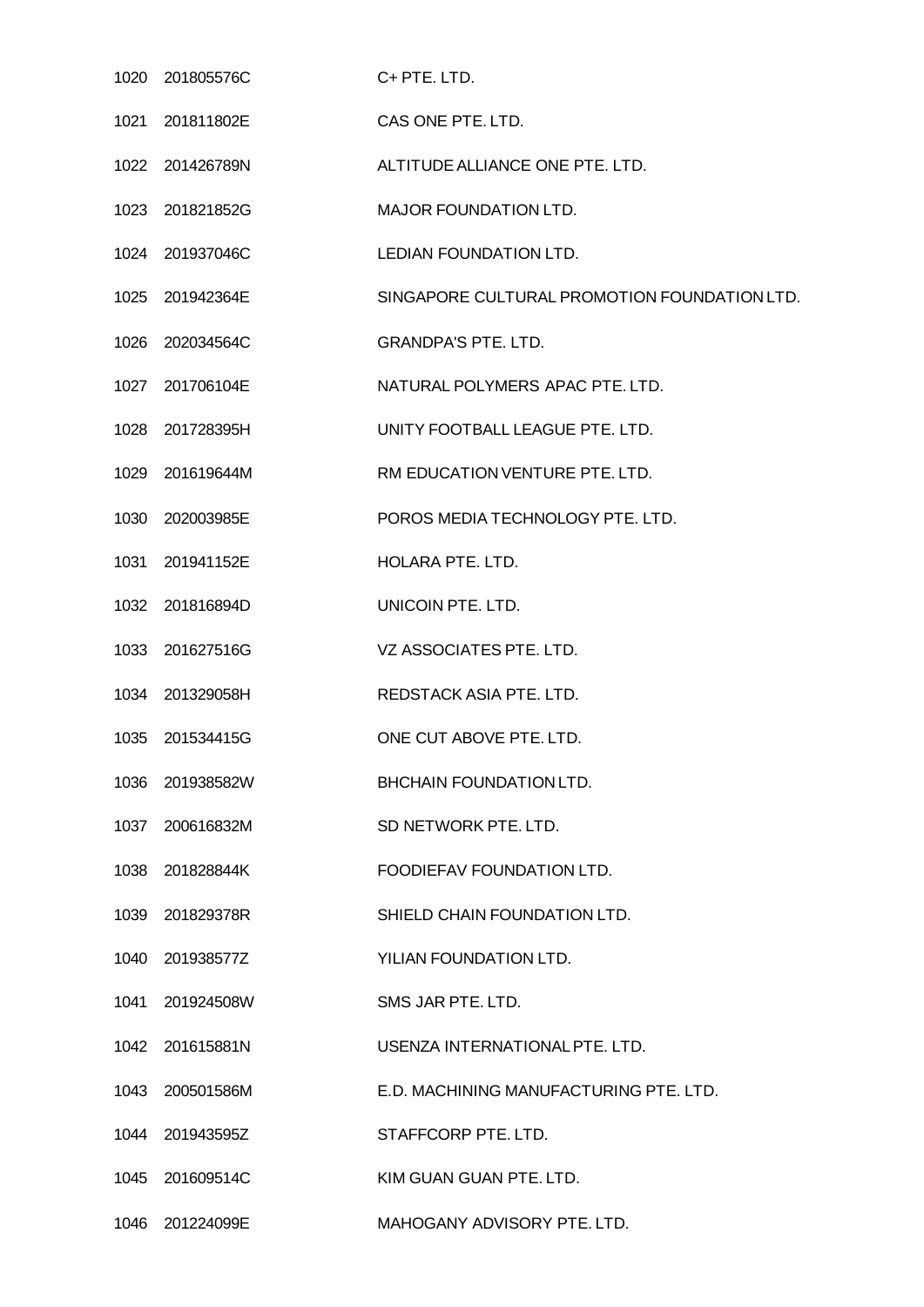| 1047 201801672G | SHOPBIDLIVE PTE, LTD.                         |
|-----------------|-----------------------------------------------|
| 1048 201925549R | LUCKY JACK SHIPPING PTE. LTD.                 |
| 1049 201623339K | IMAGINME PTE. LTD.                            |
| 1050 202028733H | TCL ECOMMERCE PTE. LTD.                       |
| 1051 201833526Z | LED ENGINEERING PTE. LTD.                     |
| 1052 200508089G | NIPPON CATALYST PTE. LTD.                     |
| 1053 201919689H | SG FIREGUARD PTE. LTD.                        |
| 1054 201925468R | MHE ENGINEERING PTE. LTD.                     |
| 1055 201401257D | ANAM COMMODITIES PTE. LTD.                    |
| 1056 201705945G | OPAL GEM HOLDINGS PRIVATE LIMITED             |
| 1057 201924859R | ACE DISTRIBUTION PRIVATE LIMITED              |
| 1058 200705110M | ENSELINI INTERNATIONAL PTE, LTD.              |
| 1059 202023034R | LURVEIT PTE, LTD.                             |
| 1060 201610160N | 100 YARDS PTE, LTD.                           |
| 1061 200808095G | SIDEK MEDICAL SERVICES PTE. LTD.              |
| 1062 201615331W | MANCAVE PTE, LTD.                             |
| 1063 199100497R | DAIYA PROPERTY PTE LTD                        |
| 1064 201914303R | JAC WELLNESS PTE. LTD.                        |
| 1065 201814852W | TORA FINE PTE, LTD.                           |
| 1066 201805347E | SUDDENLY PTE, LTD.                            |
| 1067 201526220K | PEAK PERFORMANCE APPAREL PTE. LTD.            |
| 1068 201417466K | KOR-SIN ROCK SPLITTER PTE, LTD.               |
| 1069 200802951E | TKA DEVELOPERS PTE. LTD.                      |
| 1070 201817844R | <b>GREAT HEALTH GLOBAL PTE. LTD.</b>          |
| 1071 201434247N | PROSPEROUS INVESTMENT & TRADING PTE, LTD.     |
| 1072 201523365C | AARIEF PRIVATE LIMITED                        |
| 1073 201133395D | JUSTEDU CURRICULUM CENTRE (SCIENCE) PTE. LTD. |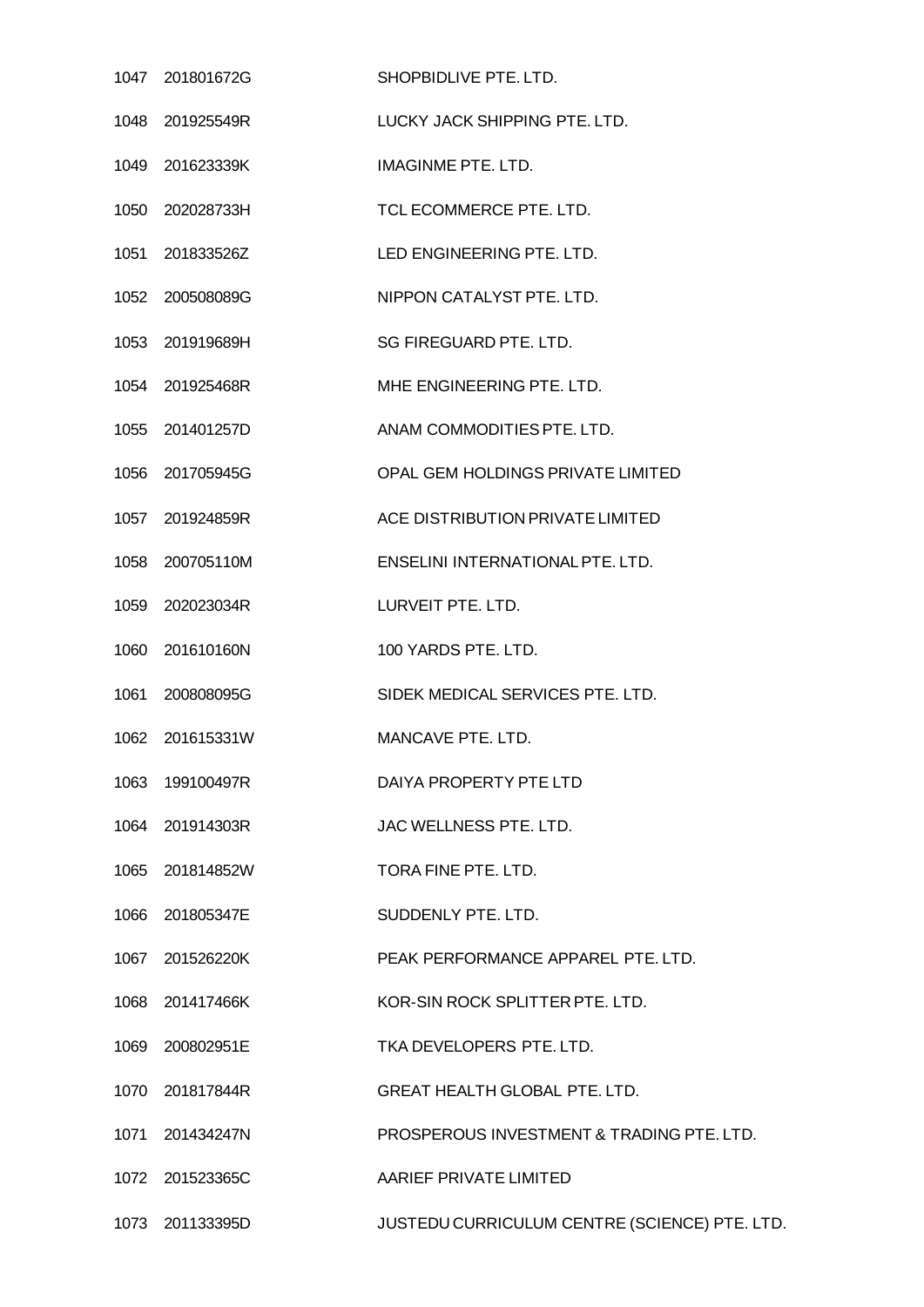| 1074 201936039E | IMEX GLOBAL PTE. LTD.                         |
|-----------------|-----------------------------------------------|
| 1075 201434845Z | THE MINDFUL COMPANY PTE. LTD.                 |
| 1076 201908045M | SRI LAKSHMI TRADING PTE. LTD.                 |
| 1077 201822017K | SPARKLE SKYLINE PTE. LTD.                     |
| 1078 200907275W | ALONGEE PTE. LTD.                             |
| 1079 201133391Z | JUSTEDU CURRICULUM CENTRE (ENGLISH) PTE. LTD. |
| 1080 200304892G | JUANSILU INVESTMENTS PTE. LTD.                |
| 1081 201020911N | KANG REN TANG MEDICAL HALL PTE, LTD.          |
| 1082 201101260H | G.SKIN PTE. LTD.                              |
| 1083 201842086E | WORLD UNITY PTE, LTD.                         |
| 1084 200509615W | KIMBERLY MASTERS & PARTNERS PTE. LTD.         |
| 1085 201732382D | KUDOS SYNERGY PTE. LTD.                       |
| 1086 200915514Z | SQUAREMOO PTE. LTD.                           |
| 1087 201503947H | CHUAN SENG HENG RECYCLE PTE. LTD.             |
| 1088 200713395D | CHRISYL ASIA PTE, LTD.                        |
| 1089 201936444C | CLEAN ENERGY SOFTWARE PTE. LTD.               |
| 1090 201723817Z | IP PIXELS PTE. LTD.                           |
| 1091 201331813G | KUKEL ASIA PTE. LTD.                          |
| 1092 201905816M | PEOPLEPODS PTE. LTD.                          |
| 1093 200607075W | SAEA GROUP PTE. LTD.                          |
| 1094 201136606M | PINK SAPPHIRE (PTE.) LTD.                     |
| 1095 201428523R | ANGELA'S ORGANIC SUPPLIES PTE. LTD.           |
| 1096 201830703C | E11EVEN PTE. LTD.                             |
| 1097 201709463D | SUNSHINE DIGITAL PTE. LTD.                    |
| 1098 201630419H | <b>JIO TECHNOLOGIES LIMITED</b>               |
| 1099 201916144C | SPORTCOR HOLDING PTE. LTD.                    |
| 1100 201102823N | PANMURE GORDON (ASIA) PRIVATE LIMITED         |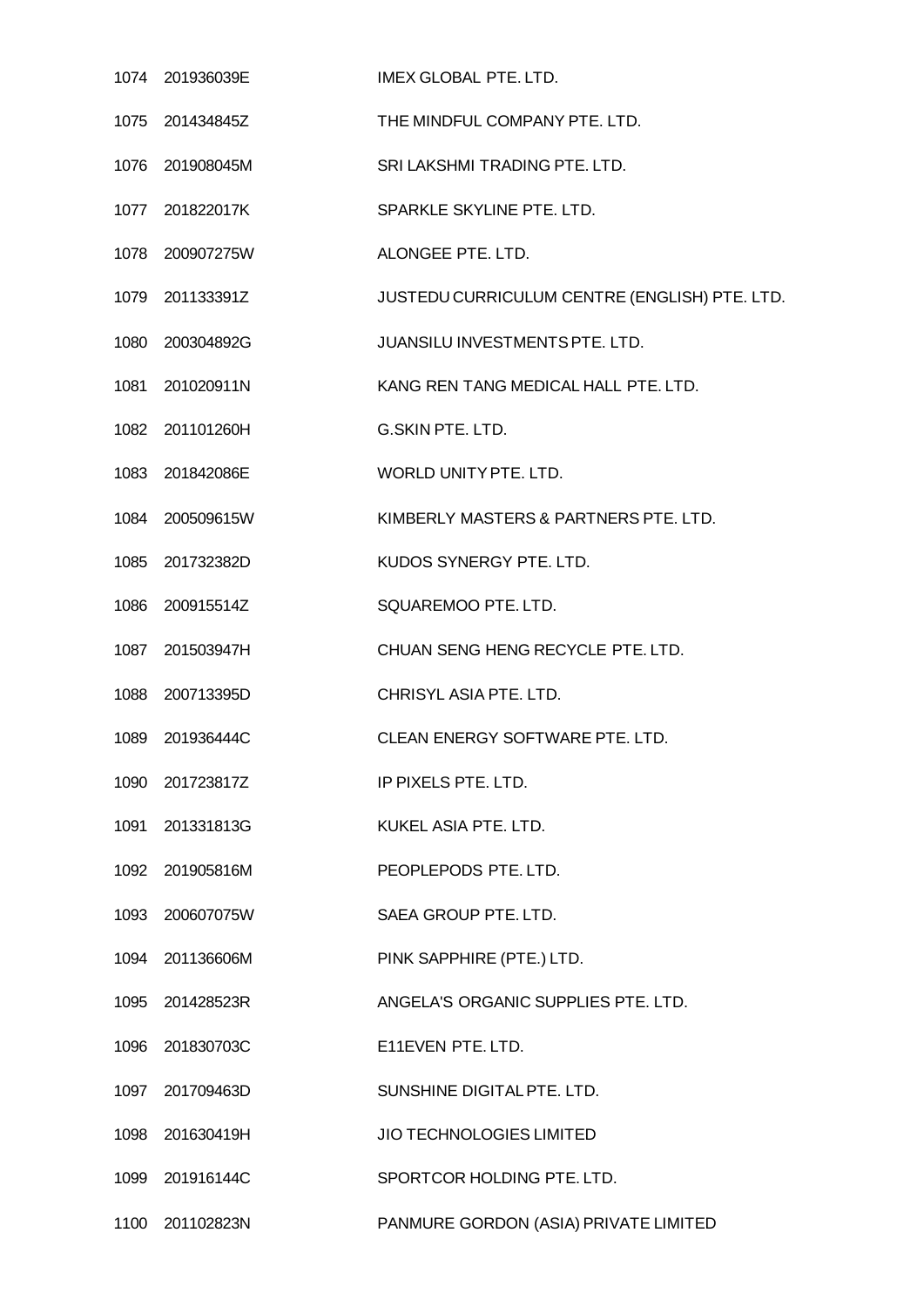| 1101 | 202002613N      | POSH DIGITAL DENTAL LABORATORY PTE. LTD.                            |
|------|-----------------|---------------------------------------------------------------------|
| 1102 | 198203794N      | ASAP AUTOMATION PTE LTD                                             |
|      | 1103 201018654G | OCBLI TRADE ONE PTE. LTD.                                           |
|      | 1104 201425890G | THE GAB CAFE PTE. LTD.                                              |
|      | 1105 200611213H | <b>CRAVE &amp; MAVERICKS PTE. LTD.</b>                              |
|      | 1106 202017650M | 2LL PTE. LTD.                                                       |
|      | 1107 201737218G | ASIANPACE PRIVATE LIMITED                                           |
| 1108 | 201133394M      | JUSTEDU CURRICULUM CENTRE (MATHEMATICS) PTE. LTD.                   |
|      | 1109 201936845K | UNITED SINA P&S PTE. LTD.                                           |
| 1110 | 201810149N      | 6 ARROWS PTE. LTD.                                                  |
|      | 1111 201307088W | DR LIM LIAN ARN KNEE AND HIP SURGERY PTE. LTD.                      |
|      | 1112 201906145N | SPUNKADS MEDIA PTE. LTD.                                            |
|      | 1113 201611261R | STROLLER WORLD PTE. LTD.                                            |
|      | 1114 201542285M | UNITED ENVIROTECH HOLDINGS PTE. LTD.                                |
|      | 1115 201524206W | KREDENZ (SINGAPORE) PTE. LIMITED                                    |
|      | 1116 200614881M | <b>GALAXY LAND PTE, LTD.</b>                                        |
|      | 1117 201601545Z | LATORRE AND DUTCH COFFEE TRADERS SEA PTE, LTD.                      |
|      | 1118 201837672Z | SHI BAI DE PTE. LTD.                                                |
|      | 1119 201425531W | BY APPOINTMENT PTE. LTD.                                            |
| 1120 | 201129846D      | LITECO TECHNOLOGIES PTE. LTD.                                       |
|      | 1121 201939864N | MINGJIA PTE. LTD.                                                   |
|      | 1122 202032951C | ALLIANCE INTEGRATED FACILITIES MANAGEMENT PRIVATE<br><b>LIMITED</b> |
|      | 1123 201317818D | AUTOECLAT PTE. LTD.                                                 |
|      | 1124 201319348C | TRUSTAL VITE TRADING PTE. LTD.                                      |
| 1125 | 202037368E      | KDRAGON INVESTMENT PTE. LTD.                                        |
|      | 1126 201718735M | MY TRAINING GROUND PTE. LTD.                                        |
|      | 1127 201941356W | TU RING TECH PTE. LTD.                                              |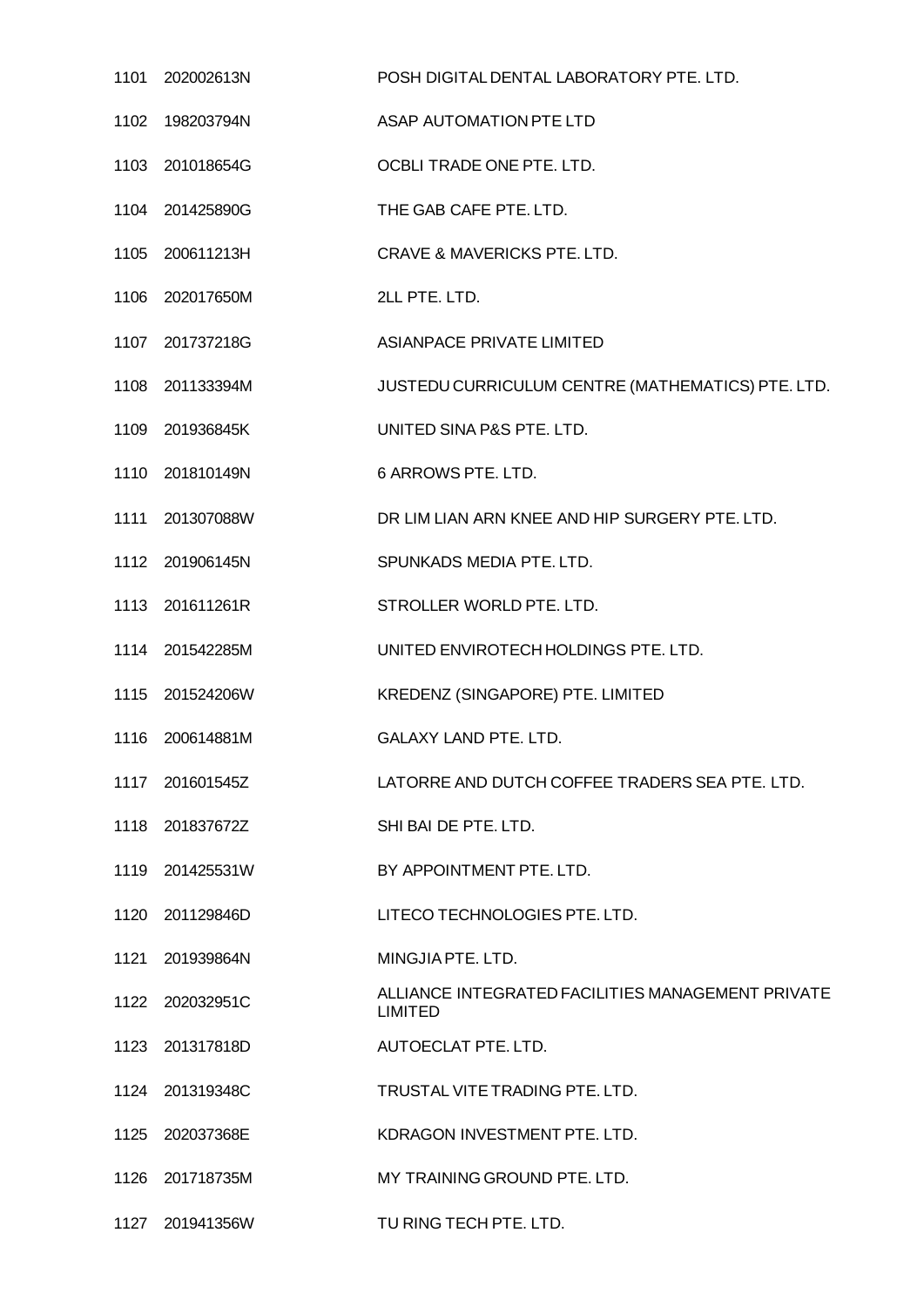| 1128 200809287C  | TRANTEL EXIM CORPORATION PTE. LTD.              |
|------------------|-------------------------------------------------|
| 1129 200505853K  | NOVELTY GLOBAL PTE, LTD.                        |
| 1130 201800219M  | WOOD-TOPIA PTE. LTD.                            |
| 1131 201730186E  | ZHI CHENG INTERNATIONAL PTE. LTD.               |
| 1132 201625694H  | FLUID TRANSFER TECHNOLOGY (SINGAPORE) PTE. LTD. |
| 1133 200505012M  | UV PTE. LTD.                                    |
| 1134 201929583G  | <b>GRAY CONSULTING PTE. LTD.</b>                |
| 1135 200820297D  | RAFFLES RESOURCES GROUP PTE. LTD.               |
| 1136 201919137K  | <b>SWAP FOUNDATION LIMITED</b>                  |
| 1137 202002623G  | KNAX (SINGAPORE) PTE. LTD.                      |
| 1138 201922673N  | VISION HOLDING (S) PTE. LTD.                    |
| 1139 201834151C  | LINDMARK MEDICAL CONSULTANTS PTE. LTD.          |
| 1140  199206867W | DARBY PARK (SINGAPORE) PTE. LTD.                |
| 1141 201939603W  | JIEYA SUPPLY CHAIN PTE. LTD.                    |
| 1142 201535742M  | MIKE TANG & ASSOCIATES (PTE.) LTD.              |
| 1143 201842548H  | SFCW PTE. LTD.                                  |
| 1144 201934785N  | ATOM ONE PTE. LTD.                              |
| 1145 201702129Z  | AUTO TRINITY CREDIT PTE, LTD.                   |
| 1146 201717894R  | UTOPIAN DREAM VENTURES PTE. LTD.                |
| 1147 201924808C  | RADIANT CARE PTE. LTD.                          |
| 1148 200405131W  | INTEGRATED PROJECT ENGINEERING PTE. LTD.        |
| 1149 201420077Z  | D&P INTERNATIONAL TRADING PTE, LTD.             |
| 1150 201727150W  | <b>IDAMEDIC PTE, LTD.</b>                       |
| 1151 202025937M  | CHOSENONE INTERNATIONAL PTE. LTD.               |
| 1152 201718909G  | HIGHSEAS MARITIME CONSULTANCY PTE. LTD.         |
| 1153 201720625M  | LUCKY ETRADING PTE, LTD.                        |
| 1154 201833315G  | WE ARE LIMITLESS PTE. LTD.                      |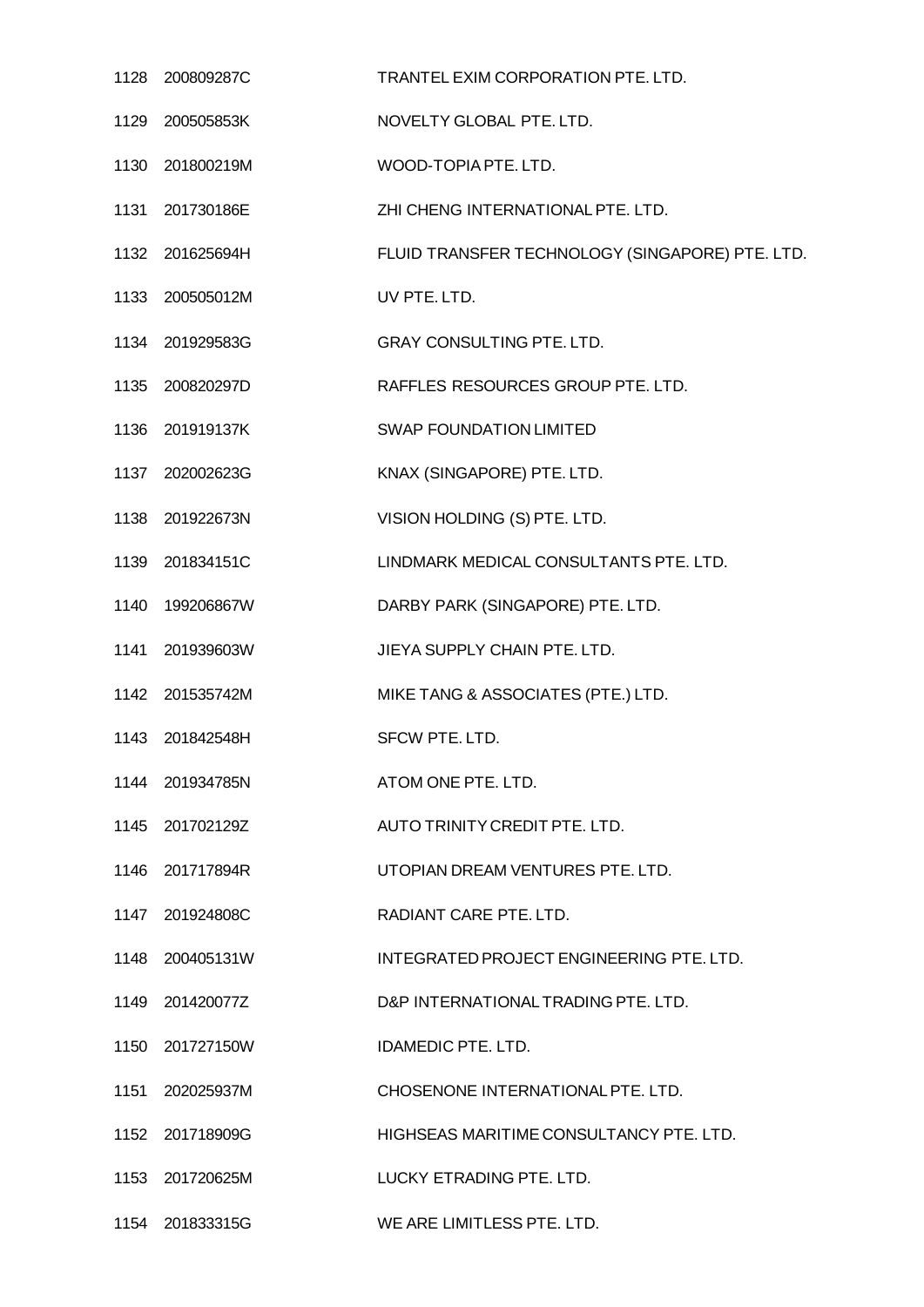|      | 1155 201942798E  | <b>BIDALOGY PTE. LTD.</b>                             |
|------|------------------|-------------------------------------------------------|
|      | 1156 201912410W  | TRANSLOGIC PTE. LTD.                                  |
|      | 1157 201609580G  | MTL COLLECTIVE PTE. LTD.                              |
|      | 1158 201108439M  | SECURETECH PTE. LTD.                                  |
|      | 1159 201618010G  | FORCE FOR GOOD PTE. LTD.                              |
|      | 1160 201914902M  | CHUAN TING PTE. LTD.                                  |
|      | 1161 201701685H  | STUDYTREE PTE. LTD.                                   |
|      | 1162 201819811W  | SAFETY VIZ PTE, LTD.                                  |
|      | 1163 198703759R  | <b>TRAVEL SOLUTIONS PTE LTD</b>                       |
|      | 1164 201919019M  | AVILA DIGITAL PTE. LTD.                               |
|      | 1165 201228817D  | CARLTON GARDEN PTE. LTD.                              |
|      | 1166 201932611N  | UTRADE CONSULTING AND DISTRIBUTION SERVICES PTE. LTD. |
|      | 1167 201313564N  | JOIN SOLUTIONS PTE. LTD.                              |
|      | 1168 201817765W  | QM BEAUTY WELLNESS PTE. LTD.                          |
| 1169 | 202019349G       | SIONG MOH PAPER MERCHANT PTE. LTD.                    |
|      | 1170 201111715K  | HEALTH2I PTE. LTD.                                    |
|      | 1171 201130008H  | INTELLIGENT LIVING PTE. LTD.                          |
|      | 1172 201629796K  | A.N.T EDUCATION SERVICES PTE. LTD.                    |
|      | 1173 201919031K  | RS LOGISTICS AND TRADING PTE. LTD.                    |
|      | 1174 201901408W  | MILLENNIUM BABY CARE HYGIENE PRODUCTS PTE. LTD.       |
|      | 1175  199102025Z | <b>EXPERTECH RESOURCES PTE LTD</b>                    |
|      | 1176 201223572Z  | ACTION PROPERTY PTE. LTD.                             |
|      | 1177 202004427N  | THETALENTFOREST PTE. LTD.                             |
|      | 1178 201919703R  | YELLOWHAMMER RESOURCES PTE. LTD.                      |
|      | 1179 201419686W  | ACME LIGHTING (S) PTE. LTD.                           |
|      | 1180 201703428H  | SAFFRON METAL PTE. LTD.                               |
|      | 1181 201304271H  | SINGMENG TELEMEDIA (S) PTE. LTD.                      |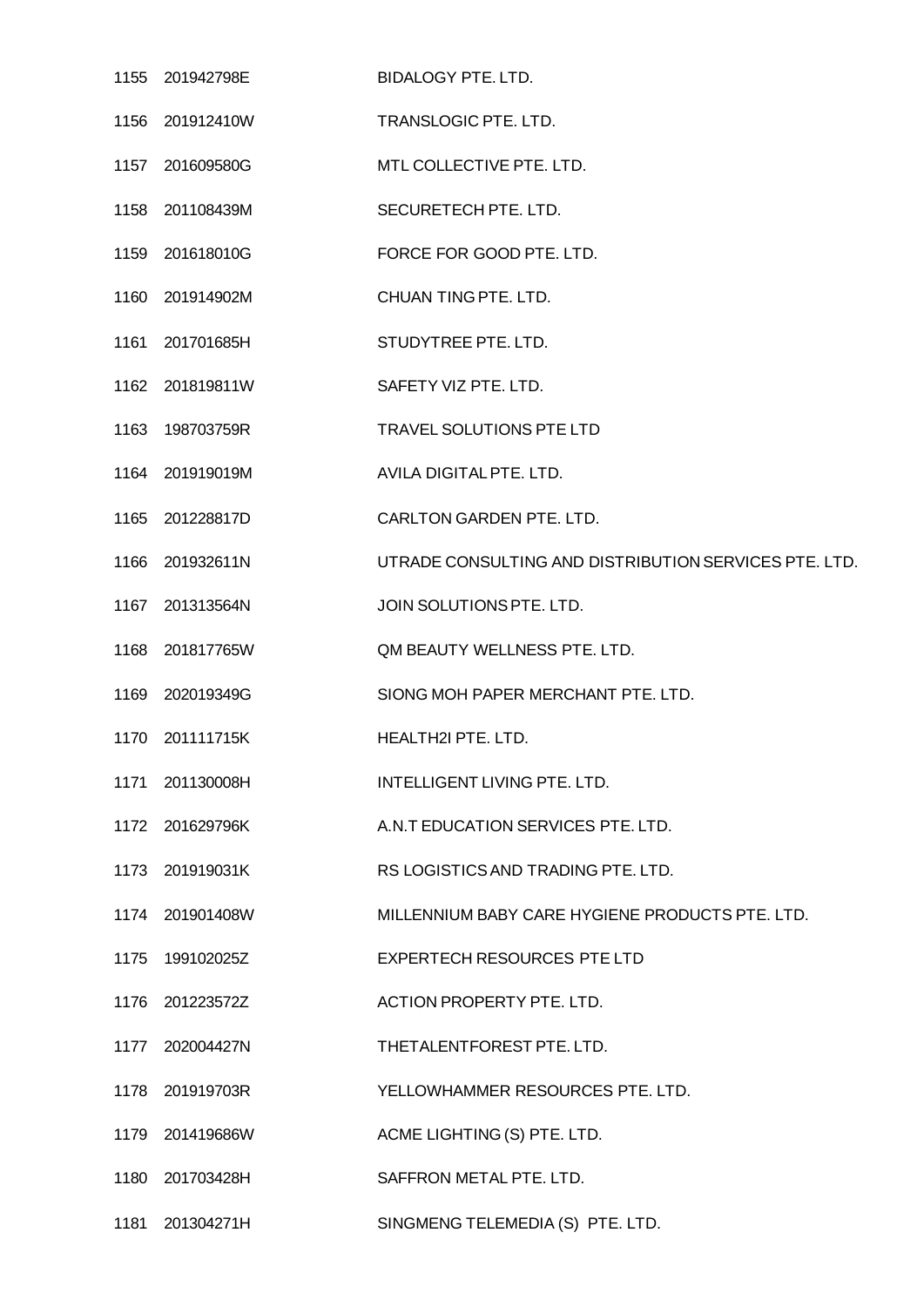|      | 1182 201303177D | DR CHUA AI LIAN ORTHODONTIC CLINIC PTE. LTD.   |
|------|-----------------|------------------------------------------------|
| 1183 | 200304408Z      | OVERSHIP SINGAPORE PTE, LTD.                   |
|      | 1184 201920757N | MISSION FOUNDATION LTD.                        |
| 1185 | 201939646C      | YUYI TRADE PTE, LTD.                           |
| 1186 | 201605490Z      | TRIPLE ENGAGE PTE. LTD.                        |
|      | 1187 201824127K | POP STORE PTE. LTD.                            |
|      | 1188 201925580H | <b>BANGCHAK VENTURES PTE. LTD.</b>             |
|      | 1189 202023653W | ONTIME MINERAL&RESOURCE PTE. LTD.              |
|      | 1190 201211070N | MOUNTAIN PEAK REALTY PTE. LTD.                 |
| 1191 | 201940492D      | BC FENG SHUI PTE. LTD.                         |
|      | 1192 201933357D | B I HUO GLOBAL BLOCK CHAIN TECHNOLOGY LTD.     |
|      | 1193 201701792D | XIN HUA BUILDING MATERIALS & TRADING PTE. LTD. |
|      | 1194 201605698R | FARM360 AGRISERVICES PTE. LTD.                 |
|      | 1195 201426318R | SOPHUS CONSULT PTE. LTD.                       |
| 1196 | 201904634K      | HEALTHY CARE INTERNATIONAL PTE. LTD.           |
|      | 1197 201911577H | LUMIERE NIGHT ENTERTAINMENT PTE. LTD.          |
|      | 1198 201601875C | WP ADAMSON PTE. LTD.                           |
|      | 1199 201903321E | STAR BIRD INTERNATIONAL SERVICES PTE. LTD.     |
|      | 1200 201935515M | YATI CATER BIZ PTE. LTD.                       |
|      | 1201 201824540W | LFES HOLDINGS PTE. LTD.                        |
|      | 1202 199507014M | SUN KEE ENVELOPES (S) PTE LTD                  |
|      | 1203 201601118R | NETBIZZ OFFICE SUPPLIES (S) PTE. LTD.          |
|      | 1204 200611962D | MIRAGE MOTOR PTE. LTD.                         |
|      | 1205 200617136K | HELMSLEY GROUP PTE. LTD.                       |
|      | 1206 200923282H | PETROMAS SINGAPORE PTE, LTD.                   |
|      | 1207 201006191C | NEW CENTURY SECURITY AGENCY PTE. LTD.          |
|      | 1208 201422132C | LNGO PTE. LTD.                                 |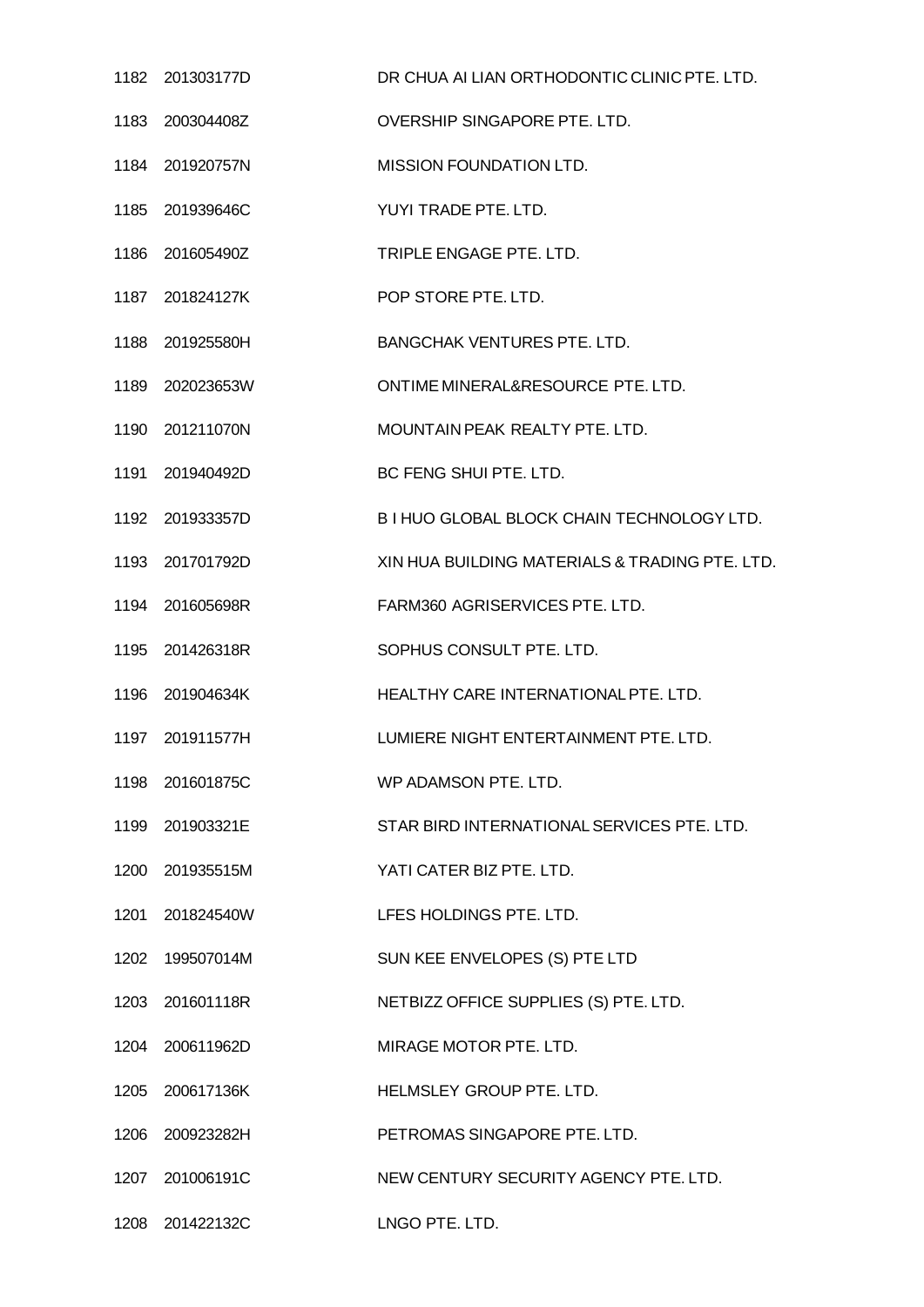|      | 1209 200703985Z  | UNO-DEL PTE. LTD.                              |
|------|------------------|------------------------------------------------|
|      | 1210 201204862K  | TERRA VENTURES PTE. LTD.                       |
|      | 1211 200801995D  | HONSHIN SPORTS PTE. LTD.                       |
|      | 1212 201115970G  | RENO-HUB INTERIOR PTE. LTD.                    |
|      | 1213 198403234M  | LIM KOK WING INTEGRATED PTE LTD                |
|      | 1214 200303072H  | DURATION SINGAPORE PTE. LTD.                   |
|      | 1215 200707897E  | SPOTON GAMING PTE, LTD.                        |
|      | 1216 201231016Z  | ALPHA BETA INVESTMENT PTE. LTD.                |
|      | 1217  198103678N | TAI KEONG ENGINEERING PTE LTD                  |
|      | 1218 198905589E  | <b>TYSON MARINE PTE LTD</b>                    |
|      | 1219 199003686G  | LISMORE INVESTMENT PTE LTD                     |
|      | 1220 199100983M  | MACTECH COMPOSITE PTE LTD                      |
| 1221 | 199306448H       | DUET BROADCAST SYSTEMS PTE LTD                 |
|      | 1222 200705658D  | ABUNDANCIA PTE. LTD.                           |
|      | 1223 200709011N  | MOHD SUHIL TRADERS PTE. LTD.                   |
|      | 1224 200717881E  | DCL STRESSTECH SYSTEMS PTE. LTD.               |
|      | 1225 200803043Z  | TITAN SHIPPING & TRAVELS PTE. LTD.             |
|      | 1226 201021501Z  | ZHENG CHIANG MING PTE. LTD.                    |
|      | 1227 201217425C  | PERFECT MAGIC TECHNOLOGY (SINGAPORE) PTE. LTD. |
|      | 1228 201217686W  | JAY BUSINESS PTE. LTD.                         |
|      | 1229 201220972H  | HOFFUS TECHNOLOGY SOLUTIONS PTE. LTD.          |
|      | 1230 201222697W  | BUKIT ENERGY RESOURCES NORTH SUMATRA PTE. LTD. |
|      | 1231 200600371D  | MYZWOOD PTE. LTD.                              |
|      | 1232 200902793M  | <b>CROSS CREATIVE PTE. LTD.</b>                |
|      | 1233 200615829Z  | DOOPERDOO STUDIOS PTE. LTD.                    |
|      | 1234 200303203Z  | EDNOVATIVE SOLUTIONS PRIVATE LIMITED           |
|      | 1235 199405801G  | APPLIED PLASTICS & MOLDS PTE LTD               |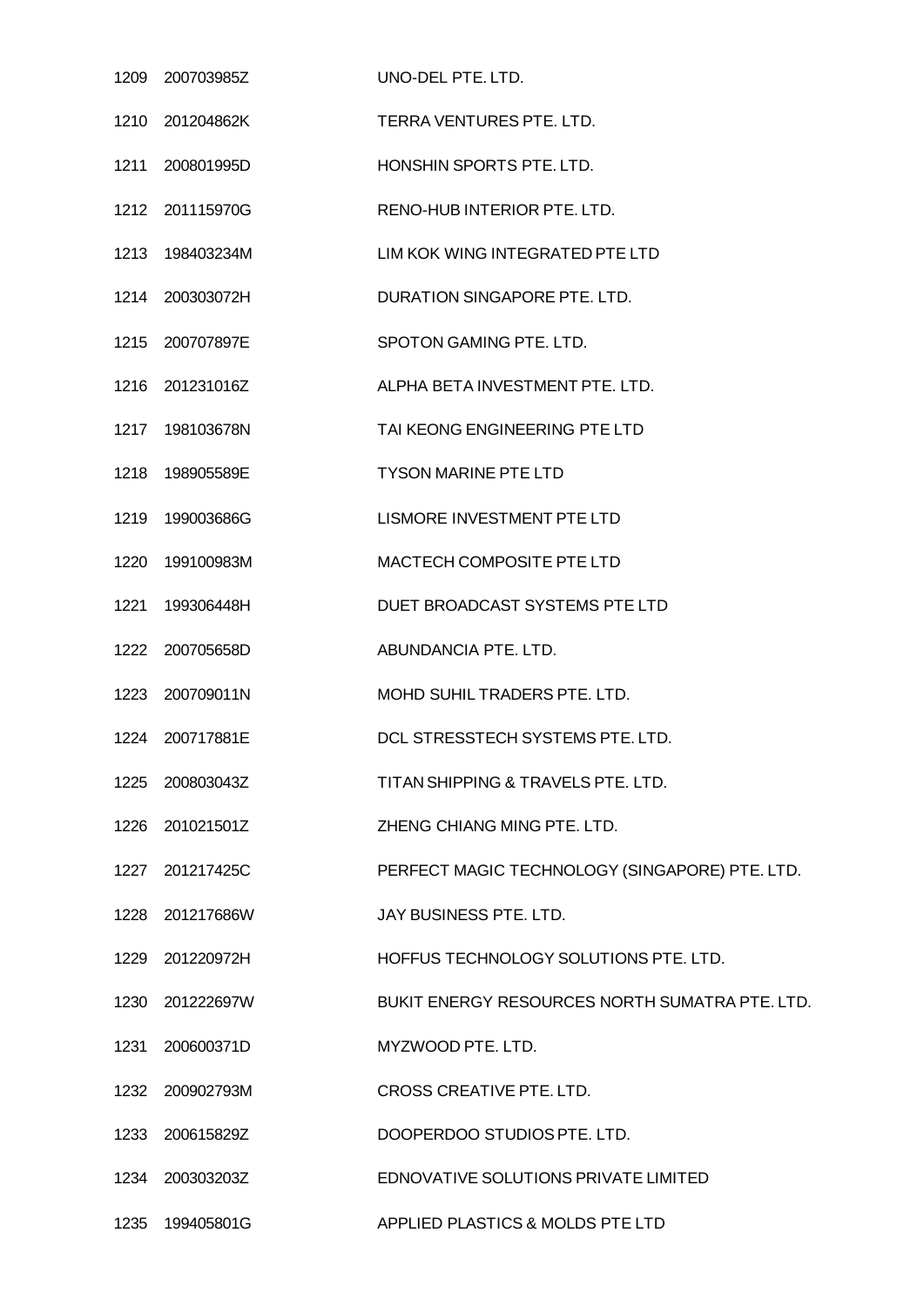|      | 1236 199904849G | KNOWLEDGE ECONOMY.COM PTE LTD                                |
|------|-----------------|--------------------------------------------------------------|
|      | 1237 200006960D | SPANAPAC PTE LTD                                             |
|      | 1238 200105383C | EDOCUMAN PRINTING SOLUTIONS PTE LTD                          |
|      | 1239 200202333M | YARNZ PTE. LTD.                                              |
|      | 1240 200203465D | AEX SYSTEM PTE, LTD.                                         |
|      | 1241 200210924D | AGATE MIGRATION CENTRE PTE. LTD.                             |
|      | 1242 200812815C | AGRO INVESTMENTS HOLDING PTE. LTD.                           |
|      | 1243 200820183M | UK BROKERS PTE. LTD.                                         |
|      | 1244 200820608W | <b>BRANDT EXIGO PTE. LTD.</b>                                |
|      | 1245 200904721N | YIKANG WELLNESS PTE, LTD.                                    |
|      | 1246 201109848H | EAGLE TRADEMART PTE. LTD.                                    |
|      | 1247 201302267H | ENCORE GLOBAL PTE. LTD.                                      |
|      | 1248 201303692G | THE VILLAGE PTE. LTD.                                        |
|      | 1249 201304628Z | NEXT TECHNOLOGIES SOLUTION PTE. LTD.                         |
|      | 1250 201304749K | LIFESTYLE MOTORSPORTS PTE. LTD.                              |
|      | 1251 201305849C | <b>GREAT HARDWARE ENGINEERING PRIVATE LIMITED</b>            |
|      | 1252 200408550Z | A. U. S. PTE. LTD.                                           |
|      | 1253 201720075H | ZHONGJIN HUADING TOURISM DEVELOPMENT (SHANGHAI) PTE.<br>LTD. |
|      | 1254 201101936W | MERITUS PROPERTY INVESTMENTS PTE. LTD.                       |
| 1255 | 200100670W      | <b>BRANCHLY INTERNATIONAL PTE LTD</b>                        |
|      | 1256 200723356C | SIRO CLINPHARM (SINGAPORE) PTE. LTD.                         |
|      | 1257 200607882N | SUN (IMPORT/EXPORT) PTE. LTD.                                |
|      | 1258 201022754C | CARELYNA CLASSIC PTE. LTD.                                   |
|      | 1259 201128359Z | PLATYPUS NOMINEES PTE. LTD.                                  |
|      | 1260 201228742M | EXPROFESSO OFFSHORE PTE. LTD.                                |
| 1261 | 201919799R      | JBT FOUNDATION LTD.                                          |
|      | 1262 200903854D | STAROY SERVICES PTE. LTD.                                    |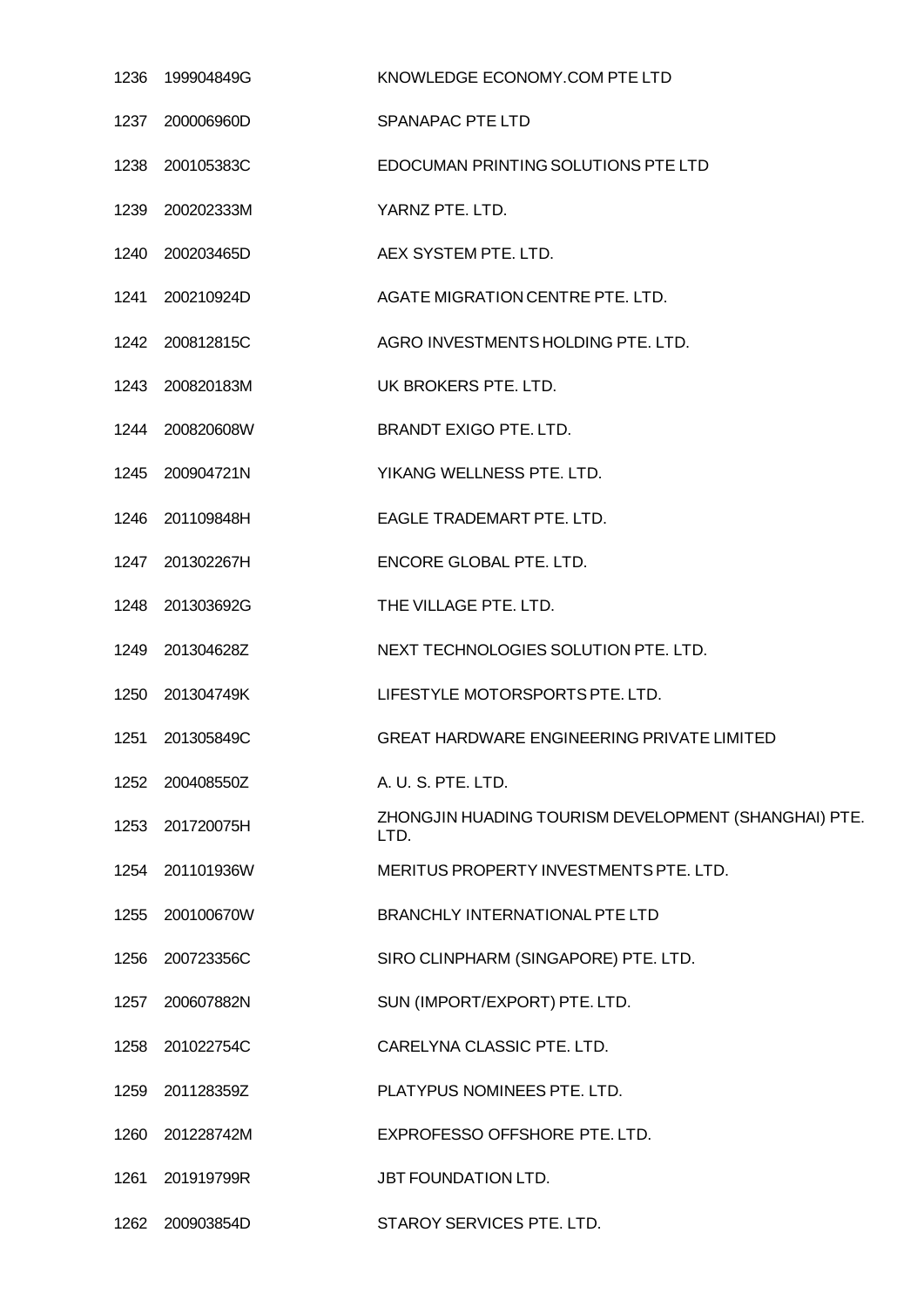|      | 1263 201920199Z | BIG BLUE PRODUCTION CO PTE. LTD.                               |
|------|-----------------|----------------------------------------------------------------|
|      | 1264 202017585K | DESHEN VENTURES PTE. LTD.                                      |
|      | 1265 202001651G | WIT CHAIN FOUNDATION LTD.                                      |
|      | 1266 201725860Z | CARSZONE LEASING PTE. LTD.                                     |
|      | 1267 201403237K | EDVANTEDGE PRIVATE LIMITED                                     |
|      | 1268 201614992R | HERBAL TRADING (SG) PTE. LTD.                                  |
|      | 1269 200700399Z | PEAK PERSONA INTERNATIONAL PTE. LTD.                           |
|      | 1270 201602003K | CRAYEO PTE, LTD.                                               |
|      | 1271 201417616R | AGRIACRES PTE. LTD.                                            |
|      | 1272 201820988H | THE LIGHTHOUSE COIN FIELD FOUNDATION PTE. LTD.                 |
|      | 1273 201220673R | BINELE INTERNATIONAL PTE. LTD.                                 |
|      | 1274 201923691N | TIAC.COM PTE. LTD.                                             |
|      | 1275 201434447D | LACE BRIDGE PTE. LTD.                                          |
|      | 1276 201827853R | THE ETHICAL CONSUMER ALLIANCE PTE. LTD.                        |
|      | 1277 202009966H | LG LIM GASTROENTEROLOGY, ENDOSCOPY & LIVER CLINIC PTE.<br>LTD. |
|      | 1278 201824014K | PS STRATEGIES PTE. LTD.                                        |
|      | 1279 201830471E | TCH INVESTMENTS PTE. LTD.                                      |
|      | 1280 201527621R | ALIVE@WORK INTERNATIONAL PTE. LTD.                             |
|      | 1281 201410457N | GLOBAL F&B CONCEPTS PTE. LTD.                                  |
|      | 1282 201824490G | <b>TV CHAIN LIMITED</b>                                        |
|      | 1283 201718972Z | GLOBAL MANAGEMENT CENTRE PTE. LTD.                             |
|      | 1284 201912257R | SANO INTERNATIONAL EDUCATION & TECHNOLOGY SERVICE<br>PTE. LTD. |
| 1285 | 201535952N      | <b>GYROMANIA PTE. LTD.</b>                                     |
|      | 1286 201809322K | <b>INUBUKURO PTE. LTD.</b>                                     |
| 1287 | 201805786D      | STAR INTERNATIONAL EVENTS PTE. LTD.                            |
| 1288 | 200902551K      | OISHI SOLUTIONS AND SERVICES PTE. LTD.                         |
| 1289 | 201841075E      | AIRLAXY PRIVATE LIMITED                                        |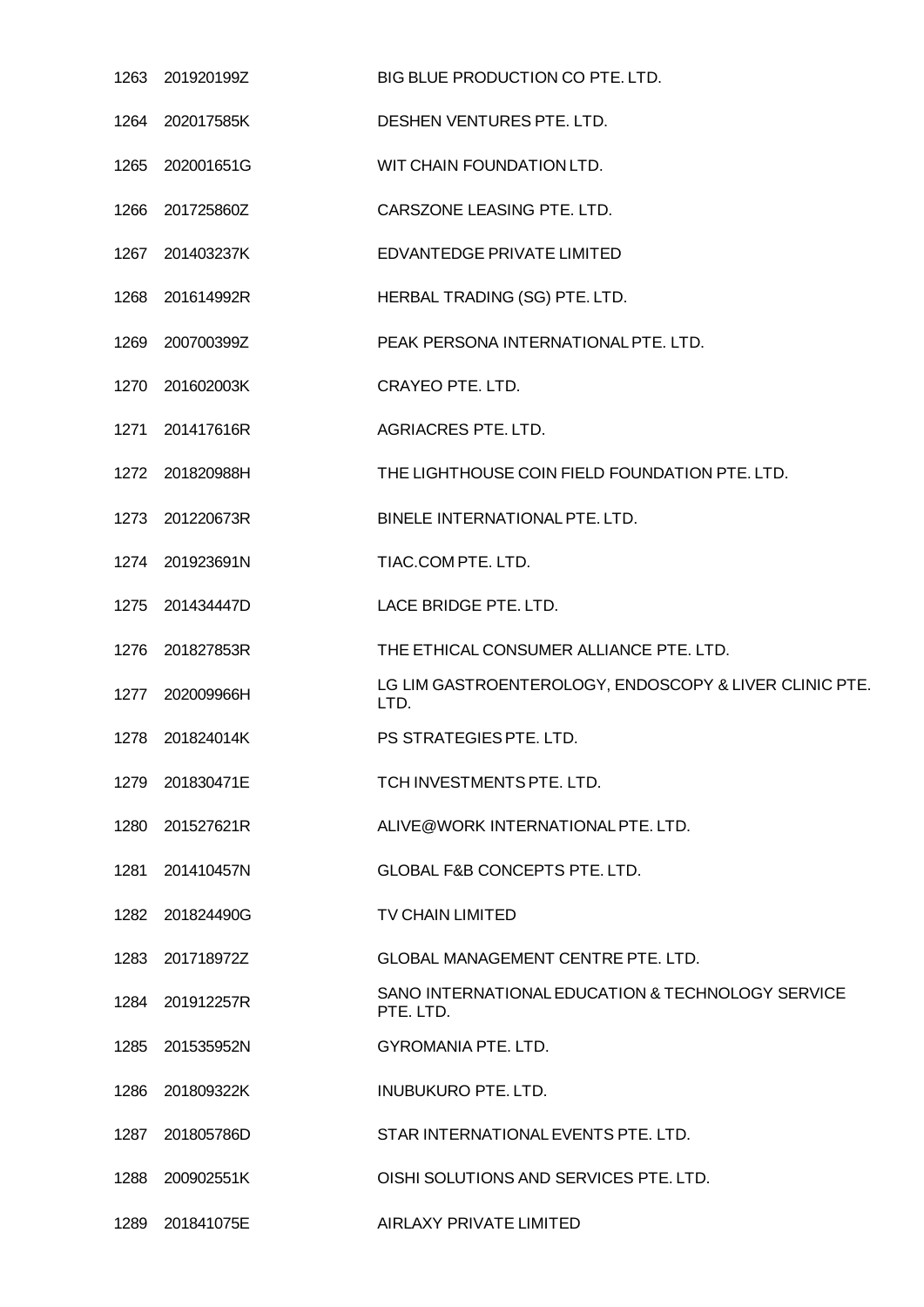| 1290 202001328C | TOI INTERNATIONAL PTE. LTD.            |
|-----------------|----------------------------------------|
| 1291 201830607K | <b>BUROQ PTE, LTD.</b>                 |
| 1292 201914926C | MM & KMS TELECOM PTE. LTD.             |
| 1293 199904322M | PACIFIC HEIGHTS INVESTMENTS PTE LTD    |
| 1294 201511356H | SAM DEUS PTE. LTD.                     |
| 1295 201208440K | MAH SING PTE. LTD.                     |
| 1296 202020538D | YIN FERTILITY PTE, LTD.                |
| 1297 201823611H | HOS FOUNDATION LTD.                    |
| 1298 201822125R | 7 SIGMA INVESTMENTS PTE. LTD.          |
| 1299 201719951Z | POLAR LUX PTE, LTD.                    |
| 1300 201811740Z | A-STAR CASH & CARRY 2 PTE, LTD.        |
| 1301 201920107D | SECOND LIFE FOUNDATION LIMITED         |
| 1302 201502028G | <b>GLALIGN PTE. LTD.</b>               |
| 1303 201936681H | MAXIMA PTE, LTD.                       |
| 1304 201919734E | SHIGOO TECHNOLOGY SERVICES PTE. LTD.   |
| 1305 201919499M | TIANGONG HOLDINGS FOUNDATION PTE. LTD. |
| 1306 201539076W | AVENTRI EVENT SOFTWARE PTE. LTD.       |
| 1307 201206852K | <b>G-TEC ENTERPRISE PTE. LTD.</b>      |
| 1308 201303689K | SK GROUP HOLDINGS PTE. LTD.            |
| 1309 201820252D | DRINK CHAIN FOUNDATION PTE. LTD.       |
| 1310 201918567K | SAN XIONG DI PTE, LTD.                 |
| 1311 201934327C | YDN FOUNDATION PTE. LTD.               |
| 1312 201941683G | H & N PTE, LTD.                        |
| 1313 200914003G | SW APPAREL PTE. LTD.                   |
| 1314 201437543D | LITTLE GRASS NAILBAR PTE. LTD.         |
| 1315 201406763G | <b>GEMMED ENTERTAINMENT PTE. LTD.</b>  |
| 1316 201209982M | HABE (S) PTE. LTD.                     |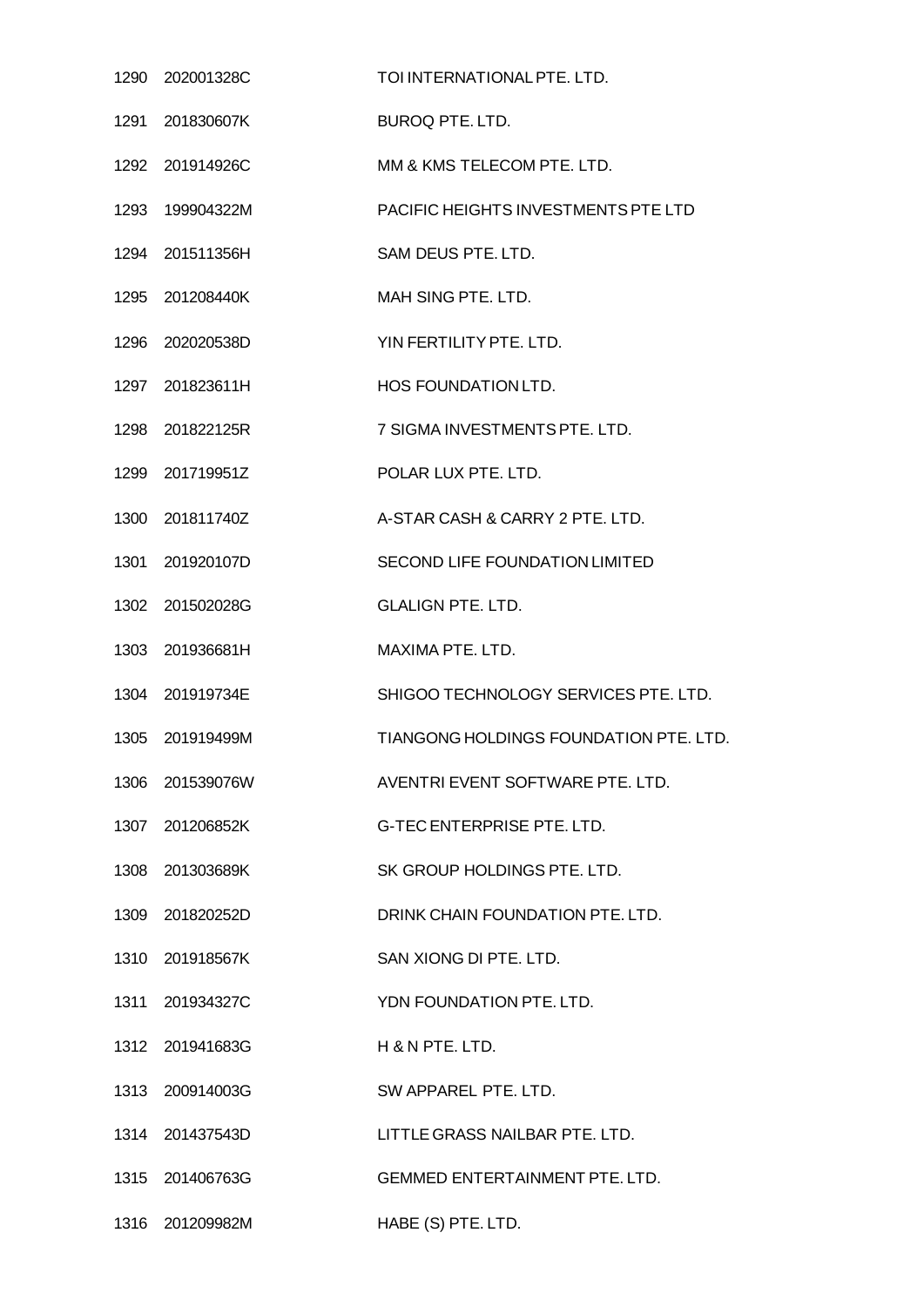| 1317 201912300K | STANDARD HOME FURNISHING PTE. LTD.           |
|-----------------|----------------------------------------------|
| 1318 201635195E | <b>BLUE STRAITS PTE. LTD.</b>                |
| 1319 201305116H | DONGLI (SINGAPORE) SUPPLY CHAIN PTE. LTD.    |
| 1320 201707898C | WIGGLES PTE. LTD.                            |
| 1321 201218126E | SINGAPORE CUMSUMI PTE, LTD.                  |
| 1322 201728723R | NATURAL FRAGRANCE PTE. LTD.                  |
| 1323 201409760D | WINTECH SERVICES PTE. LTD.                   |
| 1324 202009933W | AIMELY BEAUTY SALON PTE. LTD.                |
| 1325 201300249M | SILICON SEARCH PTE, LTD.                     |
| 1326 201013280C | PRIME POWER GENERAL SERVICES PTE. LTD.       |
| 1327 199203319N | NEL (SIMEX TRADER) PTE LTD                   |
| 1328 198301114R | SOON HOCK HARDWARE INDUSTRIES PTE. LTD.      |
| 1329 197501240G | <b>VENITEX TRADING PRIVATE LIMITED</b>       |
| 1330 201824499E | VEEBEE SINGAPORE PTE. LTD.                   |
| 1331 201805697M | MIFAB SYSTEMS (SINGAPORE) PTE. LTD.          |
| 1332 201526374M | RESOURCEFUL PTE. LTD.                        |
| 1333 201610558G | INTEGRE CONSULTING PTE. LTD.                 |
| 1334 201405298K | DIW TRADE PTE, LTD.                          |
| 1335 201326867W | VFS TECHNOLOGIES PTE. LTD.                   |
| 1336 202015742D | CATELENA PTE. LTD.                           |
| 1337 201827821R | TYI TRADING PTE. LTD.                        |
| 1338 202012142G | SINGAPORE GOLD EXCHANGE FOUNDATION PTE. LTD. |
| 1339 201633610H | MY FINANCIAL PROFILE PTE. LTD.               |
| 1340 201403716G | FREEINGSG (CATHAY) PTE. LTD.                 |
| 1341 200816290G | ADMIRAL HILL PRESCHOOL PTE. LTD.             |
| 1342 201837273M | MTTDHORN PTE. LTD.                           |
| 1343 201922751C | DORDE SERVICES PTE. LTD.                     |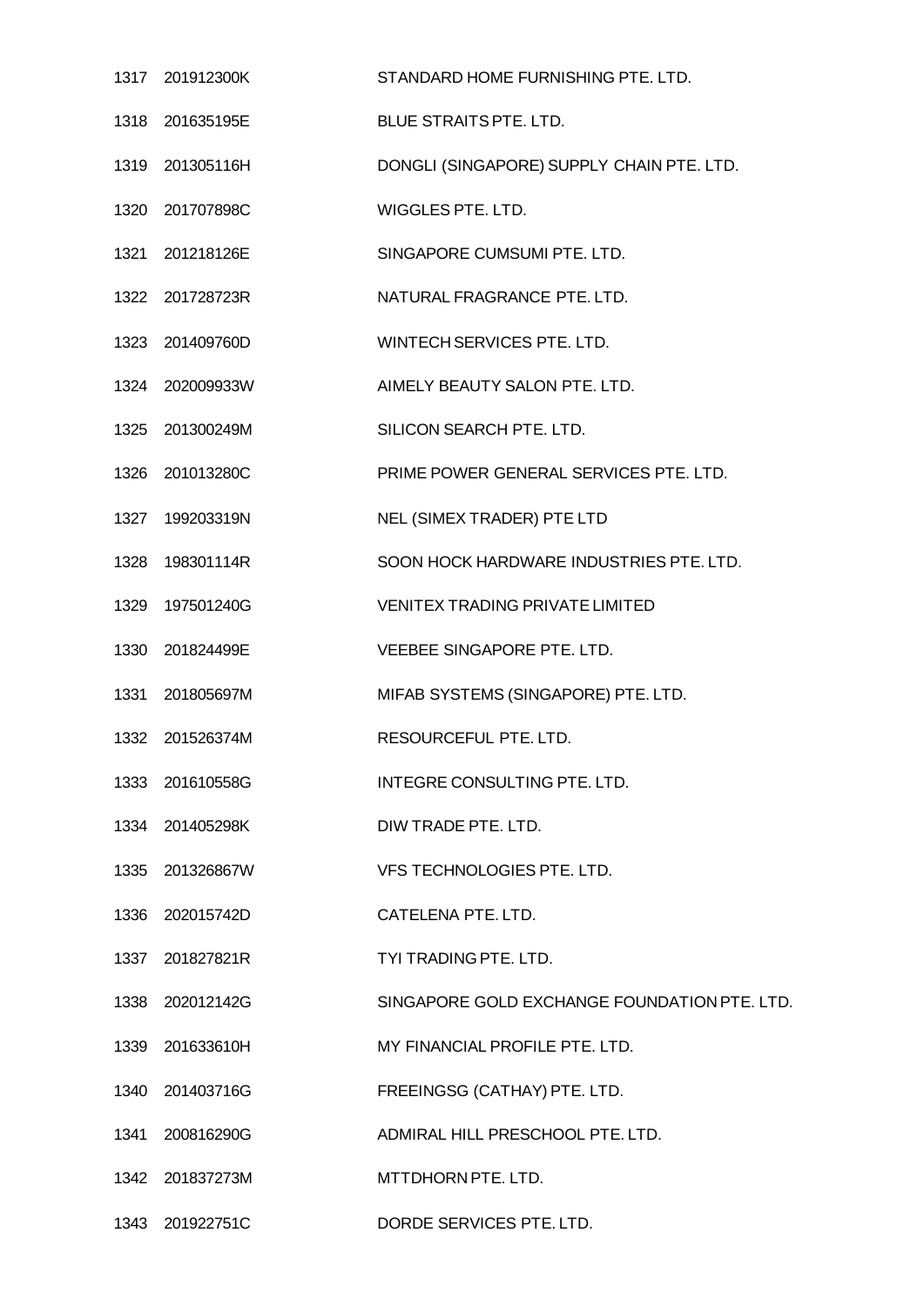|      | 1344 201929272Z | LIGA PTE, LTD.                         |
|------|-----------------|----------------------------------------|
|      | 1345 201920996D | IZENSE PTE. LTD.                       |
|      | 1346 201811933H | APOLLO ENERGY PTE. LTD.                |
|      | 1347 201433652N | MINTAGE PTE, LTD.                      |
|      | 1348 200712469G | STRAITS OFFSHORE PTE. LTD.             |
|      | 1349 201728243H | INNOV D PTE. LTD.                      |
|      | 1350 202011194R | BLINK CCTV PTE. LTD.                   |
|      | 1351 201613464K | AEON ENGINEERING PTE. LTD.             |
|      | 1352 201330581N | SHINY TOY GUNS PTE. LTD.               |
|      | 1353 201819692C | SMART HOME PLUS PTE. LTD.              |
|      | 1354 201925969Z | SHENG YI JIE PTE. LTD.                 |
|      | 1355 201909399Z | IVAYA LIGA PLATFORM PTE. LTD.          |
|      | 1356 200501509D | <b>CORPORATE PACIFIC PTE. LIMITED</b>  |
|      | 1357 202003673G | LELEYOU PTE. LTD.                      |
|      | 1358 202023591M | PUNSIRI GEMS PTE. LTD.                 |
|      | 1359 201925043W | FIRE FORCE SINGAPORE PTE. LTD.         |
| 1360 | 202036961Z      | EVEREST SPARK PTE, LTD.                |
|      | 1361 201930792H | CEGRANITZ PTE, LTD.                    |
|      | 1362 201926353K | ENNEAPSYCHOLOGY INSTITUE PTE. LTD.     |
|      | 1363 201802253K | AECA PTE. LTD.                         |
|      | 1364 201805131W | OPENCHAT FOUNDATION LTD LTD.           |
|      | 1365 201920644N | <b>6TH SENSE LIMITED</b>               |
|      | 1366 201835825E | BOAR TECHNOLOGY PTE. LTD.              |
|      | 1367 200514607D | XIANG YAO JI MANAGEMENT PTE. LTD.      |
|      | 1368 201724989C | <b>IMPECT PRIVATE LIMITED</b>          |
|      | 1369 201334096N | <b>GREENETIC INVESTMENTS PTE. LTD.</b> |
| 1370 | 201915548G      | MEI AESTHETICS PRIVATE LIMITED         |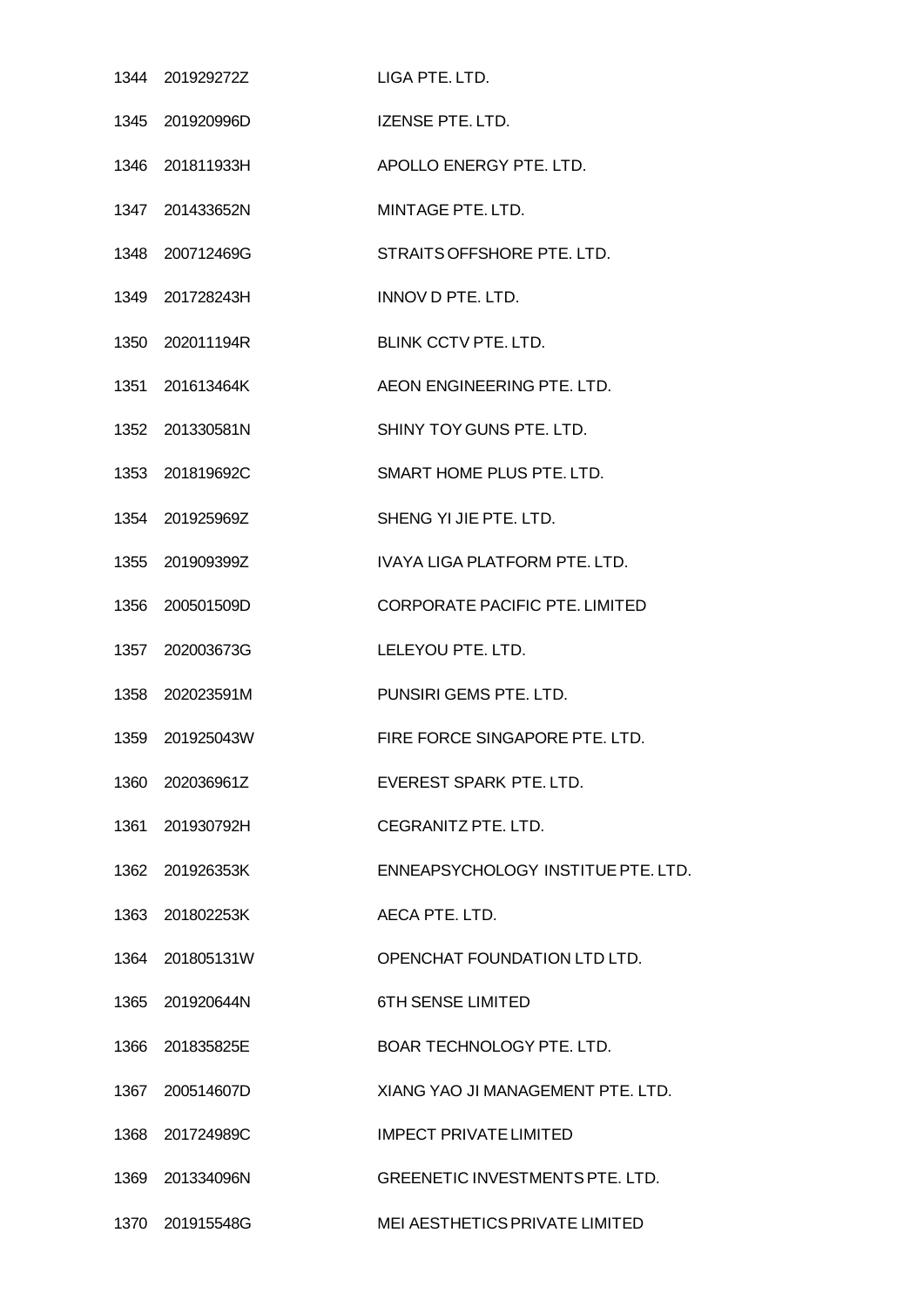| 1371 201934910Z | SINGAPORE HUANYU BLOCK CHAIN TECHNOLOGY LTD. |
|-----------------|----------------------------------------------|
| 1372 199904669D | <b>GOODVAL INVESTMENTS PTE LTD</b>           |
| 1373 201429755C | ESSENTIALS OF COOKING PTE. LTD.              |
| 1374 201917998C | <b>BUZZNI PTE. LTD.</b>                      |
| 1375 201704467E | MR FALAFAL PRIVATE LIMITED                   |
| 1376 201432004H | JC PLUS SOLUTIONS PTE. LTD.                  |
| 1377 202009080W | A.N.G CONTRACTORS PRIVATE LIMITED            |
| 1378 201330095W | IM EVOLUTION PTE, LTD.                       |
| 1379 202010123Z | MILLIOME SINGAPORE PTE. LTD.                 |
| 1380 201541464H | HANDY CLEANING SERVICES PTE. LTD.            |
| 1381 201813407N | <b>INSPIREI PTE. LTD.</b>                    |
| 1382 201407362N | OBT ANYWHERE (ASIA) PTE. LTD.                |
| 1383 201523636W | LAURASIA IMPACT 2 PTE, LTD.                  |
| 1384 198905184M | SHAHINA TRADING (S) PTE. LTD.                |
| 1385 201413657M | AXIOM LEARNING PTE. LTD.                     |
| 1386 201941787E | AIRLUXXIS AVIATION SERVICES PTE. LTD.        |
| 1387 201820257W | TRUE N-OF-1 PTE. LTD.                        |
| 1388 200106847D | UNIWEDA PTE, LTD.                            |
| 1389 201318681D | INTEGRATED METALLURGY SERVICES PTE, LTD.     |
| 1390 200208116H | A-STAR LEARNING WORLD PTE. LTD.              |
| 1391 201814655C | MAGIC HAND BEAUTY SALON (S) PTE. LTD.        |
| 1392 201817517G | SILVER ASIA HOLDINGS PTE. LTD.               |
| 1393 200900862E | CHIN KIAT CONSTRUCTION PTE. LTD.             |
| 1394 201723691G | HWH ROYAL PTE. LTD.                          |
| 1395 201536024D | TGA ENGINEERING & SERVICES PTE. LTD.         |
| 1396 201327561E | INETEST-NEWTEK PTE. LTD.                     |
|                 | 1397 201632186N BURGER BUDDIES PTE. LTD.     |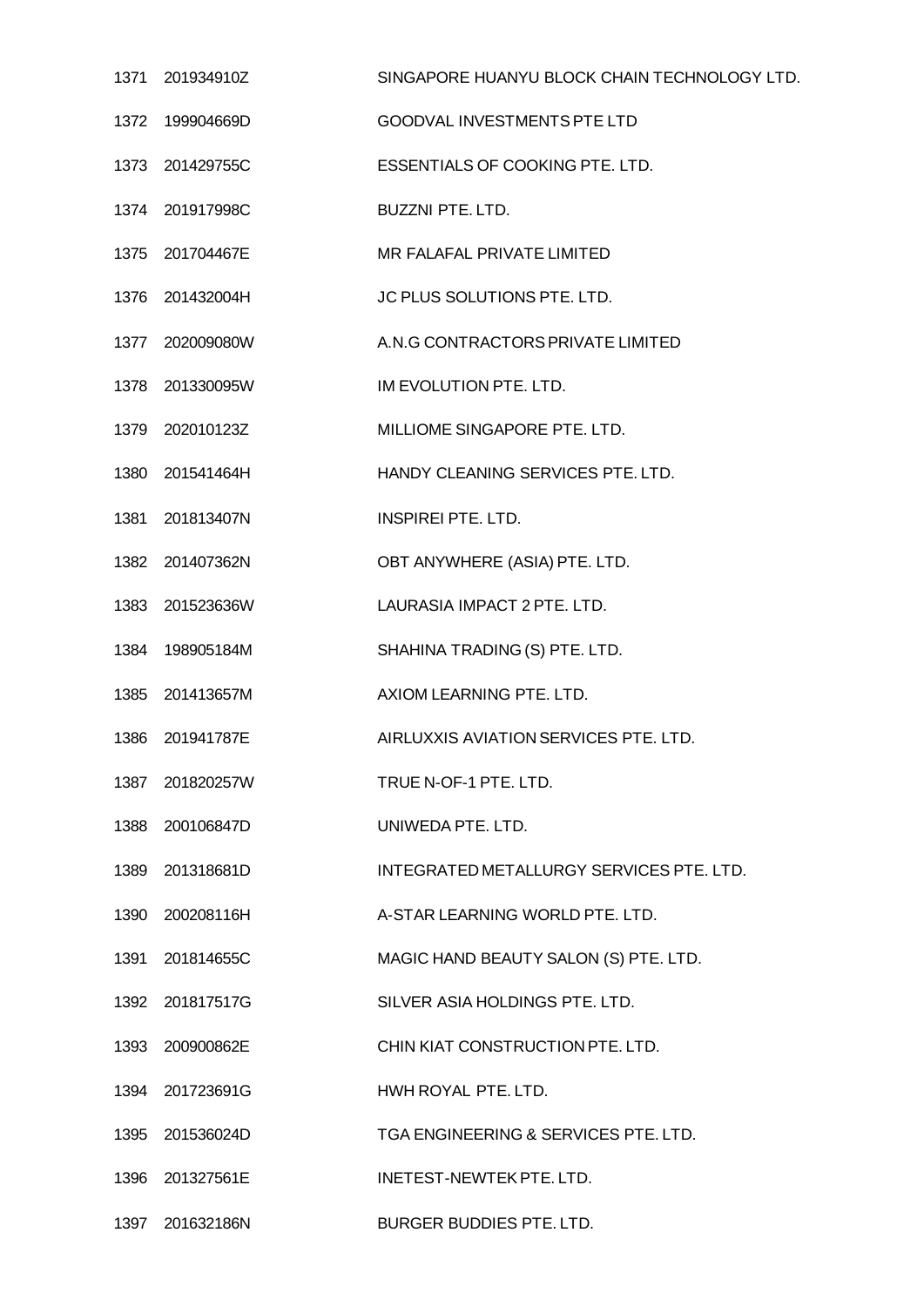| 1398 201902723H  | AGAPE PHYSIOTHERAPY PTE. LTD.                  |
|------------------|------------------------------------------------|
| 1399 201728188Z  | <b>BBQ CHIEF PTE. LTD.</b>                     |
| 1400 201020658W  | ALMEGA PTE. LTD.                               |
| 1401 201805020Z  | <b>BLERIOT PTE. LTD.</b>                       |
| 1402 201808089D  | SOUND RENTAL SG PTE. LTD.                      |
| 1403 202001086M  | LIFT AND LIGHT PTE. LTD.                       |
| 1404  199906630Z | EPE HOLDINGS (PTE) LTD                         |
| 1405 201924742M  | WORLD BUSINESS PRESS ONLINE SERVICES PTE. LTD. |
| 1406 201411872Z  | ADISA HOLDINGS PTE, LTD.                       |
| 1407 201733929G  | STARFISH GO PTE, LTD.                          |
| 1408 201219377E  | PRO-GREX CENTRAL PRIVATE LIMITED               |
| 1409 201909843D  | MNM RESOURCES PTE. LTD.                        |
| 1410 202004225D  | VEGANBURG INTERNATIONAL PTE. LTD.              |
| 1411 201628793C  | DARUMA TECHNOLOGIES PTE. LTD.                  |
| 1412 200310482H  | FBL M&E PTE. LTD.                              |
| 1413 201118924R  | TH LOH PTE. LTD.                               |
| 1414 201720195H  | <b>GARAL GLOBAL PTE. LTD.</b>                  |
| 1415 201525740M  | NICE VIEW DEVELOPMENT PTE. LTD.                |
| 1416 201608872D  | SILVER STAR MERCANTILE PTE. LTD.               |
| 1417 201914493E  | ZENITH CORPORATES PTE, LTD.                    |
| 1418 201915301K  | INTERCARBON PTE. LTD.                          |
| 1419 201704680D  | BE & Z SPACE INTERIOR PTE. LTD.                |
| 1420 201601363N  | PHANTACI FASHION PTE. LTD.                     |
| 1421 201809241K  | CAS TRANSPORT SERVICES PTE. LTD.               |
| 1422 201803949C  | THE INTERBUS FOUNDATION LTD.                   |
| 1423 201120535H  | LPG AIR-CON ENGINEERING PTE. LTD.              |
| 1424 200301070N  | P H LEE HOLDINGS PTE. LTD.                     |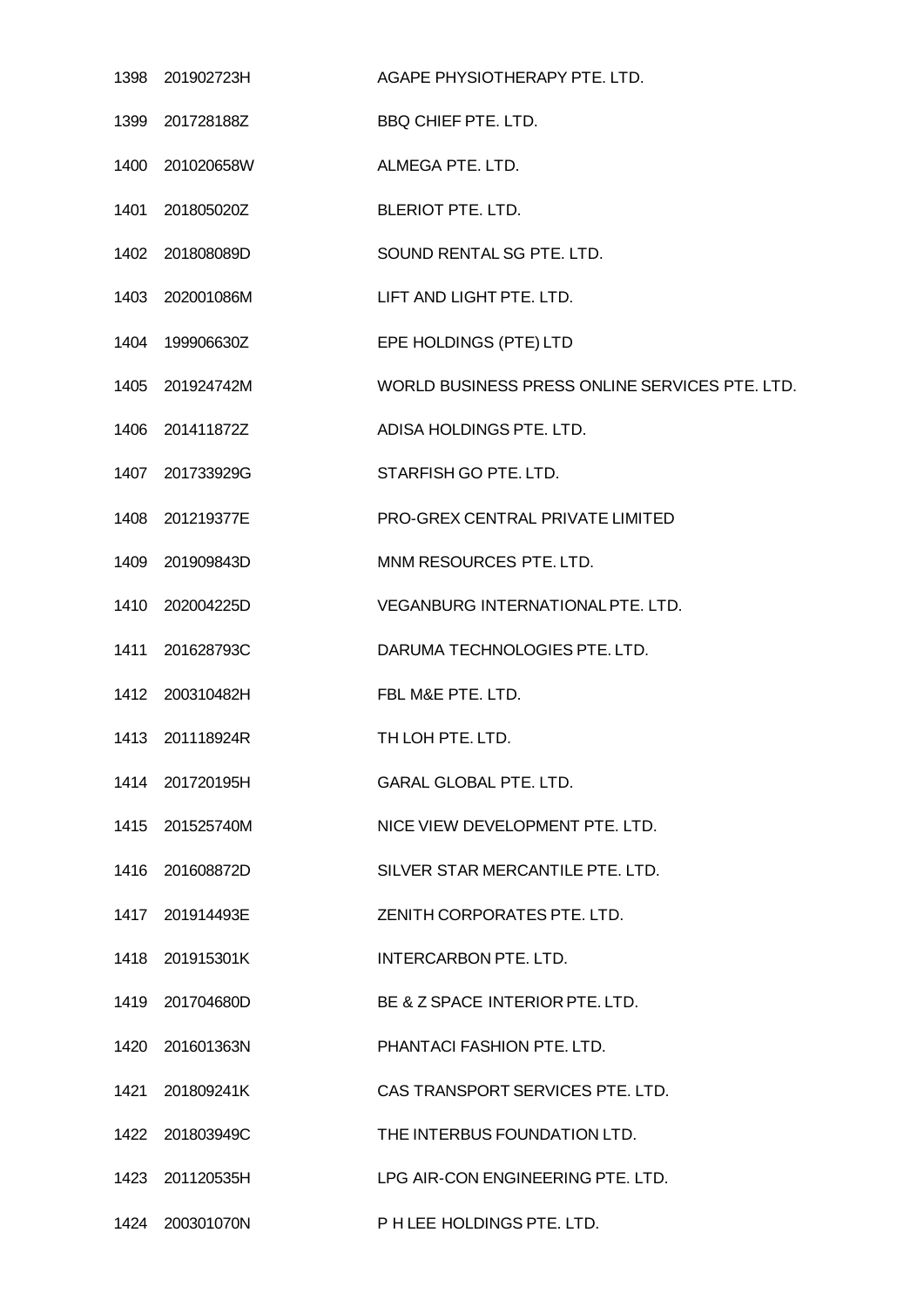| 1425 201816431R  | BTFG CAPITAL PTE, LTD.                        |
|------------------|-----------------------------------------------|
| 1426 201919147D  | RINGBELL TRADING PTE. LTD.                    |
|                  | INDIAN EXPRESS LOGISTICS PTE. LTD.            |
| 1428  198602303H | CHAIN INVESTMENT PTE. LTD.                    |
| 1429 201319515Z  | CAPTION HOSPITALITY PTE. LTD.                 |
| 1430 201703869H  | KNITS CAPSULE PTE. LTD.                       |
| 1431 202001845G  | CREDGO PTE. LTD.                              |
| 1432 201810466K  | <b>TEKNIXS PTE, LTD.</b>                      |
| 1433 201100028Z  | RX TRAVEL PLANNERS PTE. LTD.                  |
| 1434 200811957M  | AMERON TRADING HOLDINGS PTE, LTD.             |
| 1435 201729971D  | <b>BARGAIN WORLD PTE, LTD.</b>                |
| 1436 201711034E  | LIBER SOLUTIONS PTE. LTD.                     |
| 1437 201531736W  | SAZ MED CORP PTE. LTD.                        |
| 1438 201912367D  | BLOOM VENTURES PTE. LTD.                      |
| 1439 202002805M  | PRO-GROUP PARTNERS PTE. LTD.                  |
| 1440 201706981K  | SEA ENGINEERING PTE. LTD.                     |
| 1441 202019932E  | RATO TECHNOLOGY (SINGAPORE) PTE. LTD.         |
| 1442 198701754H  | <b>BISON INVESTMENT PTE LTD</b>               |
| 1443 201805978C  | SPARKLING GATEWAY PTE. LTD.                   |
| 1444 201905625E  | GLOBAL PINNNACLE ADVISORY SERVICES PTE. LTD.  |
| 1445 198003246M  | CONSOLIDATED DRYCLEANING ENTERPRISE PTE. LTD. |
| 1446 201700639M  | NATURE FOOD KINGDOM PTE. LTD.                 |
| 1447 201720592N  | ABI SMARTINFRA PTE. LTD.                      |
| 1448 201906269W  | LIANG(SG) INTERNATIONAL PTE. LTD.             |
| 1449 201814067H  | HAHM SHOUT GLOBAL PTE. LTD.                   |
| 1450 199308016D  | AEROTRANS (S) PTE LTD                         |
| 1451 201304401H  | SEC PHARMA PTE. LTD.                          |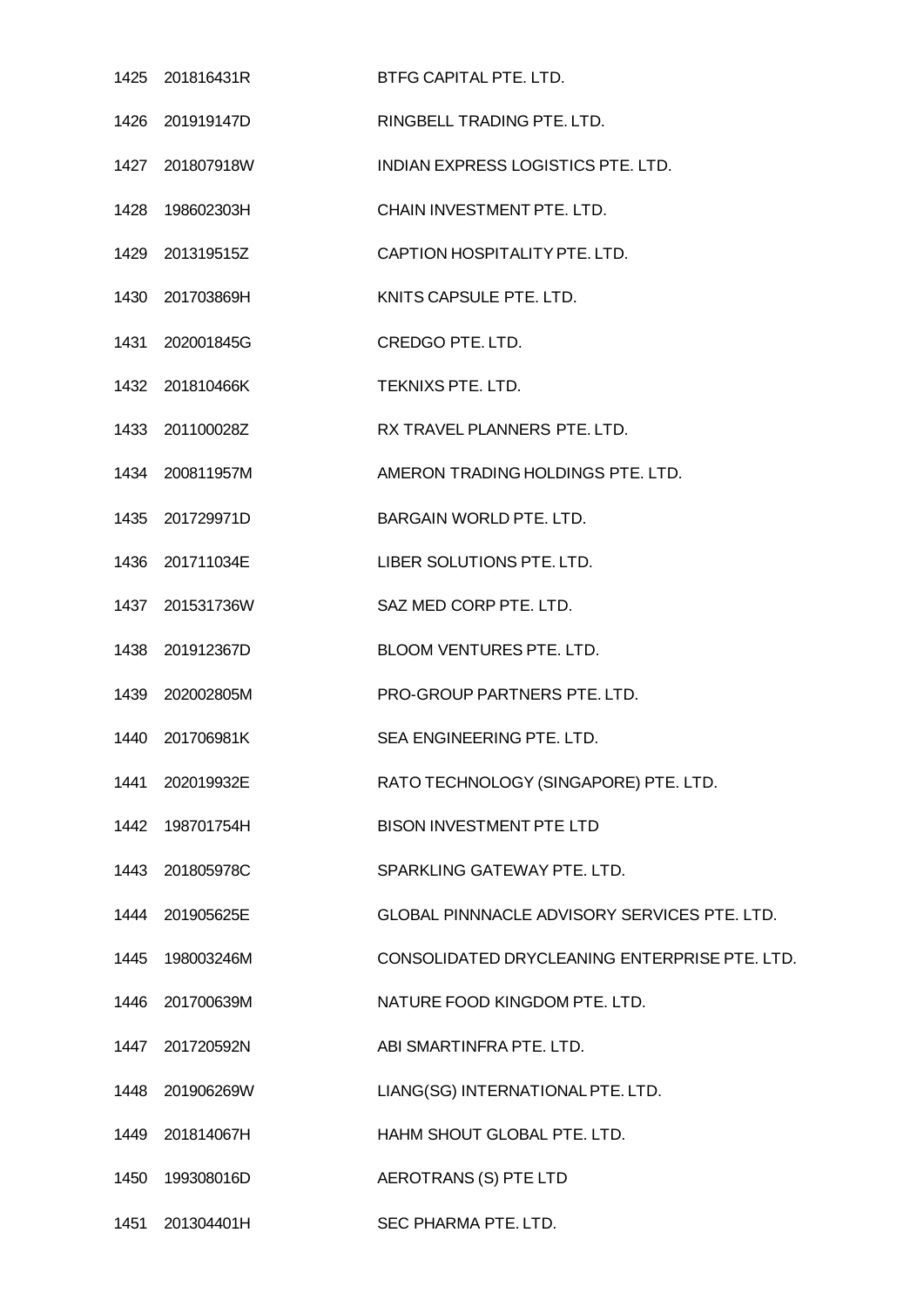| 1452 200907906C | THE QUEEN LIMO PTE. LTD.                    |
|-----------------|---------------------------------------------|
| 1453 201723959G | LILYROSE PTE. LTD.                          |
| 1454 200609039D | SAHANA'S TRADING PTE, LTD.                  |
| 1455 202027905E | SGCARGROOMER PTE. LTD.                      |
| 1456 201025580R | SYNERGY SPORTS MEDICINE & SURGERY PTE. LTD. |
| 1457 201824209C | PROHUB CONSTRUCTION SERVICE PTE. LTD.       |
| 1458 201227993Z | MARINN PROPERTY PTE, LTD.                   |
| 1459 201118148H | HASUMI INTERNATIONAL PTE. LTD.              |
| 1460 201927387H | <b>HSHTAG PTE, LTD.</b>                     |
| 1461 201110179G | DEEPSEAS (PTE.) LTD.                        |
| 1462 201807682W | Z FOOD RETAIL & FRANCHISE PTE. LTD.         |
| 1463 200500697N | LOKAWAY (S) PTE. LTD.                       |
| 1464 201011410H | TECMAVEN SYSTEMS PTE. LTD.                  |
| 1465 201403405Z | ENERGON ENERGY PTE. LTD.                    |
| 1466 201407604D | CUSTOM INTERACTIVE TECHNOLOGY PTE. LTD.     |
| 1467 201918166C | <b>BIOBASE PACK SINGAPORE PTE, LTD.</b>     |
| 1468 200803421K | GENTING GAMING SOLUTIONS PTE. LTD.          |
| 1469 201622321N | CODING GARAGE PTE. LTD.                     |
| 1470 201709672N | XIONGAN TECHNOLOGIES PTE. LTD.              |
| 1471 201404463K | SOCIALFUNTASTIC PTE. LTD.                   |
| 1472 201903059G | HUAZHE METAL PRODUCTS PTE. LTD.             |
| 1473 201839383M | COVA ADVISORY (SINGAPORE) PTE. LTD.         |
| 1474 201616972D | RICHY TECH INTERNATIONAL PTE. LTD.          |
| 1475 202005169Z | HEALTHY LIVING ASIA PTE. LTD.               |
| 1476 202005007G | SG HONGKUEN CORPORATION PTE. LTD.           |
| 1477 201631563W | EFCITECH (DININGBUTLER) PTE. LTD.           |
| 1478 201936942M | LINKATO PTE. LTD.                           |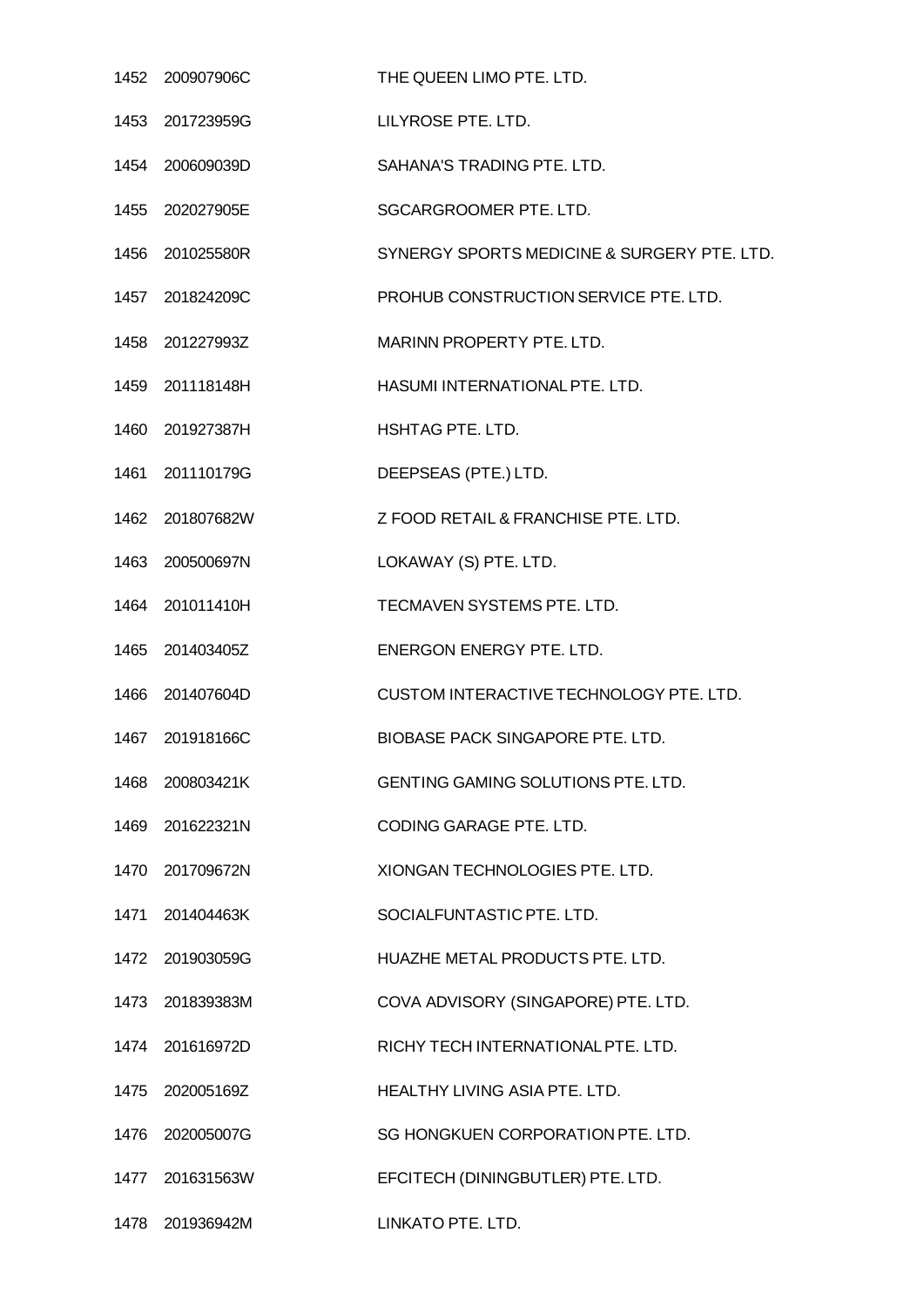|      | 1479 201839702W | TRAVEL KHAKIS PTE. LTD.                             |
|------|-----------------|-----------------------------------------------------|
| 1480 | 199906652G      | TRIO SOFTWARE PTE LTD                               |
|      | 1481 197701679H | YUNG LIEN GARMENTS SINGAPORE PTE. LTD.              |
|      | 1482 201225897R | DIBO CONSTRUCTION DESIGN FIRM (SINGAPORE) PTE. LTD. |
| 1483 | 200504543W      | MEDIA HORIZONS PTE. LTD.                            |
|      | 1484 201543293Z | CONCENTUS PTE. LTD.                                 |
|      | 1485 201625092Z | DARA SAKOR RESORT PTE. LTD.                         |
| 1486 | 201433273M      | 88PERKS PTE. LTD.                                   |
|      | 1487 200900228M | RAINBOW COTTAGE CONSULTANTS PTE. LTD.               |
|      | 1488 201409915D | CEFIRO INTERNATIONAL PTE, LTD.                      |
|      | 1489 201814326K | MAHADUSHI ENGINEERING & CONSTRUCTION PTE. LTD.      |
|      | 1490 201916325R | SPORTCOR INDUSTRIES PTE. LTD.                       |
| 1491 | 201208411D      | COOLFOREST PUBLISHING PTE. LTD.                     |
|      | 1492 201635185M | TRANSFERFRIEND PTE. LTD.                            |
| 1493 | 201912333C      | BLINDS & CURTAINS PTE. LTD.                         |
| 1494 | 199104026D      | EURO MARBLE (S) PTE LTD                             |
| 1495 | 200513988D      | MARINE MASTER OFFSHORE PTE. LTD.                    |
|      | 1496 200602321M | EURO-ASIA LOGISTICS PTE. LTD.                       |
|      | 1497 200607401D | QUBE STUDIO PTE. LTD.                               |
| 1498 | 200609794G      | ASCENDO AIR EXPRESS(S) PTE. LTD.                    |
|      | 1499 200701841W | ASCENDES DEVELOPMENT MANAGEMENT PTE. LTD.           |
| 1500 | 200921934R      | <b>GREENEZONE PTE. LTD.</b>                         |
| 1501 | 201134570H      | ITA GLOBAL PTE. LTD.                                |
|      | 1502 201202593D | HAVILAH HOLDINGS PTE. LTD.                          |
| 1503 | 201203153K      | SANZINIA PTE. LTD.                                  |
|      | 1504 201204535C | HOME STUDIO CONCEPT PTE. LTD.                       |
| 1505 | 200608263H      | EASTERN SAFARIS PTE. LTD.                           |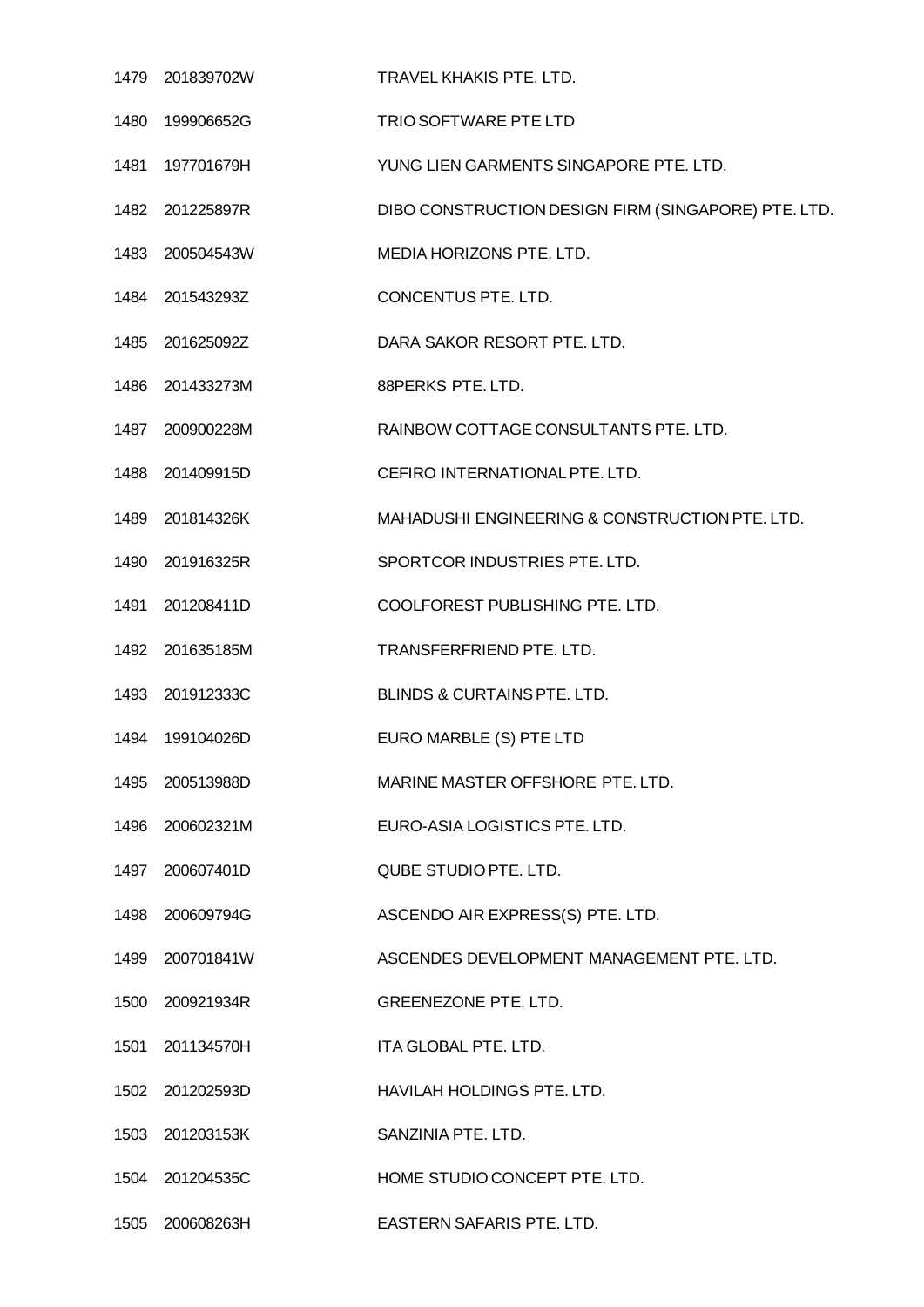|      | 1506 200618202Z | METROMARK INTERNATIONAL PTE, LTD.                 |
|------|-----------------|---------------------------------------------------|
|      | 1507 200916798K | ABCO DIGITAL COMMUNICATIONS PTE. LTD.             |
|      | 1508 201005672D | <b>GPP MARINE PTE, LTD.</b>                       |
|      | 1509 201202596R | ELITE HR SERVICES PTE. LTD.                       |
|      | 1510 201203420D | <b>RISING STRAITS PTE. LTD.</b>                   |
|      | 1511 201208381W | MASTER CHEM OIL PTE. LTD.                         |
|      | 1512 201213961R | OCIO PTE. LTD.                                    |
|      | 1513 201100675W | INNOCAPITAL HOLDING PTE. LTD.                     |
|      | 1514 201219619N | JARRO PTE. LTD.                                   |
|      | 1515 201220725H | <b>GEZEL GROUP PRIVATE LTD.</b>                   |
|      | 1516 200817440H | GLOBAL INVESTMENTS CORPORATION PTE. LTD.          |
|      | 1517 201110037Z | U2 TELECOMMUNICATIONS PTE. LTD.                   |
|      | 1518 200405124W | AVIT PTE. LTD.                                    |
|      | 1519 200502697G | ORCHARD HEALTH MANAGEMENT PTE, LTD.               |
|      | 1520 201828610Z | MTRANS LOGISTICS SERVICES PTE. LTD.               |
| 1521 | 200822229H      | A-STAR LEARNING SYSTEMS PTE. LTD.                 |
|      | 1522 201733386D | HUA HAI JUN YE (SINGAPORE) INVESTMENT PTE. LTD.   |
|      | 1523 201416172Z | POSITIONEERING PTE. LTD.                          |
|      | 1524 201906650E | LU&FEI TECHNOLOGY PTE. LTD.                       |
| 1525 | 201505529Z      | THREEPHASELINK ENGINEERING PTE. LTD.              |
|      | 1526 199402550G | HYTEX INTERNATIONAL PTE LTD                       |
| 1527 | 197602105R      | CONTINENTAL GARMENTS MANUFACTURER PRIVATE LIMITED |
| 1528 | 198700047K      | MAPD (SIMEX TRADER) PTE LTD                       |
|      | 1529 199201839Z | TRUSS-NET (S) PTE LTD                             |
| 1530 | 200708529K      | SUNGLOBAL INVESTMENT PTE. LTD.                    |
| 1531 | 200716331M      | SMOK'INN FROGZ PTE. LTD.                          |
|      | 1532 201006357E | EAST OCEAN DEVELOPMENTS PTE. LTD.                 |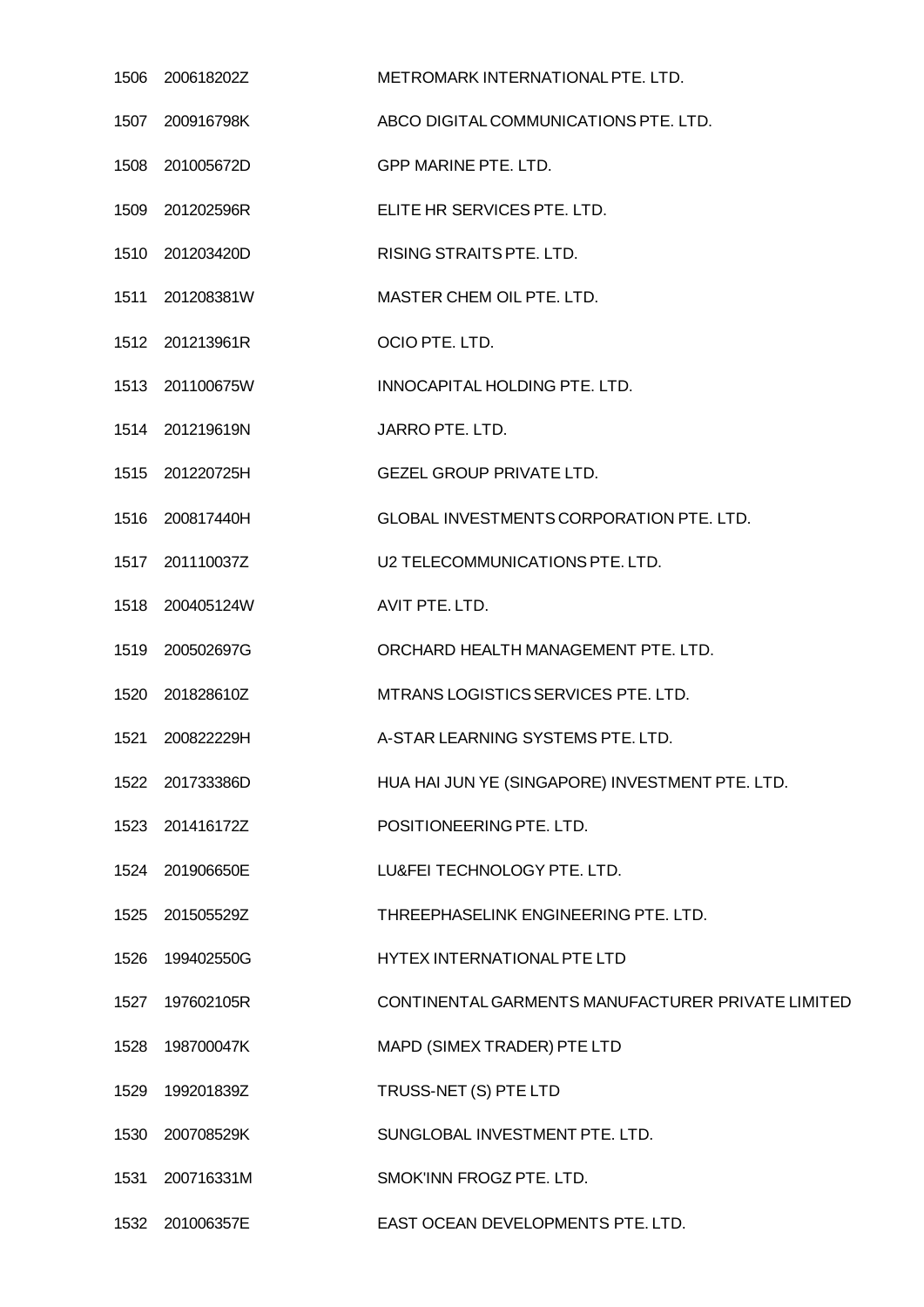|      | 1533 201022277G | NO PROBLEM PTE. LTD.                                 |
|------|-----------------|------------------------------------------------------|
|      | 1534 201218690C | OCEANUS OFFSHORE SERVICES PTE. LTD.                  |
| 1535 | 201221930M      | BATTERWORKS PTE. LTD.                                |
|      | 1536 201225224G | IMHOMM INTERIOR STYLING PTE. LTD.                    |
| 1537 | 201230986D      | APPSOPRO MOBILE APPLICATIONS PTE, LTD.               |
|      | 1538 201208139M | MONEYMORE CREDIT PTE. LTD.                           |
| 1539 | 199300057N      | CONTECH WATERFRONT CITY DEVELOPMENT PTE LTD          |
| 1540 | 199507590D      | <b>GROUP CORPORATION PTE LTD</b>                     |
| 1541 | 199608427R      | <b>MET HOLDINGS PTE LTD</b>                          |
| 1542 | 200203311C      | INTERNATIONAL BUSINESS LOGISTICS SINGAPORE PTE. LTD. |
| 1543 | 200300702M      | GOODKEN DISTRIBUTION (SINGAPORE) PTE. LTD.           |
|      | 1544 200806035W | HUNG TAT HONG INTERNATIONAL PTE. LTD.                |
| 1545 | 200818510C      | SYLINK TECHNOLOGY PTE. LTD.                          |
| 1546 | 201130069R      | PEACHY PTE. LTD.                                     |
|      | 1547 201302671N | CREATIVE LIGHTING ASIA (ENGINEERING) PTE. LTD.       |
| 1548 | 200307185N      | EXTREME PRECISION ENGINEERING PTE, LTD.              |
|      | 1549 200311564R | TOMOS LIFE SCIENCE GROUP PTE. LTD.                   |
|      | 1550 200312127R | COMMERCE ESSENTIAL PTE, LTD.                         |
|      | 1551 200503082H | FITNESS 360 INTERNATIONAL PTE. LTD.                  |
|      | 1552 201735834D | <b>GLOBALSPACE TECHNOLOGIES PTE. LTD.</b>            |
|      | 1553 201920106M | HOLMORGAN FOUNDATION LTD.                            |
|      | 1554 201734137W | R7 RIGEL.5 PTE. LTD.                                 |
|      | 1555 201632305K | ASIA IMPACT TRADING PTE. LTD.                        |
|      | 1556 201424302E | GO APPS PTE. LTD.                                    |
| 1557 | 200308614D      | LECKA LECKA PTE. LTD.                                |
|      | 1558 201216675W | AMF CONSULTING PTE. LTD.                             |
|      | 1559 201842318C | HEF TECHNOLOGY PTE. LTD.                             |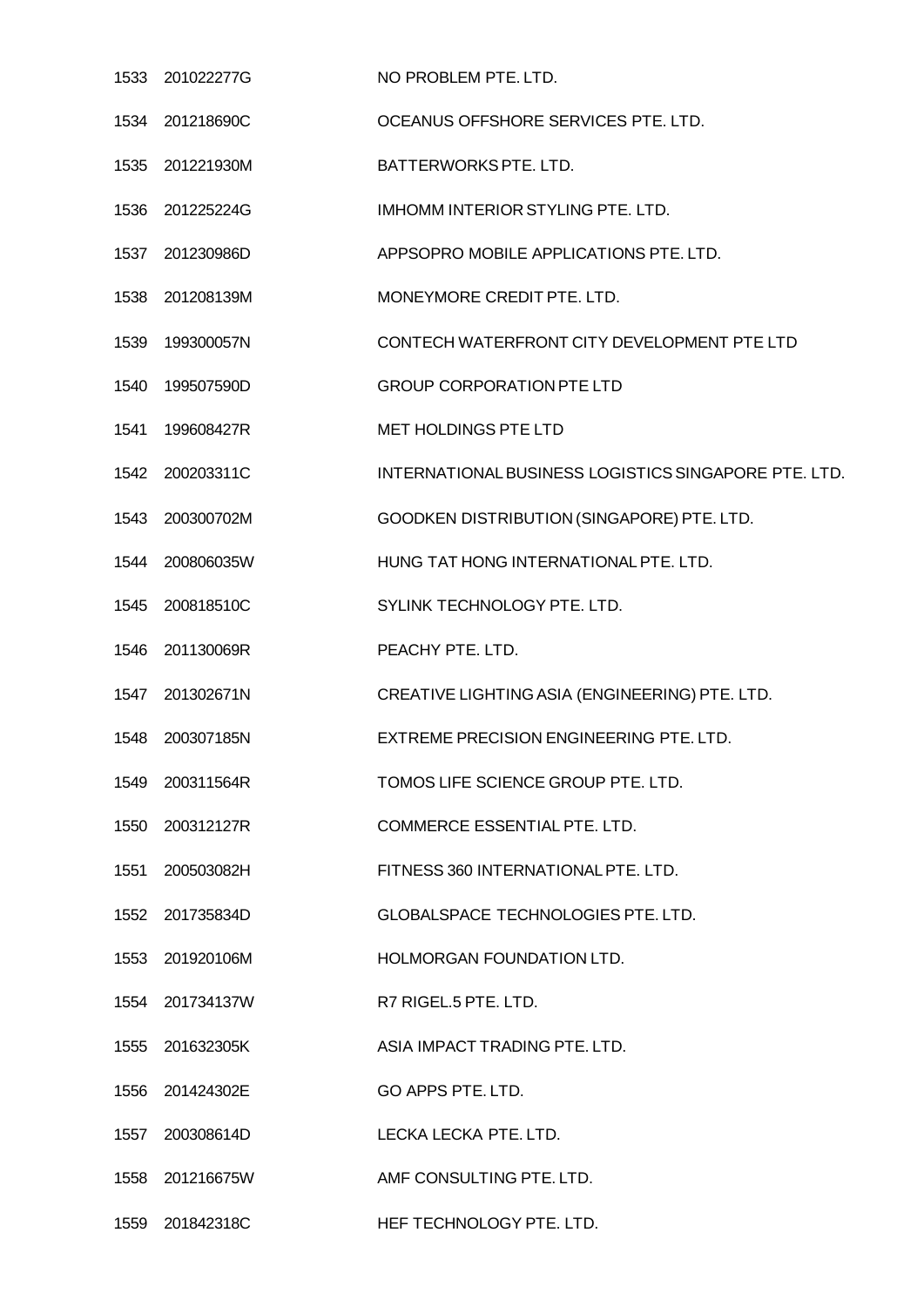| 1560 201622468R | RIVERSIDE ASIA PTE, LTD.                  |
|-----------------|-------------------------------------------|
| 1561 201728970R | NIMABLE PTE, LTD.                         |
| 1562 202015554H | TRISOMY INTERNATIONAL FOUNDATION LTD.     |
| 1563 201831262K | <b>OUR FOUNDATION LTD.</b>                |
| 1564 201920733E | <b>CGL FOUNDATION LTD.</b>                |
| 1565 202010266W | WOGANVILLE PTE. LTD.                      |
| 1566 201311558M | <b>GOVIN ACADEMY PRIVATE LIMITED</b>      |
| 1567 199907585Z | POSEIDON ADJUSTERS (SINGAPORE) PTE LTD    |
| 1568 201823856D | ENJOYTHETEA SINGAPORE PTE. LTD.           |
| 1569 201618879W | CKJ ASIA PTE, LTD.                        |
| 1570 201808436E | A-STAR CASH & CARRY 1 PTE, LTD.           |
| 1571 201921547H | LOLMINE PTE, LTD.                         |
| 1572 201910060K | ELLIE GARDEN SCHOOLHOUSE PTE. LTD.        |
| 1573 199703169G | <b>IDPC CONSULTANCY PTE LTD</b>           |
| 1574 201819549Z | UNITEGRATE CAPITAL PTE, LTD.              |
| 1575 201940643Z | EKYAA TECHNOLOGIES PTE. LTD.              |
| 1576 201911166G | WHITE WHALE SHIPPING AGENCY PTE, LTD.     |
| 1577 201903362G | MICROTECH.AT PTE. LTD.                    |
| 1578 201301039G | PRIMEFORTH INTERNATIONAL PRIVATE LIMITED  |
| 1579 201716472N | <b>GREEN STAR INTERIOR PTE, LTD.</b>      |
| 1580 201822137K | 8 CIRCLES INVESTMENTS PTE. LTD.           |
| 1581 201833195Z | SINGLE POINT OF TRUTH (SPOT) PTE. LTD.    |
| 1582 201323506W | AUREC CONSULTANCY PTE. LTD.               |
| 1583 200415946Z | RADIANT LEISURE PTE. LTD.                 |
| 1584 201901867C | WORLDWIDE SHIP (SOUTHEAST ASIA) PTE. LTD. |
| 1585 201200890C | TAI CHUA PTE. LTD.                        |
| 1586 201130494W | DIVINE WORKINGS PTE. LTD.                 |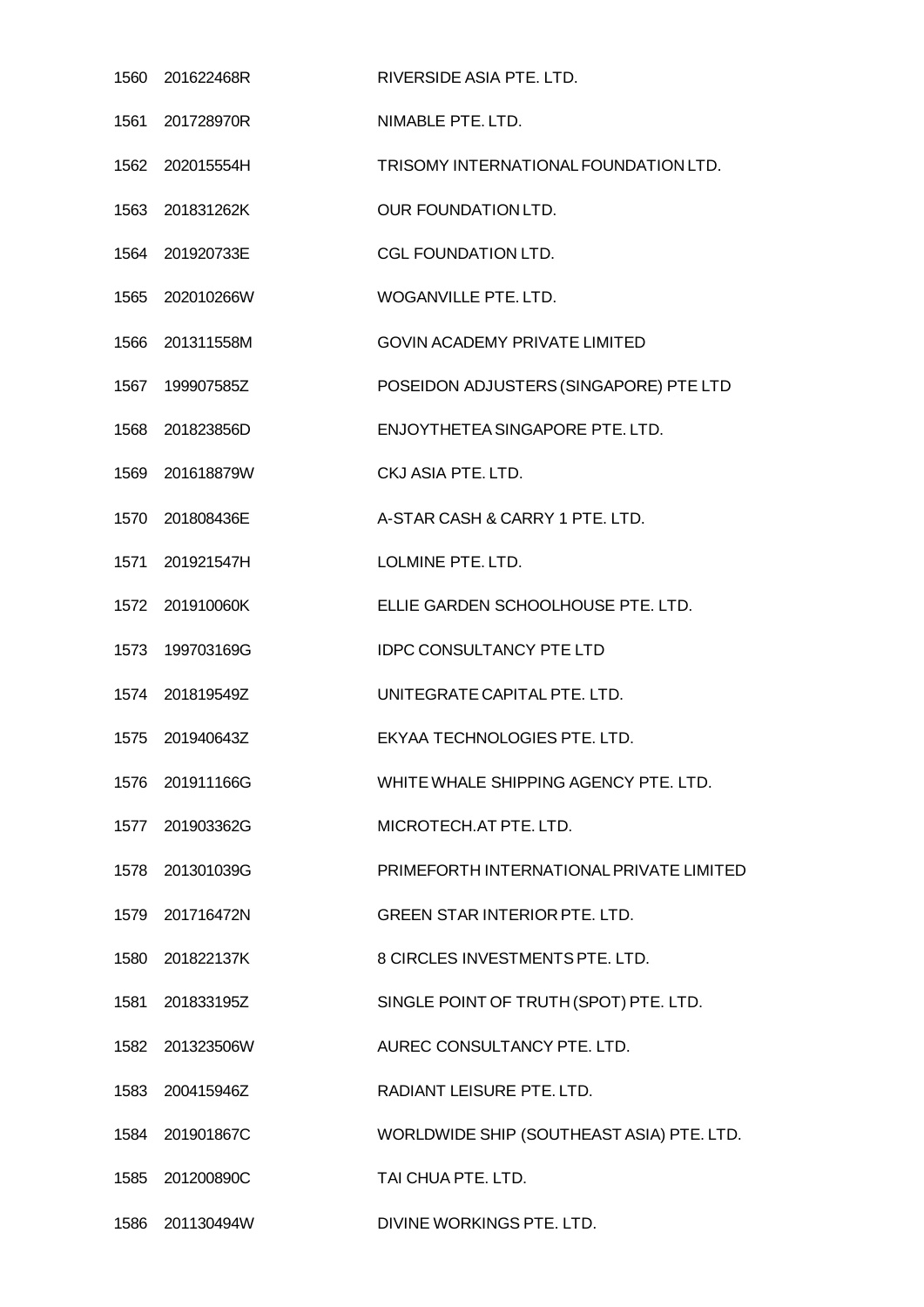| 1587 201408201H | KLARITY PTE. LTD.                            |
|-----------------|----------------------------------------------|
| 1588 201816836H | TONGBAO CAPITAL LTD.                         |
| 1589 200709368W | KWONG XIN SHIPPING & TRADING CO. PTE. LTD.   |
| 1590 201813120Z | A-STAR CASH & CARRY 4 PTE. LTD.              |
| 1591 201211884G | GOLDEN ASSETS DEVELOPMENT PTE. LTD.          |
| 1592 201821047M | BEIJING GLOBAL VACCINE (SINGAPORE) PTE. LTD. |
| 1593 202036722K | AKK PTE. LTD.                                |
| 1594 201839886W | NIAN FENG PTE, LTD.                          |
| 1595 201529102C | JKS MOTOR WORKS (SERVICING) PTE. LTD.        |
| 1596 201510338H | TYLER GROUP PTE. LTD.                        |
| 1597 201803426K | CISI BIG HEALTH PTE. LTD.                    |
| 1598 201804328N | MEFFIER GLOBALE INTERTRADE PTE. LTD.         |
| 1599 201814860H | CHEMFLEX SOLUTIONS PTE. LTD.                 |
| 1600 201934528C | LOYALTY PLUS PTE. LTD.                       |
| 1601 201001630E | POLESTAR MARINE PTE. LTD.                    |
| 1602 201935274N | BLACK ROCK ASIA BLOCKCHAIN FUND LTD.         |
| 1603 201723490G | M3 MARINE REMOTE INSPECTION PTE. LTD.        |
| 1604 201523027H | G.K. INGREDIENTS (S) PTE. LTD.               |
| 1605 201904655G | DEALSHAKER SEA HOLDINGS PTE. LTD.            |
| 1606 200612968E | <b>QUATRRO PRIVATE LIMITED</b>               |
| 1607 201631435G | EMPIRE 13 PTE. LTD.                          |
| 1608 201809203C | MARKETING BY DESIGN PTE. LTD.                |
| 1609 201823382E | JMP INDO DUTY FREE PTE. LTD.                 |
| 1610 201011927K | INFINITY DESIGN & BUILT PTE. LTD.            |
| 1611 201300424C | BLOSSOM ADVISORS PTE. LTD.                   |
| 1612 202009064R | ODP TWO PTE. LTD.                            |
| 1613 201911284E | DE STAR PTE. LTD.                            |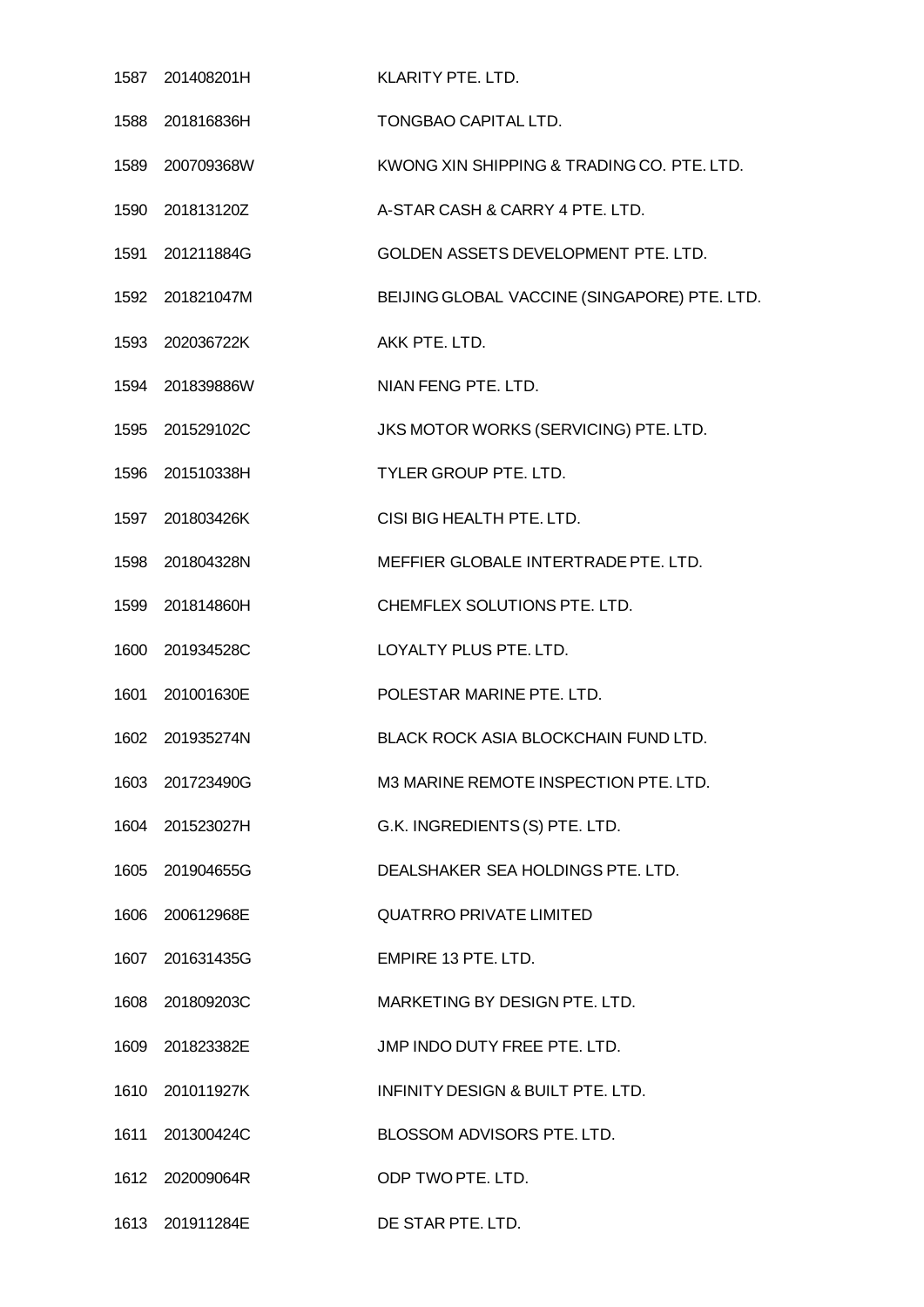|      | 1614 201707671K | OFFSHORE FABRICATION & WELDING PTE. LTD.             |
|------|-----------------|------------------------------------------------------|
|      | 1615 201021642R | ELTITUDE PTE. LTD.                                   |
|      | 1616 200811496Z | PRIME CORPORATE SERVICES PTE, LTD.                   |
|      | 1617 202021075E | SOLID WHOLESALE PTE. LTD.                            |
|      | 1618 201405445D | K2 COMMERCE PTE, LTD.                                |
|      | 1619 202001982Z | WIT COIN FOUNDATION LTD.                             |
|      | 1620 201919433K | FOYO INDUSTRY PTE. LTD.                              |
|      | 1621 201918796G | RUIFENG FOUNDATION LTD.                              |
|      | 1622 200715721C | HIRACE ENTERPRISES GROUP PTE. LTD.                   |
|      | 1623 201937434E | ZERO INTERNATIONAL DIGITAL ASSETS FOUNDATION LIMITED |
|      | 1624 201114459K | VDOPIA MEDIA & SOFTWARE SOLUTIONS PTE. LTD.          |
|      | 1625 201825208G | PILLAI ENTERPRISES PTE. LTD.                         |
|      | 1626 201115765Z | KANG CLINIC FOR WOMEN PTE. LTD.                      |
|      | 1627 201605087E | <b>CUBEZON PTE. LTD.</b>                             |
|      | 1628 201735999H | RONCE IMPEX PTE, LTD.                                |
|      | 1629 201828977R | 8664 PTE, LTD.                                       |
| 1630 | 201618974W      | YUYI PTE, LTD.                                       |
|      | 1631 201613727R | GS PTE. LTD.                                         |
|      | 1632 202026707C | LIM LIN LAI PRIVATE LIMITED                          |
|      | 1633 201803343H | <b>GAGAN EXPORTS PTE. LTD.</b>                       |
|      | 1634 201001932K | TBW INTERNATIONAL PTE, LTD.                          |
|      | 1635 201620522C | THE CEYLONESE AFFAIR PTE. LTD.                       |
|      | 1636 201711527W | ZERAMIC WORKZ PTE. LTD.                              |
|      | 1637 201830751D | ORION DEVELOPMENT HOLDING PTE. LTD.                  |
| 1638 | 200304470C      | STIRLING INVESTMENT PTE. LTD.                        |
| 1639 | 201603966G      | OHYA INTERNATIONAL PTE. LTD.                         |
| 1640 | 201735593E      | C P CONSULTANCY SERVICES PTE. LTD.                   |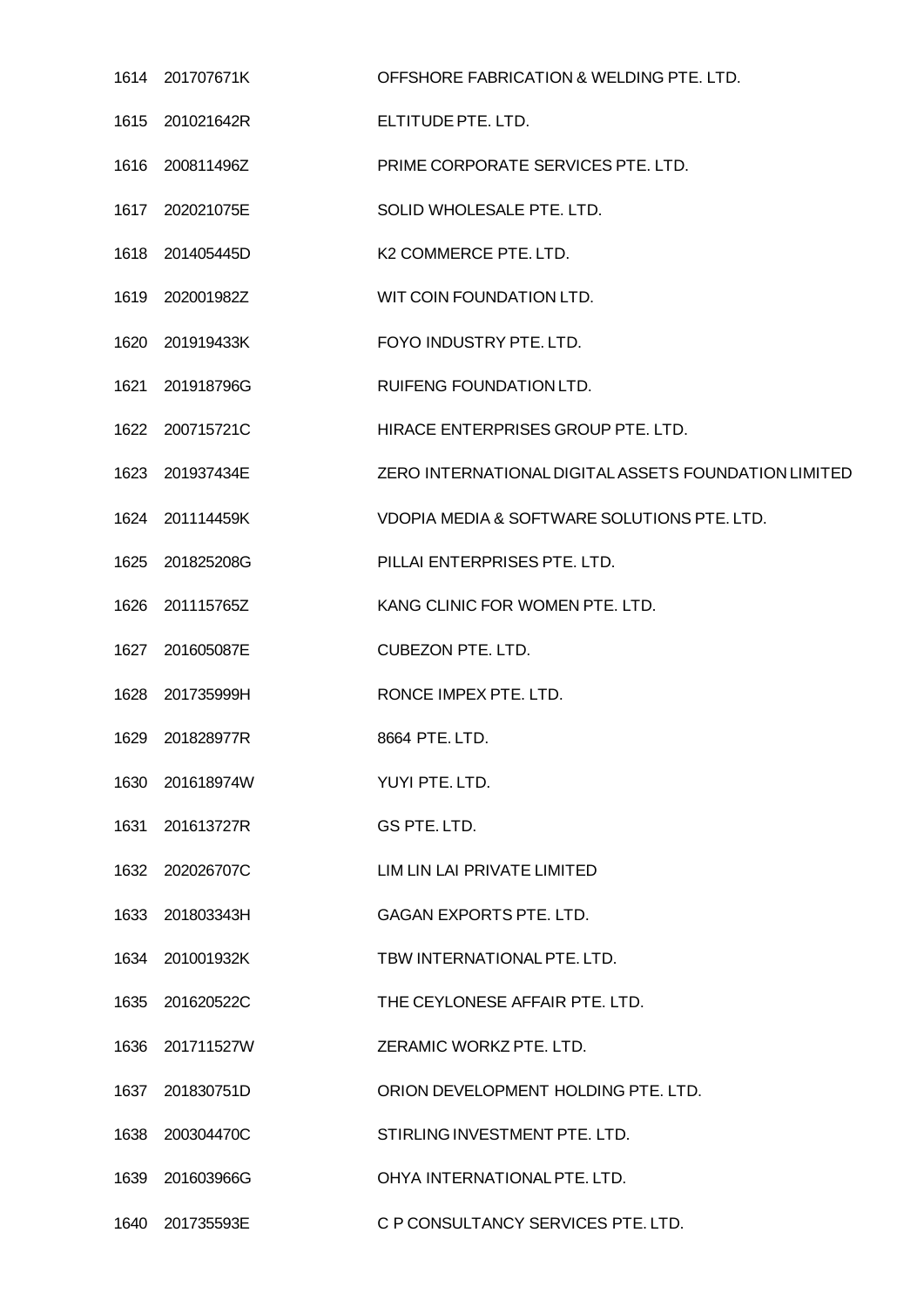| 1641 201628977H | POSTR MEDIA (SINGAPORE) PTE. LTD.          |
|-----------------|--------------------------------------------|
| 1642 201821347R | QLEAP PTE. LTD.                            |
| 1643 201623305H | GANBANYOKU PTE. LTD.                       |
| 1644 201827759G | <b>3BAFFLES PTE. LTD.</b>                  |
| 1645 200517576R | XINHAO ENVIRONMENTAL INVESTMENTS PTE. LTD. |
| 1646 201326879M | YEAK LEE ENGINEERING PTE. LTD.             |
| 1647 201939720E | GLOBAL ECOLOGICAL MATERIAL CULTURE LTD.    |
| 1648 201013248W | VIGTEC ENGINEERING PTE. LTD.               |
| 1649 199906971E | SOY FRESH NETWORK (S) PTE LTD              |
| 1650 200406585Z | SPUR CREATIVE SOLUTIONS PTE. LTD.          |
| 1651 201419185N | VINCENTZ MARINE & OFFSHORE PTE. LTD.       |
| 1652 201727926C | ADVENTE COFFEE S&S PTE. LTD.               |
| 1653 201436437D | VINO PLUS PTE. LTD.                        |
| 1654 200918080C | FULCRUM MANAGEMENT ASIA PTE. LTD.          |
| 1655 201920606E | TW PTE. LTD.                               |
| 1656 201615145E | CAMELLIA CULINARY CONCEPTS PTE. LTD.       |
| 1657 201419676E | JC SOLUTIONS PTE. LTD.                     |
| 1658 200815898E | DISCOVERY KIDZ PRESCHOOL(2) PTE. LTD.      |
| 1659 201607154C | ALLIANCE RECRUITMENT PTE. LTD.             |
| 1660 201826742C | NATURE TOKEN FOUNDATION LIMITED            |
| 1661 200610571K | BOSCION NEW MATERIALS PTE. LTD.            |
| 1662 201134111E | SVOLME PTE. LTD.                           |
| 1663 201621384G | SILVOTINO SALON PTE. LTD.                  |
| 1664 201813206N | FHS TECHNOLOGIES PTE. LTD.                 |
| 1665 201020042M | EDISONICS INC. PTE. LTD.                   |
| 1666 201734433W | ZBAR ENTERTAINMENT PTE, LTD.               |
| 1667 201903658D | FU CHANG YUAN PTE. LTD.                    |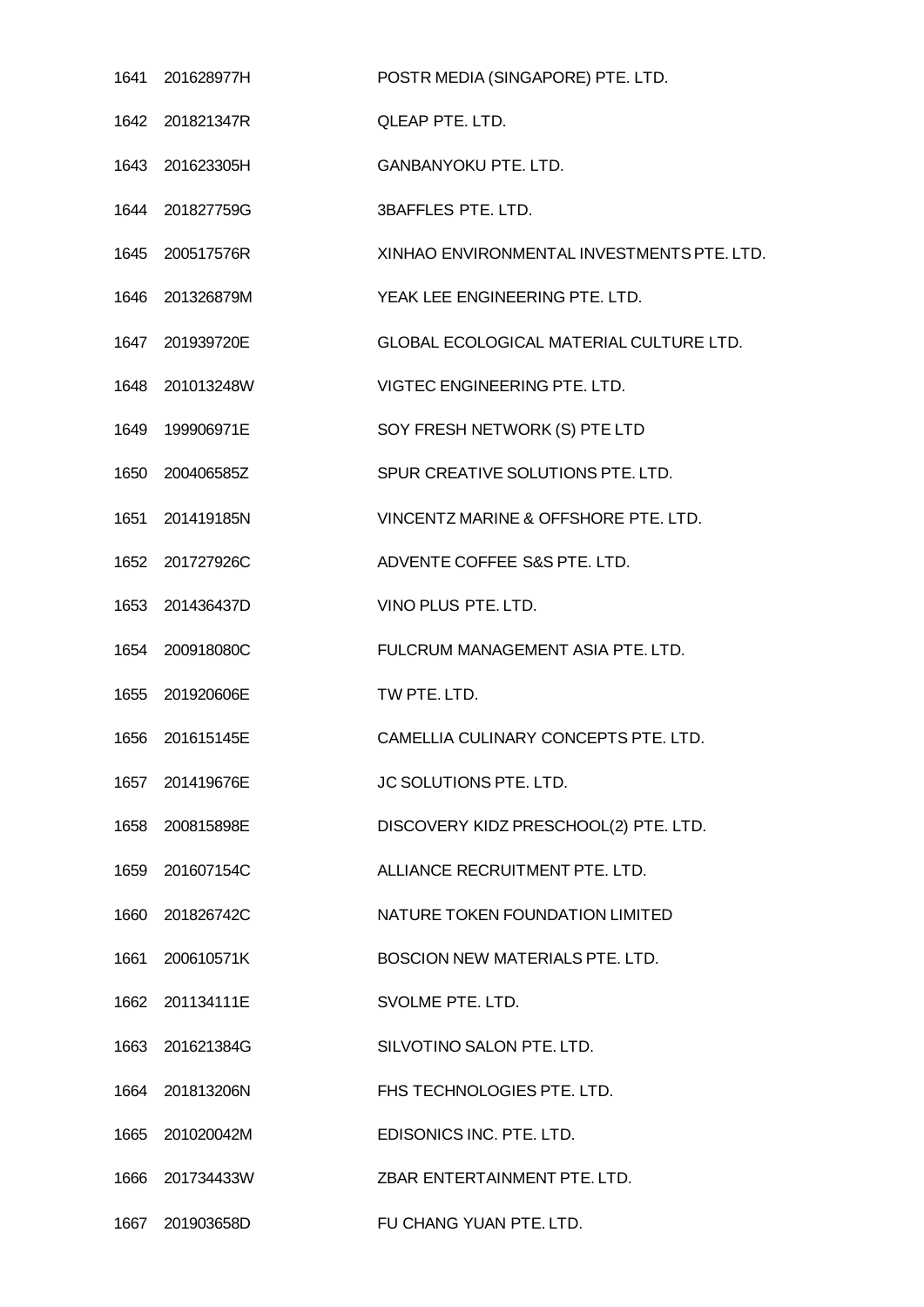|      | 1668 201905831D | FUKAI HOLDINGS PTE. LTD.                |
|------|-----------------|-----------------------------------------|
|      | 1669 201925164H | MERITU MANAGEMENT PTE, LTD.             |
|      | 1670 200600960G | PALMDALE INTERNATIONAL PTE. LTD.        |
|      | 1671 200310000G | HANG CHIONG PTE. LTD.                   |
|      | 1672 201842409N | RCE CREDIT PTE, LTD.                    |
|      | 1673 200205354W | STREAM FASHION PTE LTD                  |
|      | 1674 201631938M | INFRACO MYANMAR AQUA FEED PTE. LTD.     |
|      | 1675 200700346D | JEWEL SPECTRUM JFC PTE. LTD.            |
|      | 1676 201727598N | <b>CENYO FURNITURE PTE, LTD.</b>        |
|      | 1677 201942198W | <b>HOUSING SOLUTIONS ASIA PTE. LTD.</b> |
|      | 1678 201809422E | DIL-TECHPTE. LTD.                       |
|      | 1679 201420021K | ADAPTED LIVING PTE, LTD.                |
|      | 1680 201727587K | <b>CHARACTER CRUISE PTE, LTD.</b>       |
|      | 1681 201708549C | FRIGATE LOGISTICS AND MOVERS PTE. LTD.  |
|      | 1682 201820494E | <b>BIZKEY FOUNDATION LIMITED</b>        |
|      | 1683 201629226H | INTERCAST PTE, LTD.                     |
|      | 1684 201322986C | VESTA-HELIOS PTE. LTD.                  |
|      | 1685 198501774G | CHONG FOK DEVELOPMENT PTE LTD           |
|      | 1686 201916103Z | MOBILECARE PTE. LTD.                    |
|      | 1687 201815467D | OFX FORWARDING PTE. LTD.                |
|      | 1688 201510914G | AE SOLUTION PTE. LTD.                   |
|      | 1689 201322352M | HIGHGIG TECHNOLOGY SINGAPORE PTE. LTD.  |
|      | 1690 201841686R | GOLD STANDARD BULLION PTE. LTD.         |
|      | 1691 201605478C | ATLANTIS SUBSEA SINGAPORE PTE. LTD.     |
| 1692 | 201537835Z      | EMPIRE SEREMBAN SIEW POW PTE. LTD.      |
|      | 1693 201806154M | <b>GICA FOUNDATION LTD.</b>             |
|      | 1694 199705431W | <b>ASCII HOLDINGS PTE LTD</b>           |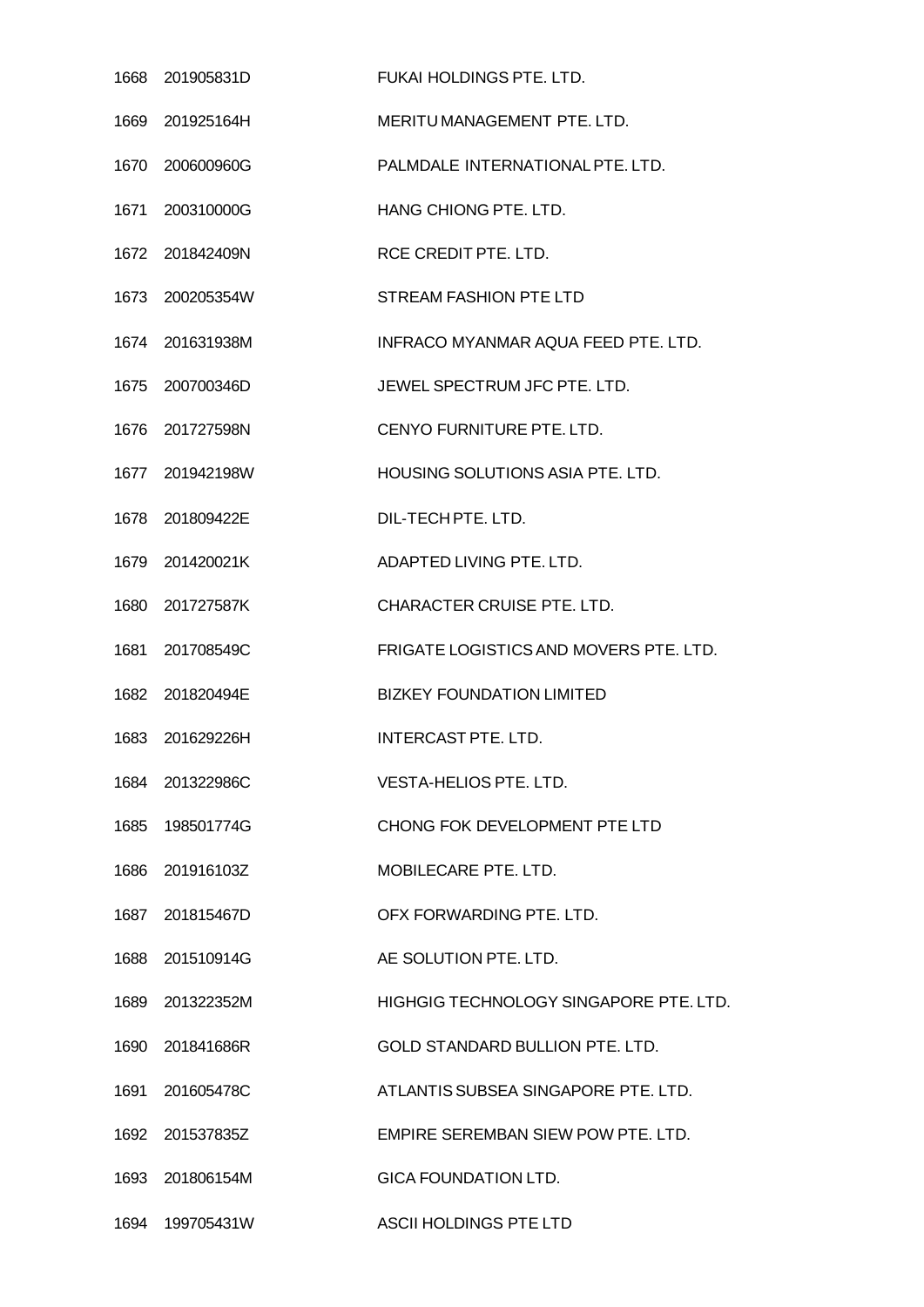|      | 1695 201732607Z | FINANVA PTE. LTD.                                                                  |
|------|-----------------|------------------------------------------------------------------------------------|
|      | 1696 202035006K | S & R LOGISTIC SERVICES PTE. LTD.                                                  |
|      | 1697 201943855M | SHU LAIXI FISH POT PTE. LTD.                                                       |
|      | 1698 201922589W | ATWELL GLOBAL PTE. LTD.                                                            |
|      | 1699 201917704N | RONG SHENG TONG ELECTRONICS PTE. LTD.                                              |
|      | 1700 201301817R | SOUP POINT PTE. LTD.                                                               |
|      | 1701 201511342M | STEMWISE PTE. LTD.                                                                 |
|      | 1702 201908182E | LKG INSIGHTS PTE. LTD.                                                             |
|      | 1703 201505477G | <b>FABULOUS BEAUTY HOUSE PTE, LTD.</b>                                             |
|      | 1704 201113022C | PTU PTE. LTD.                                                                      |
|      | 1705 201724793Z | STAR ENERGY CHEM PTE. LTD.                                                         |
|      | 1706 202000831N | MEERKS PTE. LTD.                                                                   |
|      | 1707 201816473H | SPRING CLEAN SG SERVICES PTE. LTD.                                                 |
|      | 1708 200702768C | SPINELLI CHINA PTE. LTD.                                                           |
|      | 1709 201923694G | GPS NETWORK (SINGAPORE) FOUNDATION LTD.                                            |
| 1710 | 201921631E      | SEVEN DC PRIVATE LIMITED                                                           |
|      | 1711 201330728D | SERENDIPITOUS PRIVATE LIMITED                                                      |
|      | 1712 201702008H | HARU CONSULTING (R) PTE. LTD.                                                      |
|      | 1713 201704898M | EASTGATE ADVISORS PTE. LTD.                                                        |
|      | 1714 201731095H | ELAN BUSINESS CONSULTING PTE. LTD.                                                 |
|      | 1715 201801005D | TEMBUSU HEALTH PTE. LTD.                                                           |
|      | 1716 201927401R | COMMON PROSPERITY CHAIN GLOBAL FINANCIAL SCIENCE AND<br>TECHNOLOGY FOUNDATION LTD. |
|      | 1717 201928631Z | ESSAE CONSULTANTS PTE. LTD.                                                        |
|      | 1718 199300796R | KAMATS RESTAURANT PTE LTD                                                          |
| 1719 | 201918820G      | INNPROVEMENT PTE. LTD.                                                             |
| 1720 | 201422451Z      | <b>ISTANA GROUP PTE. LTD.</b>                                                      |
|      | 1721 200907015M | SINGAPORE FIRST MANPOWER PTE. LTD.                                                 |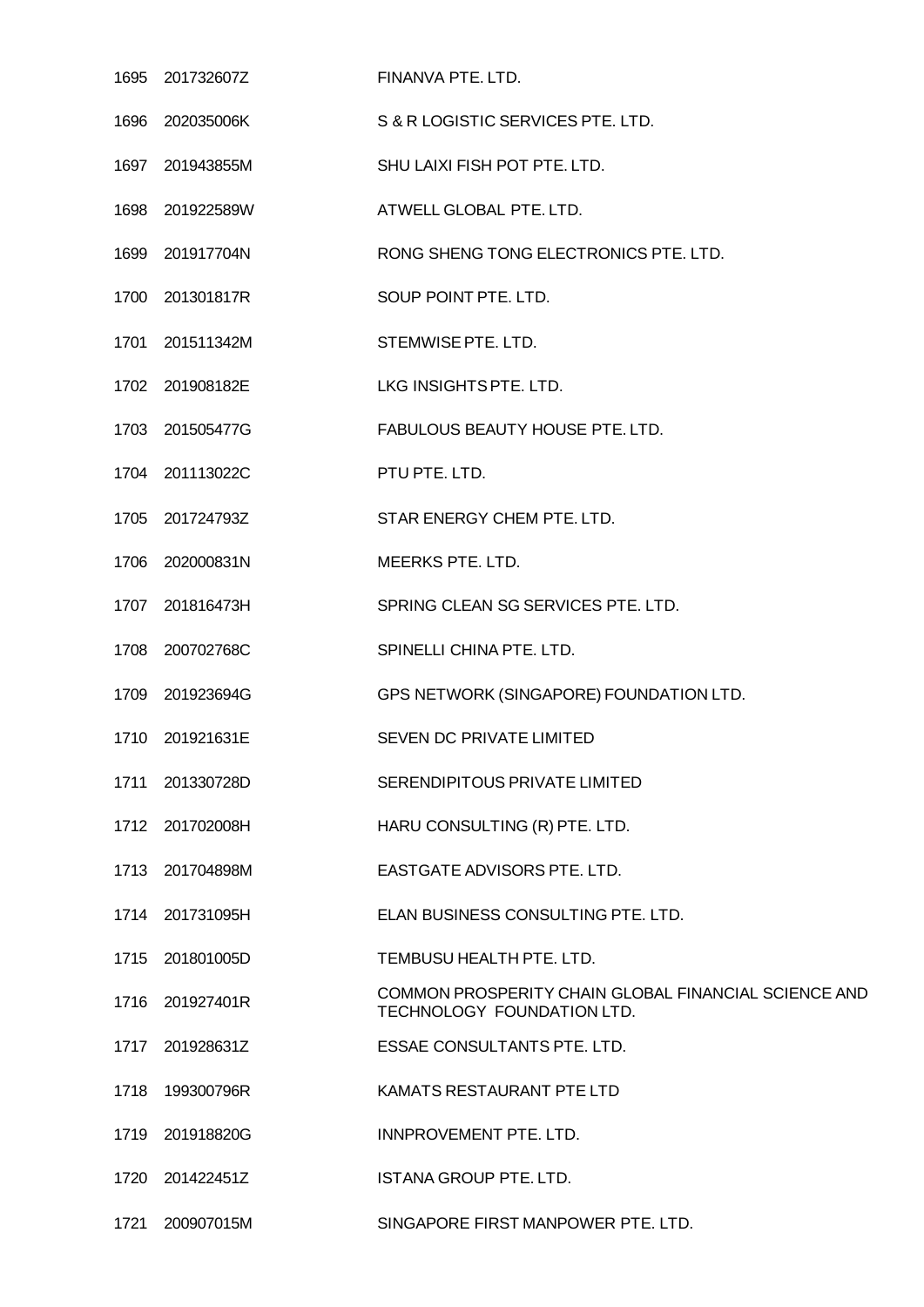| 1722 200712948D | CHRYSALIS PROJECTS PTE, LTD.           |
|-----------------|----------------------------------------|
| 1723 201804482Z | PROBIT PTE. LTD.                       |
| 1724 201321662M | AVANTE ARTS PTE. LTD.                  |
| 1725 202005123D | CALIBAIR PTE, LTD.                     |
| 1726 200106845C | KLEANWAY PTE, LTD.                     |
| 1727 201942993Z | ARMO CONSULTING PTE. LTD.              |
| 1728 201504742C | MAK DOU TAK PTE. LTD.                  |
| 1729 201936203K | OMNIUP ASIA PACIFIC PTE, LTD.          |
| 1730 200706309D | VICAS PTE. LTD.                        |
| 1731 201822124E | WISHART TECHNOLOGY PTE. LTD.           |
| 1732 200100331N | <b>TRACK SOLUTIONS PRIVATE LIMITED</b> |
| 1733 201627515R | PLEXUS TECHNOLOGIES PRIVATE LIMITED    |
| 1734 201905102N | THE BEVERAGE SUPPLY CO PTE. LTD.       |
| 1735 201610051W | FINTECH LAB PTE, LTD.                  |
| 1736 201230141C | IKEEP PTE. LTD.                        |
| 1737 201934853H | ALT DISTRIBUTION CENTER PTE. LTD.      |
| 1738 201630107K | <b>GRAND FUELS PTE, LTD.</b>           |
| 1739 201613411N | <b>GAIA DRANIX PTE, LTD.</b>           |
| 1740 201832576G | RUYU INTERNATIONAL HOLDING. PTE. LTD.  |
| 1741 201229597W | SOUP EAST PTE. LTD.                    |
| 1742 201231192M | FANCHISE NORTH PTE. LTD.               |
| 1743 201329281Z | UNI-DK PTE, LTD.                       |
| 1744 202023358H | E POWER AUTOMATION ENG PTE. LTD.       |
| 1745 201912130Z | CREDIT DOCTOR DEBT RECOVERY PTE. LTD.  |
| 1746 201932810M | TAMARIND HILLS CAPITAL PTE. LTD.       |
| 1747 201007251C | MY HOLISTIC SPA PTE. LTD.              |
| 1748 201825044E | GIBOR CONSOLIDATED PTE. LTD.           |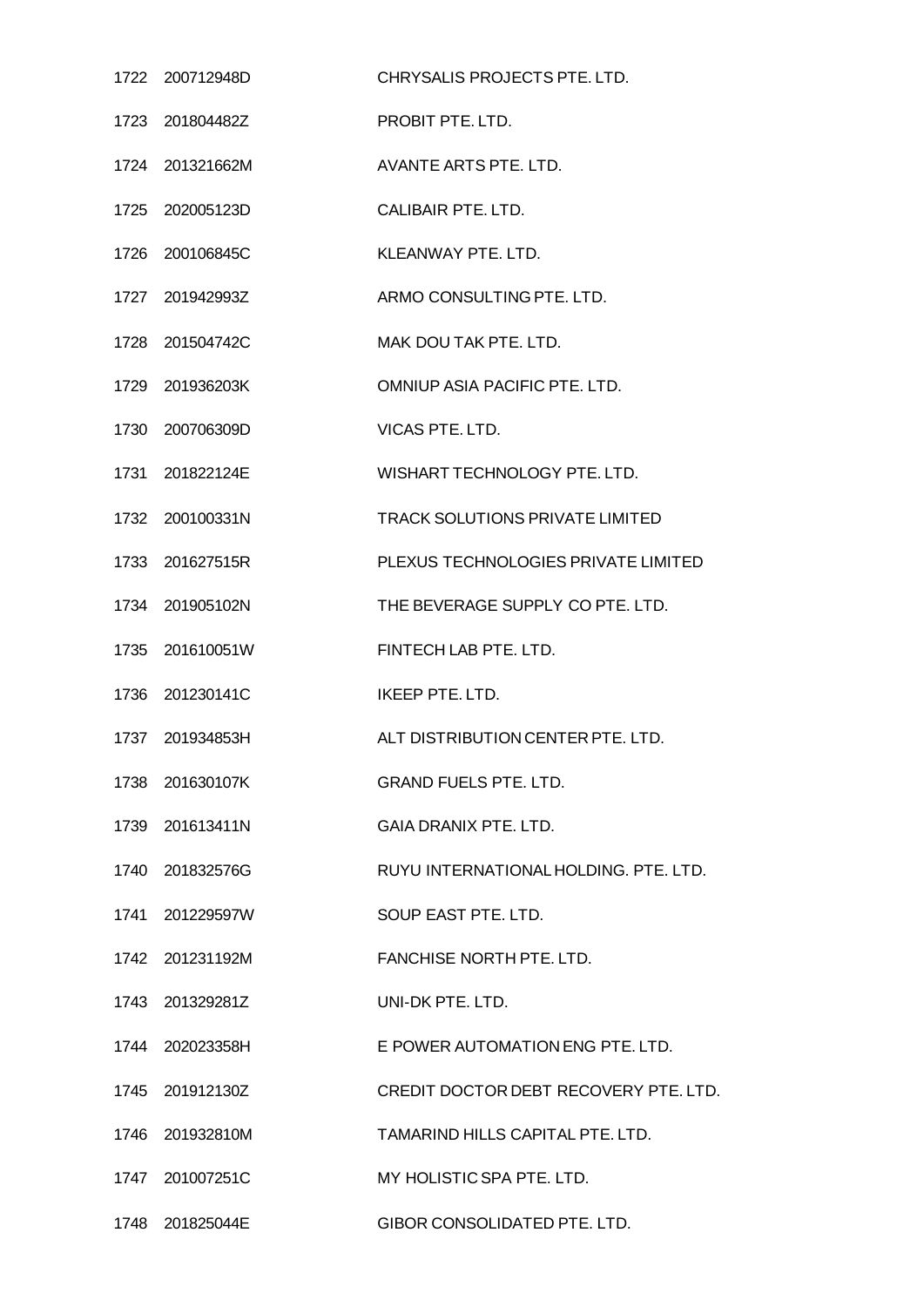| 1749 201634501H | PRIMARY SUPPLY PTE. LTD.                |
|-----------------|-----------------------------------------|
| 1750 201735480E | <b>4M TRADING PTE, LTD.</b>             |
| 1751 201832365N | DC INTERNATIONAL CORPORATE PTE. LTD.    |
| 1752 201821391N | SINGAPURA HEALTH PTE. LTD.              |
| 1753 201711542H | RIAAK CONSULTANTS PTE. LTD.             |
| 1754 200407889D | NOVELTY HOMES PTE. LTD.                 |
| 1755 201300651R | CZ DESIGN SERVICES PRIVATE LIMITED      |
| 1756 201926686E | DUXTON HOLDINGS PTE. LTD.               |
| 1757 200612061W | NOKOMAI PTE, LTD.                       |
| 1758 201611833G | TB55 PTE. LTD.                          |
| 1759 201936882H | PARANTOUX MANAGEMENT PTE. LTD.          |
| 1760 201931626E | DRAUGHT CITY PTE. LTD.                  |
| 1761 201317625N | ALUMNI PRIVATE LIMITED                  |
| 1762 201932207H | MATRIX TRADING SOLUTIONS PTE. LTD.      |
| 1763 201714914Z | TRENDY EGG PTE. LTD.                    |
| 1764 201425417D | KT GLOBAL GENERAL CONTRACTORS PTE. LTD. |
| 1765 200500885H | BLIVIT SOLUTIONS PTE. LTD.              |
| 1766 200415303H | JAF CONSULTING PTE. LTD.                |
| 1767 201833489N | HHH BAR PTE. LTD.                       |
| 1768 201322170G | EIGTHYEIGHT PRIVATE LIMITED             |
| 1769 201840485Z | QAFKAF PTE. LTD.                        |
| 1770 201832019K | CALOCUS PTE. LTD.                       |
| 1771 201531243E | IZUMIDA SINGAPORE PTE. LTD.             |
| 1772 200818803E | CHANG RONG LOGISTICS (WEST) PTE. LTD.   |
| 1773 201840487C | XBOURSE TECHNOLOGY PTE. LTD.            |
| 1774 202006765Z | SMART WHALE PTE, LTD.                   |
| 1775 202001837R | HBTECH PTE. LTD.                        |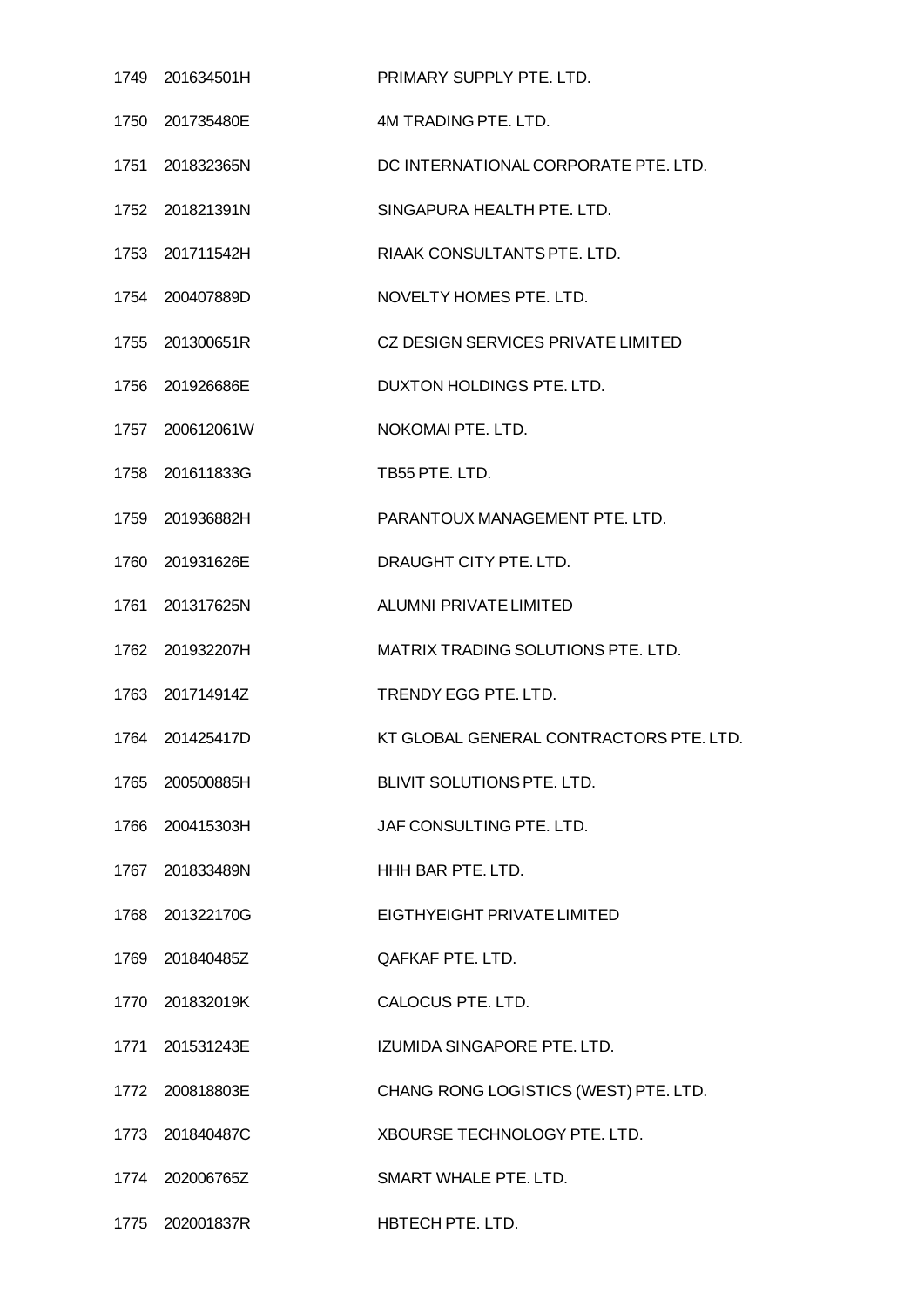|      | 1776 202025751D | <b>CURTAINTECH PTE. LTD.</b>                                |
|------|-----------------|-------------------------------------------------------------|
|      | 1777 201926211D | MERSERVE PTE. LTD.                                          |
|      | 1778 200401289W | CONSULT WISE PTE. LTD.                                      |
|      | 1779 201826815K | MASTER PTE. LTD.                                            |
|      | 1780 201736468D | SHUN JIAN HUI YING PTE, LTD.                                |
|      | 1781 201938580R | PARADOX FOUNDATION LTD.                                     |
|      | 1782 201917854M | NORTH POINT TRADER PTE. LTD.                                |
|      | 1783 201822351Z | SLT GLOBAL (SG) PTE. LTD.                                   |
|      | 1784 201212825W | IXORAA MEDIA PTE. LTD.                                      |
|      | 1785 201801888N | JAWA DIGITAL PTE. LTD.                                      |
|      | 1786 201404021Z | SUMIHO (S) PRIVATE LIMITED                                  |
|      | 1787 201023199R | QUEST EDUQUER PTE. LTD.                                     |
|      | 1788 201922904Z | MANMOHAN TREXIM PTE. LTD.                                   |
|      | 1789 201625292H | SOLAS PTE. LTD.                                             |
|      | 1790 201527539C | LIFE SAFETY ASIA PTE. LTD.                                  |
|      | 1791 201831386N | TENGTAI PTE. LTD.                                           |
|      | 1792 200514334E | <b>IBES SERVICES PTE. LTD.</b>                              |
|      | 1793 200606478M | LIVE MEDIA THEATRE PTE, LTD.                                |
|      | 1794 200704855D | SWANK GROUP HOLDING PTE. LTD.                               |
| 1795 | 200908033M      | SA ASIA PACIFIC PTE. LTD.                                   |
|      | 1796 200909815C | CARNEX AUTOMOBILE PTE. LTD.                                 |
| 1797 | 200912779K      | REX INTERTRADE PTE. LTD.                                    |
|      | 1798 200916856M | <b>GENESIS-WORLD PTE. LTD.</b>                              |
|      | 1799 200919806W | ALACRITY CONSULTANCY PTE. LTD.                              |
| 1800 | 201001646D      | MUCAX PTE. LTD.                                             |
|      | 1801 201543166Z | INSTITUTE FOR CUSTOMER RELATIONSHIP MANAGEMENT PTE.<br>LTD. |
|      | 1802 200000453M | RIVERCHELLES PTE LTD                                        |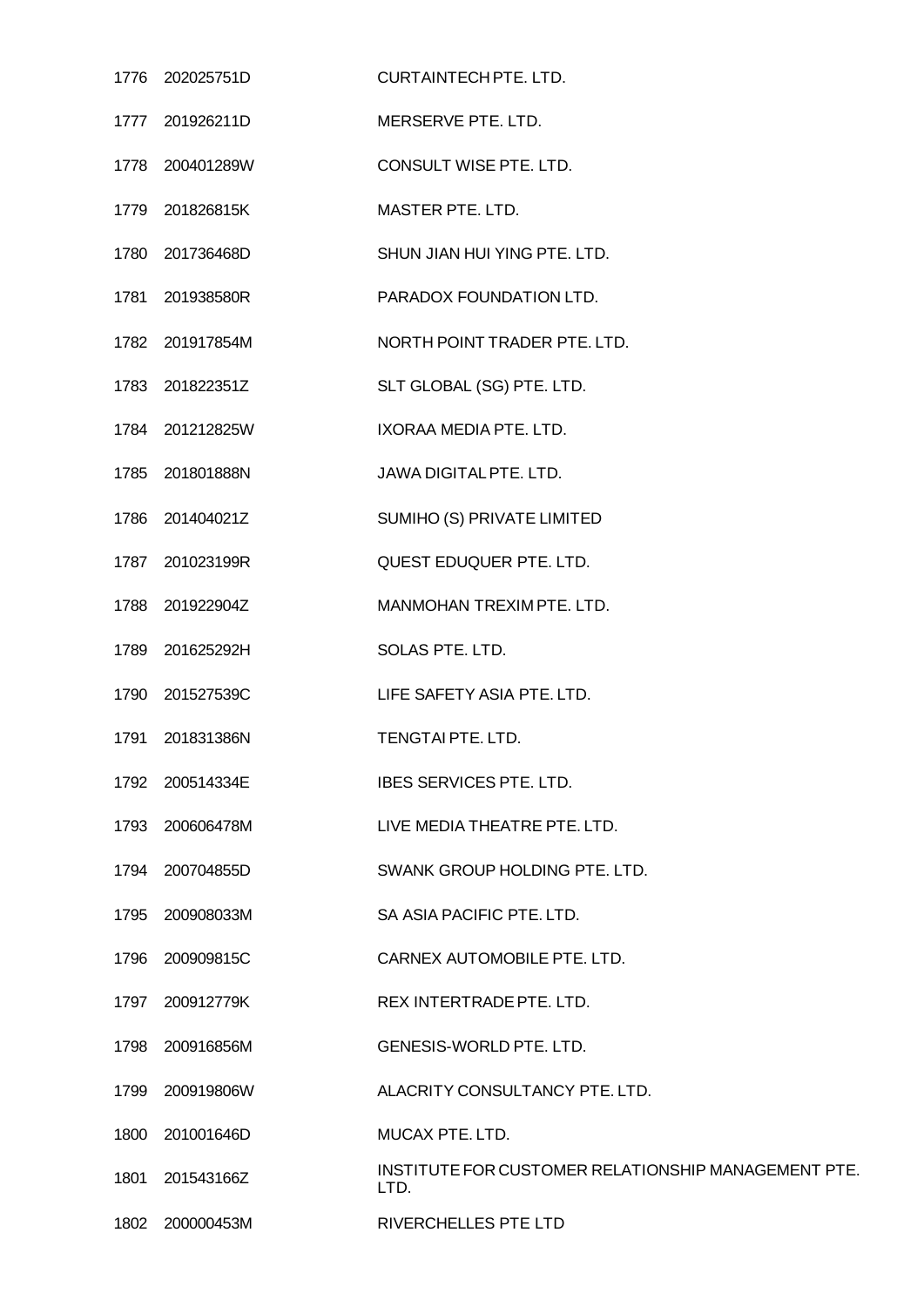|      | 1803 201621907E  | TONG RONG INTERNATIONAL ENERGY MINING PTE. LTD. |
|------|------------------|-------------------------------------------------|
|      | 1804 200610455N  | FIDELIO CAPITAL RESOURCES PTE, LTD.             |
|      | 1805 200615535E  | PURPLE KRISTAL (S) PTE. LTD.                    |
|      | 1806 200712941G  | ONLINE PROFITS PARTNER PTE. LTD.                |
|      | 1807 200714985N  | LAOS VENTURE PTE. LTD.                          |
|      | 1808 201018679G  | HEARTLINE HOLDINGS PTE. LTD.                    |
|      | 1809 200104566C  | WISDOM INTERNATIONAL LINES PTE LTD              |
|      | 1810 200107631M  | <b>EMBIOSYS ASIA PACIFIC PTE LTD</b>            |
|      | 1811 201118685Z  | PRATA DELIGHTS PTE. LTD.                        |
|      |                  | 17 FLASHSTORE PTE. LTD.                         |
|      | 1813 200900596D  | ANEMONE BLUE INVESTMENT PTE. LTD.               |
|      | 1814 201216132C  | BENCHCONSULTANTS PTE. LTD.                      |
|      | 1815 201026115Z  | ISHIN HOLDINGS PTE. LTD.                        |
|      | 1816  198104026W | PITASO PRIVATE LIMITED                          |
|      | 1817  199102326N | <b>HYDROSCAPES PTE LTD</b>                      |
|      | 1818 200707477C  | STENATECH PTE, LTD.                             |
|      | 1819 200708677G  | LES BOUCHONS RIVE GAUCHE PTE. LTD.              |
|      | 1820 200717361G  | ME2MOVIES PTE. LTD.                             |
|      | 1821 200723068M  | YOSENG MARINE PTE. LTD.                         |
|      | 1822 200801217C  | HANKUK POLYTECH PTE. LTD.                       |
|      | 1823 201020090N  | UPG INTERNATIONAL PTE. LTD.                     |
|      | 1824 201024456M  | EQ NATURE & DESIGN PTE. LTD.                    |
|      | 1825 201215104H  | <b>CROSYN PTE. LTD.</b>                         |
|      | 1826 199407752Z  | XINRONG CONSTRUCTION PTE. LTD.                  |
|      | 1827 201024813G  | <b>EMPIRICA HOLDINGS PTE. LTD.</b>              |
| 1828 | 199904615R       | MULTI-AIRE OFFSHORE (S) PTE LTD                 |
|      | 1829 199606817H  | VALPACK (S) PTE LTD                             |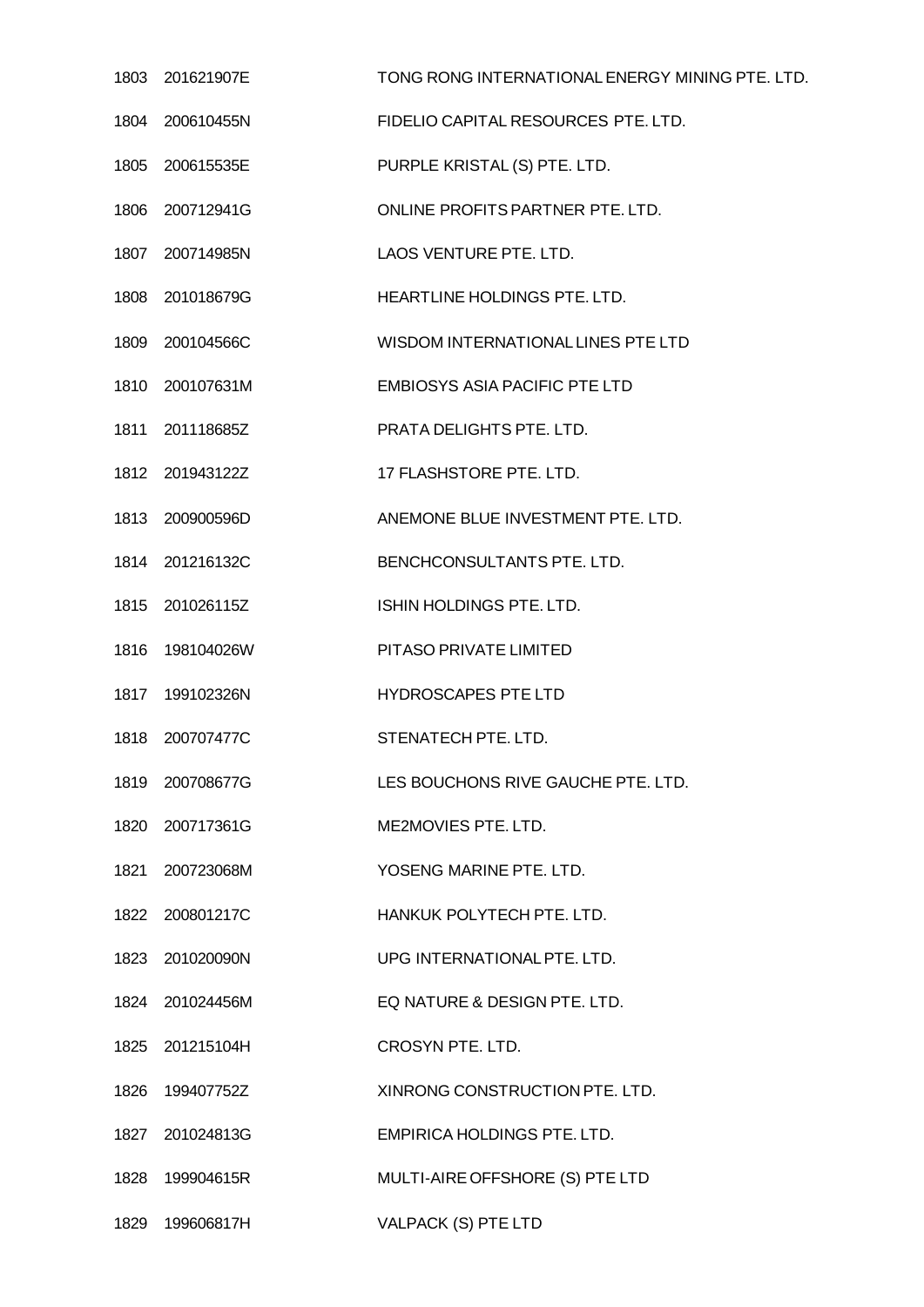| 1830 | 199907139C      | MULTI-AIRE AIRCONDITIONING PTE LTD                      |
|------|-----------------|---------------------------------------------------------|
| 1831 | 200103950E      | SUNEAST PROGRESS PTE LTD                                |
|      | 1832 200813715D | API INVESTMENTS PTE. LTD.                               |
|      | 1833 200816195G | EAGLES MARINE OIL PTE. LTD.                             |
|      | 1834 200822030N | MEGA COMPUTER GROUP (SINGAPORE) PTE. LTD.               |
|      | 1835 201103643G | <b>INNOMARKET PTE. LTD.</b>                             |
|      | 1836 201103691H | NAVIGATION TRANSPORT SERVICES PTE. LTD.                 |
|      | 1837 201116131G | DLC HOLDINGS PTE. LTD.                                  |
|      | 1838 201116889Z | JGJ SERVICES PTE. LTD.                                  |
|      | 1839 201302494D | KYS MARKETING SOLUTIONS PTE, LTD.                       |
|      | 1840 201303568Z | GREEN HORIZON CAPITAL PTE. LTD.                         |
|      | 1841 201303925N | <b>GLOWSTICKS PTE. LTD.</b>                             |
|      | 1842 201304065K | FIVE OCEAN (SIN) OFFSHORE EQUIPMENT PTE. LTD.           |
|      | 1843 201304481K | STYRIA LUXURY PTE. LTD.                                 |
|      | 1844 201305883G | OREVO ASIA PTE. LTD.                                    |
| 1845 | 200405889K      | HOWTOPRENEUR PTE, LTD.                                  |
|      | 1846 200411505N | IFP INTERNATIONAL PTE. LTD.                             |
|      | 1847 200502224G | DELTA PARTNERS PTE. LTD.                                |
|      | 1848 201537176Z | INSTITUTE FOR CUSTOMER RELATIONSHIP MARKETING PTE. LTD. |
|      | 1849 201021029Z | AVISTA CONSULTING PTE. LTD.                             |
|      | 1850 201839058E | ARTZY PTE. LTD.                                         |
|      | 1851 201814011Z | ATLAS MARKETING SERVICES PTE. LTD.                      |
|      | 1852 200918428K | BOAZ TECHNOLOGIES PTE. LTD.                             |
|      | 1853 201626635Z | JELLADIN INT PTE. LTD.                                  |
|      | 1854 202013623C | <b>GLOBAL PUBLIC-BENEFIT LTD.</b>                       |
|      | 1855 201542715R | PHOTTY PTE. LTD.                                        |
|      | 1856 200310969M | METAGLAZ PTE. LTD.                                      |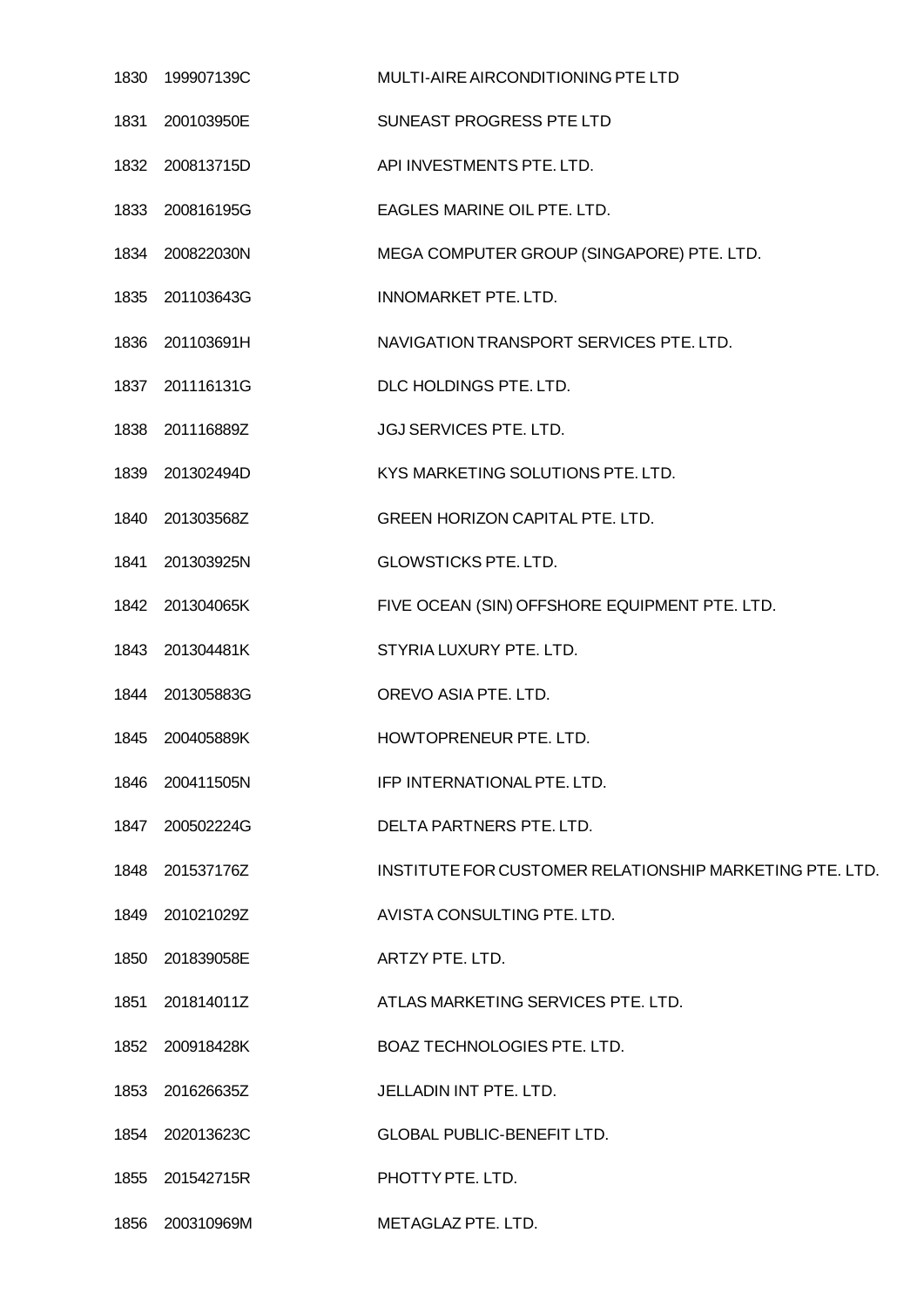| 1857 202033392M | AOMI METAL PTE, LTD.                        |
|-----------------|---------------------------------------------|
| 1858 201219371Z | TEBAN AUTO PTE, LTD.                        |
| 1859 201436811K | VG GLOBAL PTE, LTD.                         |
| 1860 201736099N | SUCCESS ENERGY SERVICES PTE. LTD.           |
| 1861 201925993M | SETTEO HOLDINGS PTE, LTD.                   |
| 1862 201301582G | <b>GCI CAPITAL PTE. LTD.</b>                |
| 1863 200910227Z | JIA MEI ENGINEERING PTE. LTD.               |
| 1864 201420144D | XUAN YI PTE. LTD.                           |
| 1865 201527595N | REFIT ASIA PTE. LTD.                        |
| 1866 201830979E | SWIPE TECH PTE. LTD.                        |
| 1867 201429263Z | RAILISE PTE. LTD.                           |
| 1868 201307263G | MADDOX ASIA PTE. LTD.                       |
| 1869 201905483K | LYGEND MINING PTE. LTD.                     |
| 1870 201724231H | TSP ENTERTAINMENT PTE. LTD.                 |
| 1871 201934253C | BAI CHUAN DECORATION ENGINEERING PTE. LTD.  |
| 1872 201713313E | INCH N MILE HOLDINGS PTE. LTD.              |
| 1873 201307934C | SENTOSA MUSIC DISTRIBUTIONS PRIVATE LIMITED |
| 1874 201837417H | LUVO CONTENT MARKETING PTE, LTD.            |
| 1875 198402552D | <b>BAND-IT CLAMPS (ASIA) PTE LTD</b>        |
| 1876 201605920D | AMARIA PTE, LTD.                            |
| 1877 201615102C | GLOBAL (ASIA) FOUNDATION PTE. LTD.          |
| 1878 201826321G | AGW ECOMMERCE PTE. LTD.                     |
| 1879 201702549D | SF ENTERTAINMENT PTE, LTD.                  |
| 1880 201618093C | INTERIOR DESIGNERS PTE. LTD.                |
| 1881 201314515W | WIDEOCEAN MARITIME PTE. LTD.                |
| 1882 201720617C | LEMMING BROTHERS PTE. LTD.                  |
| 1883 201310996D | CAPULUS PTE. LTD.                           |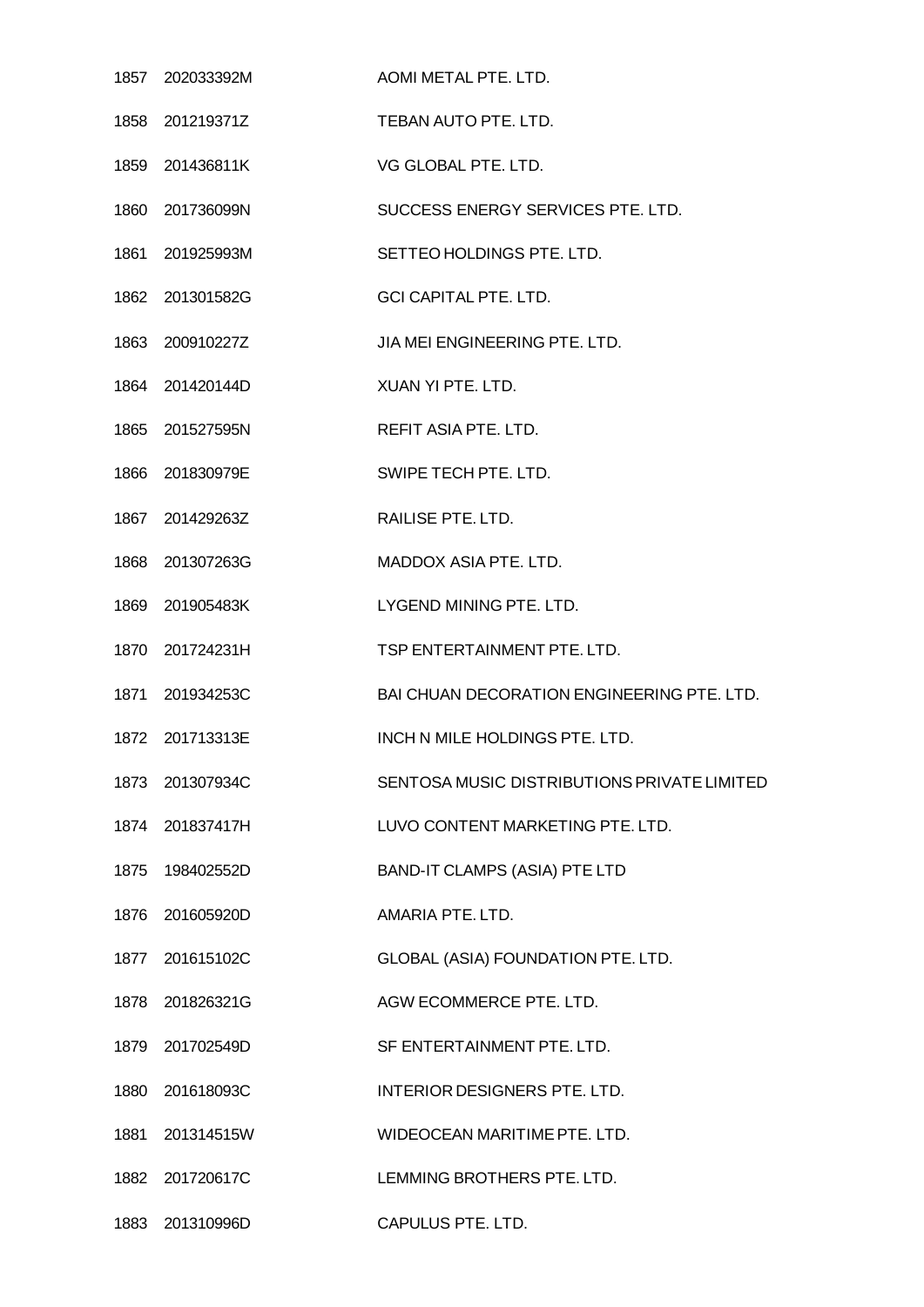| 1884 201611161C | SAN MARINE PTE. LTD.                         |
|-----------------|----------------------------------------------|
| 1885 201103904K | SPEEDWELL PTE, LTD.                          |
| 1886 201412005D | NGAI CHIN INVESTMENT HOLDING PTE. LTD.       |
| 1887 201118250H | SEA SEA SINGAPORE PTE. LTD.                  |
| 1888 201603376M | 9193 ENTERPRISE PTE. LTD.                    |
| 1889 201807382N | BF LABS PTE. LTD.                            |
| 1890 201721906W | CHAMBER FOOD CULTURE PTE. LTD.               |
| 1891 201901658K | <b>GRADIA FOUNDATION LIMITED</b>             |
| 1892 201815257C | MEDIA BLK ASIA PTE, LTD.                     |
| 1893 201832301N | HOUSE OF CORNERSTONE LTD.                    |
| 1894 201831547D | ADDON BUSINESS SOLUTIONS PTE. LTD.           |
| 1895 201810058C | MU RESTAURANT PTE. LTD.                      |
| 1896 201802706M | ZHOU HEI YA FOODS PTE. LTD.                  |
| 1897 201800780R | LIBERTY POOL PTE. LTD.                       |
| 1898 201426897Z | LH TRAINING INSTITUTE (S) PTE. LTD.          |
| 1899 201533799Z | ADVENT DISTRIBUTION PTE, LTD.                |
| 1900 201330004M | UNITED TRUSTEES PTE. LTD.                    |
| 1901 201304353Z | RAIMON LAND INVESTMENT (SINGAPORE) PTE. LTD. |
| 1902 201511328M | OSCARCORP SHIPPING PTE. LTD.                 |
| 1903 201917915G | SWIFT FOUNDATION LTD.                        |
| 1904 200817745G | JLU GLOBAL LTD.                              |
| 1905 201430908K | ZENDURANCE CYCLING INTERNATIONAL PTE. LTD.   |
| 1906 201810806M | XPENSE CORPORATION PTE. LTD.                 |
| 1907 201839154R | <b>VOLTAIC ENGINEERING PTE. LTD.</b>         |
| 1908 201604823E | CHARMTECHNO PRIVATE LTD.                     |
| 1909 201612087N | HEALTH INDUSTRY MATTERS PTE. LTD.            |
| 1910 201830517H | A-STAR CASH & CARRY 5 PTE. LTD.              |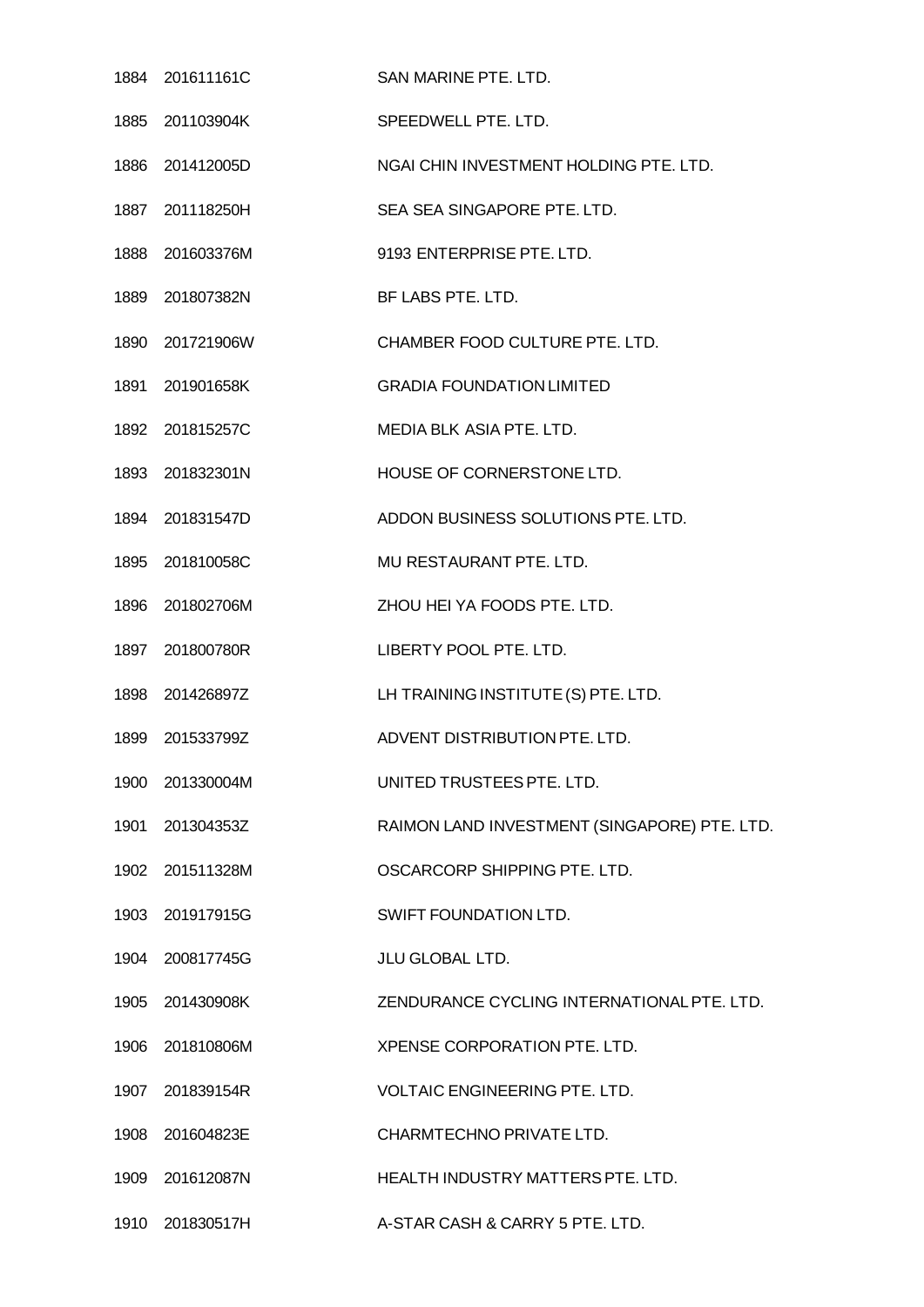| 1911 201114253R | VISUALIZERS PTE. LTD.                          |
|-----------------|------------------------------------------------|
| 1912 201939820Z | INTERSTRLLAR SOURCE FOUNDATION LTD.            |
| 1913 201632778K | ORCHARDZ INVESTMENTS PTE. LTD.                 |
| 1914 200411543D | CHERUB PTE. LTD.                               |
| 1915 202000130C | AURORA EXHUMATION PTE, LTD.                    |
| 1916 201731433H | SEED VAULT LTD.                                |
| 1917 201407587D | SANTEGO CAPITAL PTE. LTD.                      |
| 1918 201808743H | NK SHIPPING PTE. LTD.                          |
| 1919 201134074Z | <b>BALASORE METALS PTE. LTD.</b>               |
| 1920 201934461C | NEW CENTURY CONSTRUCTION PTE. LTD.             |
| 1921 201600896C | TRAININGSHED PTE. LTD.                         |
| 1922 201625326W | AFRICA CARD SERVICES PTE. LTD.                 |
| 1923 200409354K | DREAMWORLD PTE. LTD.                           |
| 1924 201534626Z | ESHKOL VALLEY INFANTCARE @ NORTHSTAR PTE. LTD. |
| 1925 201939644Z | HAIYOU GLOBAL PTE. LTD.                        |
| 1926 200617653R | AMFAX SINGAPORE PTE. LTD.                      |
| 1927 201828250M | EDGEM PTE. LTD.                                |
| 1928 201201103N | PAYMENT SOLUTION PTE. LTD.                     |
| 1929 199706934Z | AMOEBA PRIVATE LIMITED                         |
| 1930 201713830K | QUBER TECHNOLOGIES PTE. LTD.                   |
| 1931 201224489K | SOUP ASIA PTE. LTD.                            |
| 1932 201829468W | COLLARGE PTE. LTD.                             |
| 1933 201927762G | LIQUID PALACE PTE, LTD.                        |
| 1934 201934529M | MOYS ENGINEERING PTE. LTD.                     |
| 1935 201523541C | SFAT PTE. LTD.                                 |
| 1936 198204332N | HILLOGS ENTERPRISE PTE LTD                     |
| 1937 201537652D | <b>GRAND PALACE PTE. LTD.</b>                  |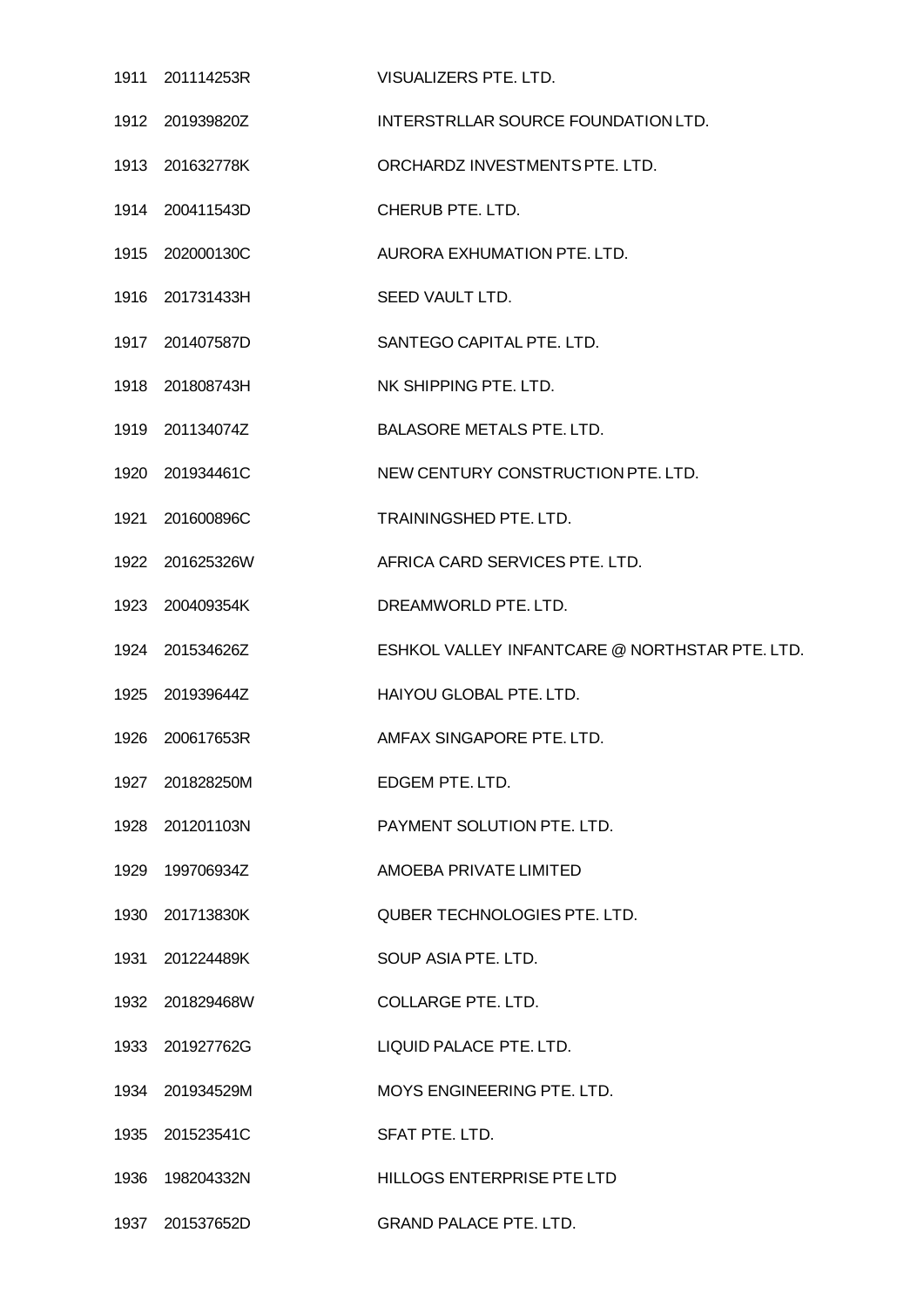| 1938 200913567D | NATURAL TREATMENT & CARE PTE. LTD.            |
|-----------------|-----------------------------------------------|
| 1939 201924861C | <b>IDEAL HOME SMART SHUTTERS PTE. LTD.</b>    |
| 1940 201838575N | INCLUSIVE TECHNOLOGIES PTE. LTD.              |
| 1941 201923693R | HI-FIN TECHNOLOGY PTE. LTD.                   |
| 1942 201625089D | GOLDEN WING DEVELOPMENT PTE. LTD.             |
| 1943 200604461K | ENGTEX (S) PTE. LTD.                          |
| 1944 198701158E | <b>GREENDALE INVESTMENTS PTE LTD</b>          |
| 1945 201923585K | KYWAY PTE. LTD.                               |
| 1946 201812780G | CERTIGO PTE. LTD.                             |
| 1947 200813696C | DRA RESIDENCE (10 ROWELL) PTE. LTD.           |
| 1948 200512955R | ZENITH ASSOCIATES PTE. LTD.                   |
| 1949 201623528R | PRISTINIA AGRICULTURE PTE. LTD.               |
| 1950 201931812W | UP2U PTE. LTD.                                |
| 1951 201725158M | RHINES RESOURCES PTE. LTD.                    |
| 1952 201839796R | THE SECRET PROJECT PTE. LTD.                  |
| 1953 201943601R | JIA FA (SINGAPORE) PTE. LTD.                  |
| 1954 201525737R | ENT@FARRER PTE. LTD.                          |
| 1955 201819237C | ULTIMATE MUSIC APAC PTE, LTD.                 |
| 1956 201808488K | PROTEIN MINISTRY PTE. LTD.                    |
| 1957 201923554C | DELIVERINK PTE, LTD.                          |
| 1958 201728937C | LEADERSHIP SHIP MANAGEMENT SERVICES PTE. LTD. |
| 1959 201830390E | HBDM FOUNDATION LTD.                          |
| 1960 201536185E | MG SHIP SERVICES AND CONSULTING PTE. LTD.     |
| 1961 201808860R | MARQUISE SHIPPING PTE. LTD.                   |
| 1962 201317515G | TM CENTURY SOLUTIONS PTE. LTD.                |
| 1963 201629729N | NAVICTI INTEGRATION & DESIGN PTE. LTD.        |
| 1964 201722281Z | ALTITUDE C PTE. LTD.                          |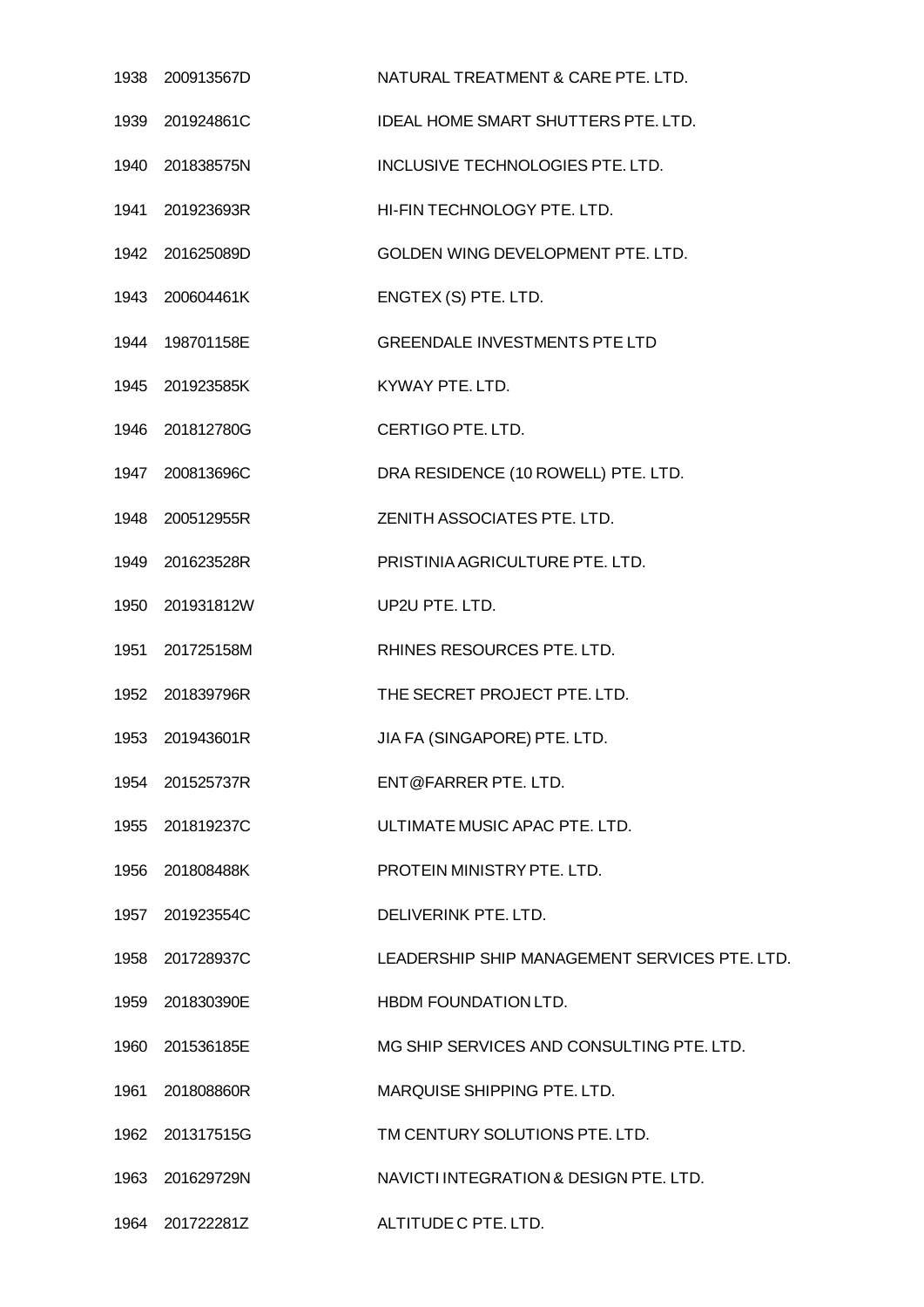|      | 1965 201320609R | <b>VELOILTRADE PTE. LTD.</b>                          |
|------|-----------------|-------------------------------------------------------|
|      | 1966 201724538H | BIRCH TREE DESIGN PTE. LTD.                           |
|      | 1967 201523669H | ICOOK EXPRESS PTE. LTD.                               |
|      | 1968 201017791D | INNOVATIONZ PTE. LTD.                                 |
|      | 1969 201331860W | SYNERGY SPORTS SURGERY ALVERNIA PTE. LTD.             |
|      | 1970 201323202K | HOUSE OF BRICKS PRIVATE LIMITED                       |
| 1971 | 201216492C      | WELLFORE EXMETAL PTE. LTD.                            |
|      | 1972 200900968E | VI-GROUP PTE. LTD.                                    |
|      | 1973 201504518Z | WONECT PTE. LTD.                                      |
|      | 1974 201921293E | COLLECTIVE CONSCIOUSNESS PTE. LTD.                    |
|      | 1975 201512063C | KERRYWOOD ADVISORY PRIVATE LIMITED                    |
|      | 1976 201726781W | ORRIX SG PTE. LTD.                                    |
|      | 1977 201736574G | WABL PTE. LTD.                                        |
|      | 1978 201912641R | INSTITUTE FOR NURTURING FUTURE READY ADULTS PTE. LTD. |
| 1979 | 201325839E      | CHRYSALIS FORTE PTE. LTD.                             |
|      | 1980 201822032C | P PLUS A DESIGN STUDIO (SINGAPORE) PTE. LTD.          |
| 1981 | 200302531D      | UNITED CENTRE INVESTMENT PTE. LTD.                    |
|      | 1982 201700165N | PCL INVESTMENT PTE. LTD.                              |
| 1983 | 200501313C      | SEIKETSU (SINGAPORE) PTE. LTD.                        |
| 1984 | 201434150R      | LITTLE PLANET PLAYLAND PRIVATE LIMITED                |
|      | 1985 201540371W | VSC LABS PTE. LTD.                                    |
| 1986 | 199502098R      | N.Y.D.C., INC. PTE LTD                                |
| 1987 | 201729346M      | ONTHEGO HR SERVICES PTE. LTD.                         |
| 1988 | 201805539D      | PROTON GLOBAL FOUNDATION LTD.                         |
| 1989 | 201625090W      | GOLDEN WING HOTEL INVESTMENT PTE. LTD.                |
| 1990 | 201334499E      | FA INTERIOR DESIGN PTE. LTD.                          |
| 1991 | 201118259G      | SINDICATUM CARBON CAPITAL (NZEM) PTE. LIMITED         |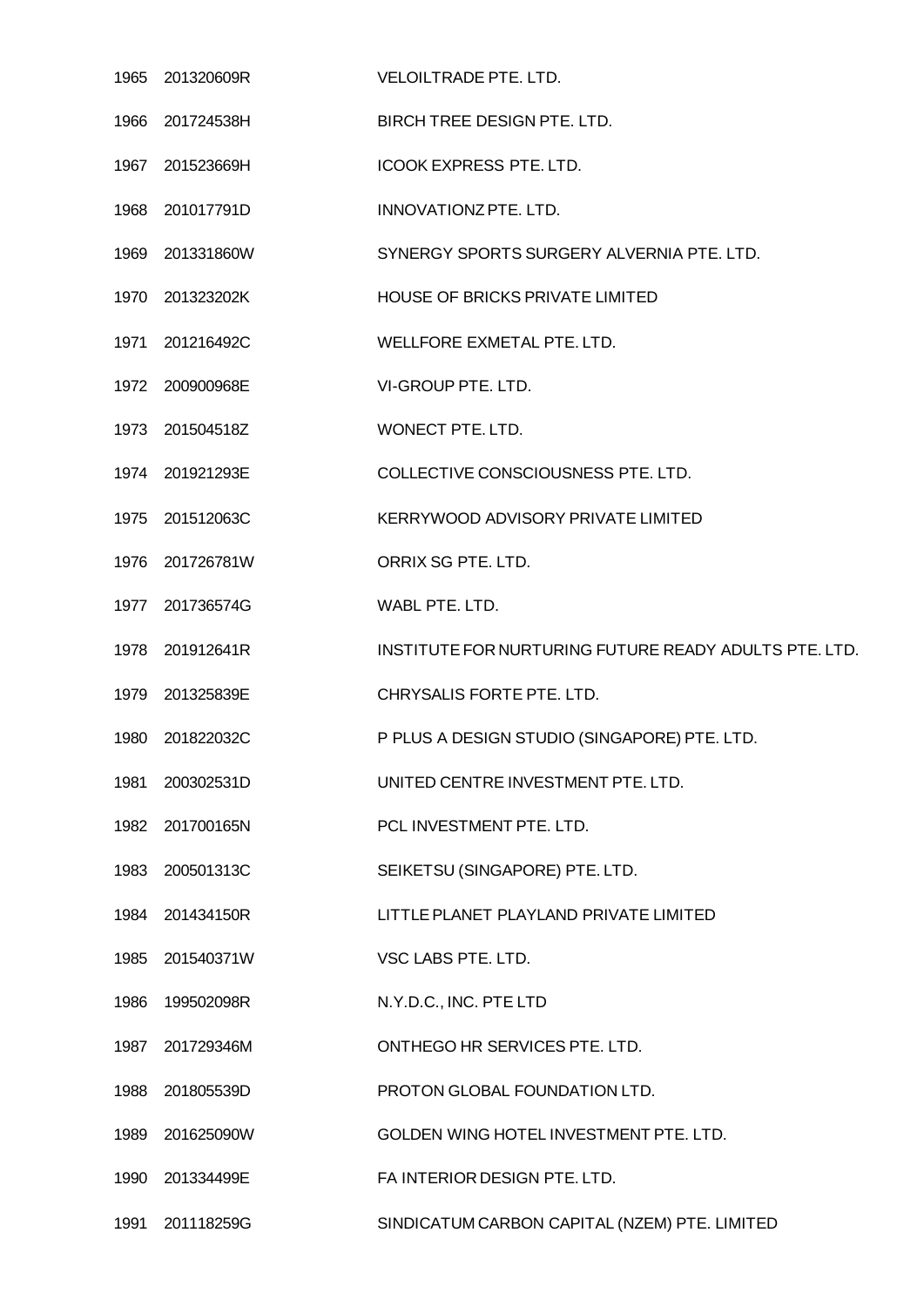|      | 1992 201818603C | FUTURE PLAS PTE. LTD.                                 |
|------|-----------------|-------------------------------------------------------|
| 1993 | 201613347D      | EVERGREEN POWER TRADING PTE, LTD.                     |
|      | 1994 201942814N | LINK MEDICAL SOLUTIONS PTE. LTD.                      |
|      | 1995 201925930D | LEADING CONTAINER INVESTMENT PTE. LTD.                |
| 1996 | 201835501M      | T METEORITE PTE. LTD.                                 |
|      | 1997 201705806M | ASIA COOL CHAIN PTE. LTD.                             |
|      | 1998 201307470R | LI & LEES II PTE. LTD.                                |
| 1999 | 201928270C      | B & B YELLOW STONE PTE. LTD.                          |
|      | 2000 202001170H | ECOIN REMITTANCE PTE. LTD.                            |
| 2001 | 200915274M      | MAX FOLIO INTERNATIONAL (S) PTE. LTD.                 |
|      | 2002 201438106D | ORANGE MARINE TRUST PTE. LTD.                         |
|      | 2003 201942671H | NEW NOBLE CORP PTE. LTD.                              |
| 2004 | 200600149D      | F-SECURE PTE. LTD.                                    |
|      | 2005 199803619Z | AVIATION GROUND HANDLING (SINGAPORE) PTE LTD          |
| 2006 | 201802416C      | JJ MARINE & OFFSHORE SOLUTIONS PTE. LTD.              |
| 2007 | 201728947N      | OCEANIC INVESTMENT HOLDINGS (INTERNATIONAL) PTE. LTD. |
| 2008 | 201706976M      | OCEANIC GROUP (INTERNATIONAL) PTE. LIMITED            |
|      | 2009 201809306H | THE ASLAN FOUNDATION LIMITED                          |
| 2010 | 201523677Z      | SC EXPRESS SERVICE PTE. LTD.                          |
| 2011 | 201627999Z      | TRITON PTE. LTD.                                      |
|      | 2012 201832119E | OMNISCIENT PACIFIC PTE. LTD.                          |
|      | 2013 201941150D | CLICKSMEET TECH PTE. LTD.                             |
|      | 2014 201544253E | <b>ENVERSON PTE. LTD.</b>                             |
|      | 2015 201706953N | US CAPITAL GLOBAL PTE. LTD.                           |
| 2016 | 200505988W      | NOVELTY GROUP PTE. LTD.                               |
| 2017 | 202023491W      | WALDEN DESIGN PTE. LTD.                               |
| 2018 | 201830272G      | ASIA CONNECTION (SG) PTE. LTD.                        |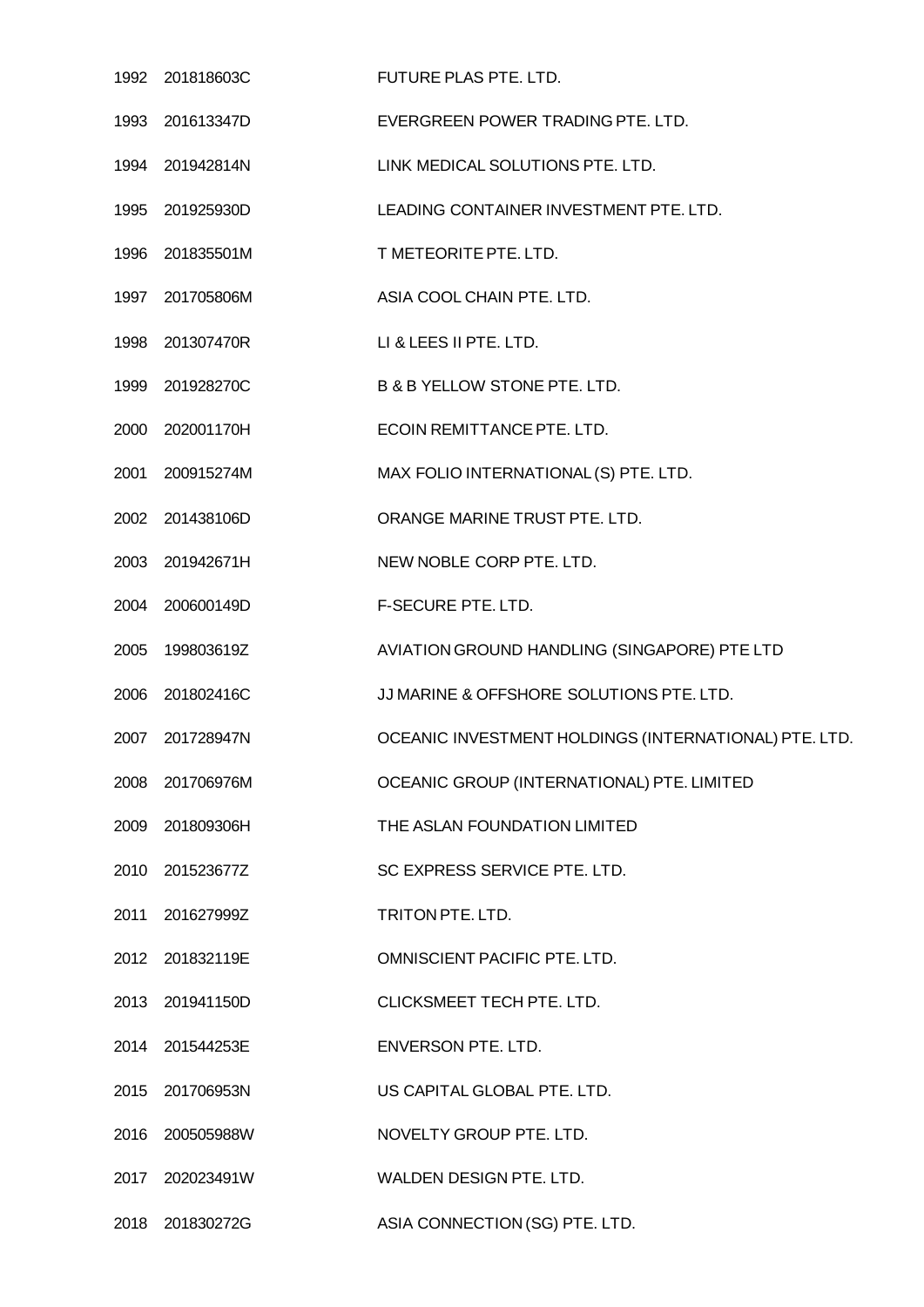| 2019 201828302E | MONETIZATION SOLUTIONS PTE. LTD.        |
|-----------------|-----------------------------------------|
| 2020 201113137D | <b>GATEWAY PRIME PARTNERS PTE, LTD.</b> |
| 2021 202011270C | NOVOTRA PTE. LTD.                       |
| 2022 201603716N | ELEVSDESK PTE. LTD.                     |
| 2023 201814248D | MW PARTNERS GROUP HOLDINGS PTE. LTD.    |
| 2024 201505681D | HANWEN EDUCATION PTE. LTD.              |
| 2025 200712577M | E C PRIME PTE, LTD.                     |
| 2026 201813909H | P BY KEVIN PTE, LTD.                    |
| 2027 200512393W | REASONS INTEGRATION PTE. LTD.           |
| 2028 201922880D | FOOD TRIBES PTE. LTD.                   |
| 2029 202037253D | ANN KAWAII NAILS & BEAUTY PTE, LTD.     |
| 2030 201731346Z | APAC POINT OF SALE PTE. LTD.            |
| 2031 201936849N | WING ON MANAGEMENT FOUNDATION LTD.      |
| 2032 201834964D | BROTHER CRYPTO TRADING PTE. LTD.        |
| 2033 201832593Z | <b>GEK BUAY PTE, LTD.</b>               |
| 2034 201906901R | ONE JUNE PTE, LTD.                      |
| 2035 201529837R | NAVIGO ASIA PTE, LTD.                   |
| 2036 201420979M | CHEAN FONG ENGINEERING PTE. LTD.        |
| 2037 202001836E | BLOCKCHAIN FRONTIER FOUNDATION LTD.     |
| 2038 201217925N | G SIX PTE. LTD.                         |
| 2039 201937328C | <b>DEFICHAIN FOUNDATION LIMITED</b>     |
| 2040 202028550M | MAGCO BEAUTY HEALTH SPA & TCM PTE. LTD. |
| 2041 201511645H | WL HOLDCO PTE. LTD.                     |
| 2042 199505304K | UNITED OCEAN ENTERPRISE PTE LTD         |
| 2043 201600911Z | <b>GRANGEFORD CONSULTING PTE. LTD.</b>  |
| 2044 201625934R | <b>BUILDERS BAR PTE. LTD.</b>           |
| 2045 201918053C | THE MONDELLO CORP PTE. LTD.             |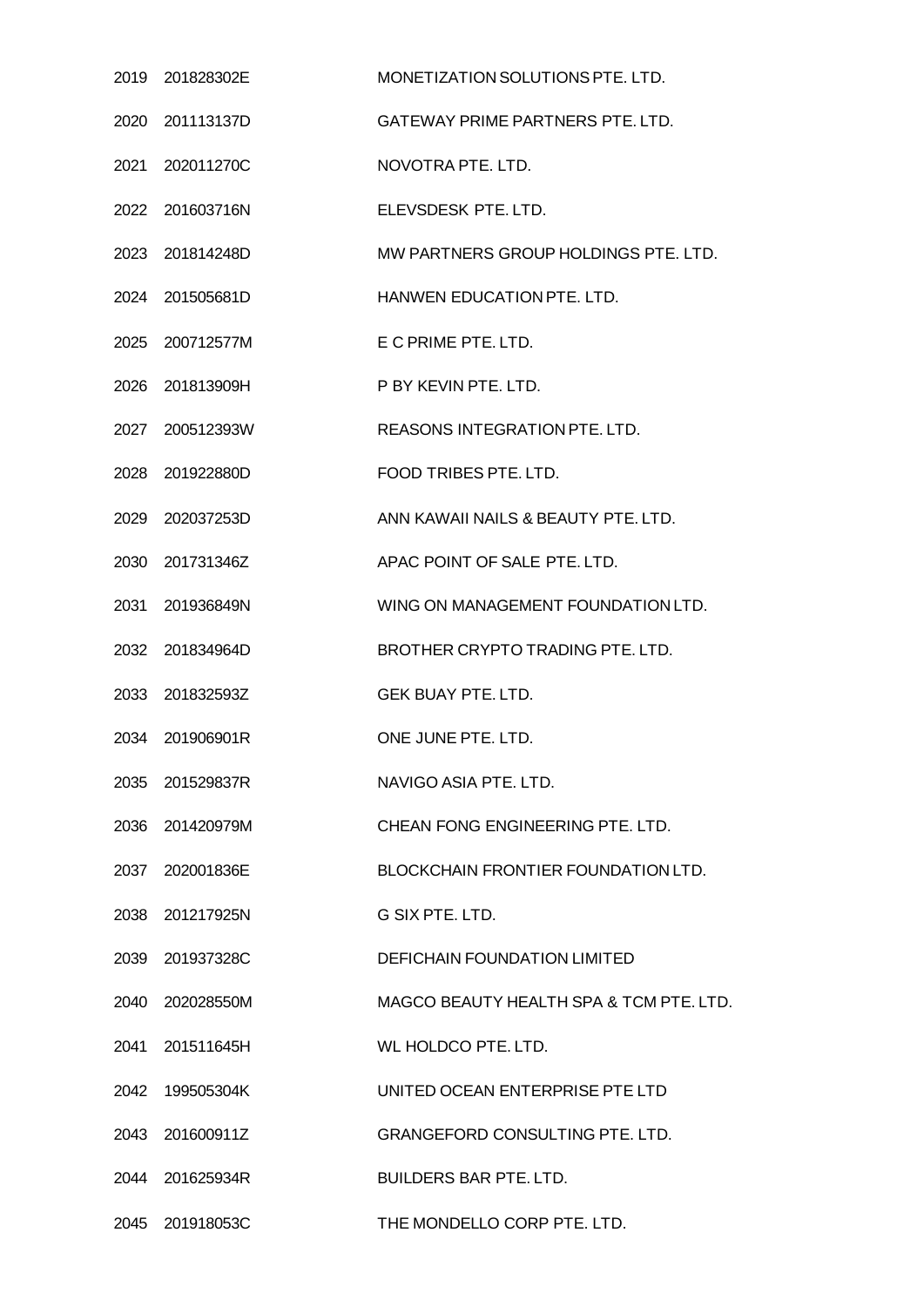|      | 2046 202019487K | YUHUA TRADE PTE, LTD.                            |
|------|-----------------|--------------------------------------------------|
| 2047 | 201709676W      | XIONGAN HOLDINGS PTE. LTD.                       |
|      | 2048 201325260W | CHOCOLATE MARK PTE. LTD.                         |
|      | 2049 201801515H | RANDWICK PRIVATE LIMITED                         |
|      | 2050 198400468N | <b>TEXMA GARMENTS PTE LTD</b>                    |
|      | 2051 201838612Z | FINANCIAL ASSETS PTE. LTD.                       |
| 2052 | 201920649H      | KINGSFORD CAPITAL PTE. LTD.                      |
|      | 2053 201406668G | RONDA INVESTMENT & DEVELOPMENT PTE. LTD.         |
|      | 2054 201106736K | STELLA SHIP MANAGEMENT PTE. LIMITED              |
| 2055 | 201939405K      | INTELLIGENT MEMORY MESHWORK TECHNOLOGY PTE. LTD. |
|      | 2056 201942564N | SPRINGSPROUTS PTE. LTD.                          |
| 2057 | 200515064R      | STAR VENUS PTE. LTD.                             |
| 2058 | 201719418M      | ONE INFRASTRUCTURE PTE. LTD.                     |
|      | 2059 201510954W | FINWEALTH ASIA PTE. LTD.                         |
| 2060 | 201829986N      | WBF EXCHANGE PTE. LTD.                           |
|      | 2061 201827609H | TRUST FOUNDATION LTD.                            |
| 2062 | 200404262E      | INNOHUB TECHNOLOGIES PTE. LTD.                   |
|      | 2063 200703598G | J LIMO SERVICE PTE. LTD.                         |
| 2064 | 200004680M      | INSPECT FIRST (SINGAPORE) PTE LTD                |
| 2065 | 201919539K      | UNEX LOGISTICS SINGAPORE PTE. LTD.               |
|      | 2066 201104828C | NEWTOOLS AUTOMOTIVE ENGINEERING PTE. LTD.        |
| 2067 | 201404289M      | CHUAN SENG HUAT HOLDINGS PTE. LTD.               |
|      | 2068 201825898H | LONGSHENG MARINE SERVICES PTE. LTD.              |
| 2069 | 200513734G      | BLUWATER EXPRESS PTE. LTD.                       |
| 2070 | 200517519M      | POPSTAR MEDIA PTE, LTD.                          |
| 2071 | 200606230E      | M+L MARKETING PTE. LTD.                          |
| 2072 | 200909063G      | VENN SOLUTIONS PTE. LTD.                         |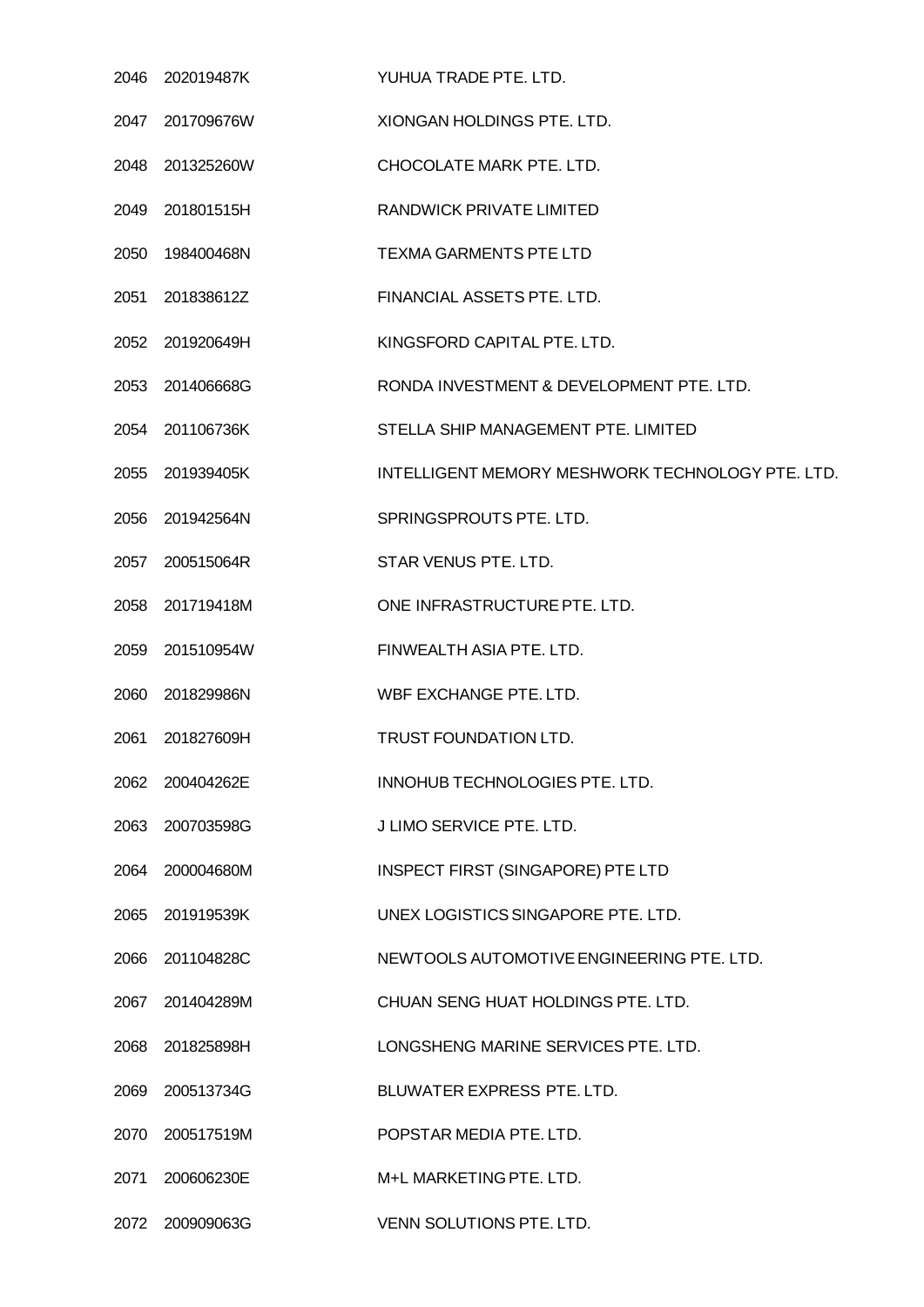|      | 2073 200909192H | ZEE GEE PTE. LTD.                                  |
|------|-----------------|----------------------------------------------------|
|      | 2074 200910377W | INDO LAND CORPORATION PTE. LTD.                    |
|      | 2075 200921261Z | AVENTIS WEALTH & ASSET MANAGEMENT PTE. LTD.        |
|      | 2076 201004240H | BRIA SOLUTIONS PTE. LTD.                           |
|      | 2077 201200793Z | THUKRAL GROUP (PTE.) LTD.                          |
|      | 2078 201201116Z | ARTISTIC-ARRIVO (SINGAPORE) ENTERPRISE PTE. LTD.   |
|      | 2079 201207966W | CITY LINE TRANSPORT & LOGISTICS SERVICES PTE. LTD. |
|      | 2080 201308694K | LEXMAR SAT SYSTEMS PTE. LTD.                       |
|      | 2081 201412658G | EUGENE HAN PAEDIATRICS PTE. LTD.                   |
|      | 2082 200921640C | CLEVER INSTINCT PTE. LTD.                          |
|      | 2083 200923832M | GU FO PTE. LTD.                                    |
|      | 2084 202015874W | AURA MARKETPLACE PTE. LTD.                         |
| 2085 | 199102920R      | DE-OCEANIC CORPORATION PTE. LTD.                   |
|      | 2086 200710645N | TIME MEDICAL INTERNATIONAL PTE. LTD.               |
| 2087 | 200716529R      | LAILI DEVELOPMENT (S) PTE. LTD.                    |
| 2088 | 201024374C      | ACORAL HOLDINGS PTE, LTD.                          |
| 2089 | 200403907H      | IDY ACADEMY PTE, LTD.                              |
| 2090 | 201925896K      | BAYSTAR TOURS PTE. LTD.                            |
| 2091 | 200715356R      | S C RUPA PTE. LTD.                                 |
| 2092 | 201006488H      | ALTRA PTE, LTD.                                    |
|      | 2093 201010563D | RICHDALE INTERNATIONAL PTE, LTD.                   |
|      | 2094 201023159E | ASNA INTERNATIONAL PTE. LTD.                       |
|      | 2095 201023241Z | SMS BUSINESS SERVICES PTE. LTD.                    |
|      | 2096 201102425W | SINGAPORE INSTITUTE OF COMMERCE PTE. LTD.          |
| 2097 | 201218064Z      | SG NATURAL RESOURCES PTE. LTD.                     |
|      | 2098 201219375D | SINGAPORE MANDARIN REAL ESTATE PTE. LTD.           |
| 2099 | 201222302E      | CARROT, BANANA & PEACH PTE. LTD.                   |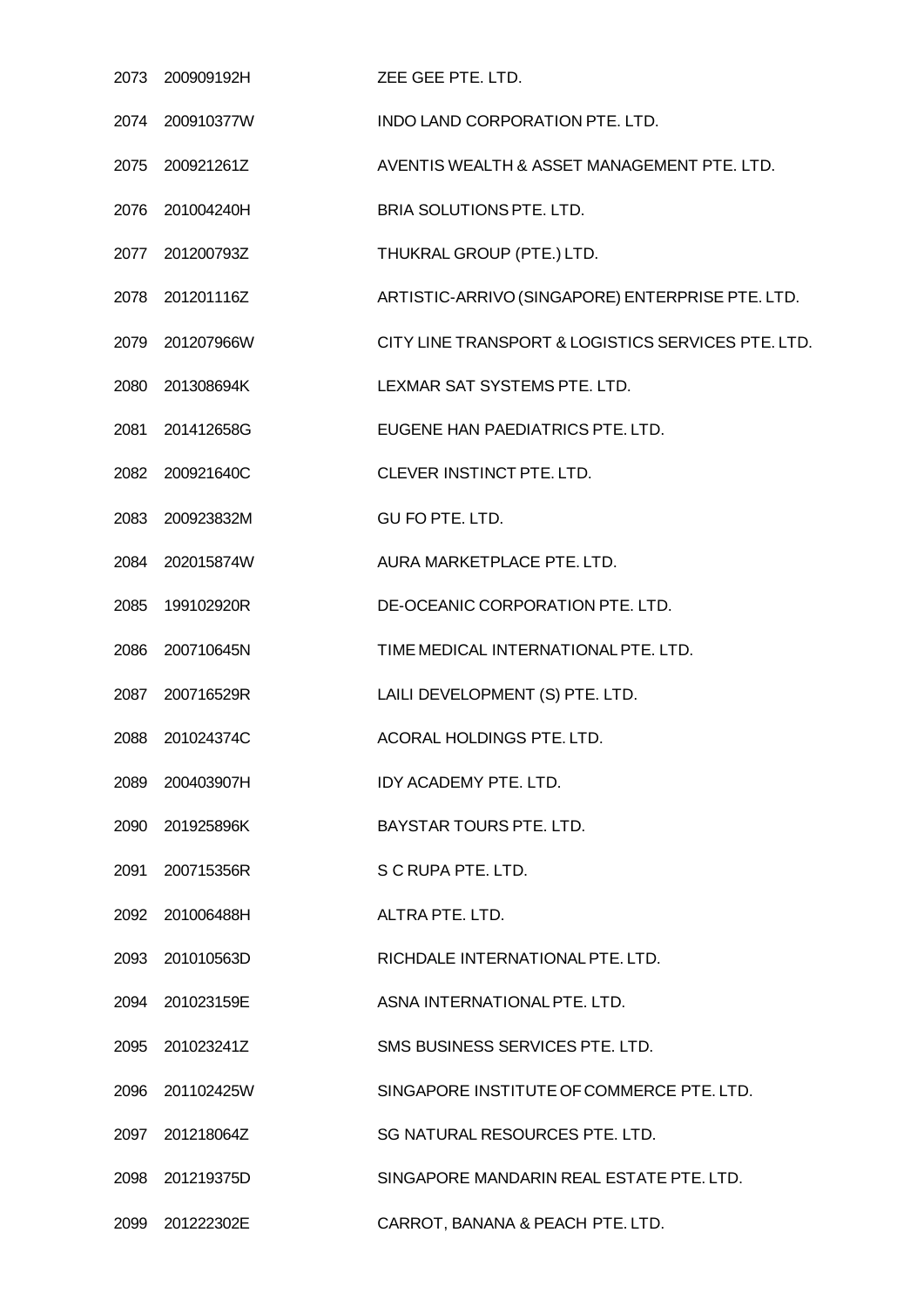| 2100 201300239Z | VILLAGE INVESCO PTE. LTD.                      |
|-----------------|------------------------------------------------|
| 2101 199407947K | YUDI PLASTERCEIL PTE LTD                       |
| 2102 200811973N | HOSPITALITY STAR PTE. LTD.                     |
| 2103 201104692R | MARVELTECH PTE. LTD.                           |
| 2104 201105500C | <b>GVL ASIA PTE, LTD.</b>                      |
| 2105 201112063G | ECLAIRAGE PTE. LTD.                            |
| 2106 201114452N | MINDSTREAM MEDIA PTE. LTD.                     |
| 2107 201116996N | KEZEN SINGAPORE PTE. LTD.                      |
| 2108 201302543D | WINHILL PTE, LTD.                              |
| 2109 201304785W | DS MARINE PTE, LTD.                            |
| 2110 200306851W | THE GRUPPE B RALLYE SHOPPE PTE. LTD.           |
| 2111 200402650R | E-LOG (FAR EAST) PTE. LTD.                     |
| 2112 200403978H | JS GIFT INC PTE. LTD.                          |
| 2113 202000410Z | CONDICAL RESEARCH PTE. LTD.                    |
| 2114 201633724Z | FACE CLEAR PTE, LTD.                           |
| 2115 199907860D | WINBUILD MARITIME SERVICES PTE LTD             |
| 2116 202008969E | DONGHAO ENTERPRISE PTE. LTD.                   |
| 2117 201702138C | <b>GEMS EVENTS MANAGEMENT PTE. LTD.</b>        |
| 2118 201625583K | TOUR IN SINGAPORE PTE. LTD.                    |
| 2119 202000137W | ARDYL VENTURES PTE, LTD.                       |
| 2120 201736502R | SKILLSPASSPORT PTE. LTD.                       |
| 2121 201100829G | BND ASSOCIATES PTE. LTD.                       |
| 2122 201203966M | NEWSAT PTE. LTD.                               |
| 2123 201718385W | HESED PROPERTY PRIVATE LIMITED                 |
| 2124 201023763Z | NAIT CONSULTING SERVICES PTE. LTD.             |
| 2125 201217060Z | SINCERE JEWELS PTE. LTD.                       |
| 2126 201932824H | HEALTH CHAIN FUTURE (HCF) TECHNOLOGY PTE. LTD. |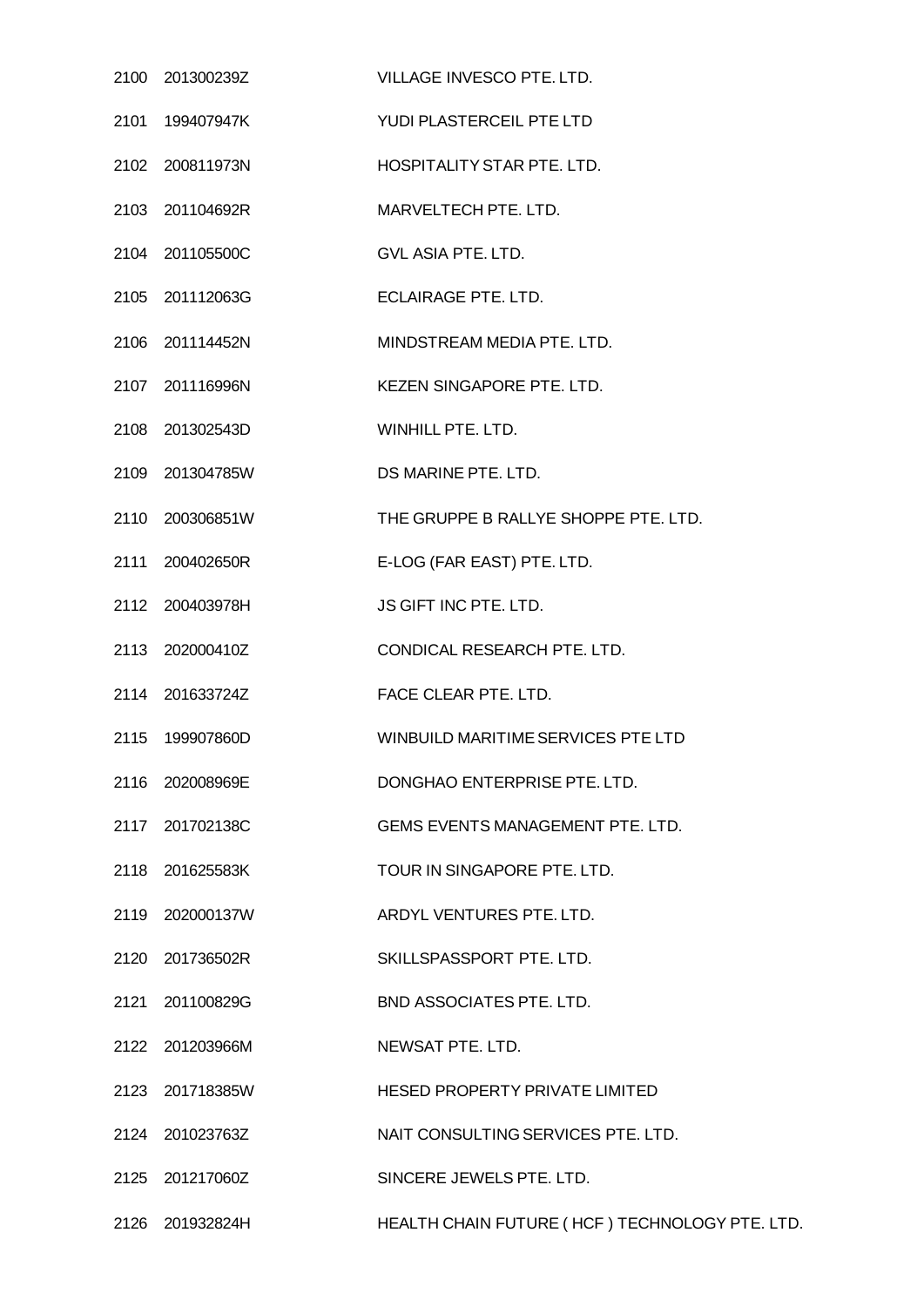|      | 2127 201935620E | SHENG SHANG INTERNATIONAL MINING PTE, LTD.                                               |
|------|-----------------|------------------------------------------------------------------------------------------|
|      | 2128 201810350W | <b>UBEECOM PTE. LTD.</b>                                                                 |
|      | 2129 201819359D | SINGAPORE ASEM EI FOUNDATION LTD.                                                        |
|      | 2130 201821963E | STARP CAPITAL PTE. LTD.                                                                  |
|      | 2131 201318032D | STREETBELL PTE, LTD.                                                                     |
|      | 2132 201902905N | CHER & CO SERVICES PTE. LTD.                                                             |
|      | 2133 201437582D | DIRECT TRADING & INVESTMENTS SINGAPORE PTE, LTD.                                         |
|      | 2134 201934386G | NEURONS DEVELOPMENT PRIVATE LIMITED                                                      |
|      | 2135 201834071M | ODFJELL TERMINALS ASIA MANAGEMENT PTE. LTD.                                              |
| 2136 | 198105067R      | DERROL STEPENNY PROMOTIONS PTE LTD                                                       |
|      | 2137 200610133D | SINGAPORE PARK AND PARTNERS PRIVATE LIMITED                                              |
|      | 2138 201524674D | ACE INTERNATIONAL CERTIFICATION PTE. LTD.                                                |
| 2139 | 200307221H      | DRAGON PETROLEUM CONSULTANTS PTE. LTD.                                                   |
|      | 2140 201917781D | <b>GRAVITATION VIETNAM PTE. LTD.</b>                                                     |
| 2141 | 201919053W      | <b>VBLOCKCHAIN TECHNOLOGY PTE. LTD.</b>                                                  |
|      | 2142 201905963W | <b>SNAP LABS PRIVATE LIMITED</b>                                                         |
| 2143 | 201937435R      | NEW LEADING INVESTMENT FOUNDATION LTD.                                                   |
|      | 2144 201937433N | BINGOEX FOUNDATION LTD.                                                                  |
| 2145 | 200822701H      | MALRIC INTERNATIONAL PTE. LTD.                                                           |
| 2146 | 201534904R      | SINOSIN INTERNATIONAL MEDICAL CONCIERGE PTE, LTD.                                        |
|      | 2147 201709488D | ARTYZENS PTE. LTD.                                                                       |
| 2148 | 201937056N      | AQCENT PTE. LTD.                                                                         |
| 2149 | 202010091M      | SINGAPORE TRILLION JING CONSORTIUM BILDERBERG<br>INTERNATIONAL INVESTMENT FUND PTE. LTD. |
|      | 2150 201530176E | MUSLIM TRAVEL WAREHOUSE PTE. LTD.                                                        |
| 2151 | 201539867M      | ALCON INTEGRATED PTE. LTD.                                                               |
|      | 2152 202015274K | BLOOM MEMORY PTE. LTD.                                                                   |
| 2153 | 201821844R      | NODE FOUNDATION LTD.                                                                     |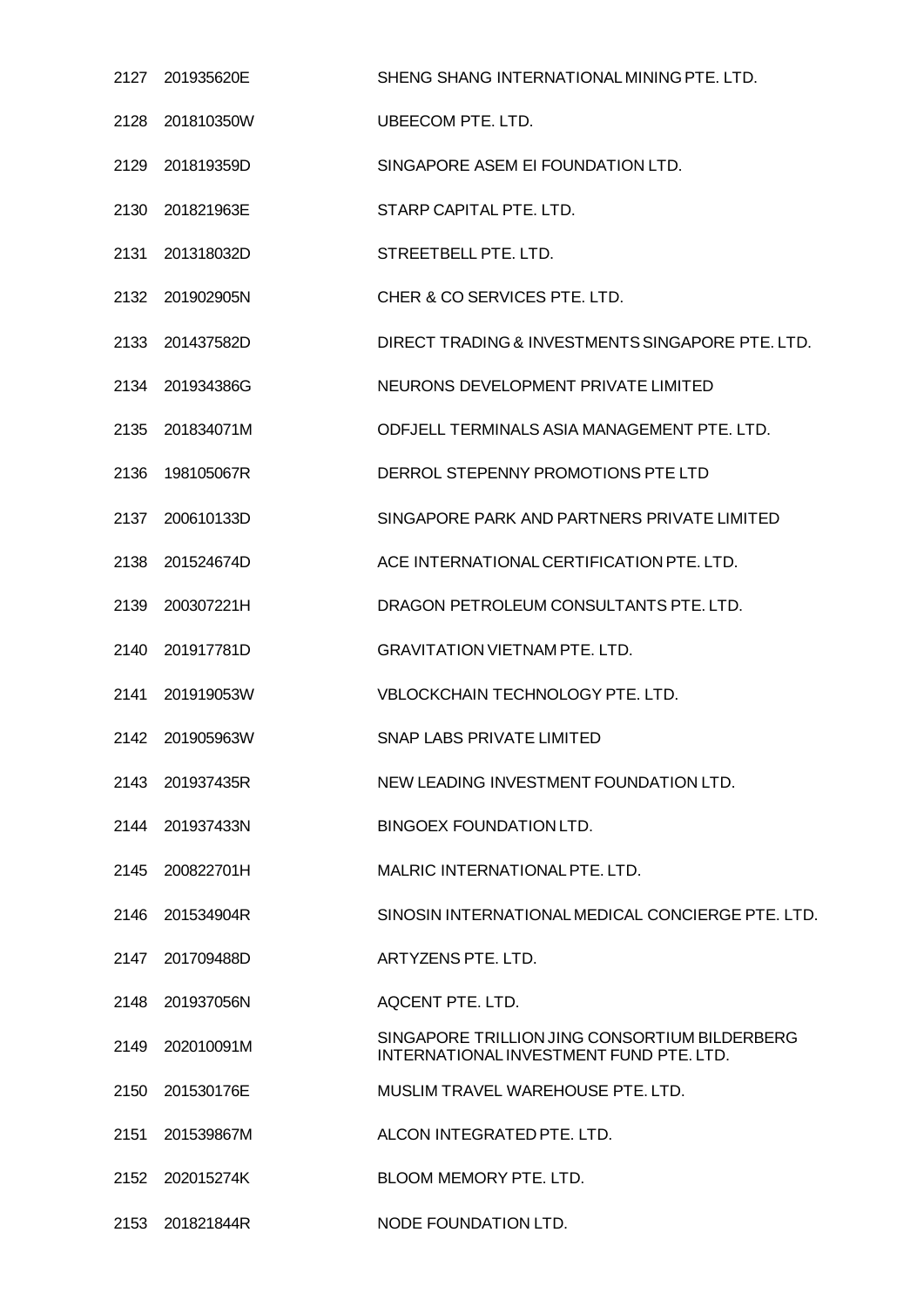|      | 2154 201909462Z | <b>GASTRAYDA PTE. LTD.</b>                          |
|------|-----------------|-----------------------------------------------------|
|      | 2155 201711292H | MANNA BAKERY & CONFECTIONERY PTE. LTD.              |
|      | 2156 201714445R | HAYAPI PTE. LTD.                                    |
|      | 2157 202008273K | ECOHOLIC GLOBAL PTE. LTD.                           |
|      | 2158 201723038Z | VILLAGE INC PTE, LTD.                               |
|      | 2159 201933042M | DRUNKEN CLAM PTE. LTD.                              |
|      | 2160 200703892E | ZU SHANG PTE. LTD.                                  |
|      | 2161 201809044N | FRESH DOPE PTE. LTD.                                |
|      | 2162 201630732C | THREE NAMES PRIVATE LTD.                            |
|      | 2163 200204253R | LJC ASIA PTE. LTD.                                  |
|      | 2164 201117053R | SGP LINK EMPLOYMENT AGENCY PRIVATE LIMITED          |
|      | 2165 201214647H | TRIFOCUS INNOVATIVE PTE. LTD.                       |
| 2166 | 197900798H      | SERENE ALUMINIUM PTE LTD                            |
|      | 2167 200310451Z | EUGENE STRUCTURAL MODEL DESIGN PTE. LTD.            |
|      | 2168 201602860K | DOSH INTERNATIONAL PTE. LTD.                        |
| 2169 | 198803191R      | KM EXPRESS (S) PTE. LTD.                            |
|      | 2170 201841815E | A-STAR CASH & CARRY 6 PTE. LTD.                     |
|      | 2171 201621965Z | HEALTHCARE INTERNATIONAL PTE. LTD.                  |
|      | 2172 201804524Z | JING AN CONSTRUCTION PTE. LTD.                      |
|      | 2173 201405404C | EVERLASTING RIVER PTE. LTD.                         |
|      | 2174 199004555Z | SWEDEX IMPEX PTE. LTD.                              |
|      | 2175 201941829E | SINGAPORE MEDIAFOX DEVELOPMENT FOUNDATION PTE. LTD. |
|      | 2176 201722759C | ROCKWILL INVESTMENT COMPANY PTE. LTD.               |
|      | 2177 201824003G | SCHAFER ASIA DISTRIBUTION PTE. LTD.                 |
|      | 2178 201818011E | AENTERTAINMENT PTE. LTD.                            |
|      | 2179 202013558Z | BJF FOUNDATION LTD.                                 |
|      | 2180 197200658W | YEO ENGINEERING ORGANISATION (PTE) LTD              |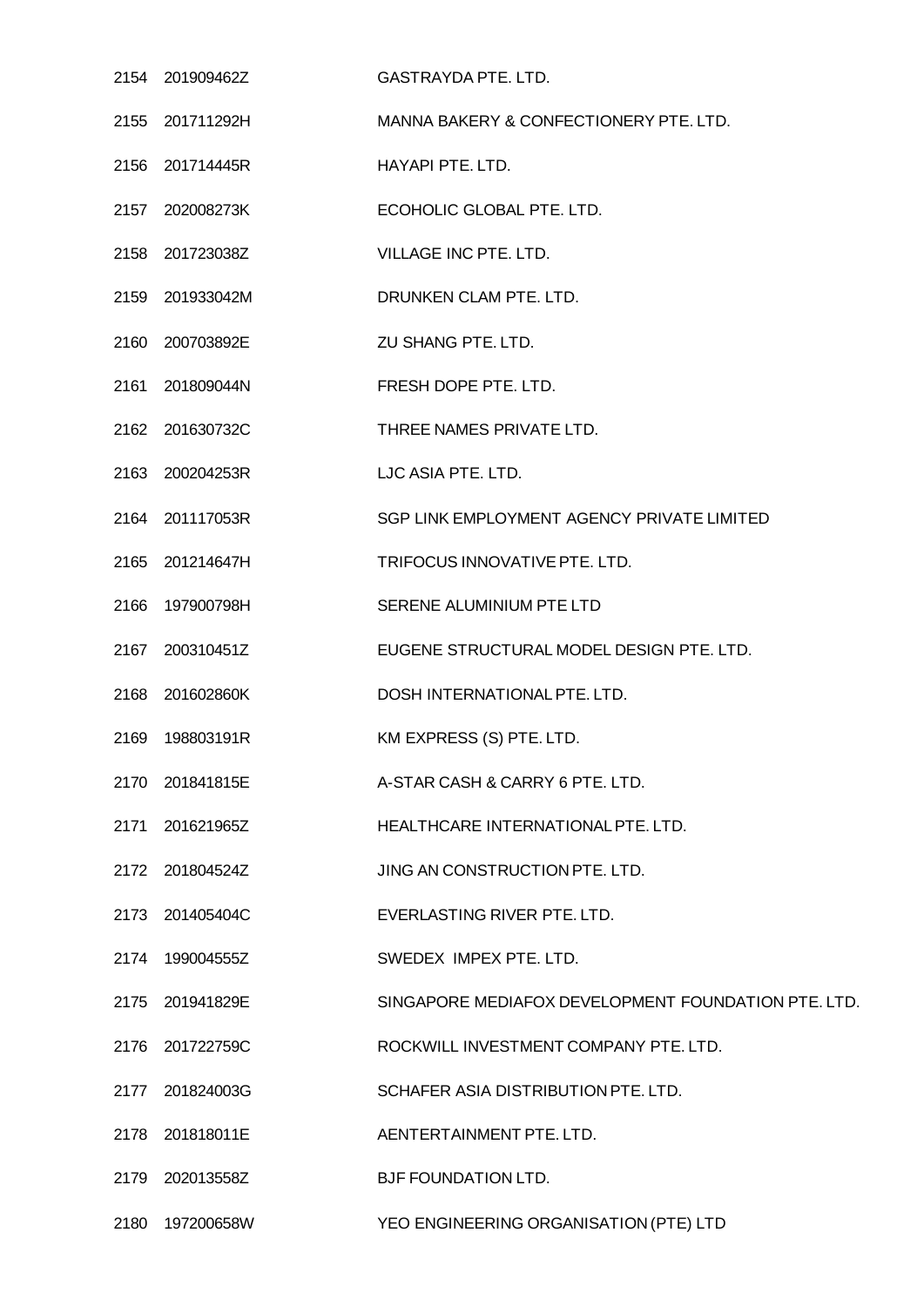| 2181 201542280W | CAR CLOUD TRANSPORTATION PTE. LTD.               |
|-----------------|--------------------------------------------------|
| 2182 201120064D | <b>BIOMAX OVERSEAS PTE. LTD.</b>                 |
| 2183 201709320E | SOUTH AMERICAN INVEST PTE. LTD.                  |
| 2184 200415644N | HAN WEE DECO PTE. LTD.                           |
| 2185 201500003N | THE CATALOGUE WALLCOVERING GALLERY (S) PTE. LTD. |
| 2186 202018571K | MAUVE CONSULTANTS PTE. LTD.                      |
| 2187 199402710E | S.Z.I. PTE LTD                                   |
| 2188 201600680N | YSQUARE PTE. LTD.                                |
| 2189 200908539K | VERITAS CORPORATE FOOD SERVICES PTE. LTD.        |
| 2190 201224042E | JPB MAID SPECIALIST PTE. LTD.                    |
| 2191 201835924H | DM UPHOLSTERY PTE. LTD.                          |
| 2192 201702972D | FEM-IT TECHNOLOGIES PTE. LTD.                    |
| 2193 201839339N | POCHE PTE. LTD.                                  |
| 2194 201710450H | MARKSMEN TRADING PTE. LTD.                       |
| 2195 201838763H | SKINTELLIGENT PTE. LTD.                          |
| 2196 201404506C | CHASE ADVISORY PTE. LTD.                         |
| 2197 202021640Z | TANLEONG PTE. LTD.                               |
| 2198 200301108G | MAGAZINES ONE SOURCE PTE. LTD.                   |
| 2199 202014810C | FINANCIAL ENGINEER (SG) PTE. LTD.                |
| 2200 201429532N | GOLDEN ARTS PTE. LTD.                            |
| 2201 201601328W | <b>IGLOOU PTE. LTD.</b>                          |
| 2202 201216111E | TAI YANG DE ENGINEERING PTE. LTD.                |
| 2203 201705649G | ENERIGHT FUEL SOLUTION PTE. LTD.                 |
| 2204 201327503K | J S GLOBAL HOTELS PTE. LTD.                      |
| 2205 201703118M | ASIACOCO TRADE PTE. LTD.                         |
| 2206 201709667R | XIONGAN INTERNATIONAL TRADING PTE. LTD.          |
| 2207 201435141K | PRICE DESTINEE INVESTMENT PTE. LTD.              |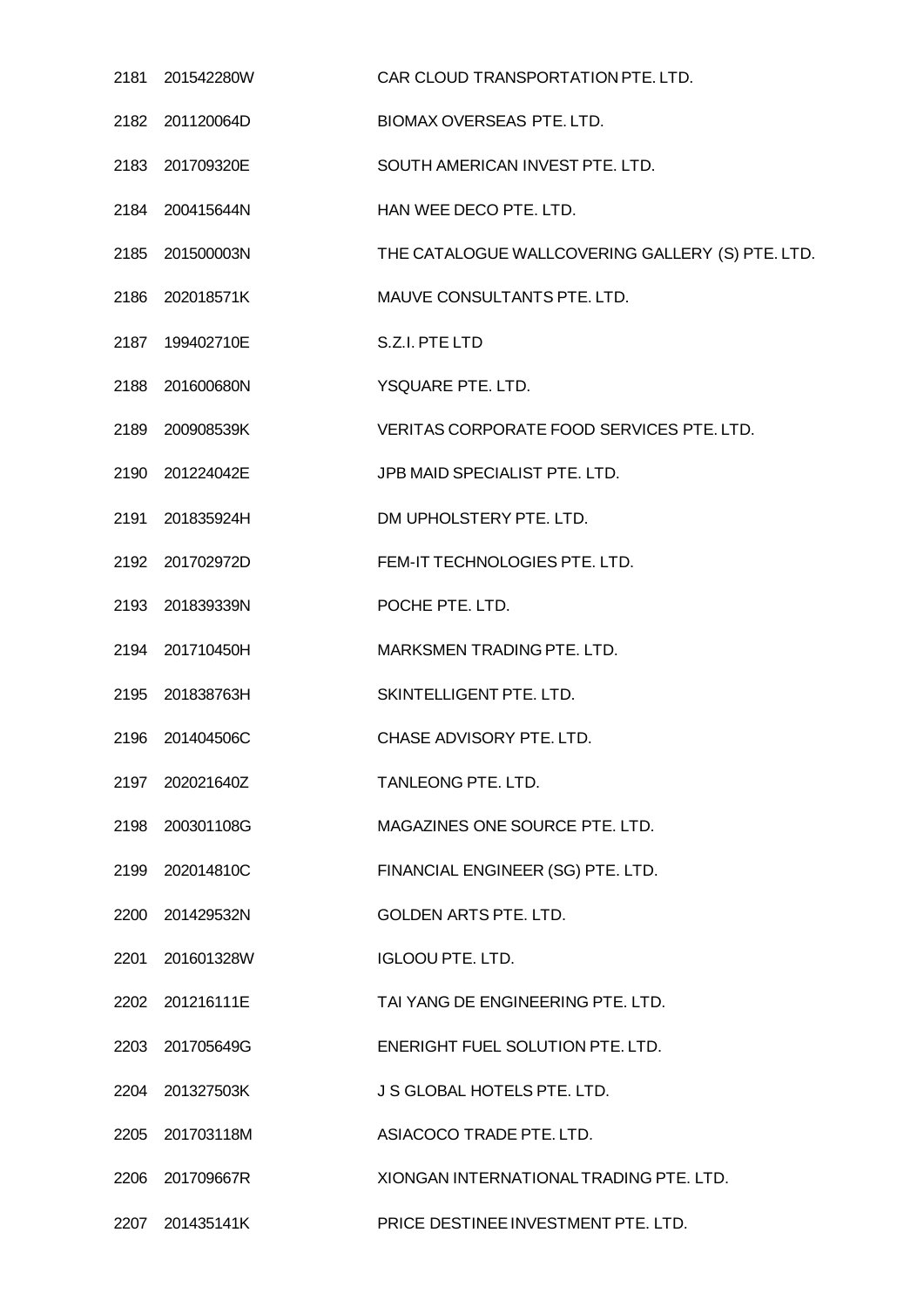| 2208 201217506C | KAIZINE PTE. LTD.                           |
|-----------------|---------------------------------------------|
| 2209 201937768K | <b>GLOBAL TRADING SERVICE PTE, LTD.</b>     |
| 2210 201220989W | <b>GOPRESS MEDIA PTE. LTD.</b>              |
| 2211 202000494E | DEFIB STORE PTE. LTD.                       |
| 2212 201724617G | 99 HUAT LAH PTE, LTD.                       |
| 2213 201525569G | EN CORP PRIVATE LIMITED                     |
| 2214 201731177Z | CHANG HONG SEAFOOD TRADING PTE. LTD.        |
| 2215 201706031R | M'INTD PTE, LTD.                            |
| 2216 201700941C | WILL STAGE PTE. LTD.                        |
| 2217 201806207R | SELFSELL FOUNDATION LTD.                    |
| 2218 201812491G | DATACOOK PTE. LTD.                          |
| 2219 198201640Z | WELTECH PRECISION TOOLING PTE LTD           |
| 2220 201929859W | TRUE MPI PTE, LTD.                          |
| 2221 201407020W | <b>JCYC TRADING PTE. LTD.</b>               |
| 2222 201542930R | HELLO KITTY CRUISES INTERNATIONAL PTE. LTD. |
| 2223 201438070M | <b>PACIFIC ASIA GLOBAL PTE, LIMITED</b>     |
| 2224 200516926N | SKY VOICE PTE. LTD.                         |
| 2225 201540244W | FOCAL CAPITAL 2015 PTE. LTD.                |
| 2226 201735928H | HUA QIAN SHU BEAUTY PTE. LTD.               |
| 2227 201718162K | <b>1FEAST PTE, LTD.</b>                     |
| 2228 201623508K | ASIEIT PTE. LTD.                            |
| 2229 201628282E | FIVE FIVE PTE, LTD.                         |
| 2230 202009262D | BREAKTHROUGH COUNSELLING PTE. LTD.          |
| 2231 201712673H | SAFEFILL PTE. LTD.                          |
| 2232 201406334C | AUSTIN SOUTH EAST ASIA PTE. LTD.            |
| 2233 200409792W | PERSONAGE EMPLOYMENT SERVICES PTE. LTD.     |
| 2234 201837344Z | FORTUNATE TECHNOLOGIES PTE. LTD.            |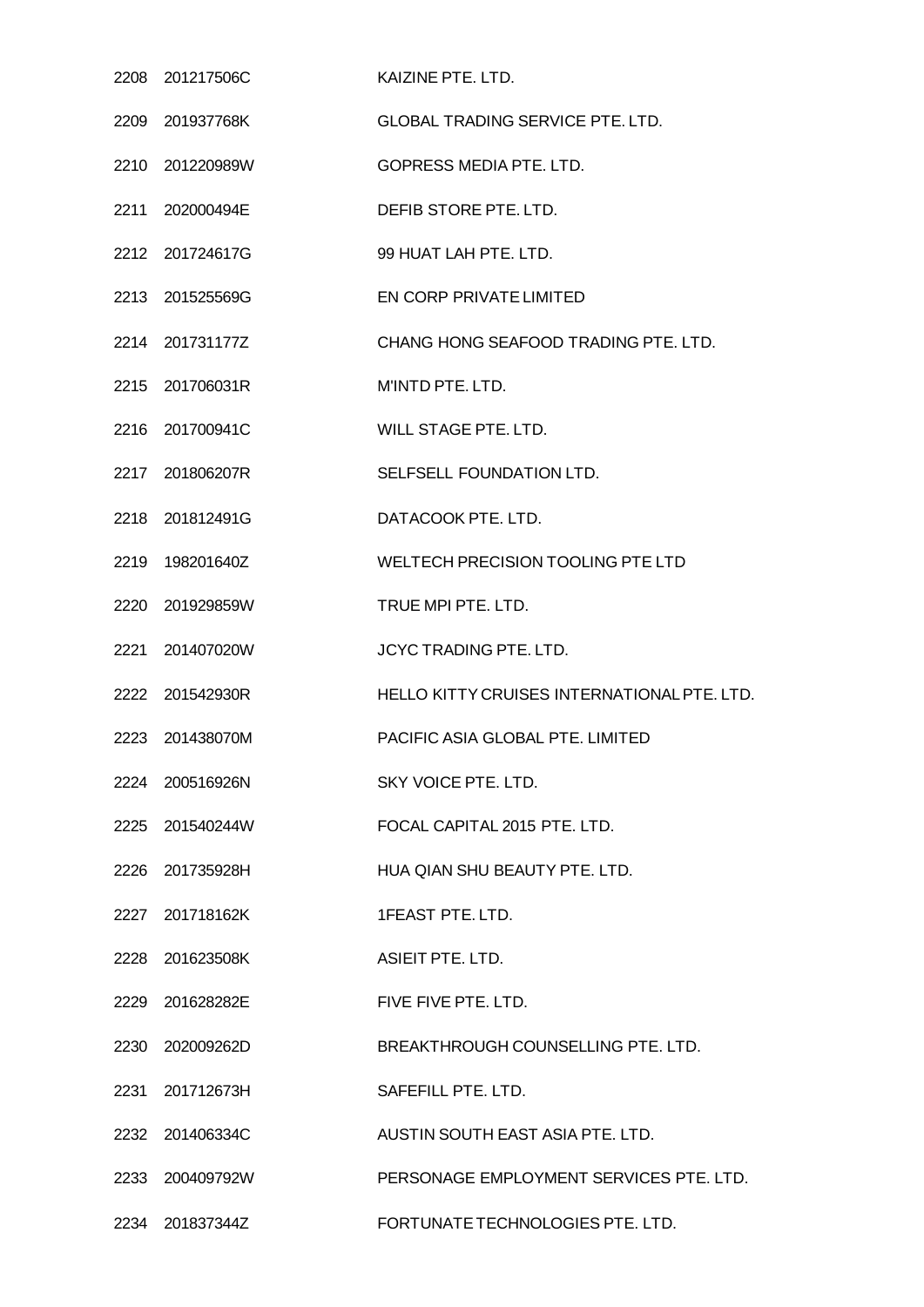| 2235 201939858E | CAROM & CO HOLDINGS PTE. LTD.                 |
|-----------------|-----------------------------------------------|
| 2236 201543571R | PROFIL CONSEC PTE. LTD.                       |
| 2237 201941938C | MASTER BARBER PTE. LTD.                       |
| 2238 202000695E | P. C. LEE PTE. LTD.                           |
| 2239 201804196M | <b>BRITZ SHADES PTE, LTD.</b>                 |
| 2240 201841501E | ONE CULTURE COWORK PTE. LTD.                  |
| 2241 201940501M | GIAN CYBER SALES PTE. LTD.                    |
| 2242 200100029E | <b>CYNETIC ENGINEERING PTE LTD</b>            |
| 2243 200908062Z | ALPHASIN PTE. LTD.                            |
| 2244 201717655G | OUTSHINERZ AUTOMOBILE PTE. LTD.               |
| 2245 201703890H | SMARTEYES DESIGN & BUILD PTE. LTD.            |
| 2246 201736735R | TRAVELSIFY APAC PTE. LTD.                     |
| 2247 201512872Z | EXTRAFIELD PTE, LTD.                          |
| 2248 200609480G | K NGIAM PTE, LTD.                             |
| 2249 202027460N | INFINITE AESTHETICS PTE. LTD.                 |
| 2250 201505258D | QUICKFAST SERVICES PRIVATE LIMITED            |
| 2251 201713448M | ZUZU LABS PTE. LTD.                           |
| 2252 201838569E | XP ENTERTAINMENT PTE. LTD.                    |
| 2253 201304319N | DEMPSEY BAY RESOURCES PTE. LTD.               |
| 2254 201620863G | CONSEILLER PTE. LTD.                          |
| 2255 201542282Z | HEALTH XTENSION SCIENCE SWITZERLAND PTE. LTD. |
| 2256 201524859C | FLIPSIDE EDUCATION HUB (PRIVATE LIMITED)      |
| 2257 201921858R | APPIC PRIVATE LTD.                            |
| 2258 201323839M | SAN YOU PTE. LTD.                             |
| 2259 201423174K | DAX ASIA RECRUITMENT PTE. LTD.                |
| 2260 202019594E | BEE DIGITAL PTE. LTD.                         |
| 2261 200708551C | ROCKERY ENTERPRISE PTE. LTD.                  |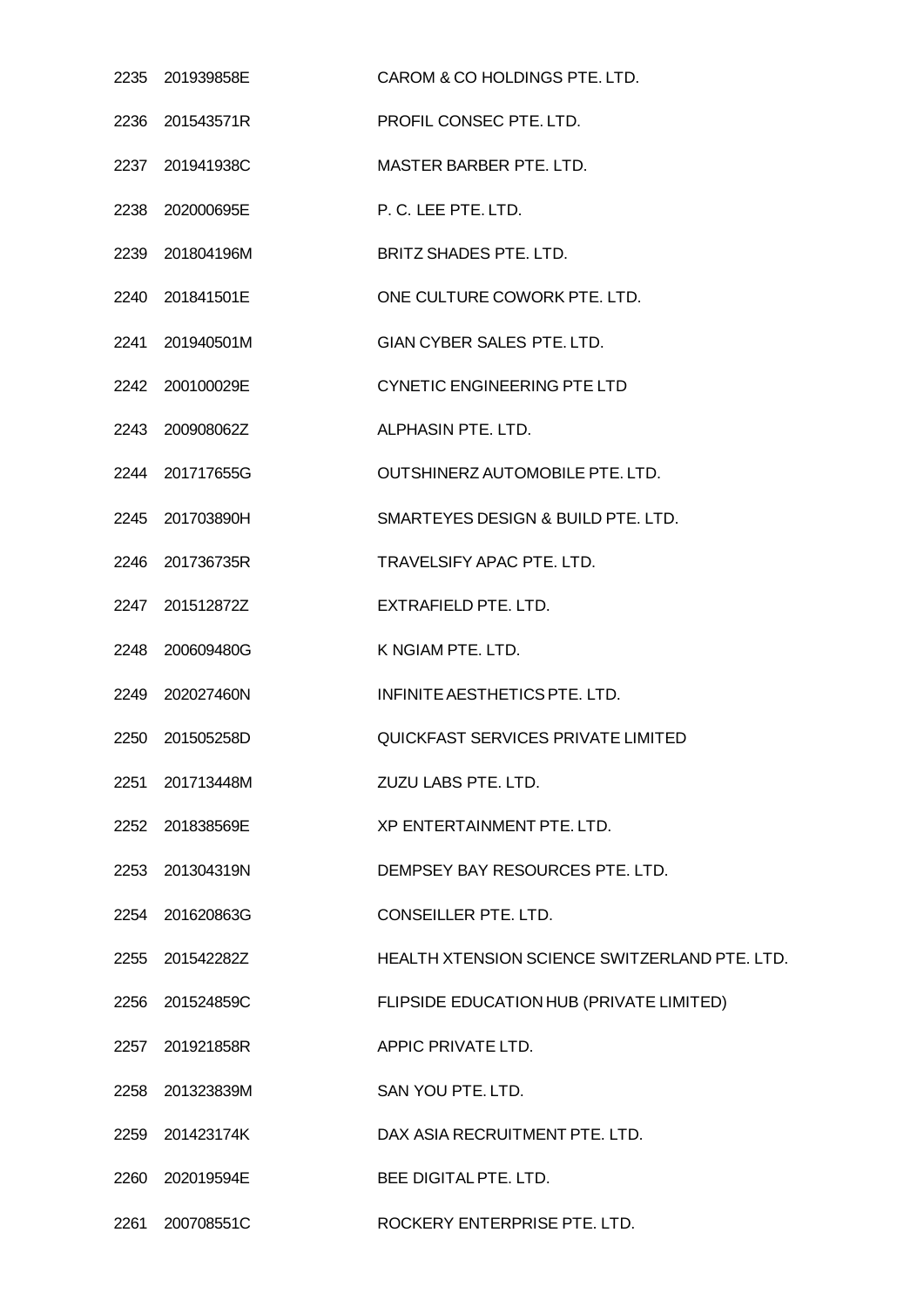|      | 2262 201809711E | <b>ONELOCALIZE PTE. LTD.</b>                       |
|------|-----------------|----------------------------------------------------|
|      | 2263 201841185M | BELT AND ROAD DEVELOPMENT FOUNDATION LIMITED       |
|      | 2264 201509405C | GOOD ENOUGH MATERIALS PTE. LTD.                    |
|      | 2265 201604871G | PRIME CAST INTERNATIONAL PTE. LTD.                 |
|      | 2266 201722184W | <b>GAAP MANAGEMENT PTE. LTD.</b>                   |
|      | 2267 201542606Z | <b>GLOBAL ACADEMIC VENTURES PTE. LIMITED</b>       |
|      | 2268 201802541Z | JSM AUTOMOTIVE PTE. LTD.                           |
| 2269 | 201612045C      | SHAFIRAH PTE. LTD.                                 |
|      | 2270 201333215N | NAMA ENERGY PTE, LTD.                              |
| 2271 | 200905917M      | EASTBOURNE MINERALS AND RESOURCES PTE. LTD.        |
|      | 2272 201323984R | FARMGREENS CONSTRUCTION PTE. LTD.                  |
|      | 2273 201807678K | NANNA INTERNATIONAL PTE. LTD.                      |
| 2274 | 201409198C      | SUNDA PRESS PTE. LTD.                              |
|      | 2275 200415961K | VASANTHA BHAVAN RESTAURANT PTE, LTD.               |
| 2276 | 201826595H      | LYNX CONNECTION PTE. LTD.                          |
| 2277 | 201720287M      | RAFFLES PROPERTY STRATEGISTS PTE. LTD.             |
|      | 2278 201824594E | GGC CONSULTING PTE. LTD.                           |
| 2279 | 201941806G      | DA JIN INDUSTRIAL INVESTMENT (S'PORE) PTE. LTD.    |
|      | 2280 201724352Z | <b>ITOWER PTE. LTD.</b>                            |
| 2281 | 201703506R      | <b>METANK PTE. LTD.</b>                            |
|      | 2282 201821919G | BFF & COSG PTE. LTD.                               |
| 2283 | 201919161D      | ARHAT CAVERN PTE. LTD.                             |
| 2284 | 201825581R      | INTERACTIVE MEDIA CONSORTIUM CHAIN FOUNDATION LTD. |
|      | 2285 202003708G | TMC FOUNDATION PTE. LTD.                           |
| 2286 | 202005834H      | ROYAL DISTRIBUTIONS PTE. LTD.                      |
| 2287 | 201940789K      | AQUA PURE PTE. LTD.                                |
| 2288 | 201200347C      | MCGREGOR STEVENS (PRIVATE) LTD.                    |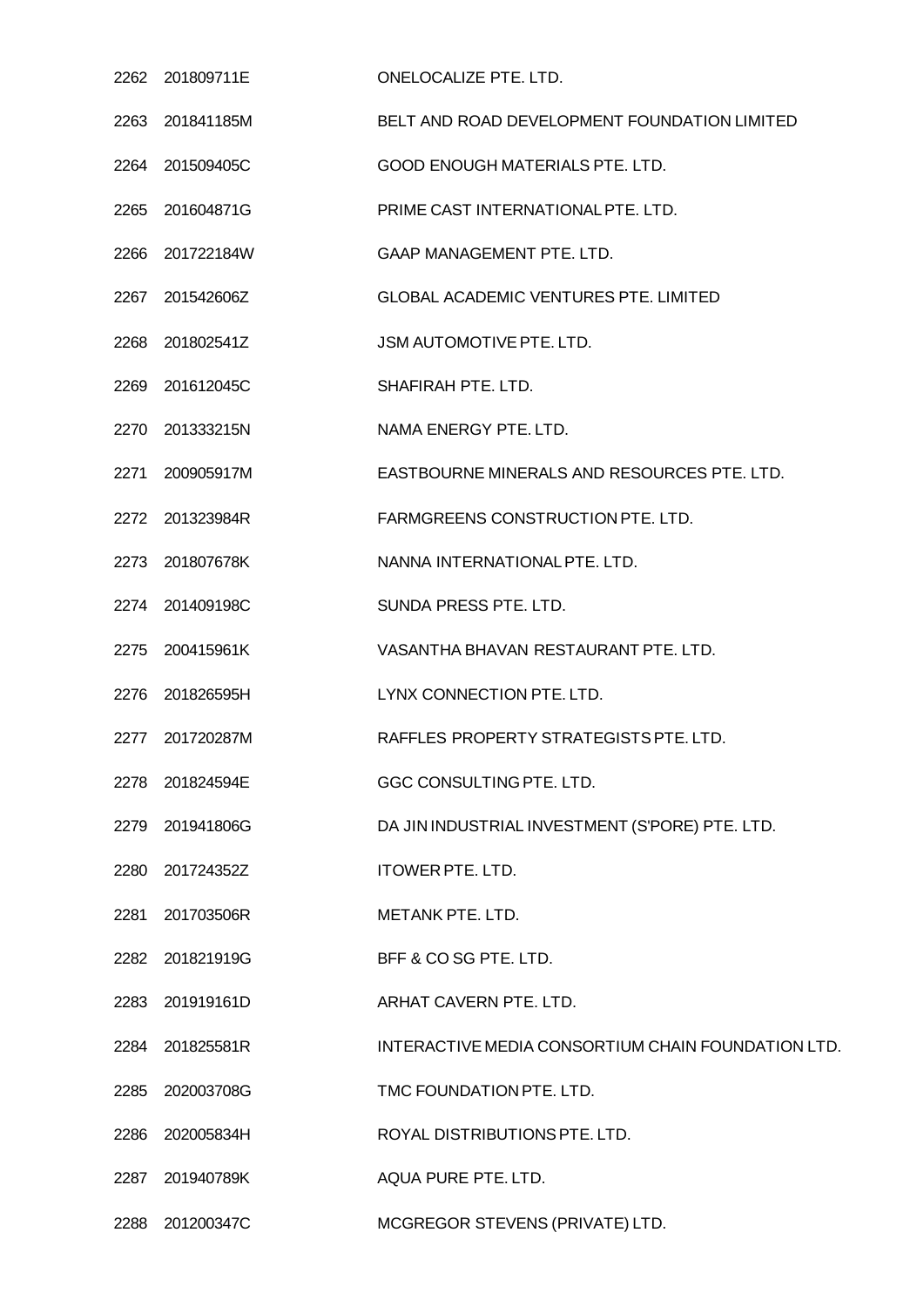| 2289 201231190K | FANCHISE WEST PTE. LTD.                       |
|-----------------|-----------------------------------------------|
| 2290 201616750G | BELLWINN INTERIOR PTE, LTD.                   |
| 2291 201603875N | CAPITAL SPRINGBOARD (SINGAPORE) PTE. LTD.     |
| 2292 201728940W | APEX SUMMIT CONSULTANCY & TRAINING PTE. LTD.  |
| 2293 200700133H | SEAI INTERNATIONAL PTE. LTD.                  |
| 2294 201734799D | FATHOM SINGAPORE PTE. LTD.                    |
| 2295 201924075C | C2 PRODUCTION WORKS PTE. LTD.                 |
| 2296 201717971M | LIN'S BEAUTY SECRETS PTE. LTD.                |
| 2297 201206785G | SUN-NOOR PTE. LTD.                            |
| 2298 200915309M | MASSIMINI HOLDINGS PTE, LTD.                  |
| 2299 201621718Z | <b>INVENBOT PTE. LTD.</b>                     |
| 2300 201842675H | <b>ILGAR PTE, LTD.</b>                        |
| 2301 201633797C | V SQUARE INTERNATIONAL PTE. LTD.              |
| 2302 201224490E | PREMIUM SOUP PTE. LTD.                        |
| 2303 201716513D | WELLHOPE PTE, LTD.                            |
| 2304 201632593M | R&T INDUSTRY DEVELOPMENT PTE. LTD.            |
| 2305 197801312R | YONG CHUAN (IMPORT & EXPORT) PTE LTD          |
| 2306 199603505C | SHEPHERD TRAVEL & TOUR PTE LTD                |
| 2307 201830492C | CMJ TECH PTE. LTD.                            |
| 2308 198305108M | LONG WIN REALTY PTE LTD                       |
| 2309 201735944K | MATH AND SCIENCE ARK TUITION CENTRE PTE. LTD. |
| 2310 201230643R | EVERGLADES CROSS PTE. LTD.                    |
| 2311 201822854E | QUANTUM SPARK TECHNOLOGY PTE. LTD.            |
| 2312 200000401G | ADDWOOD SYSTEMS PTE LTD                       |
| 2313 201023505R | COMPANIES, ETC. PTE. LTD.                     |
| 2314 199001442K | TRACTUS MACHINERY PARTS PTE LTD               |
| 2315 201940359N | YDRT PTE. LTD.                                |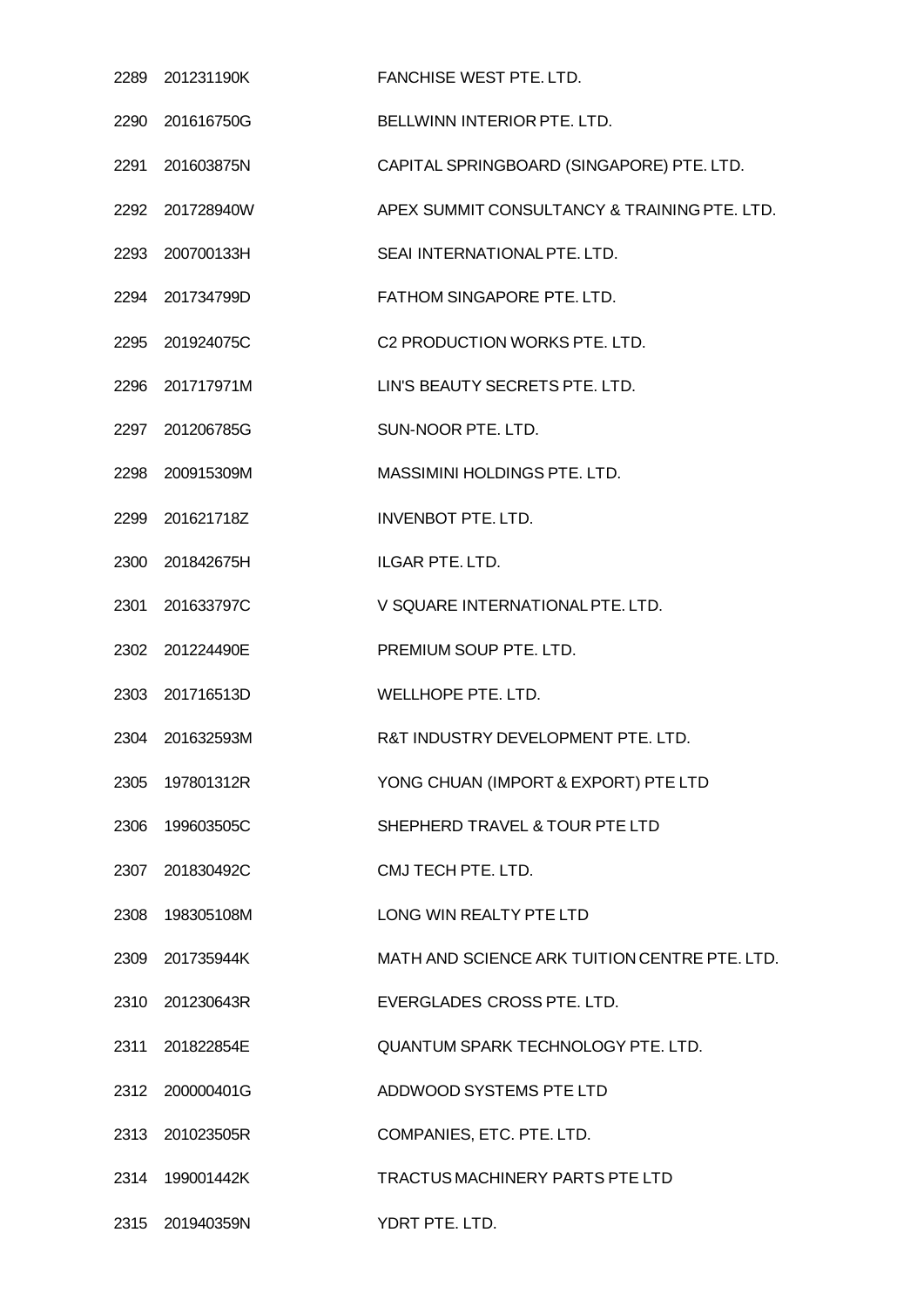| 2316 201925019E | FIVE THREE PTE. LTD.                           |
|-----------------|------------------------------------------------|
| 2317 200802422E | <b>INFRA SERVICES PTE. LTD.</b>                |
| 2318 201601646E | GREAT E WATER WORKS & FLOOD SOLUTION PTE. LTD. |
| 2319 197401391M | <b>CHEMTEC PRIVATE LIMITED</b>                 |
| 2320 201814858D | SUNAY PTE, LTD.                                |
| 2321 201928073E | PAK PTE. LTD.                                  |
| 2322 198400755M | FAMOUS ANTIQUES & COLLECTABLES PTE. LTD.       |
| 2323 201703955G | CONCEPTCRAFT PTE. LTD.                         |
| 2324 201821947D | HUMBLE SMILE PTE, LTD.                         |
| 2325 202017513Z | RESTAR GYM SPORTS PTE. LTD.                    |
| 2326 199408823D | SKIN REVIVAL PTE, LTD.                         |
| 2327 200709057K | HONEY & BEE PTE, LTD.                          |
| 2328 200908629M | EIGHTEEN CHEFS TRATTORIA PTE. LTD.             |
| 2329 200512330H | FISCHER MEDIA GROUP PTE. LTD.                  |
| 2330 201621496R | BALIUS INTERNATIONAL PTE. LTD.                 |
| 2331 201539848W | SIMPLE HOLIDAYS PTE. LTD.                      |
| 2332 201820824N | CODEWERX REFERRALS PTE. LTD.                   |
| 2333 201531579M | LCS AUTO LEASING PTE. LTD.                     |
| 2334 200915037E | POSTEA ASIA PACIFIC PTE. LTD.                  |
| 2335 201300904H | KIAT YUEN BUILDERS PTE. LTD.                   |
| 2336 201735958G | UPSKILL-CT PTE. LTD.                           |
| 2337 202025938D | PURIBASE LUXURY PTE. LTD.                      |
| 2338 201902367E | DIGITAL SERVICES SG ONE PTE. LTD.              |
| 2339 195900154R | NANYANG RADIO COMPANY PRIVATE LIMITED          |
| 2340 201928225M | SIMPLE OFFSHORING PTE. LTD.                    |
| 2341 201702472K | IKNA (SINGAPORE) PTE. LTD.                     |
| 2342 201308003W | DEROCK SINGAPORE HOLDINGS PTE. LTD.            |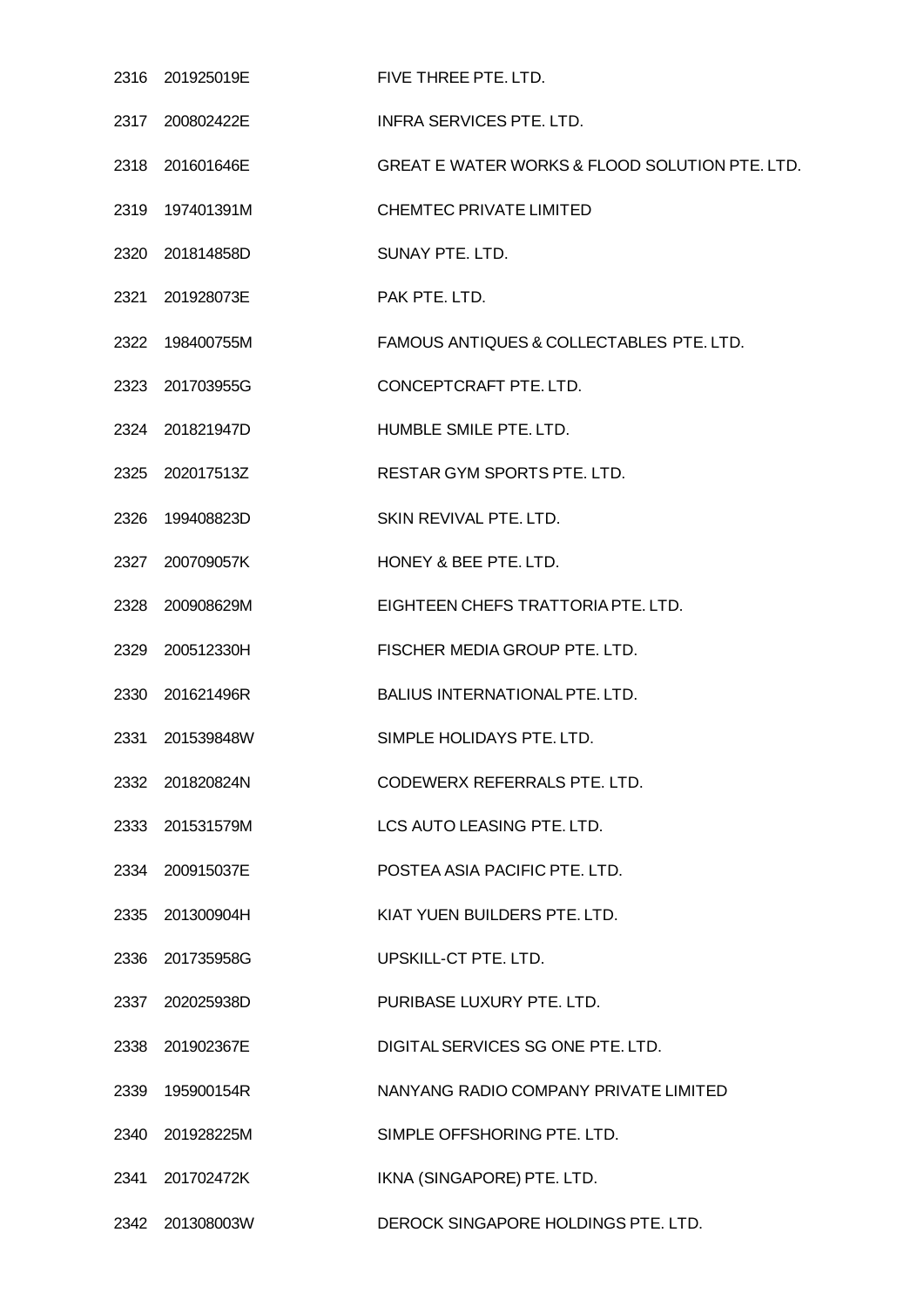|      | 2343 201321815K | PERCOLATE EDITORIAL SERVICES PTE. LTD.                  |
|------|-----------------|---------------------------------------------------------|
|      | 2344 201135462Z | PC & 3J ENTERPRISES PTE. LTD.                           |
|      | 2345 201922913C | <b>G R TRADE LINK PTE. LTD.</b>                         |
|      | 2346 201729032M | SPEEDY MANPOWER PTE. LTD.                               |
|      | 2347 201011818N | SQFT NEXUS PTE. LTD.                                    |
|      | 2348 200600079G | FRESH INPACK PTE. LTD.                                  |
|      | 2349 200617432K | RICH DAD ASIA PRIVATE LTD.                              |
|      | 2350 200922926C | AUTHENTIC CUISINE PTE. LTD.                             |
|      | 2351 201005303C | QI FA HARDWARE & TRADING PTE. LTD.                      |
|      | 2352 201006201C | ARP LOGISTICS PTE. LTD.                                 |
|      | 2353 201133755K | KONXEPZ PRODUCTIONS PTE. LTD.                           |
|      | 2354 201204810E | SOAA PTE. LTD.                                          |
|      | 2355 201204956R | CLARAVISTA INVESTMENT PTE. LTD.                         |
|      | 2356 201206256G | <b>GLOBAL MEDIA MARKETING SERVICES PTE. LTD.</b>        |
|      | 2357 201208700D | WOMEN'S VENTURE FUND PTE. LTD.                          |
|      | 2358 201215000K | TRINITAS INVESTMENT ADVISORY PTE. LTD.                  |
|      | 2359 201823619R | UMAUMA PTE. LTD.                                        |
|      | 2360 200915852M | HARVEST CENTURY INVESTMENT PTE. LTD.                    |
| 2361 | 200919000R      | HYNIX PTE. LTD.                                         |
|      | 2362 200920384R | CRYOCORD PTE. LTD.                                      |
|      | 2363 201207786N | SOUP DELI PTE. LTD.                                     |
|      | 2364 199002501Z | SAFETRANS HOLDINGS PTE LTD                              |
| 2365 | 200803031E      | DOT ONE INTERNATIONAL PTE. LTD.                         |
|      | 2366 201026005M | PRETRON TECHNOLOGIES PTE. LTD.                          |
| 2367 | 201221303Z      | <b>CREATIVE TEA PTE. LTD.</b>                           |
|      | 2368 201224177M | LIMKOKWING ACADEMY OF CREATIVITY & INNOVATION PTE. LTD. |
|      | 2369 201310809G | HUMMINGBIRD ADVISORIES PTE. LTD.                        |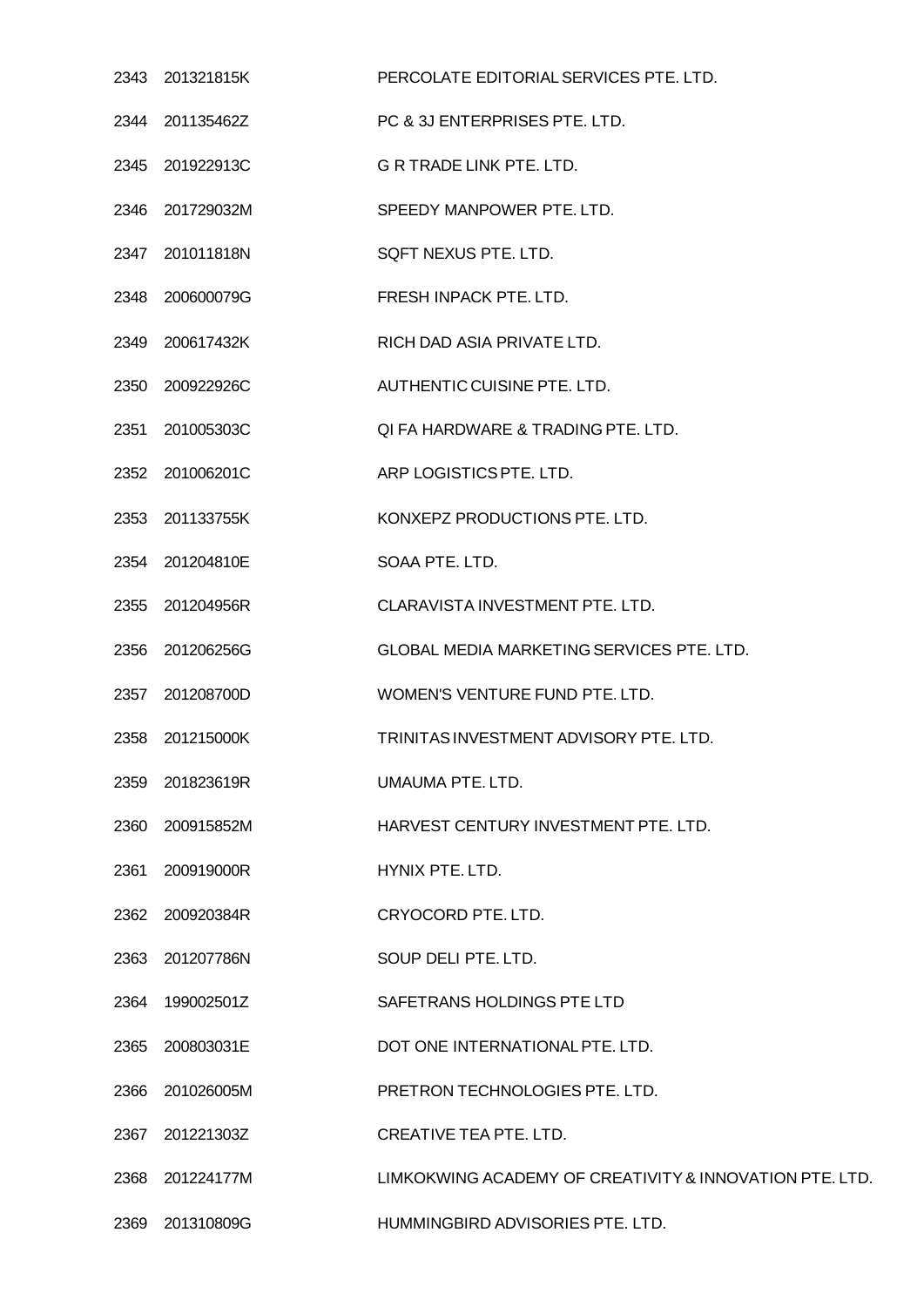|      | 2370 201200747Z | <b>INKLOOPS PTE. LTD.</b>               |
|------|-----------------|-----------------------------------------|
| 2371 | 198304020Z      | GIM ASIA INDUSTRIES PTE. LTD.           |
| 2372 | 198602358G      | <b>HU-TECH RESOURCES PTE LTD</b>        |
|      | 2373 199105212M | <b>GLENEAGLES DENTAL CENTRE PTE LTD</b> |
| 2374 | 199203748Z      | SUM CHEONG CONSTRUCTION PTE LTD         |
|      | 2375 199305327C | HAVEN MANAGEMENT (S) PTE LTD            |
|      | 2376 200713766N | CANOPY CONSULTING PTE. LTD.             |
|      | 2377 200800704M | EVERGOLD INVESTMENT PTE. LTD.           |
|      | 2378 200801992K | CLEAR INNOVATION PTE, LTD.              |
| 2379 | 201007996H      | MONT CONCEPTS PTE. LTD.                 |
|      | 2380 201020505G | GPS ALLIANCE HOME SOLUTIONS PTE. LTD.   |
|      | 2381 201215062H | NOTCH ONE AUTO & LEASING PTE. LTD.      |
| 2382 | 201221910G      | PROXPERTY PTE. LTD.                     |
|      | 2383 201300543K | DCLOTHS PTE. LTD.                       |
| 2384 | 199402302R      | SEROJA ENGINEERING PTE LTD              |
| 2385 | 201220815K      | 99 DEGREE PTE, LTD.                     |
|      | 2386 201131415D | <b>GROMIEO PETS PTE. LTD.</b>           |
| 2387 | 200912584Z      | LEFT FIELD TECHNOLOGIES PTE. LTD.       |
|      | 2388 199706819N | SUPER DUPER PTE LTD                     |
| 2389 | 200004590K      | W & TANG BUILDERS PTE LTD               |
|      | 2390 200205446C | PRAMBANAN CREATIVE VENTURES PTE. LTD.   |
| 2391 | 200813478H      | YUUZOO CONTENT MANAGEMENT PTE. LTD.     |
| 2392 | 200901011K      | TECHNOSKY PTE, LTD.                     |
|      | 2393 201104245G | PRIMUS SEMPER PTE. LTD.                 |
| 2394 | 201106223M      | JT GOLF PTE. LTD.                       |
|      | 2395 201106765W | JIAN XING CONSTRUCTION PTE. LTD.        |
| 2396 | 201119431Z      | COMCARE EDUCATION GROUP PTE. LTD.       |